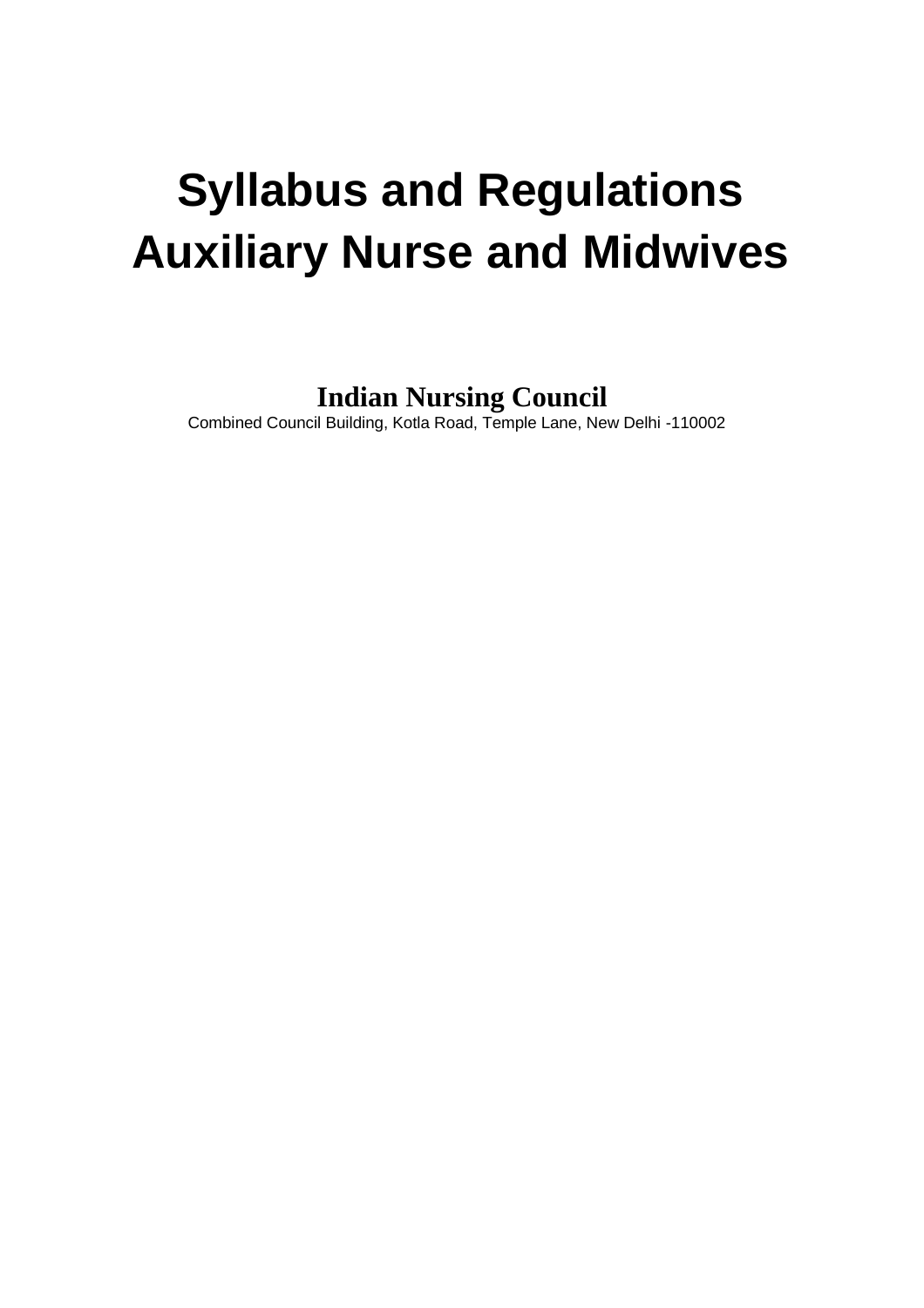#### **Preface**

Auxiliary Nurse Midwives (ANM) play major role in improvement of the health and family welfare service. The millennium development goals can be achieved with their active work (involvement) in the community. Infectious diseases such as HIV/ AIDS, TB and Malaria can be prevented and health promotion can be strengthened for all ages especially maternal and child health.

The National Rural Health Mission has been launched by Government of India to bring about improvement in the health system and health status of the people, especially those who live in the rural areas of the country. Some of the objectives of the mission are universal access to public health care services with emphasis on services addressing women and child health, sanitation, immunization, prevention and control of communicable disease including locally endemic disease, access to integrated comprehensive primary health care, population stabilization, gender and demographic balance etc.

With this background the Indian Nursing Council revised the syllabus by having series of consulation with various stakeholders. The components of skilled birth attendant (SBA) and Integrated Management of Neonatal and Childhood Illnesses (IMNCI) has been integrated in the syllabus. Candidates who will qualify after the implementation of the revised syllabus will be able to provide effective qualitative primary health care services in the rural area effectively.

I take this opportunity to acknowledge the contribution of Nursing experts and staff of INC in the preparation of this document.

#### (T. **Dileep Kumar)**

Nursing Advisor to Govt. of India, President-Indian Nursing Council New Delhi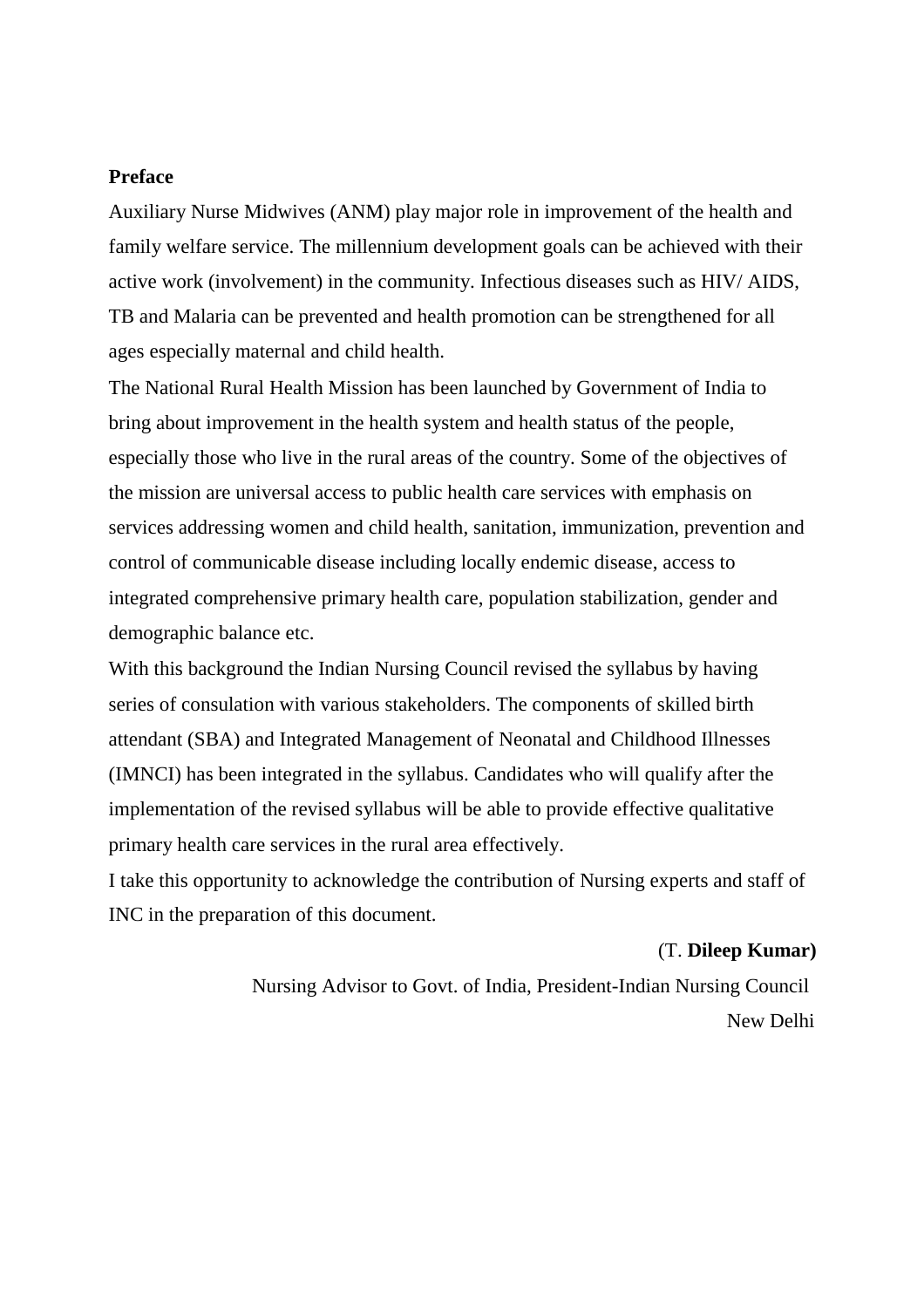Contents

# **Abbreviation Introduction**

- Philosophy
- Purpose
- General Objectives

# **Minimum Standard Requirements**

# **Course of Study**

# **CURRICULUM THEORY**

# **Community Health Nursing**

# **Health Promotion**

- A. Nutrition
- B. Human body and Hygiene
- C. Environmental Sanitation
- *D.* Mental health

### **Primary Health Care - (Prevention of Disease and Restoration of Health)**

- A. Infection and Immunization
- B. Communicable disease
- C. Community Health Problems
- D. Primary Medical Care
- E. First Aid and Referral

# **Child Health Nursing Midwifery Health Center Management**

**Curriculum Practical Community Health Nursing And Health Promotion Child health nursing Midwifery Primary Health Care and Health Centre Management**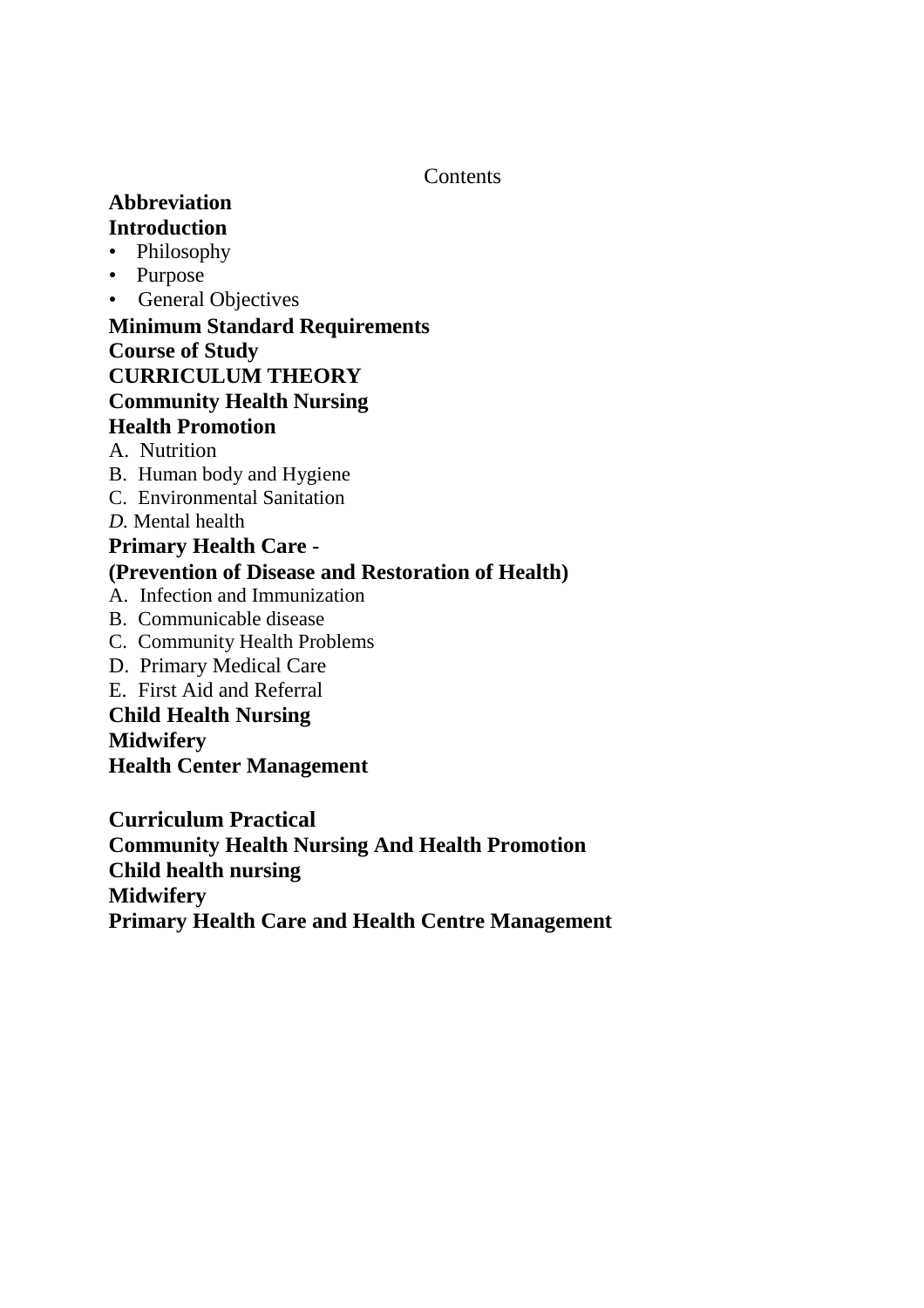# **Introduction**

# **Philosophy**

Health is a fundamental human right. Maintenance of optimum level of health entails individual as well as social responsibility. However health can never be adequately protected by health services without active involvement of the community.

Indian Nursing Council (INC) believes that ANM/FHW plays a vital role in the rural health care delivery system. She should be sensitive and accountable to meet the health needs of the community. She should be able to provide accessible, equitable, affordable and quality health care. ANM/FHW can act as a catalyst for promoting inter-sectoral convergence in promotive and preventive health care

ANM curriculum intends to prepare skilled and effective female health workers to achieve the goals of National Rural Health Mission which aims at bringing about dramatic improvement in the health system and health status of the country. ANM/ FHW would be trained in community health skills to practice basic health care at a defined level of proficiency in accordance with local conditions and to meet local needs'. Further, the programme fits into the general educational pattern as well as nursing education system

# **Purpose**

The purpose of the ANM/FHW course is to prepare an ANM to function at the community level/village with specific skills to fulfill the health needs of the community. She will be an active link between the community and the health care system.

# **General objectives:**

On completion of the course, the ANM/FHW will be able to: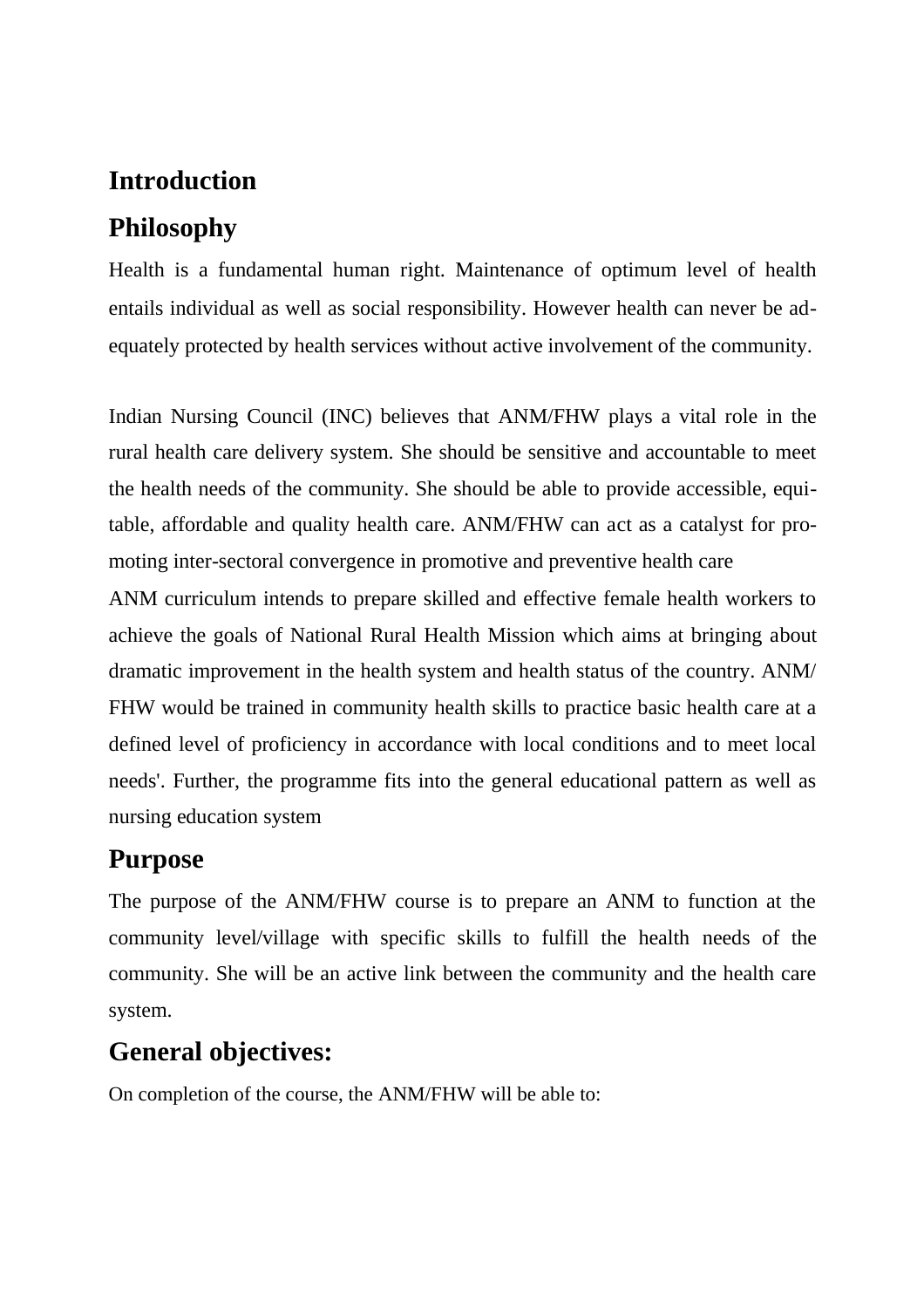• Appreciate the concept of holistic health and understand the influence of socioeconomic and environmental factors on the health status of the community.

Identify health problems/needs and resources in the community and mobilize social support for active participation of the community in health care activities.

Provide preventive, promotive, restorative and emergency health care to individuals and community as required.

Provide treatment of minor ailments

Provide skilled midwifery services to all mothers in the community and refer mothers at risk to hospitals.

Provide skilled care to all neonates in community and refer neonates at risk to the appropriate levels.

Render skilled child care services at home, clinic and school.

Guide/Train birth attendants, Anganwadi workers (AW\Y)s , other community health activists and volunteers.

Provide need-based information and counselling related to health of individuals, family and groups.

Participate in all the National health and Family welfare programmes at community level

Act as a team member in the health care delivery system

Coordinate and collaborate with the other health team members and com munity based organizations, non-govt. organizations (NGO) and village administration

Manage the health centre including equipments and supplies, and maintain the records in order to provide quality based people friendly services.

Update knowledge and skills for professional and personal growth.

Note: The competencies, guidelines and protocols as given in the following documents should fromthe basis of teaching.

- 1. SBA module of MOHFW including use of selected life saving drugs and interventions of obstetric emergencies approved by the MOHFW.
- 2. IMNCI Module for basis health worker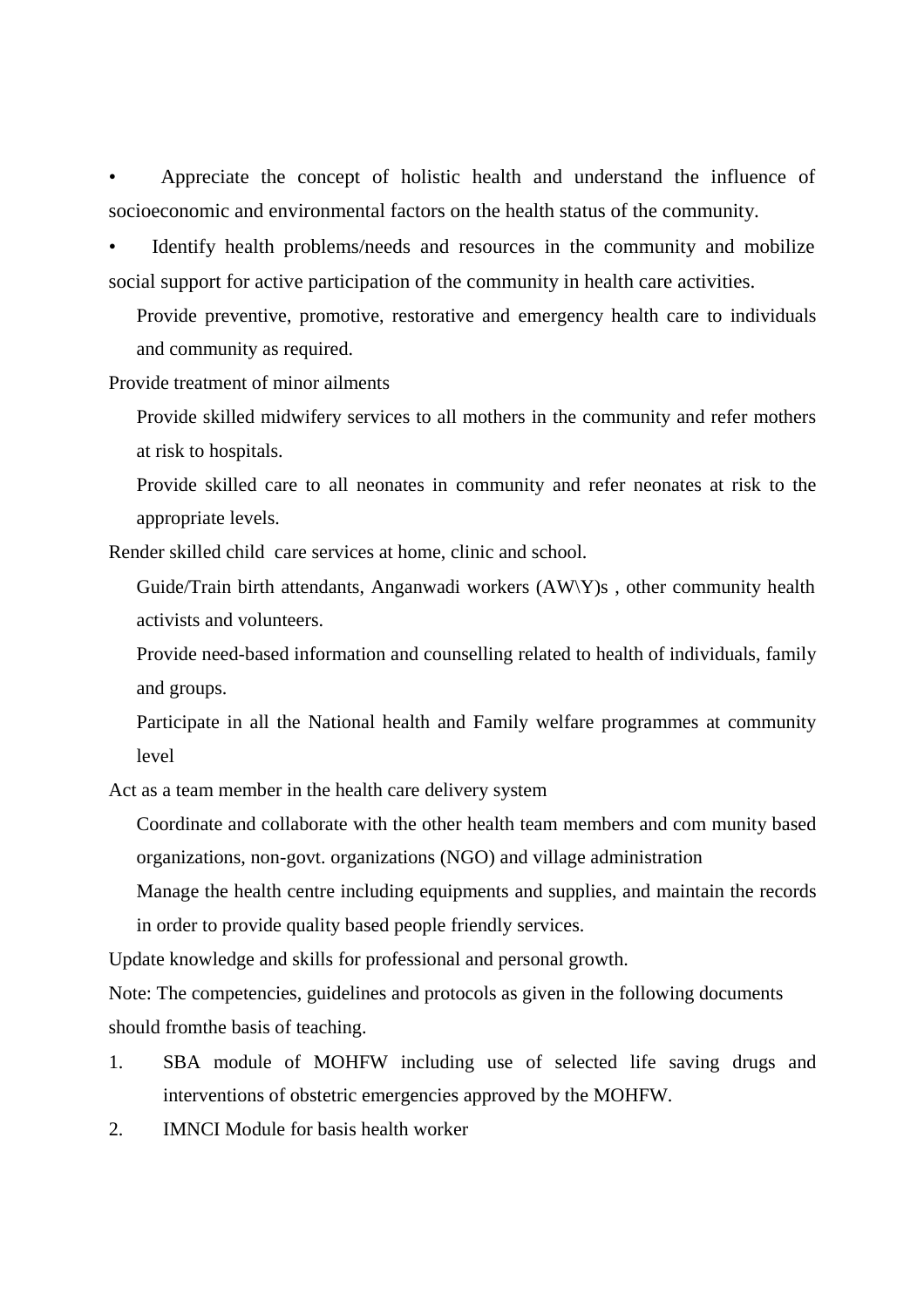- 3. Standard safety guidelines for infection control practicies (Universal precausions)
- 4. Biomedical waste management policies

### **Guidelines for starging a School of Nurshing for conductiong**

### **ANM/ FHW Training**

- 1. Any organization under the Central Government, State Government, Local body or a Private or Public Trust, Mission or Voluntary, registered under Society Registration Act or, a Company registered under company's act that wishes to open an ANM Training School, should obtain the No Objection/Essentiality certificate from the State government.
- 2. If any Nursing Programme is recognised by Indian Nursing Council, then the will be institution will be exempted from NOC/Essentialiry certificates for ANM from the state government.
- 3. The Indian Nursing Council on receipt of the proposal from the institution to start ANM training program, will undertake the **first inspection** to assess the suitability with regard to physical infrastructure, clinical facility and teaching faculty in order to give permission to start the programme.
- 4. After the receipt of the permission to start ANM training program from Indian Nursing Council, the institution shall obtain the approval from the State Nursing Council and Examination Board.
- 5. Institution will admit the students only after taking approval of State Nursing Council and Examination Board.
- 6. The Indian Nursing Council will conduct inspection every year till the first batch completes the programme. Permission will be given year by year till the first batch completes.

# **Minimum Standard Requirements**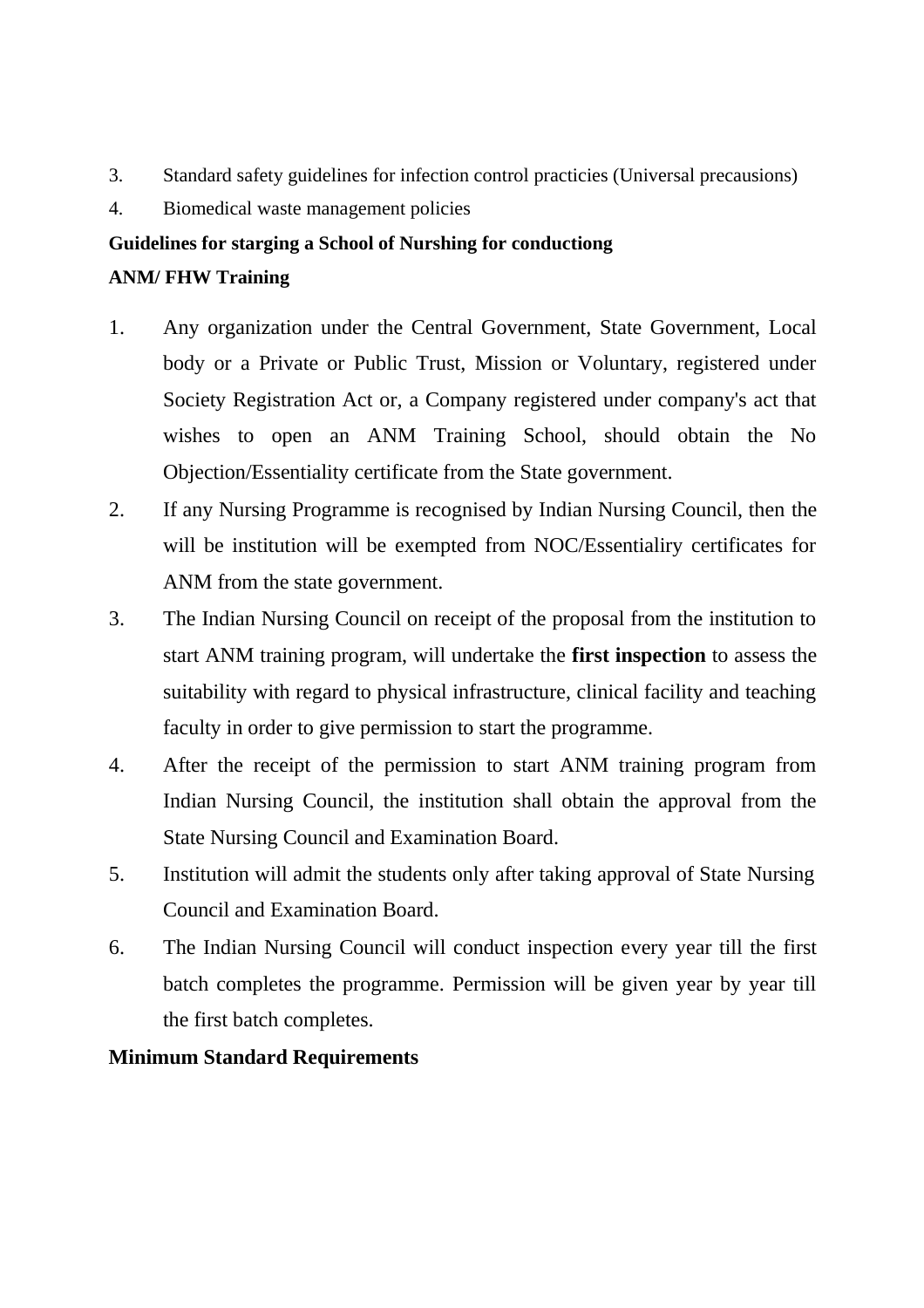A school for training of the ANMs should be located in a Community Health Centre (PHC annexe) or a Rural Hospital (RH) having minimum bed strength of 30 and maximum 50 and serving an area with community health programmes. The school should also be affiliated to a district hospital or a secondary care hospital in order to provide experiences of secondary level health care and an extensive gynae-obstertical care.

An organization having a hospital with 150 beds with minimum 3j>50 obstetrics and gynaecology beds , and 100 delivery cases monthly can also open ANM school They should also have an affiliation of PHC/CHC for the community health nursing field experience.

Existing ANM schools attached to District Hospitals should have PHC annexe (accommodation facility for 20-30 students) for community health field experience.

# **Clinical Facilities**

School has to be affiliated to district hospital or a secondary care hospital with minimum 150 beds, in order to provide adequate maternity, childcare and basic medical surgical experiences. The hospital to have adequate number of trained nursing staff round the clock. Bed occupancy on the average to be between 60% - 70%.

### **Teaching facility**

Teaching faculty for 20-40 annual admission:

| Category             | Minimum qualification and experience                                                                            |  |  |  |  |
|----------------------|-----------------------------------------------------------------------------------------------------------------|--|--|--|--|
| Principal            | M.Sc. Nursing with 3 years of teaching<br>experience or B.Sc (N) with 5 years of<br>teaching experience.        |  |  |  |  |
| <b>Nursing Tutor</b> | B.Sc. Nursing/Diploma in Nursing<br>Education & Administration/Diploma in<br>Public Health Nursing with 2 years |  |  |  |  |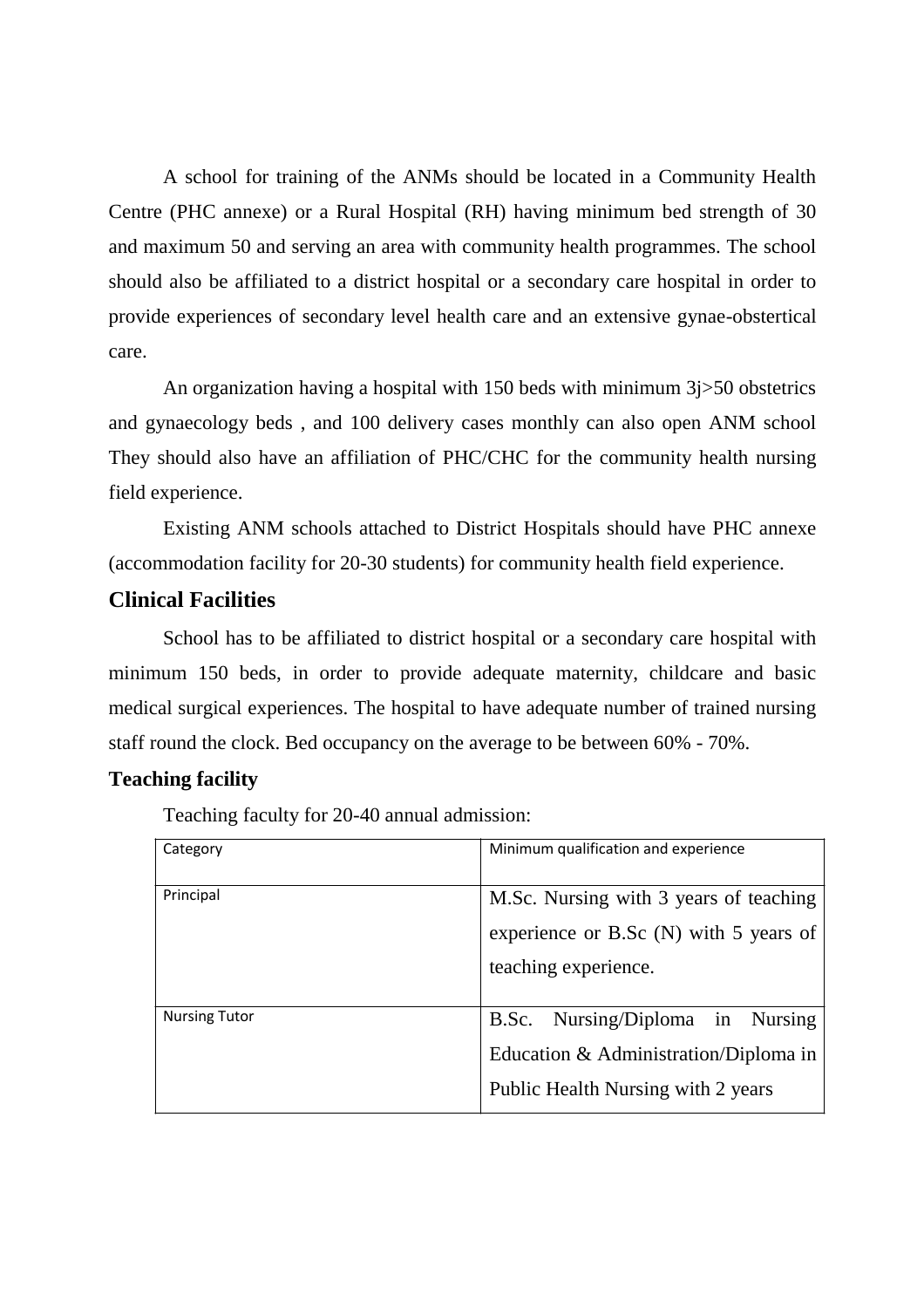|  | clinical experience. |
|--|----------------------|
|--|----------------------|

Teacher student ratio at any time should not be less than 1:10

### **Note:**

There should be provision for appointing part-time teachers for subjects required,

Salary of the teaching staff should be at par with the government as far as possible,

Independent family accommodation should be available in or near the campus of

the Hospital/CHC Rural Health Treatment Centre for 80% of the teaching staff.

# **Non Teaching Staff**

| Accountant cum cashier | one |
|------------------------|-----|
| Clerk cum typist       | one |
| Driver                 | one |
| Cleaner                | one |
| Office attendant       | one |
| Sweeper                | one |

 $\triangleright$  There should be provision for temporary appointment of reliever in any post when required.

# **Staff for the hostel**

| Warden cum house keeper  | one   |
|--------------------------|-------|
| Cook cum helper          | three |
| Sweeper                  | one   |
| Chowkidar/Seeurity Guard | three |

- $\triangleright$  Provision of leave reserve should be there.
- $\triangleright$  Family quarter should be provided lor the warden in the hostel so that she
- $\geq$  can be residential to look after the students, and available at the time of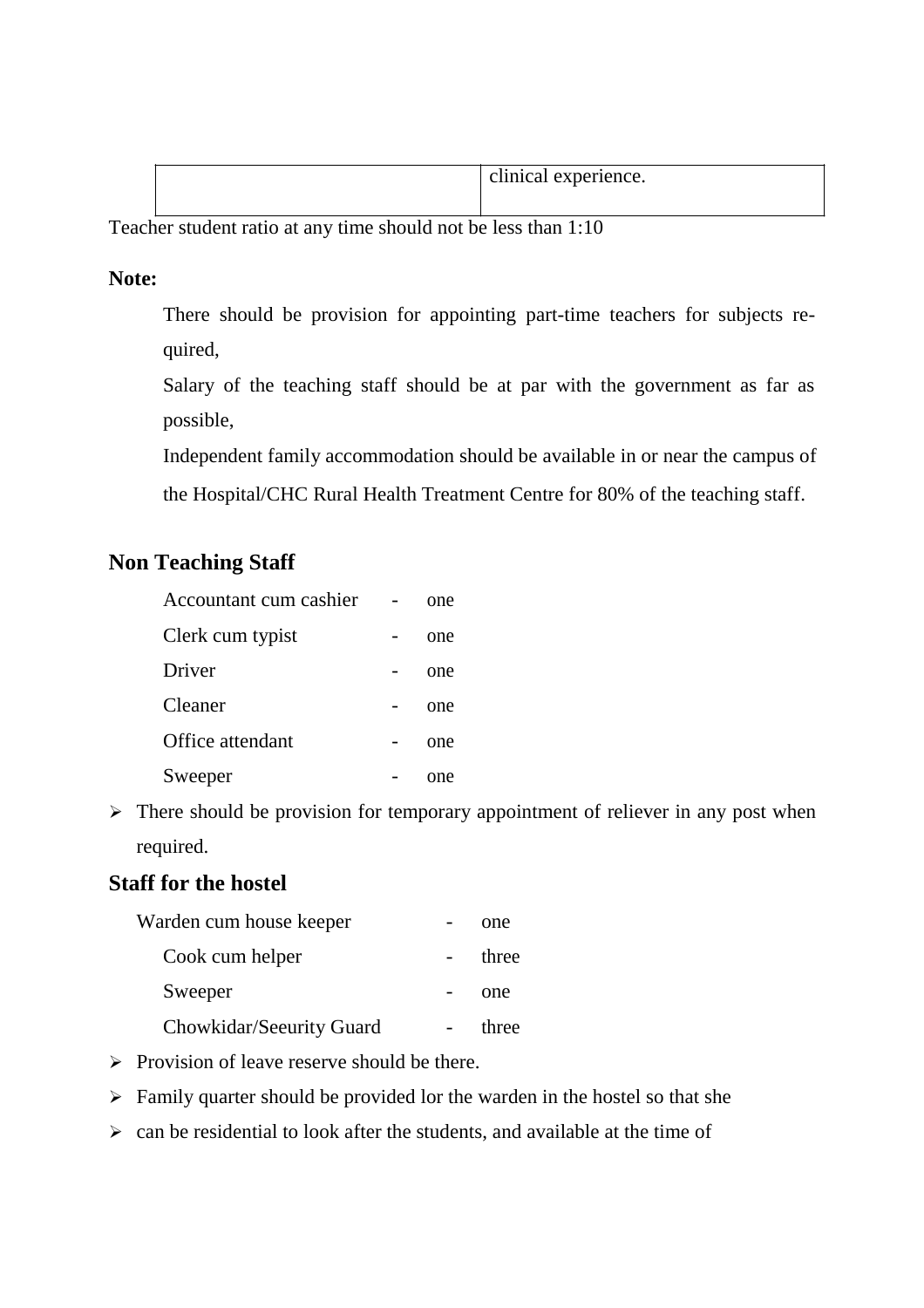- $\triangleright$  emergency.
- $\triangleright$  Cleaning, security, mess facilities may be engaged on contractual basis

# **Physical Facilities**

**School building** - There should be a separate building for the school and hostel. It should have an open space to facilitate outdoor games for the students.

*Office* - There should be individual furnished office rooms for: Principal, Teachers, Clerical staff. A separate telephone connection for the school is necessary.

- **Class-room**  There should be two adequately large classrooms, accommodating required number of students (i.e., for 20-40 students size of the room should be 72p sq. ft.). Rooms should be well ventilated and properly lighted. There should be chairs with arms or desks according to the number required. Suitably placed black/green or white board should be available in the classrooms.
- *Nursing laboratory*  There should be a demonstration room with at least two to four beds and adequate number of cupboards with necessary articles for demonstration. Pro vision should be made for community, midwifery and first aid demonstration and practice.
- *Nutrition laboratory -* There should be provision for nutrition practical. Cooking gas, stove and wash basin with tap connections, suitable working tables and sufficient number of necessary utensils for conducting cooking classes should be available.
- *Library cum study* There should be a room of adequate size in order to accommodate 40 students at a time, with sufficient number of cupboards, library books and adequate number of chairs and tables for the students. Library should have updated edition of textbooks, referral books, few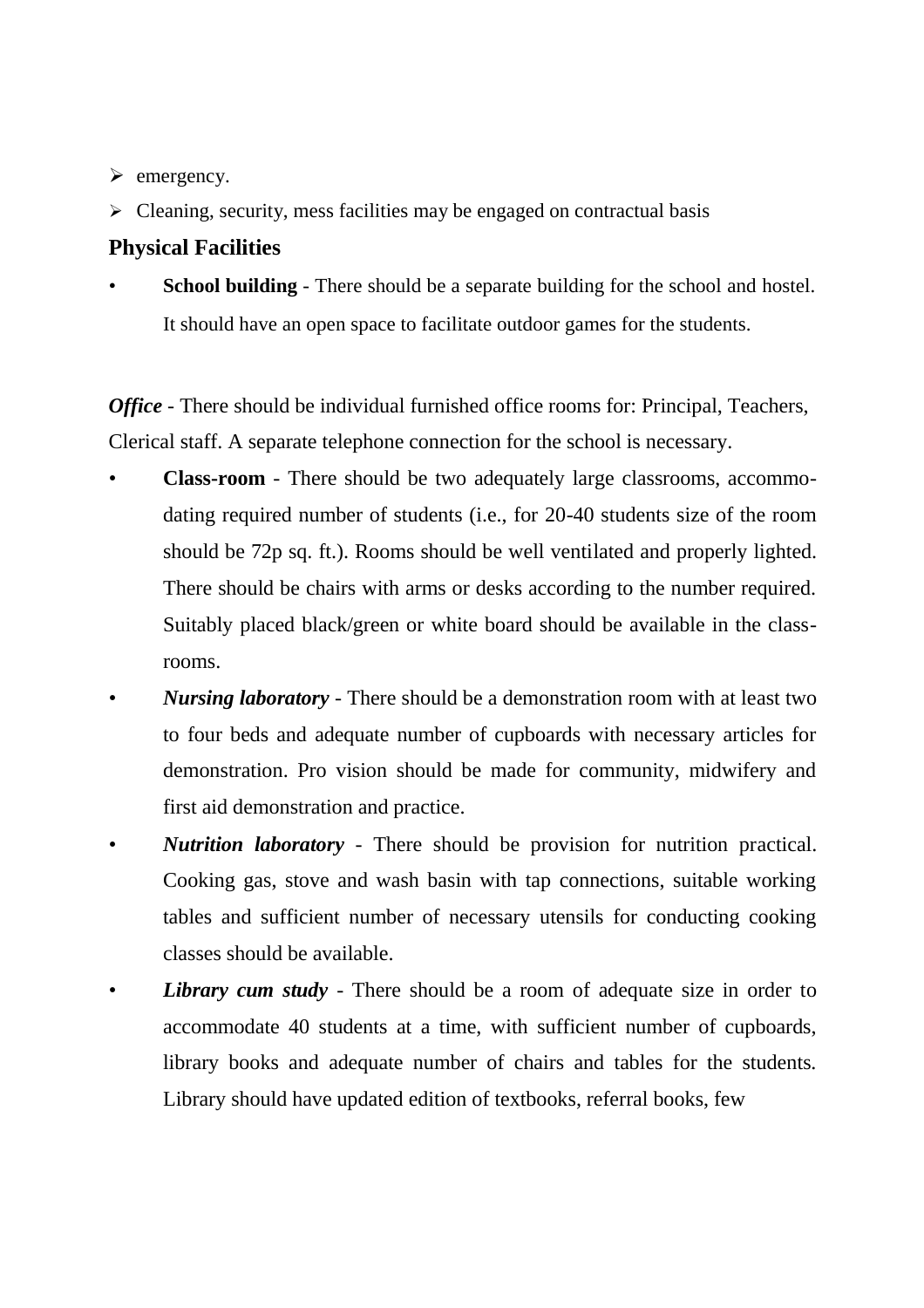professional journals and general knowledge magazines as well as storybooks etc. in sufficient numbers.

- **Audio** *visual aid* School must have a TV, DVD player, an overhead projector, LCD projector, laptop for projection computer facility, models, charts, skeleton & manikin/simulators, neonatal resuscitation equipment, home visiting bags, delivery kits etc.
- **Toilets**  There should be adequate toilets facility in the school building for the students and teachers atleast in the ratio 1:10
- *Garage -* There should be a garage for (he mini bus.

# **Residential Facilities for Students**

ANM training, being a residential programme, has to have adequate hostel facilities for the students. The hostel has to accommodate 40-80 students. It has to have the following facilities:

- Safe drinking water facility should be available. All the rooms should to have adequate number of lights and fans.
- Dinning room to accommodate forty students at a time with a hygienic kitchen, pantry and storing facility
- There should be sufficient number of living rooms, to accommodate all students, preferably not more than two in a room.
- Bathrooms and toilets sufficient in number (one for every 10 students).
- One visiting room with sitting arrangement and an attached toilet.
- One recreation room with TV, radio  $\&$  indoor games.
- One sick room to accommodate 2-4 students, with toilet attached.
- Other facilities like hot water arrangement for winter and water cooler for summer should be there.
- Hostel should have telephone connections,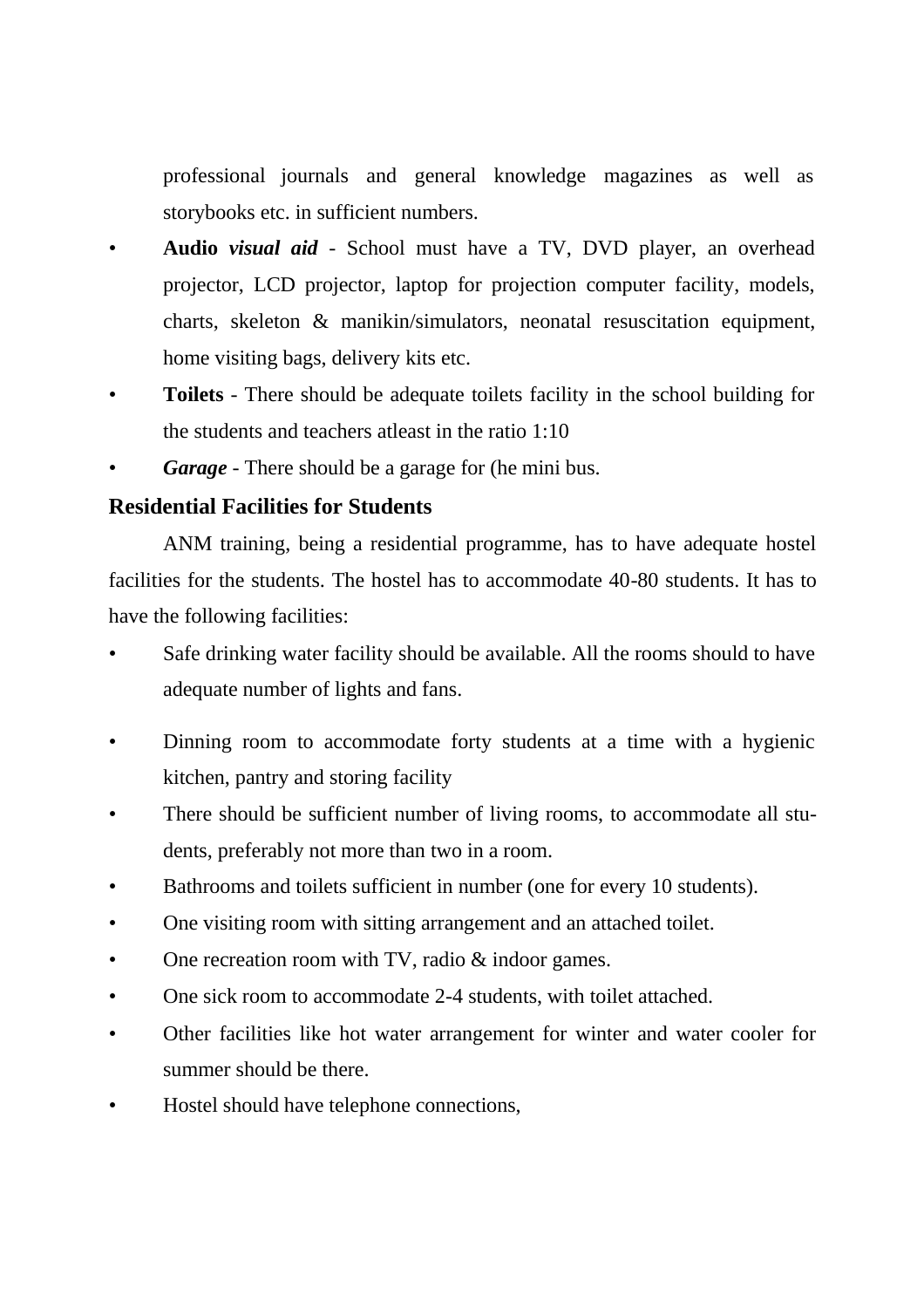### **1 Budget**

School should have separate budget and Principal/Principal Nursing Officer should be the drawing and disbursing officer. Budget should make provision for the following:

Salary of Staff

Remuneration of external lecturers

Purchase of library books

Cost of fuel for the school vehicle

Purchase of audio visual aids

Office expenses

Water, electricity, telephone charges etc. :

**Contingency** 

Stipend for students (if given)

Inspection and affiliation fees

# **ANM School Management committee**

The school should have a management committee comprising of:

| Principal /Principal Nursing Officer           | Chairperson |
|------------------------------------------------|-------------|
| <b>Nursing Tutor</b>                           | Secretary   |
| <b>Nursing Tutor/PHN</b>                       | Member      |
| District Public health Nurse/Nursing Officer - | Member      |
| Nursing Superintendent/Nursing incharge        |             |
| of the Hospital/CHC/RH                         | - Member    |
| Superintendent/Medical Officer incharge        |             |
| of Hospital/CHC/RH                             | - Member    |
|                                                |             |

Quarterly (Once in three months) meetings to be convened regularly to monitor curriculum implementation and examinations.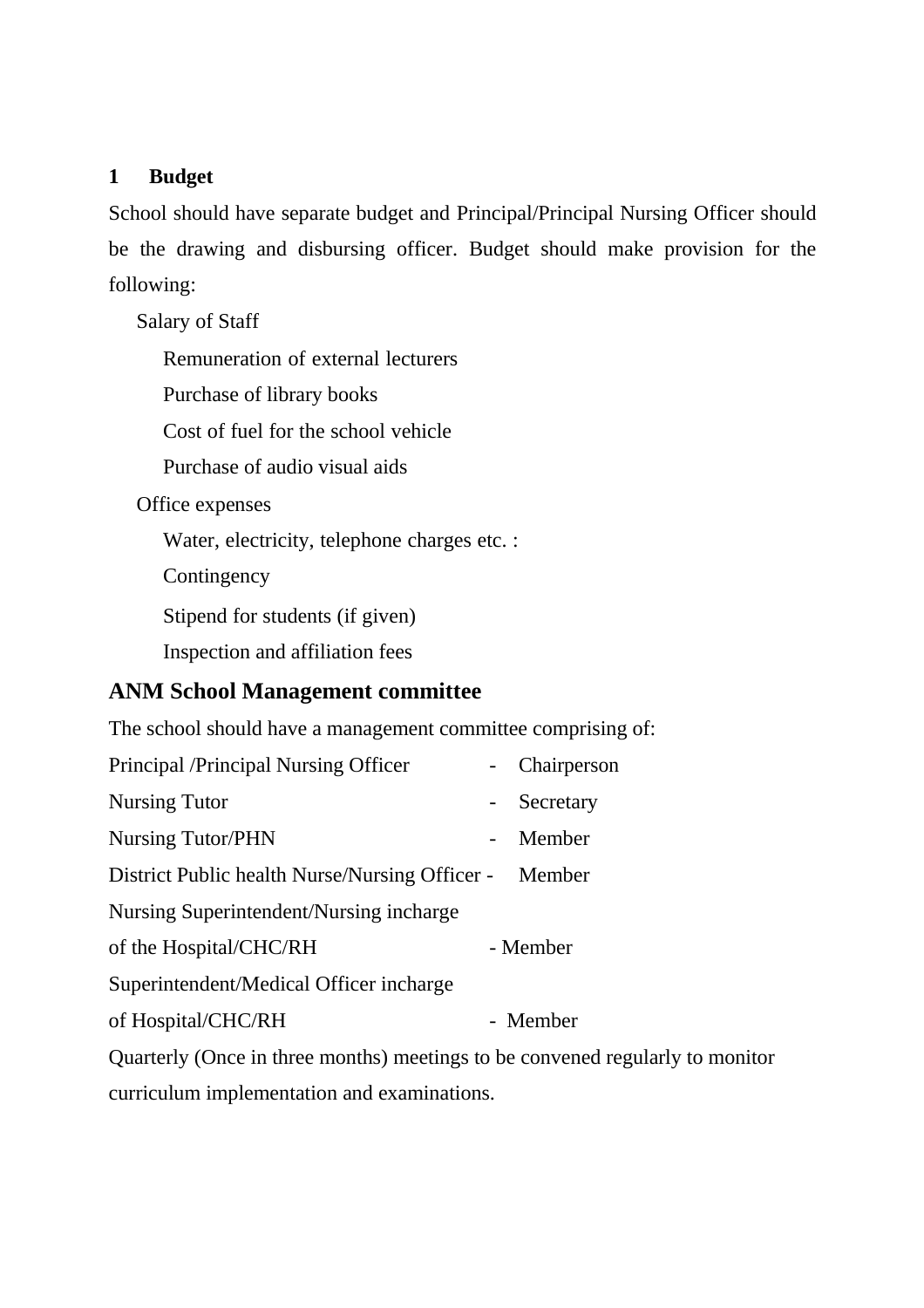### **Transport**

- School must have a 20-25 seater minibus
- There should be 6-8 Mopeds for students for community health nursing practice.

# **Communication**

- School must have an independent telephone line.

### **Annual Admission**

Minimum students intake is 20

Maximum students intake is 40

# **Duration of Course**

The total duration of the course is 2 years  $(18 \text{ months} + 6 \text{ months}$  internship)

### **First Year:**

| i.                                        | <b>Total weeks</b>                                 | - 52 weeks                                                  |  |  |
|-------------------------------------------|----------------------------------------------------|-------------------------------------------------------------|--|--|
| $\ddot{\mathbf{i}}$                       | Vacation                                           | - 4 weeks                                                   |  |  |
| iii                                       | Gazatted holidays                                  | - 2 weeks                                                   |  |  |
| iv                                        | Preparatory holidays and examination -3 weeks      |                                                             |  |  |
| V.                                        | Teaching hours in weeks                            | $-43$ weeks                                                 |  |  |
| vi.                                       | Teaching hours per week                            | $-43$ weeks x 40 hours/ weeks=1720 hrs                      |  |  |
| <b>Second Year (including internship)</b> |                                                    |                                                             |  |  |
| i.                                        | <b>Total weeks</b>                                 | - 52 weeks                                                  |  |  |
| ii                                        | Vacation                                           | - 4 weeks                                                   |  |  |
| iii                                       | Gazatted holidays                                  | - 2 weeks                                                   |  |  |
| iv                                        | Preparatory holidays and examination               | - 2 weeks                                                   |  |  |
| V.<br>vi.                                 | Teaching hours in weeks<br>Teaching hours per week | - 44 weeks<br>$-44$ weeks x 40 hours/<br>weeks $= 1760$ hrs |  |  |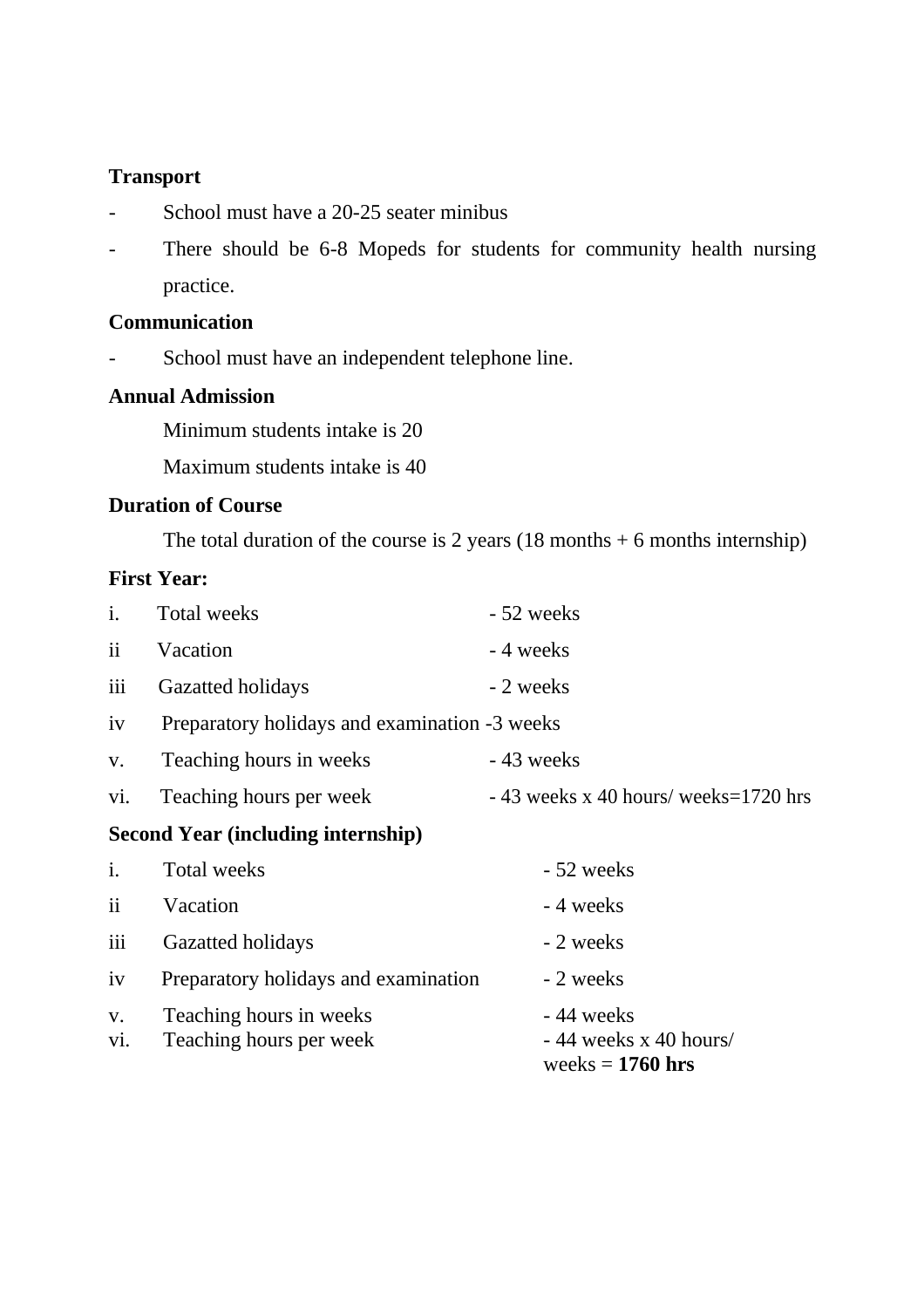### **Admission Terms and Condition**

- 1. The minimum age for admission shall be 17 years on or before  $31<sup>st</sup>$ December of the year in which admission is sought.
- 2. The maximum age for admission shall be 30 years.
- 3. The minimum educational requirements shall be the passing of 12 years of schooling (10+2 year course) recognized by CBSE/ICSE/SSSCE/HSCE or a recognized equivalent examination.

### **I Medical Fitness**

Admission is subject to satisfactory medical examination report.

# **Course of Study**

**First Year**

|             | <b>Nursing Courses</b>                 |            | <b>Class room hours</b> |              | <b>Experience</b> |                  |              |
|-------------|----------------------------------------|------------|-------------------------|--------------|-------------------|------------------|--------------|
| Sr.         | <b>Course</b><br>title                 | and Theory | <b>Demon</b>            | <b>Total</b> | Hospital          | <b>Community</b> | <b>Total</b> |
| No.         | description                            |            | stration                |              |                   |                  |              |
| $\mathbf I$ | Community<br>Health 120                |            | 50                      | 170          | 10                | 100              | 110          |
|             | Nursing                                |            |                         |              |                   |                  |              |
|             | <b>Health Promotion</b>                | 120        | 75                      | 195          | 20                | 180              | 200          |
|             | A. Nutrition                           | 35         | 30                      | 65           |                   |                  |              |
|             | B. Human body and                      | 35         | 20                      | 55           |                   |                  |              |
|             | Hygiene                                |            |                         |              |                   |                  |              |
|             | C. Environmental                       | 20         | 15                      | 35           |                   |                  |              |
|             | Sanitation                             |            |                         |              |                   |                  |              |
|             | D. Mental helath                       | 30         | 10                      | 40           |                   |                  |              |
| III         | Primary health care<br>nursing I-      | 130        | 150                     | 280          | 90                | 300              | 390          |
|             | A. Infection and<br>Immunization       | 25         | 20                      | 45           |                   |                  |              |
|             | <b>B.</b> Communicable<br>disease      | 40         | 25                      | 65           |                   |                  |              |
|             | C. Community<br><b>Helath Problems</b> | 30         | 50                      | 80           |                   |                  |              |
|             | D. Primary Medical<br>care             | 20         | 20                      | 40           |                   |                  |              |
|             | E. First Aid and<br>Referral           | 25         | 35                      | 60           |                   |                  |              |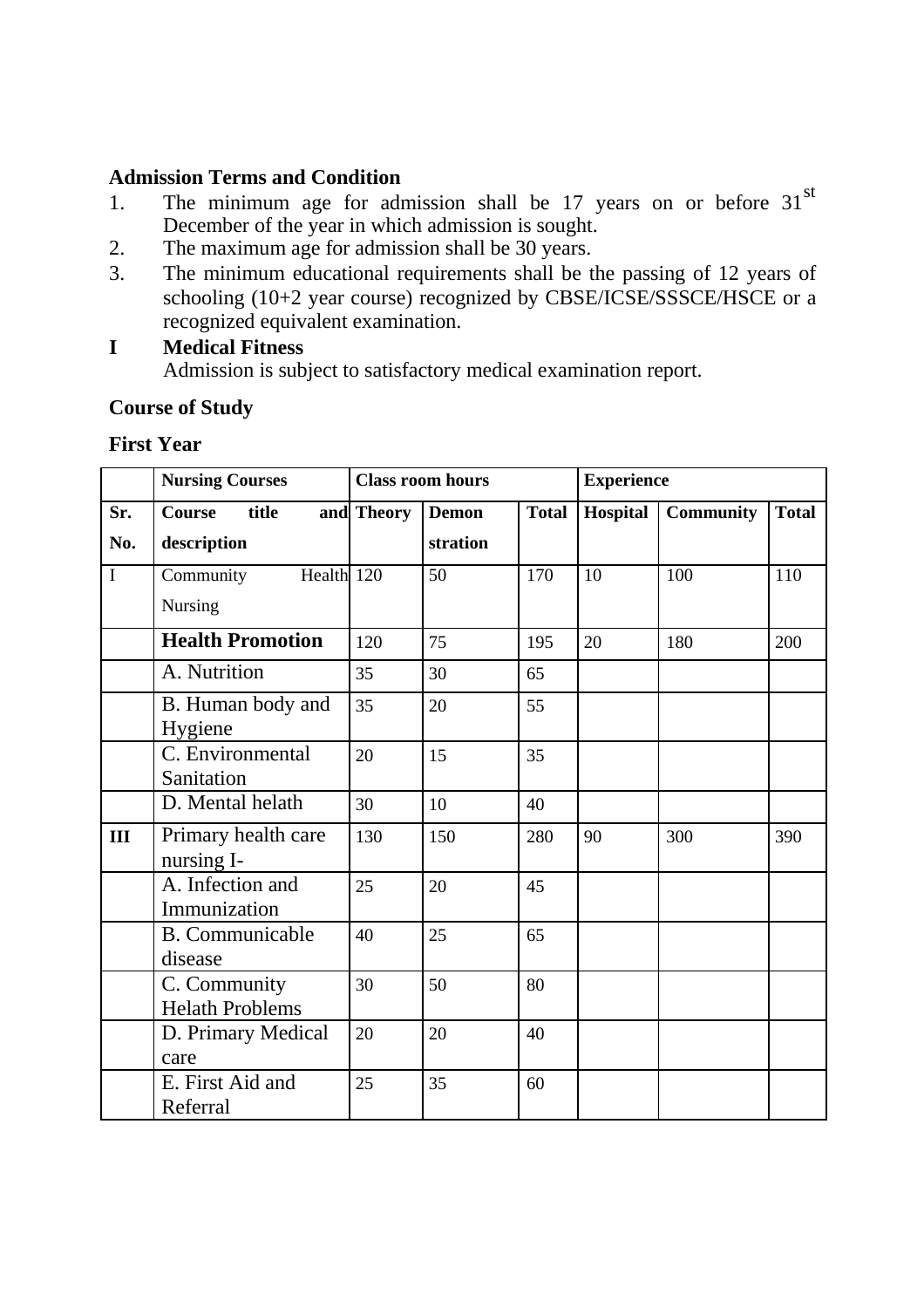| $\mathbf{I}$ | Child health nursing | I 75 | 10  | 185 | -80 | 100 | 180 |
|--------------|----------------------|------|-----|-----|-----|-----|-----|
|              | Total hours          | 450  | 385 | 835 | 200 | 680 | 880 |
|              | Total= $1720$ hours  |      |     |     |     |     |     |

#### **Second Year (First six months)**

|              | <b>Nursing Courses</b>              | Class room hours |               | Experience |          |           |       |
|--------------|-------------------------------------|------------------|---------------|------------|----------|-----------|-------|
| Sr.          | Title<br>Course                     | and Theory       | Demonstration | Total      | Hospital | Community | Total |
| No.          | descirption                         |                  |               |            |          |           |       |
| $\mathbf{V}$ | Midwifery                           | 200              | 160           | 360        | 220      | 160       | 380   |
| VI           | centre $40$<br>Health<br>Management |                  | 40            | 80         |          | 60        | 60    |
|              | <b>Total hours</b>                  | 240              | 200           | 440        | 220      | 220       | 440   |

Total= 880 hours

#### **Second Year (Internship-six months)**

| Sr. No.         | <b>Nursing Courses</b>                        | <b>Experience</b> |                  |              |  |  |
|-----------------|-----------------------------------------------|-------------------|------------------|--------------|--|--|
|                 | <b>Course title and description</b>           | Hospital          | <b>Community</b> | <b>Total</b> |  |  |
| $\mathbf{i}$    | Midwifery                                     | 240               | 240              | 480          |  |  |
|                 | • Antenatal ward                              | 40                |                  |              |  |  |
|                 | $\bullet$ Intranatal/labour room              | 120               |                  |              |  |  |
|                 | • Post natal ward                             | 40                |                  |              |  |  |
|                 | • Neonatal care unit                          | 40                |                  |              |  |  |
| $\ddot{\rm ii}$ | Child Health                                  | 80                | 160              | 240          |  |  |
| iii             | Community health and health center management |                   | 160              | 160          |  |  |
|                 | <b>Total hours</b>                            |                   |                  | 880          |  |  |

# **Total= 880 hours in the internship period**

#### **Grand total- 1760 hrs.**

#### **Guidelines for intership:**

a. The ANM students (in a group of 4-5) should beposted in the sub center/ primary health centre with a regular ANM for one month/ 4 weeks for super vised independent practice in the community which should be residential.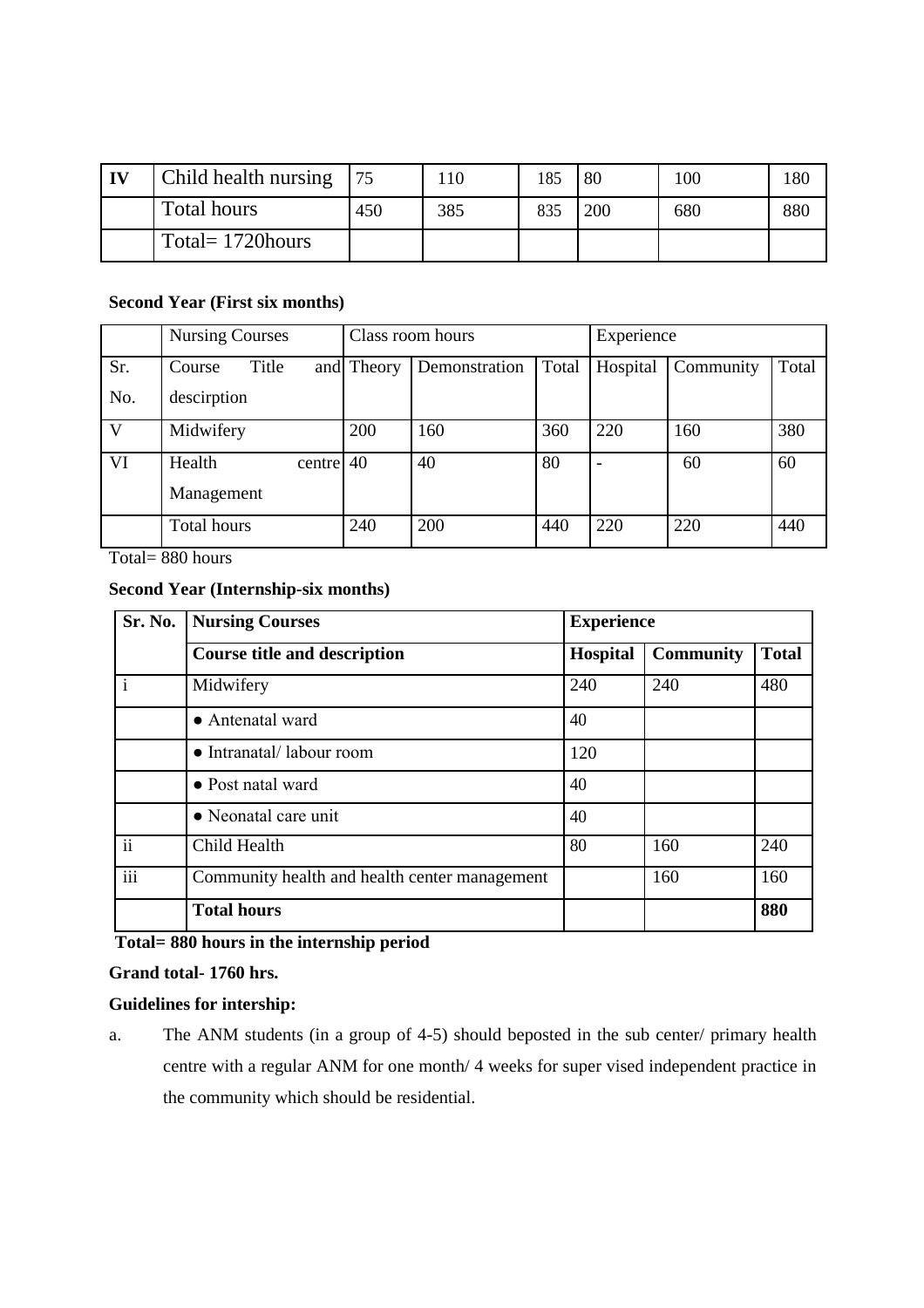- b. The students should participate in all National Health and Family Welfare programms during their clinical experience.
- c. At least 80% of all the clinical requirements should be completed before appreating for the final (second year) examination.
- d. The principal of the ANM School should certify for each student that she has undergone successfully the internship program completed 100% of the clinical requirements and acquired the requisite competencies as listed in the syllabus before the award of the certificate/ diploma by the state nursing council/ examination board.
- e. The casebook and competency record book should be completed and signed by the competent authority of the school before appearing for the second year practical examination.

#### **Scheme of Examination:**

Theory and practical examinations at the end of the first year

| Paper        | <b>Course</b>                   | <b>External</b>   | <b>Internal</b>  | <b>Duration</b>          |
|--------------|---------------------------------|-------------------|------------------|--------------------------|
|              |                                 | <b>Assessment</b> | <b>Asessment</b> |                          |
| Theory       | Health 75<br>Community          |                   | 25               | $3$ hrs.                 |
| Paper-I      | <b>Nursing</b>                  |                   |                  |                          |
| Theory       | <b>Health Promotion</b>         | 75                | 25               | $3$ hrs.                 |
| Paper-II     |                                 |                   |                  |                          |
| Theory       | Care 75<br>Primary<br>Health    |                   | 25               | 3 hrs.                   |
| Paper-III    | <b>Nursing</b>                  |                   |                  |                          |
| Theory       | <b>Child Health Nursing</b>     | 75                | 25               | $3$ hrs.                 |
| Paper-IV     |                                 |                   |                  |                          |
| Practical I  | Health 100<br>Community         |                   | 100              | $\overline{\phantom{a}}$ |
|              | Health<br><b>Nursing</b><br>and |                   |                  |                          |
|              | promotion                       |                   |                  |                          |
| Practical II | Child Health Nursing            | 100               | 100              |                          |
|              | Total                           | 500               | 300              | $\overline{\phantom{a}}$ |

Grnad total for first year 800 marks.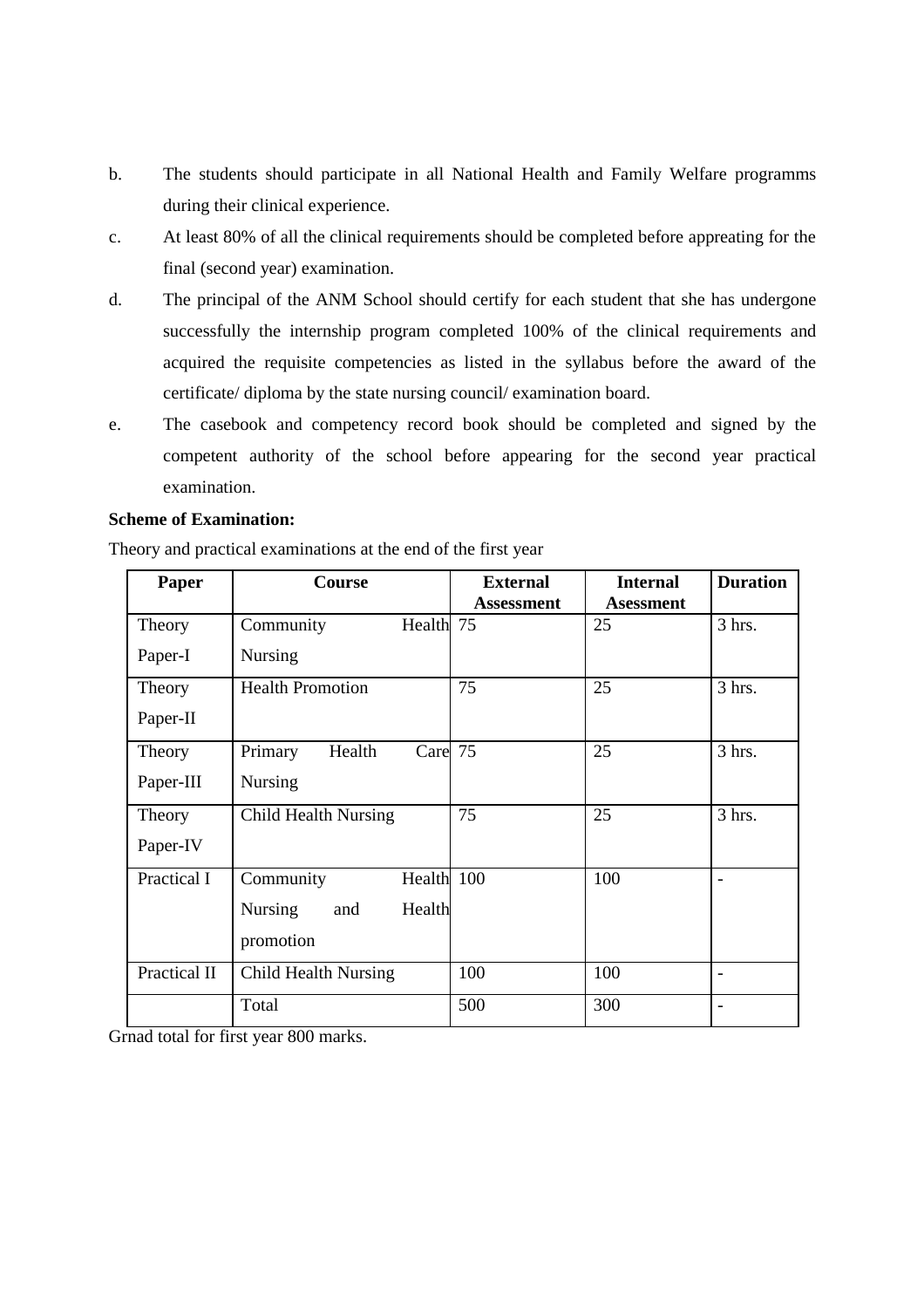| Paper     | <b>Course</b>               | <b>External</b>   | <b>Internal</b>   | <b>Duration</b> |
|-----------|-----------------------------|-------------------|-------------------|-----------------|
|           |                             | <b>Assessment</b> | <b>Assessment</b> |                 |
| Theory    | Midwifery                   | 75                | 25                | 3 hrs.          |
| Paper V   |                             |                   |                   |                 |
| Theory    | Helath Centre management    | 75                | 25                | $3$ hrs.        |
| Paper VI  |                             |                   |                   |                 |
| Practical | Midwifery                   | 100               | 100               | ÷               |
| III       |                             |                   |                   |                 |
| Practical | Primary Health care nursing | 100               | 100               | 3 hrs.          |
| IV        | helath<br>and<br>center     |                   |                   |                 |
|           | management                  |                   |                   |                 |

**Thepry and practical examinations at the end of the course, (Second Year)**

### **Grand total for second year 600 marks**

### **Note**

Question paper for Nursing courses to be set by qualified nursing teachers only.

The venue for practical examination shall be Government District Hospital for

all the students of government and private ANM institutions.

Practical examination should be for only 10 students per day.

Supplementary examination should be conducted at six monthly intervals for the failures.

Internal assessment should be done on class test, assignments, report of visits and group work.

All practical examinations must be held in the respective clinical areas and on patients.

One internal and One external examiners should jointly conduct practical examination for each student.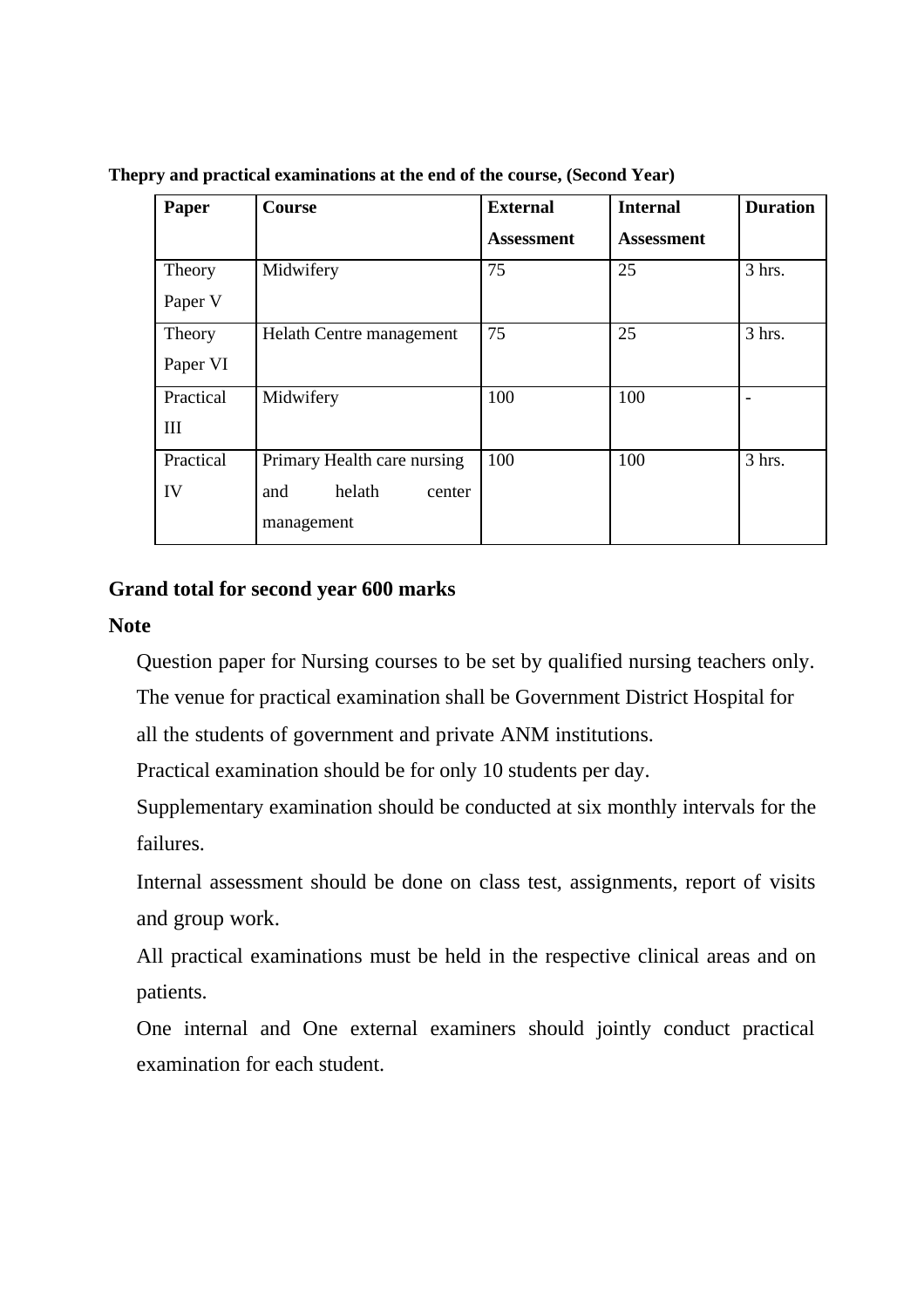An examiner should be a BSc nursing teacher with minimum of 5 years of teaching experience in ANM programme

or

M.Sc (N) with 3 years of teaching experience in ANM programme Internal assessment will be made on the basis of classroom tests, written assignments, performance in the community and clinical area along with records and reports maintained by the students.

Pass mark for each nursing subject on aggregate will be 50%

A candidate has to pass in theory and practical exam separately in each of the paper.

Average internal marks of the total students shall not be more than 75% i.e, if 40 students are admitted in a course the average score of the 40 students shall not exceed 75% of total internal marks.

Maximum number of attempts permitted for each paper is 3 including first attempt

Maximum duration of completion of the course is 4 years

A candidate failing in more than one subject will not be promoted to the next year.

No candidate shall be permitted to appear in the second year examination unless the candidate has passed the first year examination.

#### **Eligibility for Admission to Examination**

- 1. A candidate must have minimum of 80% attendance (irrespective of the kind of absence) in theory and practical in each subject for appearing for examination.
- 2. A candidate must have 100% attendance in each of the practical areas before the award of completion certificate/diploma by the state nursing council examination board.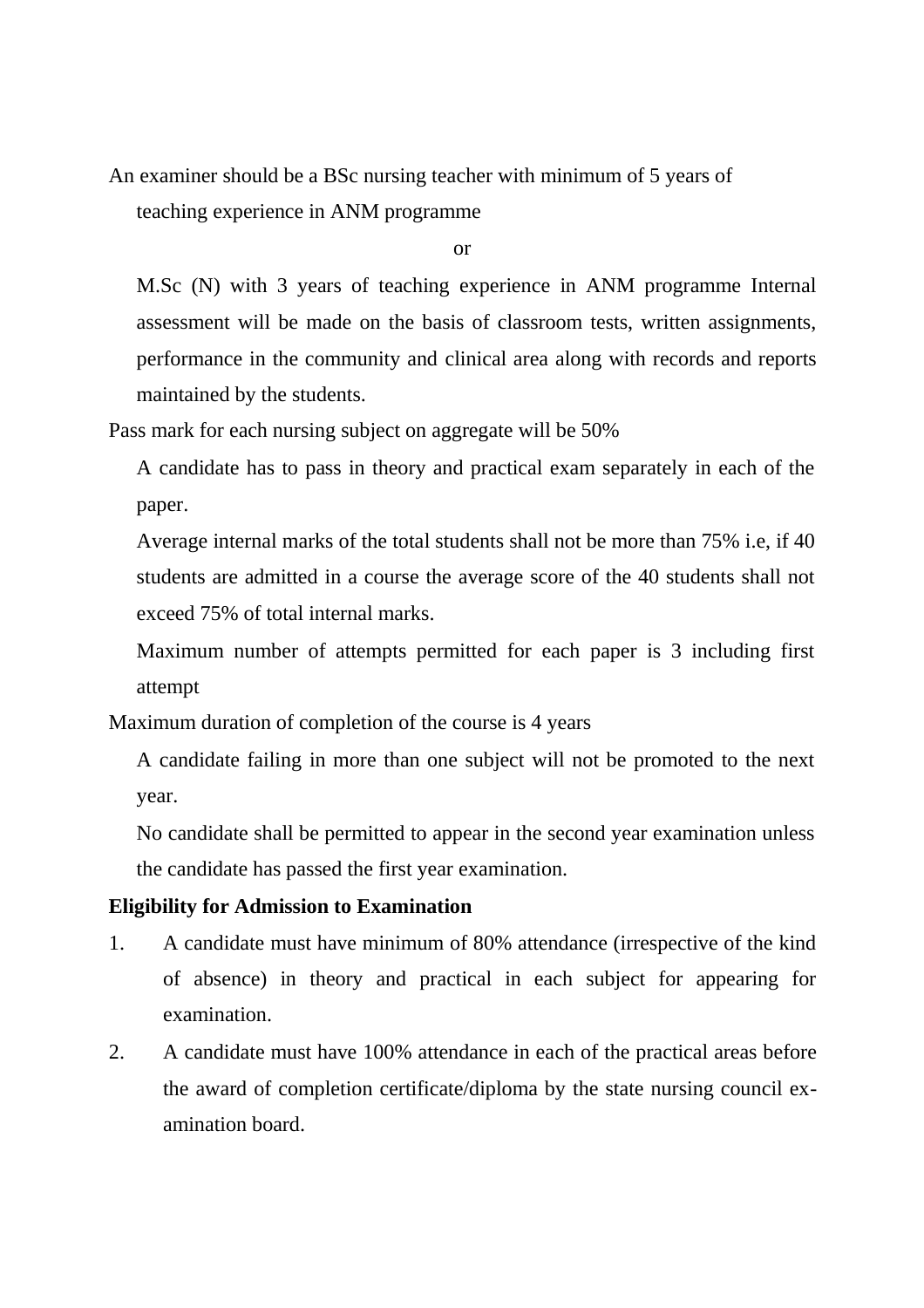- 3. On completion of practical experience, records to be signed by the tutor and countersigned by the principal.
- 4. The examination for the 2nd year should happen at the end of the year. A certificate of completion of internship by each student should be provided by the principal before entering for the examinations.

### **Grading and Certification**

| Distinction shall be in aggregate | $= 75\%$          |
|-----------------------------------|-------------------|
| First division                    | $= 70\% \& above$ |
| Second division                   | $= 60\% - 69\%$   |
| Third division                    | $= 50\% - 59\%$   |

Certificate will be issued on successful completion of training requirement. The principal of the ANM School should certify for each student that she has undergone successfully the internship program, 100% clinical requirements and acquired the requisite competencies as listed in the syllabus before the award of the certificate/diploma by the state nursing councils/examination boards. Qualified ANMs have to be registered by the State Nursing Councils under the provision of the State Nursing Councils and Indian Nursing Council Act as ANMs, before joining services as a qualified Female Health worker and to practice as ANM.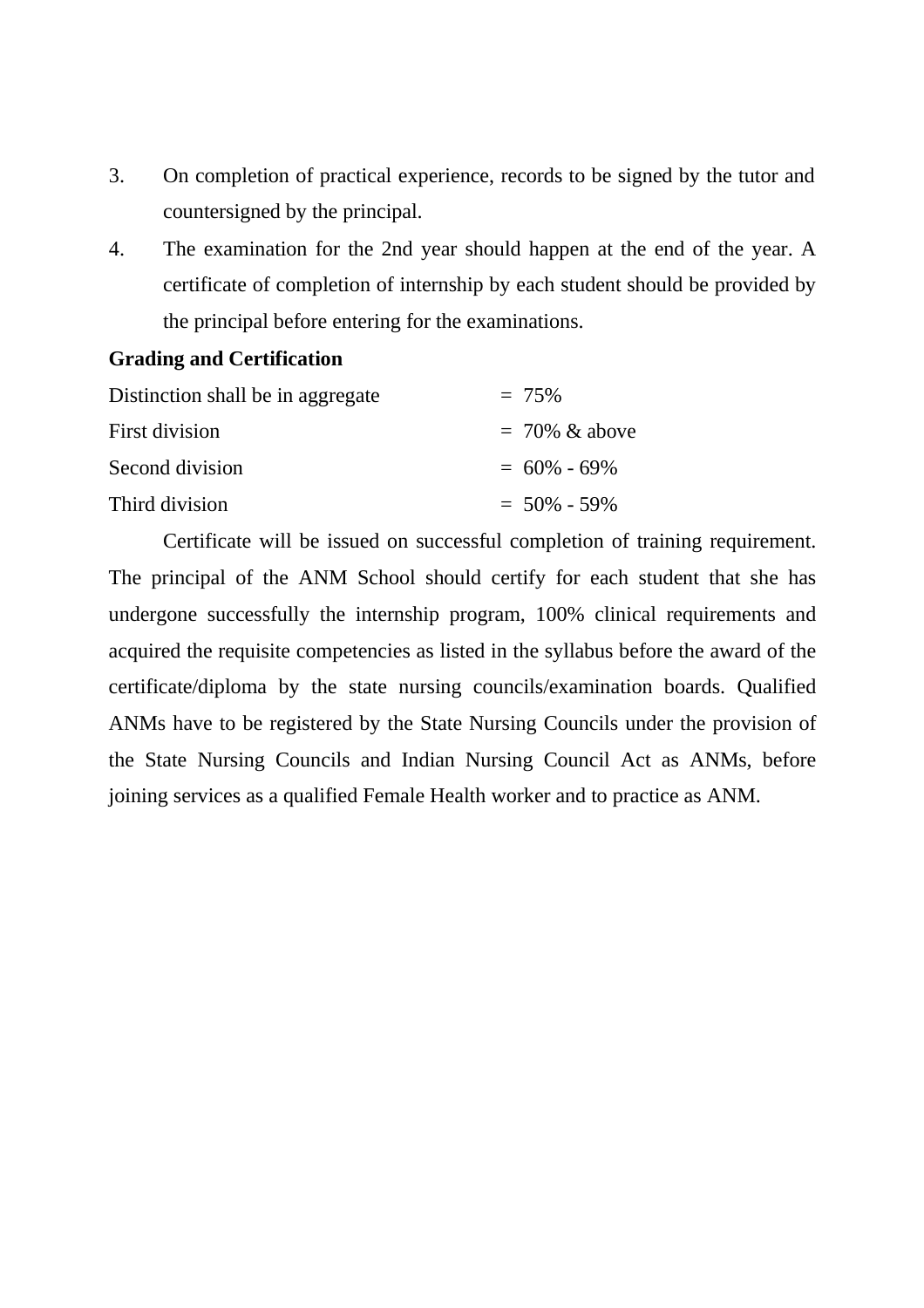# **Community Health Nursing**

**Theory-** 120 hours **Demonstration-** 50 hours **Total-** 170 hours

# **Learning objectives;**

On completion of the course the student will be able to :

- 1. Describe the concept of community health, primary health (-are.
- 2. Understand health policies, plans and programmes of the country,
- 3. Understand the concept of community.
- 4. Appreciate the role of the health team.
- 5. Demonstrate home visit techniques and practices in the community
- 6. Describe structure, function, characteristics and administrative set up of a community.
- 7. Identify leaders, resources persons, community-based organizations, NGOs, and local resources.
- 8. Identify community health needs and problems
- 9. Describe concepts and methods of communication for health information.
- 10. Describe the purposes, principles and methods of health counseling.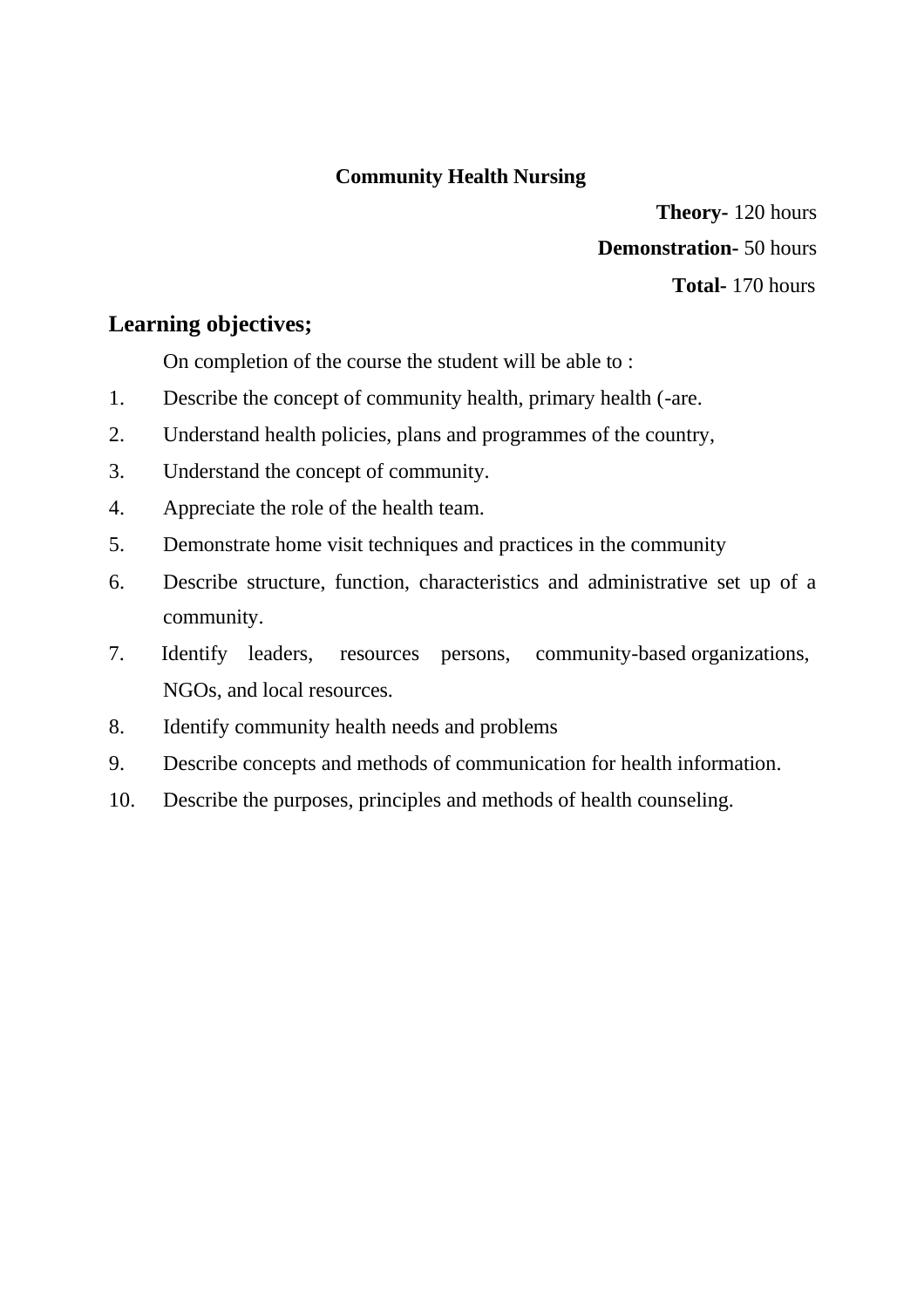| Unit |     | <b>Time</b> | <b>Expected</b>                                                                                                                                                                                                                   | <b>Contents</b>                                                                                                                                                                                                                                                                   | <b>Teaching</b>                                                       |
|------|-----|-------------|-----------------------------------------------------------------------------------------------------------------------------------------------------------------------------------------------------------------------------------|-----------------------------------------------------------------------------------------------------------------------------------------------------------------------------------------------------------------------------------------------------------------------------------|-----------------------------------------------------------------------|
|      |     | (Hrs.)      | outcomes                                                                                                                                                                                                                          |                                                                                                                                                                                                                                                                                   | <b>Learning</b>                                                       |
|      | Th. | <b>Demo</b> |                                                                                                                                                                                                                                   |                                                                                                                                                                                                                                                                                   | <b>Activities</b>                                                     |
| 1.   | 10  |             | Define<br>$\bullet$<br>explain<br>its<br>and<br>dimensions<br>• List determinants<br>of health<br><b>Health Care</b><br>• List components<br>of Primary<br>Health<br>their<br>Care<br>and<br>within<br>application<br>a community | health Concept of Health<br>Health and its<br>$\bullet$<br>changing concepts.<br>• Dimensions of<br>health<br>Define Primary • Determinants of<br>health<br>• Primary health care,<br>definition,<br>components,<br>significance.<br>community,<br>application                    | $\bullet$ Lecture<br>discussion.<br>• Posters.                        |
| 2.   | 10  |             | • Describe health<br>concepts and<br>practices of<br>community.<br>• Enumerate health<br>related cultural<br>beliefs and<br>practices                                                                                             | <b>Community Health</b><br>practices<br>• Health concepts of<br>people and health care<br>providers.<br>• Health behaviours,<br>beliefs and cultural<br>practices of<br>community.<br>Ethics and<br>behaviour related to<br>community practices.<br>• Method of home<br>visiting. | • Lecture<br>discussion.<br>• Practice<br>session.<br>• Demonstration |
| 3.   | 15  | 5           | • Describe National<br>health problems<br>• Explain<br>specific<br>health programmes<br>at National,<br>state<br>and<br>community<br>levels<br>• Trends and                                                                       | <b>Health problems</b><br>and policies<br>• Overview of health<br>problems of<br>communities in India.<br>• Participate in<br>national health and<br>family welfare                                                                                                               | • Lecture<br>discussion.                                              |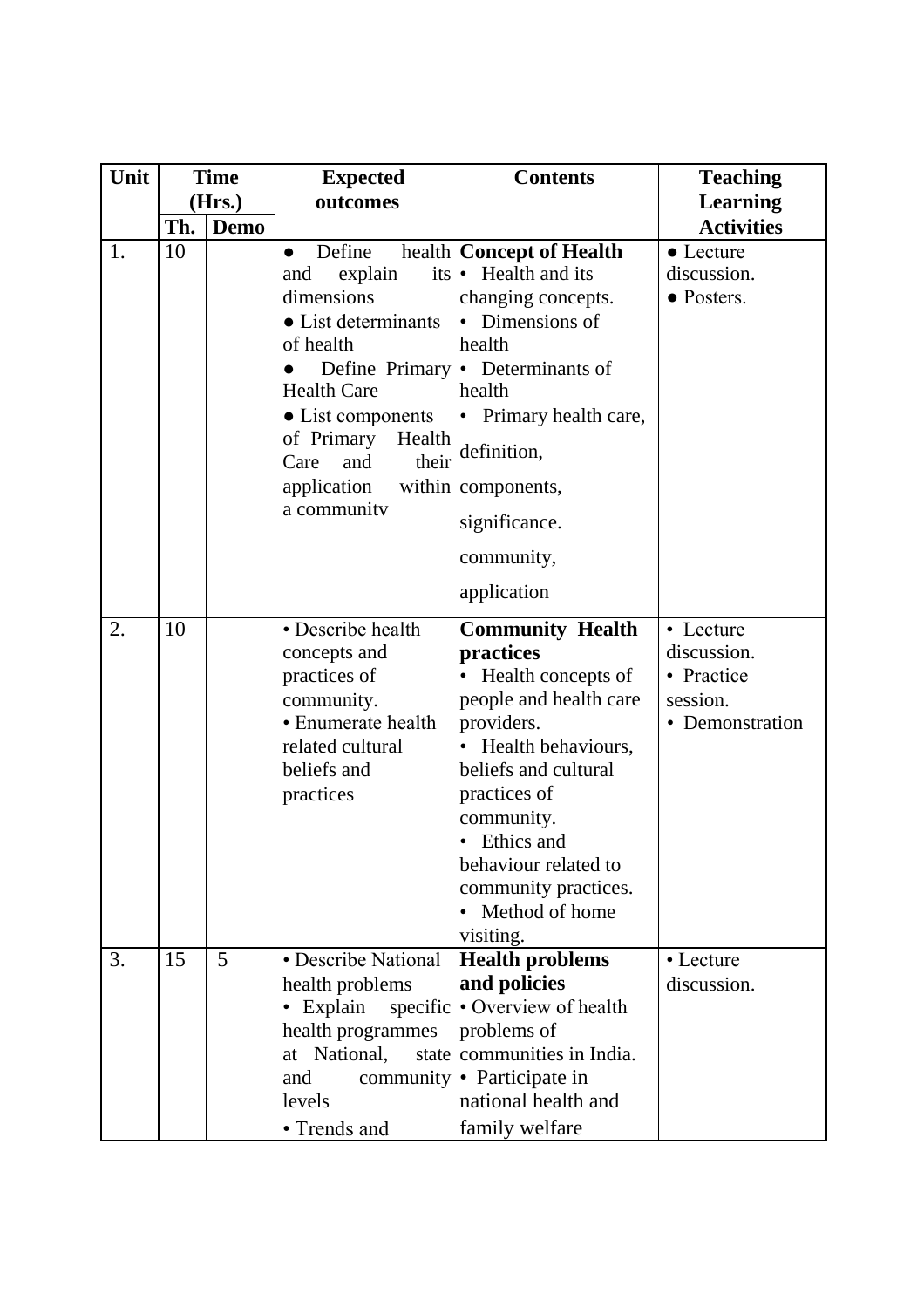|    |    |   | development in<br>national health<br>programmes and<br>policies<br>• National health<br>programmes and its<br>implementation at<br>community level.<br>Role<br>and<br>functions<br>Оt<br>Accredited<br>Social<br>health<br>Activists       | programs<br>• Field Visits:<br>Village, Sub center,<br>Primary health center,<br>Community health<br>center.                                                                                                                                                                                                                                                                                                                                                                                                     |                                                                                         |
|----|----|---|--------------------------------------------------------------------------------------------------------------------------------------------------------------------------------------------------------------------------------------------|------------------------------------------------------------------------------------------------------------------------------------------------------------------------------------------------------------------------------------------------------------------------------------------------------------------------------------------------------------------------------------------------------------------------------------------------------------------------------------------------------------------|-----------------------------------------------------------------------------------------|
|    |    |   | (ASHA),<br>Anganwadi<br>worker, Dai etc.                                                                                                                                                                                                   |                                                                                                                                                                                                                                                                                                                                                                                                                                                                                                                  |                                                                                         |
| 4. | 10 | 5 | • Explain the<br>organization of<br>health services at<br>different levels<br>• Describe the<br>referral system.<br>• Explain the Role<br>of National and<br>International<br>health agencies<br>and Non-<br>Governmental<br>Organisations | <b>Health Organization</b><br>Organization of SC,<br>PHC, CMC and<br>district hospital.<br>• Organization of<br>health care<br>delivery system at<br>different levels<br>• Referral system<br>• Health agencies:<br>International:<br>WHO, UNICEF,<br>UNFPA, UNDPA,<br>World Bank, FAO,<br>DANIDA, European<br>Commission. Red<br>Cross, US aid,<br><b>UNESCO.</b> Colombo<br>Plan, ILO, CARE<br>etc.<br>• National: Indian<br>Red Cross, Indian<br>Council for Child<br>welfare, Family<br>planning association | • Lecture<br>discussion.<br>• Field Visits to<br>various<br>available<br>organizations. |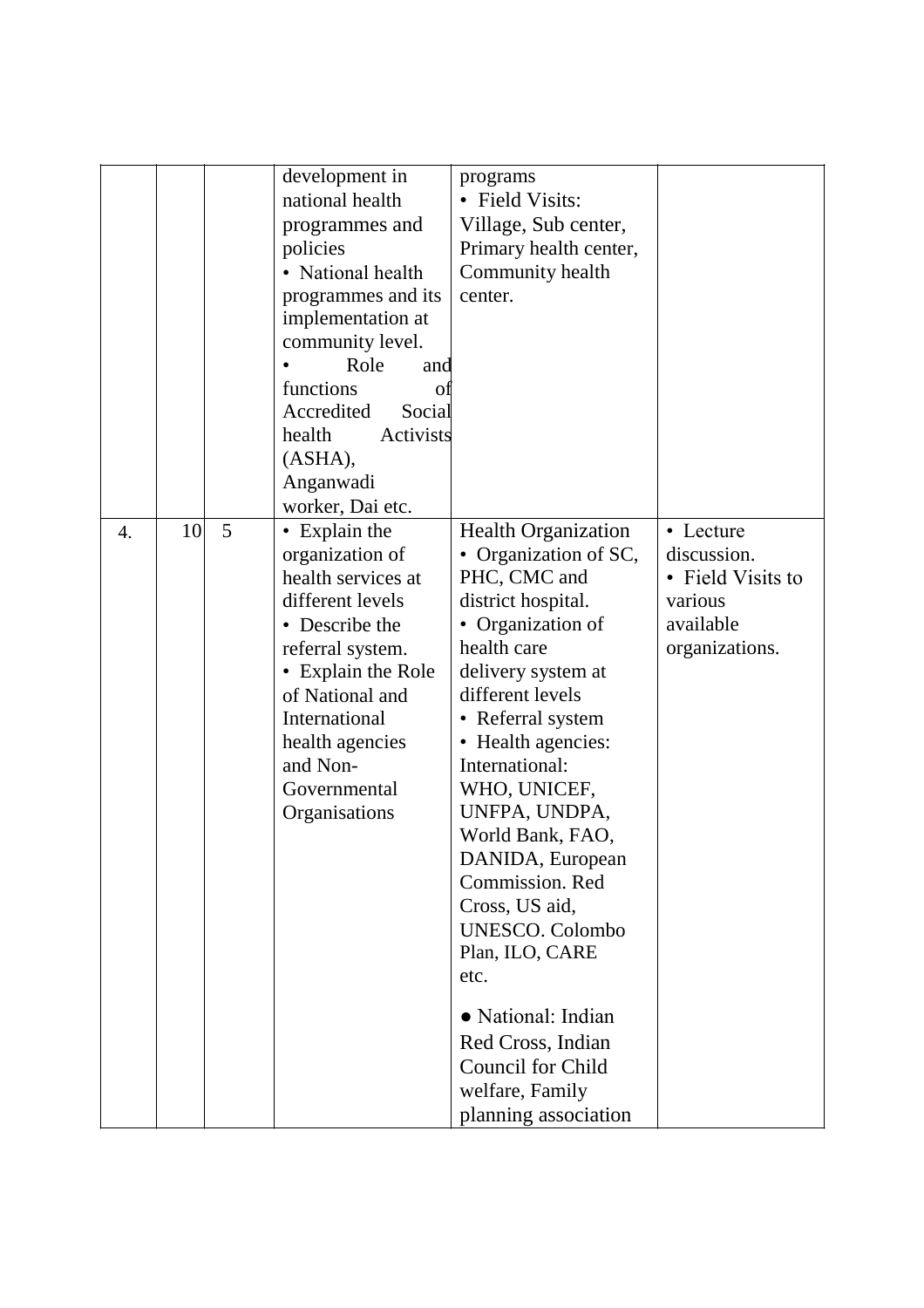|   |    |   |                                                                                                                                                                                                  | of India etc<br>• Non-Governmental<br>organizations                                                                                                                                                                                                                                                                                                                                                                                                                                                                                                     |                                                                                                                                                                                                                                                                                                                                                                                                            |
|---|----|---|--------------------------------------------------------------------------------------------------------------------------------------------------------------------------------------------------|---------------------------------------------------------------------------------------------------------------------------------------------------------------------------------------------------------------------------------------------------------------------------------------------------------------------------------------------------------------------------------------------------------------------------------------------------------------------------------------------------------------------------------------------------------|------------------------------------------------------------------------------------------------------------------------------------------------------------------------------------------------------------------------------------------------------------------------------------------------------------------------------------------------------------------------------------------------------------|
|   |    |   | • Describe health<br>team with special<br>focus on the<br>$ANM\setminus$<br><b>FHW</b>                                                                                                           | Role of health team.<br>• Team concept and<br>Functions of the<br>health team<br>• Role and<br>Responsibilities of<br>$ANN \ H$<br>• Code of ethics for<br><b>ANM</b>                                                                                                                                                                                                                                                                                                                                                                                   | • Lecture<br>discussion.<br>Observation of<br>activities<br>rendered by the<br>health team<br>members.                                                                                                                                                                                                                                                                                                     |
| 6 | 10 | 5 | Describe<br>$\bullet$<br>physical<br>structure of village<br>and urban area<br>• Identify social<br>groups,<br>organizations and<br>leaders • Explain<br>administrative set<br>up at the village | Structure of<br>community<br>• Rural community-<br>. Characteristics,<br>changes in the<br>village community<br>development, major<br>rural problems<br><b>Urban Community-</b><br>Characteristics,<br>changes and<br>adjustments to urban<br>environment,<br>major urban<br>problems<br>• Village: Physical<br>structure<br>- Administrative set up<br>Function of<br>Panchayat<br>• $73^{\text{r}}$ and $74^{\text{th}}$<br>amendments to<br>Constitution and role<br>of Panchayat in health.<br>Structure of an<br>$\bullet$<br>urban community slum | • Lecture<br>discussion.<br>• Field visits:<br>village mapping,<br>slum mapping,<br>resource<br>mapping.<br>Drawing of<br>$\bullet$<br>Panchayat<br>structure and<br>urban wards.<br>Listing of<br>$\bullet$<br>formal and<br>informal leaders<br>groups in the<br>community.<br>• Visit to a<br>village and<br>meet<br>Panchayat<br>members, visit<br>block office.<br>List their role<br>in health care. |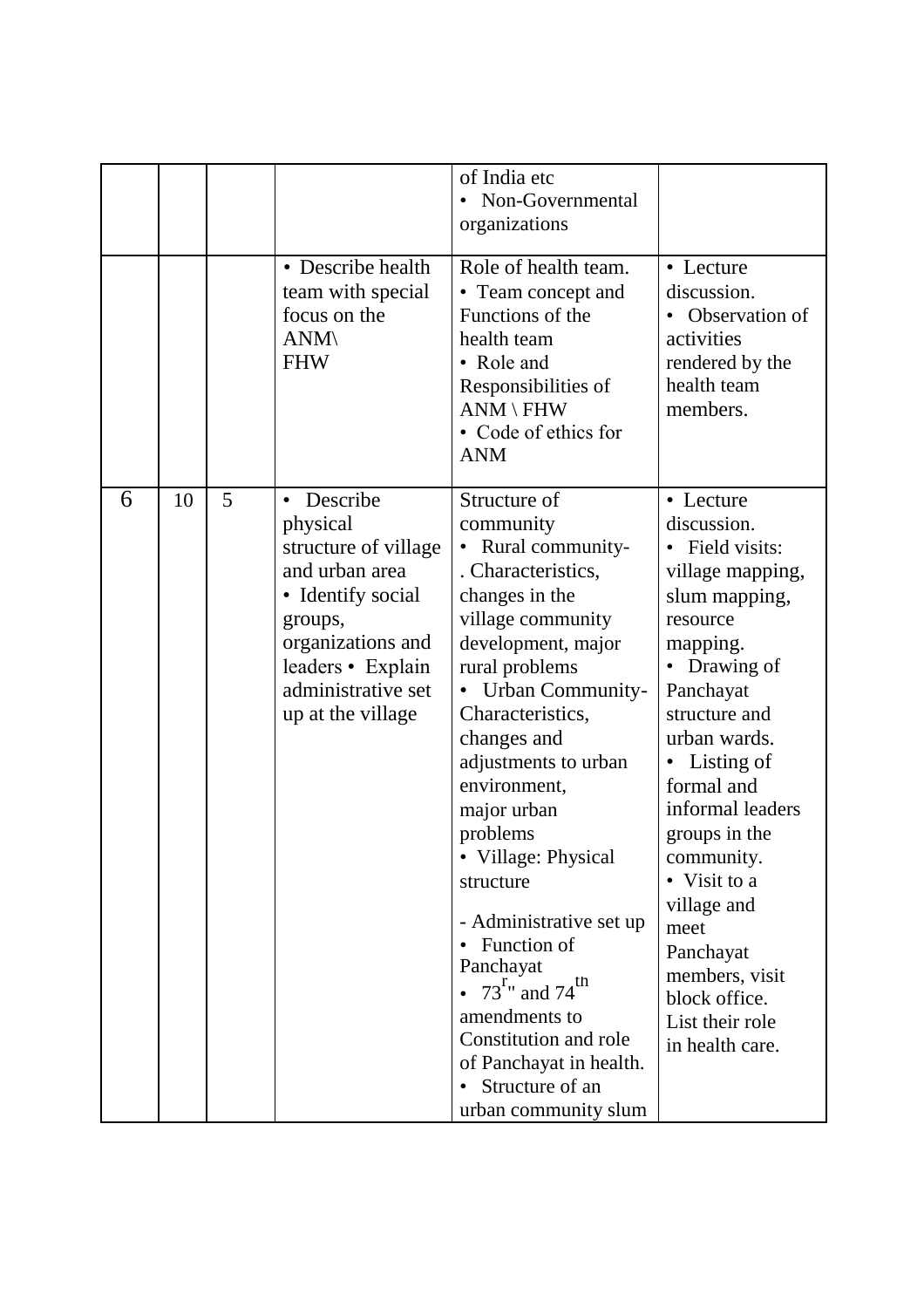|    |    |   |                    | • Social groups                |                     |
|----|----|---|--------------------|--------------------------------|---------------------|
|    |    |   |                    | organizations. leaders         |                     |
|    |    |   |                    | Community                      |                     |
|    |    |   |                    | resources                      |                     |
|    |    |   |                    |                                |                     |
| 7. | 10 | 5 | • Describe the     | Dynamics of                    | • Lecture           |
|    |    |   | interaction        | community                      | discussion.         |
|    |    |   | between different  | Social processes-<br>$\bullet$ | • Interaction       |
|    |    |   | groups and         | individual and process         | with different      |
|    |    |   | communities        | of socialisation               | groups in the       |
|    |    |   | within the village | Interaction between            | village.            |
|    |    |   | • Describe social  | different social groups        | • Prepare a list of |
|    |    |   | traditions and     | in the village.                | different customs   |
|    |    |   | customs in the     | • Traditions and               | and traditions.     |
|    |    |   | village.           | customs and their              |                     |
|    |    |   |                    | influence on health.           |                     |
|    |    |   |                    | Social stratification:         |                     |
|    |    |   |                    | Influence of Class.            |                     |
|    |    |   |                    | Caste and Race on              |                     |
|    |    |   |                    | health and health              |                     |
|    |    |   |                    | practices                      |                     |
|    |    |   |                    | • Family and marriage:         |                     |
|    |    |   |                    | <b>Types</b>                   |                     |
|    |    |   |                    | Changes $\&$                   |                     |
|    |    |   |                    | legislations on family         |                     |
|    |    |   |                    | and marriage in India -        |                     |
|    |    |   |                    | marriage a els                 |                     |
| 8. | 20 | 6 | • Demonstrate      | Scope and Methods<br>٠         | • Lecture           |
|    |    |   | methods of         | of community need              | discussion.         |
|    |    |   | community need     | assessment                     | • Preparation of    |
|    |    |   | assessment         | • Survey: Planning             | questionnaire       |
|    |    |   |                    | Preparation of tools:          | • Field visits/     |
|    |    |   |                    | questionnaires,                | community:          |
|    |    |   |                    | interview schedules,           | • Conduct           |
|    |    |   |                    | check list etc                 | survey.             |
|    |    |   |                    | Community                      |                     |
|    |    |   |                    | survey: Principles and         |                     |
|    |    |   |                    | methods: data                  |                     |
|    |    |   |                    | collection, conducting         |                     |
|    |    |   |                    | interviews, focus              |                     |
|    |    |   |                    | group discussions              |                     |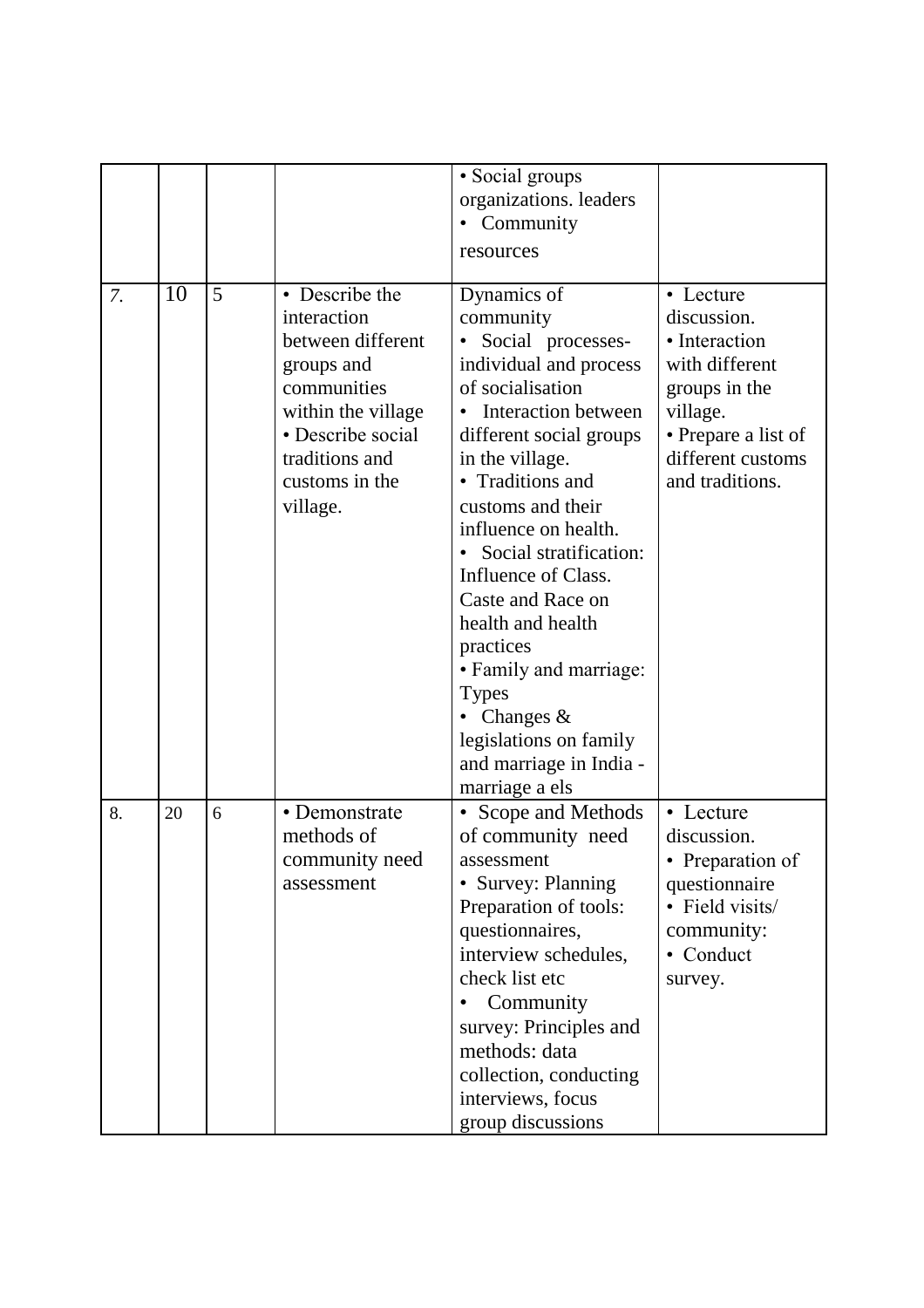|    |    |    |                     | (FGD) and case                  |                   |
|----|----|----|---------------------|---------------------------------|-------------------|
|    |    |    |                     | studies                         |                   |
|    |    |    |                     | • Participatory                 |                   |
|    |    |    |                     | learning for                    |                   |
|    |    |    |                     | action(PLA)                     |                   |
|    |    |    |                     | • Analysis of data,             |                   |
|    |    |    |                     | Preparation of report           |                   |
| 9. | 20 | 15 | • Explain the       | Communication                   | • Lecture         |
|    |    |    | concept, principles | methods & media                 | discussion.       |
|    |    |    | and methods of      | • Principles, Methods           | Demonstration     |
|    |    |    | communication       | and Process of                  | of different      |
|    |    |    | • Prepare simple    | communication.                  | methods of        |
|    |    |    | and low cost aids   | Inter personal<br>٠             | communication     |
|    |    |    | of communication.   | relationship (IPR):             | Role/Play.        |
|    |    |    | • Conduct health    | communication with              |                   |
|    |    |    | education           | different groups and            | • Prepare health  |
|    |    |    |                     | health team members.            | messages using    |
|    |    |    |                     | • Types and use of AV           | different media   |
|    |    |    |                     | aids                            | and methods.      |
|    |    |    |                     | • Use of local folk             | • Preparation of  |
|    |    |    |                     | methods and media for           | IEC material.     |
|    |    |    |                     | disseminating health            | • Practice using  |
|    |    |    |                     | messages.                       | one folk method.  |
|    |    |    |                     | • BCC(Behavioural               | • Preparation of  |
|    |    |    |                     | change                          | health education  |
|    |    |    |                     | communication), IEC             | plan              |
|    |    |    |                     | (Information,                   | • Conduct BCC     |
|    |    |    |                     | <b>Education</b> and            | session.          |
|    |    |    |                     | communication):                 | • Evaluate and    |
|    |    |    |                     | Aims, Scope, concept            | follow up of      |
|    |    |    |                     | and approaches                  | health education. |
|    |    |    |                     | • Teaching learning             |                   |
|    |    |    |                     | process, concept,               |                   |
|    |    |    |                     | characteristics, steps of       |                   |
|    |    |    |                     | learning,                       |                   |
|    |    |    |                     | characteristics of              |                   |
|    |    |    |                     | learner                         |                   |
|    |    |    |                     | Principles, methods<br>٠        |                   |
|    |    |    |                     | of teaching                     |                   |
|    |    |    |                     | Planning of health<br>$\bullet$ |                   |
|    |    |    |                     | education activities:           |                   |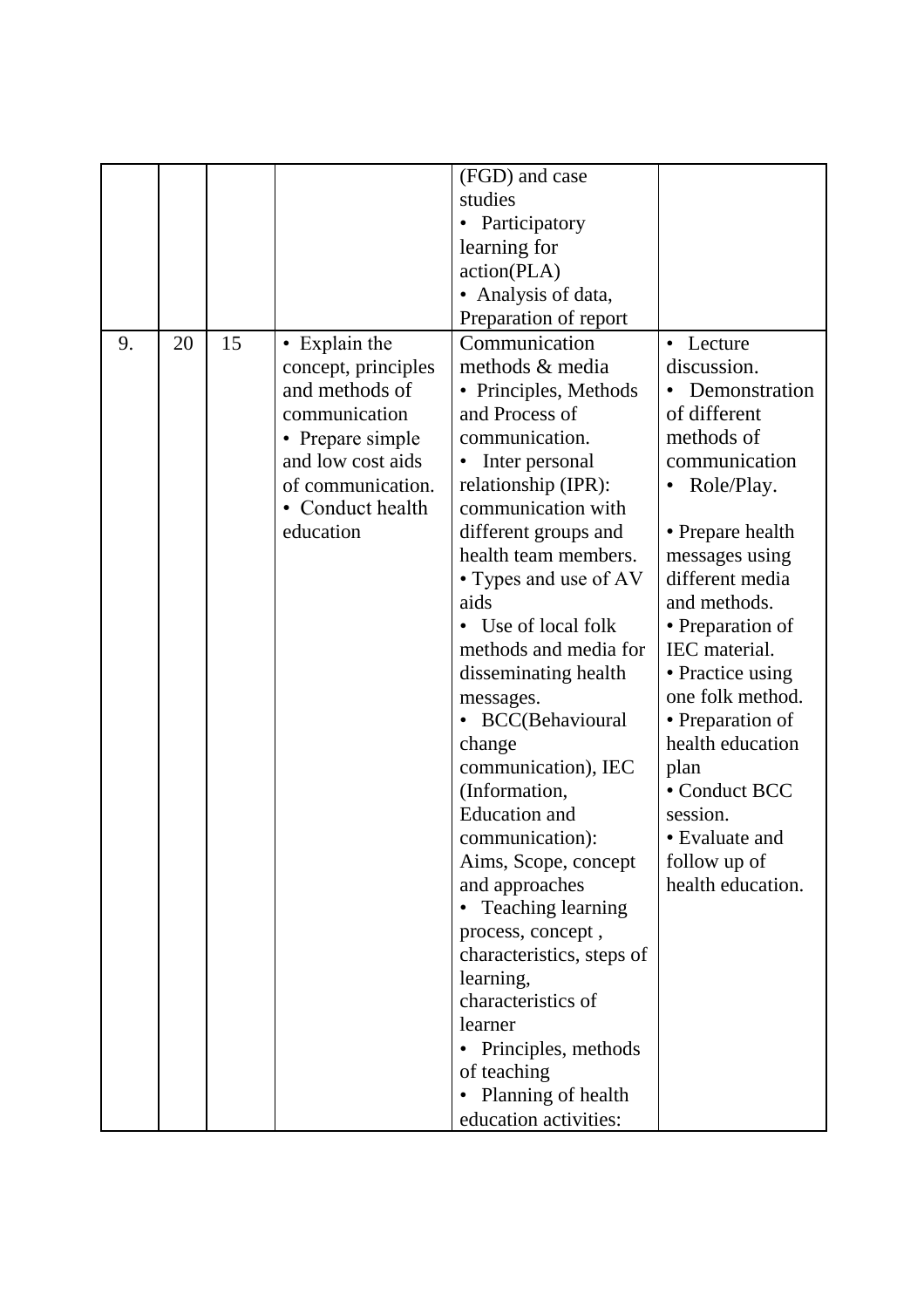|     |   |                |                                                                                                                                          | Role and<br>responsibilities of<br>ANM's/Health<br>workers in BCC                                                                                                                                                                         |                                                                                  |
|-----|---|----------------|------------------------------------------------------------------------------------------------------------------------------------------|-------------------------------------------------------------------------------------------------------------------------------------------------------------------------------------------------------------------------------------------|----------------------------------------------------------------------------------|
| 10. | 5 | 5              | • Explain concept<br>and principles of<br>counseling<br>• Describe the<br>technique of<br>counseling<br>• Describe role of<br>counsellor | Counseling.<br>Concept, Principles<br>and Techniques of<br>counseling.<br>Identifying needs<br>$\bullet$<br>and areas for<br>counseling in the<br>community.<br>Role of counselor<br>Role of ANM/<br>Female Health worker<br>as counselor | • Lecture<br>discussion.<br>• Conduct<br>counseling<br>session and<br>follow up. |
| 11. | 5 | $\overline{2}$ | · State health<br>conditions where<br>rehabilitation is<br>required.<br>• List the various<br>resources<br>available in a<br>community.  | Community based<br>rehabilitation<br><b>Health Conditions</b><br>$\bullet$<br>needing rehabilitation<br>Community<br>Resources available<br>Educate<br>individuals, family<br>and community.                                              | Lecture<br>$\bullet$<br>discussion<br>• Case<br>discussion                       |

# *Suggested activities for Evaluation*

- Health organizational chart.
- Return demonstration of home visit.
- Field visits
- Preparation of IEC material
- Demonstration of counseling technique.
- Village mapping.
- Community survey.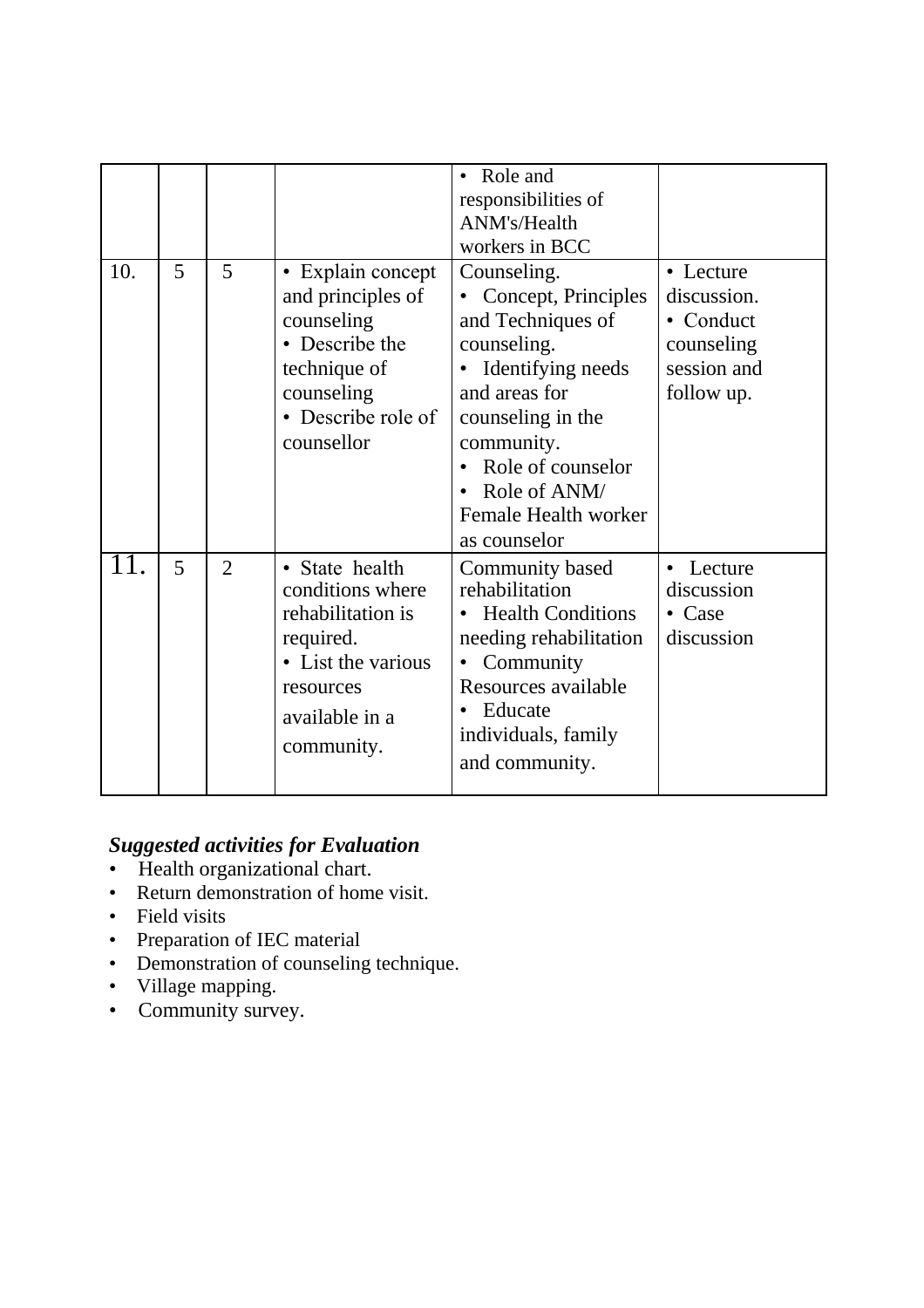### **HEALTH PROMOTION**

**Theory** - 120 hours **Demonstration -** 75 hours **Total** - 195 hours

# **Learning objectives:**

On completion of the course the student will be able to :

- 1. Explain importance of nutrition in health and sickness.
- 2. Promote nutrition of a individual, family and community
- 3. Explain principles of hygiene and its effect on health.
- 4. Describe hygiene for self and individuals.
- 5. Describe importance of environmental sanitation and waste management.
- 6. Promote mental health of individual, family and community

# **A. Nutrition**

**Theory - 35** hrs.

# **Demonstration - 30** hrs.

**Total - 65** hrs.

| Unit | <b>Time</b> |      | <b>Expected</b>                                                                                                                                                                                      | <b>Contents</b>                                                                                                                                                                                                                              | <b>Teaching</b>                                                                                                                     |
|------|-------------|------|------------------------------------------------------------------------------------------------------------------------------------------------------------------------------------------------------|----------------------------------------------------------------------------------------------------------------------------------------------------------------------------------------------------------------------------------------------|-------------------------------------------------------------------------------------------------------------------------------------|
|      | (Hrs.)      |      | outcomes                                                                                                                                                                                             |                                                                                                                                                                                                                                              | <b>Learning</b>                                                                                                                     |
|      | Th.         | Demo |                                                                                                                                                                                                      |                                                                                                                                                                                                                                              | <b>Activities</b>                                                                                                                   |
|      | 10          | 5    | • List essential<br>nutrients<br>• Describe<br>classification of<br>food and their<br>nutritive values<br>and functions.<br>$\cdot$ Explain<br>importance of<br>nutrition in health<br>and sickness. | <b>Essential nutrients</b><br>Importance of<br>nutrition in health<br>and sickness<br>Essential<br>$\bullet$<br>nutrients, functions,<br>sources and<br>requirements<br>Classification of<br>$\bullet$<br>foods and their<br>nutritive value | • Lecture<br>discussion.<br>$\bullet$ Explain using<br>Models and Charts.<br>• Exhibit raw food<br>showing<br>item<br>balanced diet |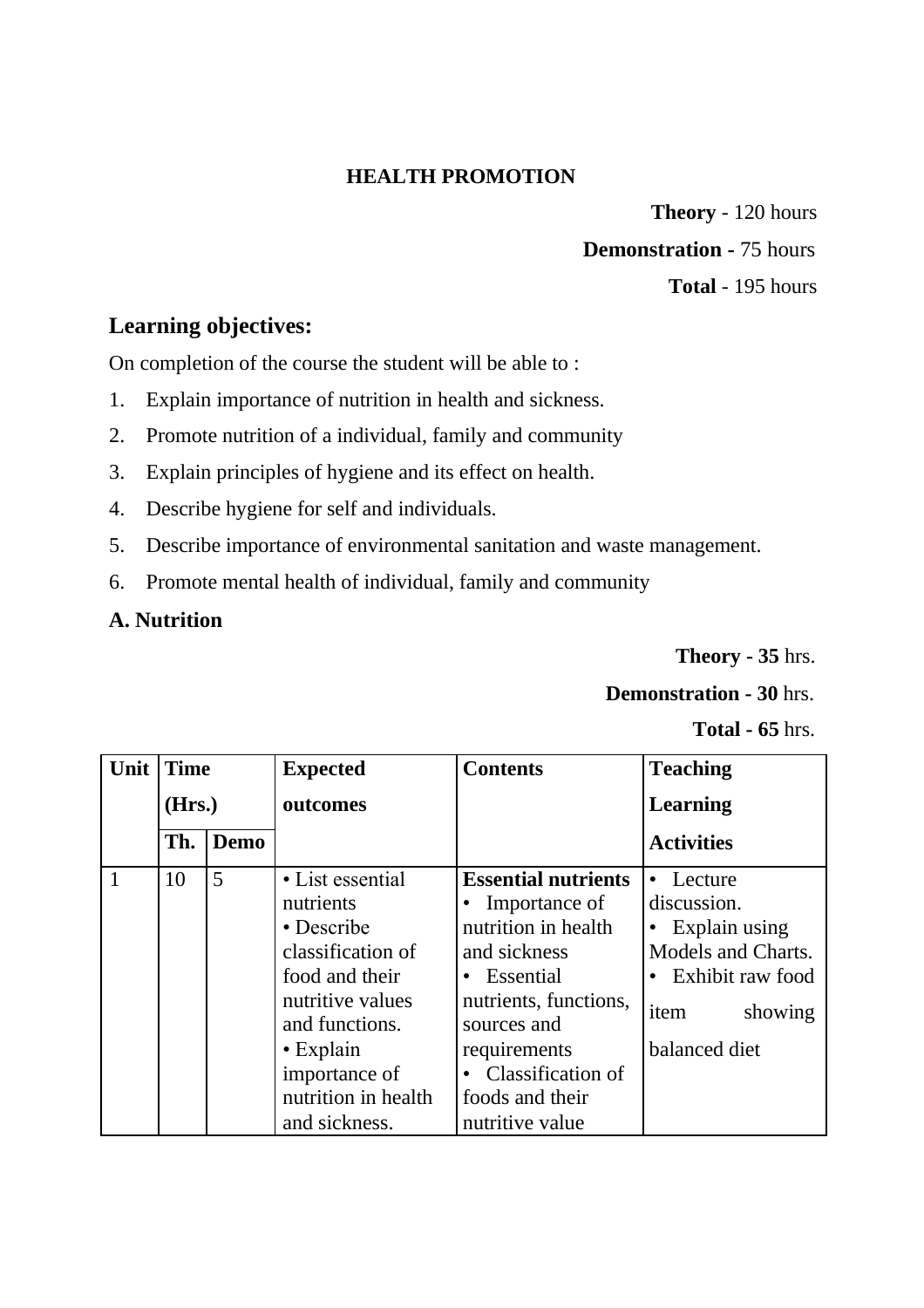|    |    |   | • Plan balanced      | • Normal             |                      |
|----|----|---|----------------------|----------------------|----------------------|
|    |    |   |                      |                      |                      |
|    |    |   | diet for different   | requirements at      |                      |
|    |    |   | age groups           | different ages.      |                      |
|    |    |   |                      | • Balanced diet for  |                      |
|    |    |   |                      | different age group  |                      |
| 2. | 10 | 5 | • Identify           | Nutritional          | • Lecture            |
|    |    |   | malnutrition and     | problems             | discussion.          |
|    |    |   | nutritional          | Nutritional          | • Visit ICDs project |
|    |    |   | deficiencies.        | deficiencies:        | and discuss the      |
|    |    |   | • Counsel women      | • Deficiencies,      | program.             |
|    |    |   | with anaemia.        | correction,          | • Explain using      |
|    |    |   | • Describe special   | treatment and        | Models and Charts.   |
|    |    |   | diet for sick.       | referral - protein   | · Planning diets for |
|    |    |   | • Explain role of    | energy malnutrition  | anemic women and     |
|    |    |   | ANM's/FHW/           | • Vitamin and        | other deficiency     |
|    |    |   | AWW <sub>s</sub> .   | mineral              | conditions           |
|    |    |   |                      | deficiencies:        |                      |
|    |    |   |                      | Nutritional anaemia  |                      |
|    |    |   |                      | in women             |                      |
|    |    |   |                      | • Under five         |                      |
|    |    |   |                      | nutrition            |                      |
|    |    |   |                      | • The role of        |                      |
|    |    |   |                      | ANM's/FHW/           |                      |
|    |    |   |                      | AWWs in              |                      |
|    |    |   |                      | supplementary food.  |                      |
|    |    |   |                      | • Special diets of   |                      |
|    |    |   |                      | individuals for      |                      |
|    |    |   |                      | different age group. |                      |
| 3. | 5  | 5 | • Assess nutritional | Nutritional          | • Lecture            |
|    |    |   | status of individual | assessment           | discussion.          |
|    |    |   | and family.          | • Methods of         | • Demonstration      |
|    |    |   | • Identify local     | nutritional          | • Field visits.      |
|    |    |   | foods for enriching  | assessment of        |                      |
|    |    |   | diet.                | individual and       |                      |
|    |    |   | • Identify good      | family: mother and   |                      |
|    |    |   | food habits from     | child                |                      |
|    |    |   | harmful food fads    | • Identification of  |                      |
|    |    |   | and customs.         | local food sources   |                      |
|    |    |   |                      | and their value in   |                      |
|    |    |   |                      |                      |                      |
|    |    |   |                      | enriching diet.      |                      |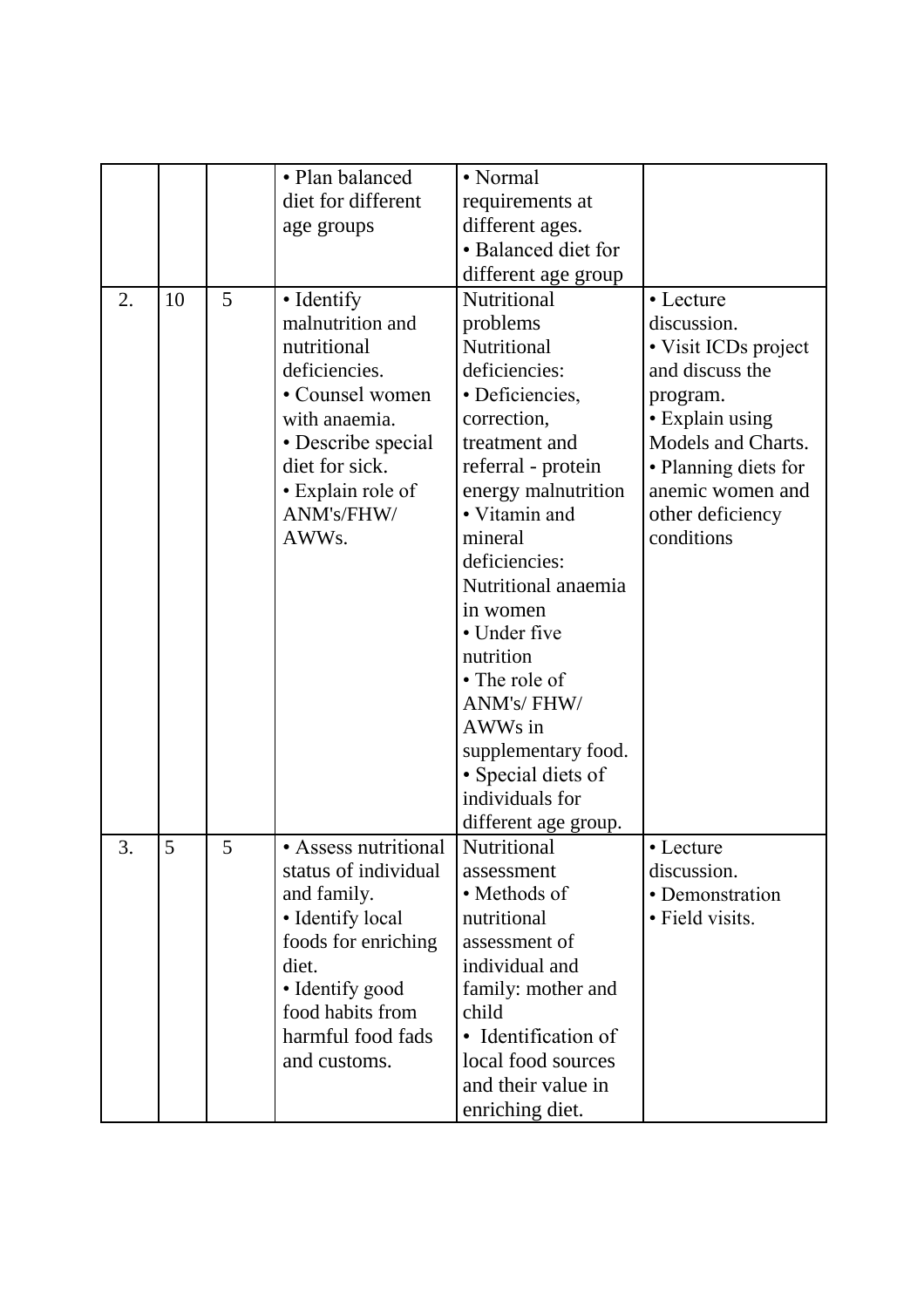|                  |    |    |                    | • Food fads, taboos, |                        |
|------------------|----|----|--------------------|----------------------|------------------------|
|                  |    |    |                    | customs and their    |                        |
|                  |    |    |                    | influence on health. |                        |
| $\overline{4}$ . | 10 | 15 | • Plan diet for a  | Promotion of         | • Lecture              |
|                  |    |    | family             | nutrition            | discussion.            |
|                  |    |    | • Counsel for      | • Planning diets     | • Plan diet for        |
|                  |    |    | improving diet of  | and special diets    | the family             |
|                  |    |    | the family.        | for a family         | assigned.              |
|                  |    |    | • Demonstrate safe | • Methods of using   | • Health               |
|                  |    |    | preparation and    | locally available    | education.             |
|                  |    |    | cooking methods.   | foods for special    | $\bullet$ Visit a milk |
|                  |    |    | • Explain methods  | diet                 | pasteurization         |
|                  |    |    | of safe            | • Principles and     | plant.                 |
|                  |    |    |                    | methods of           | • Demonstration        |
|                  |    |    |                    | cooking              | of various             |
|                  |    |    |                    | • Promotion of       | methods of             |
|                  |    |    |                    | kitchen gardens      | cooking.               |
|                  |    |    |                    | • Food hygiene and   |                        |
|                  |    |    |                    | safe preparation     |                        |
|                  |    |    |                    | • Storage and        |                        |
|                  |    |    |                    | preservation         |                        |
|                  |    |    |                    | • Food adulteration  |                        |
|                  |    |    |                    | • Precautions        |                        |
|                  |    |    |                    | during festivals     |                        |
|                  |    |    |                    | and Melas.           |                        |
|                  |    |    |                    |                      |                        |

*Suggested activities for Evaluation*

- Cooking of special diet.
- Nutrition education to a group.
- Planning diet of a family assigned.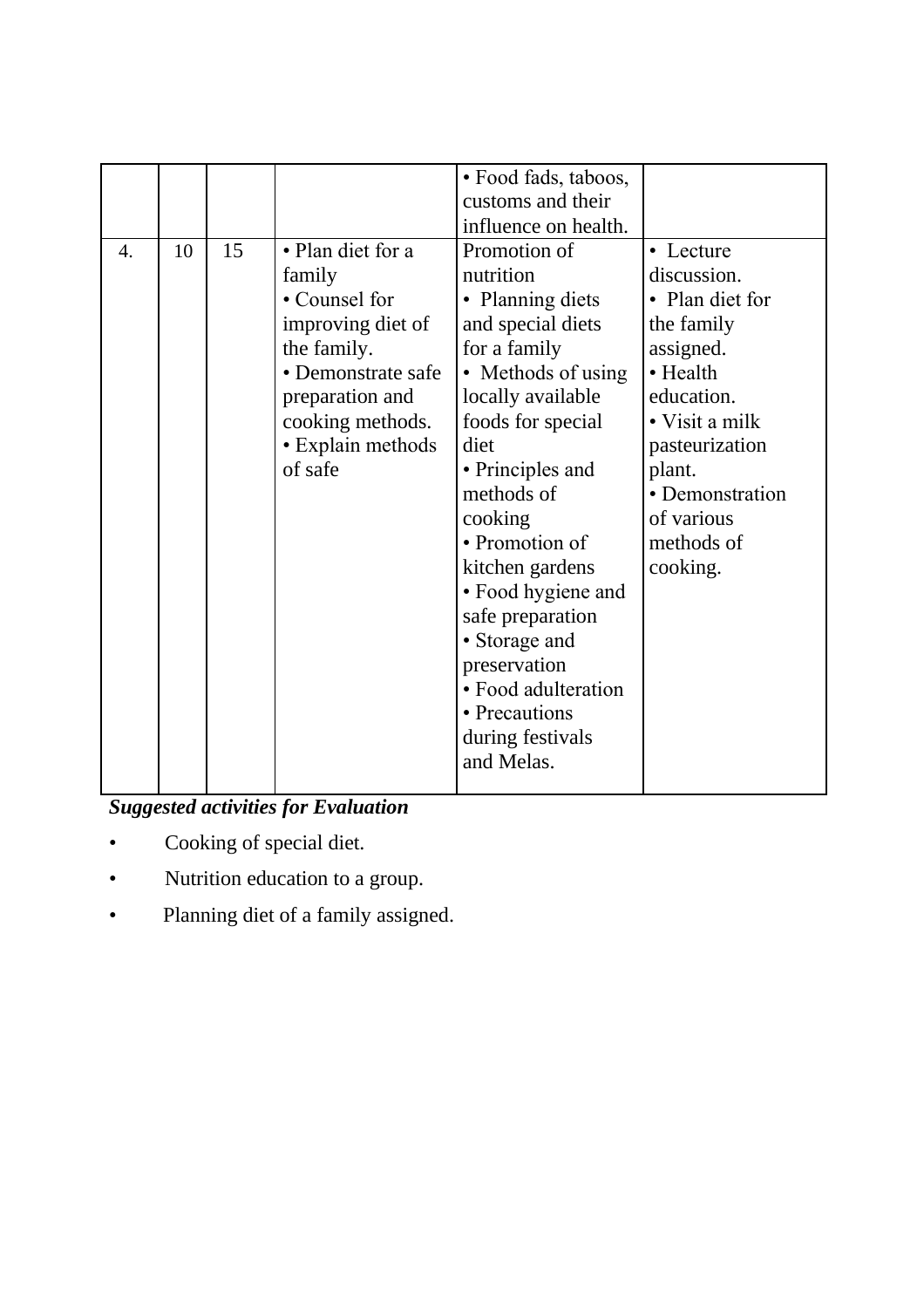# **B. Human body and hygiene**

| Theory - 35 hrs.               |
|--------------------------------|
| <b>Demonstration - 20 hrs.</b> |
| Total - 55 hrs                 |

|    |    |          | Unit Time (Hrs.) Expected outcomes                                                                                                                            | <b>Contents</b>                                                                                                                                                                                                                                                                                                                                                               | <b>Teaching</b>                                                                                            |
|----|----|----------|---------------------------------------------------------------------------------------------------------------------------------------------------------------|-------------------------------------------------------------------------------------------------------------------------------------------------------------------------------------------------------------------------------------------------------------------------------------------------------------------------------------------------------------------------------|------------------------------------------------------------------------------------------------------------|
|    |    | Th. Demo |                                                                                                                                                               |                                                                                                                                                                                                                                                                                                                                                                               | <b>Learning</b>                                                                                            |
|    |    |          |                                                                                                                                                               |                                                                                                                                                                                                                                                                                                                                                                               | <b>Activities</b>                                                                                          |
| 1. | 20 |          | • Describe the structure<br>and functions of the<br>various systems of<br>body<br>• State (unctions of<br>different organs.                                   | The human body<br>Structure and<br>functions of human<br>body.<br>• Body systems and<br>their functions<br>digestive system<br>respirator' system.<br>genito urinary system,<br>cardiovascular system,<br>nervous system,<br>muscular system,<br>endocrine system,<br>special sensory organs.                                                                                 | • Lecture<br>discussion.<br>· Identification of<br>body parts.<br>• Explain using<br>Models and<br>Charts. |
| 2. | 5  | 15       | • Understand<br>importance of personal<br>hygiene for self and<br>individuals health.<br>• Care for sick to<br>maintain their personal<br>hygiene and comfort | Hygiene of the body<br>• Personal and<br>individual hygiene Care<br>of mouth skin, hair and<br>nails.<br>Sexual hygiene<br>Menstrual hygiene.<br>• Hygiene and<br>comforts needs of the<br>Sick: Care of skin: Bath<br>sponging, back care,<br>care of<br>pressure points,<br>position changing,<br>• Care of hair: hair<br>wash<br>• Care of hand and<br>nails: hand washing | • Lecture<br>discussion.<br>• Demonstration.                                                               |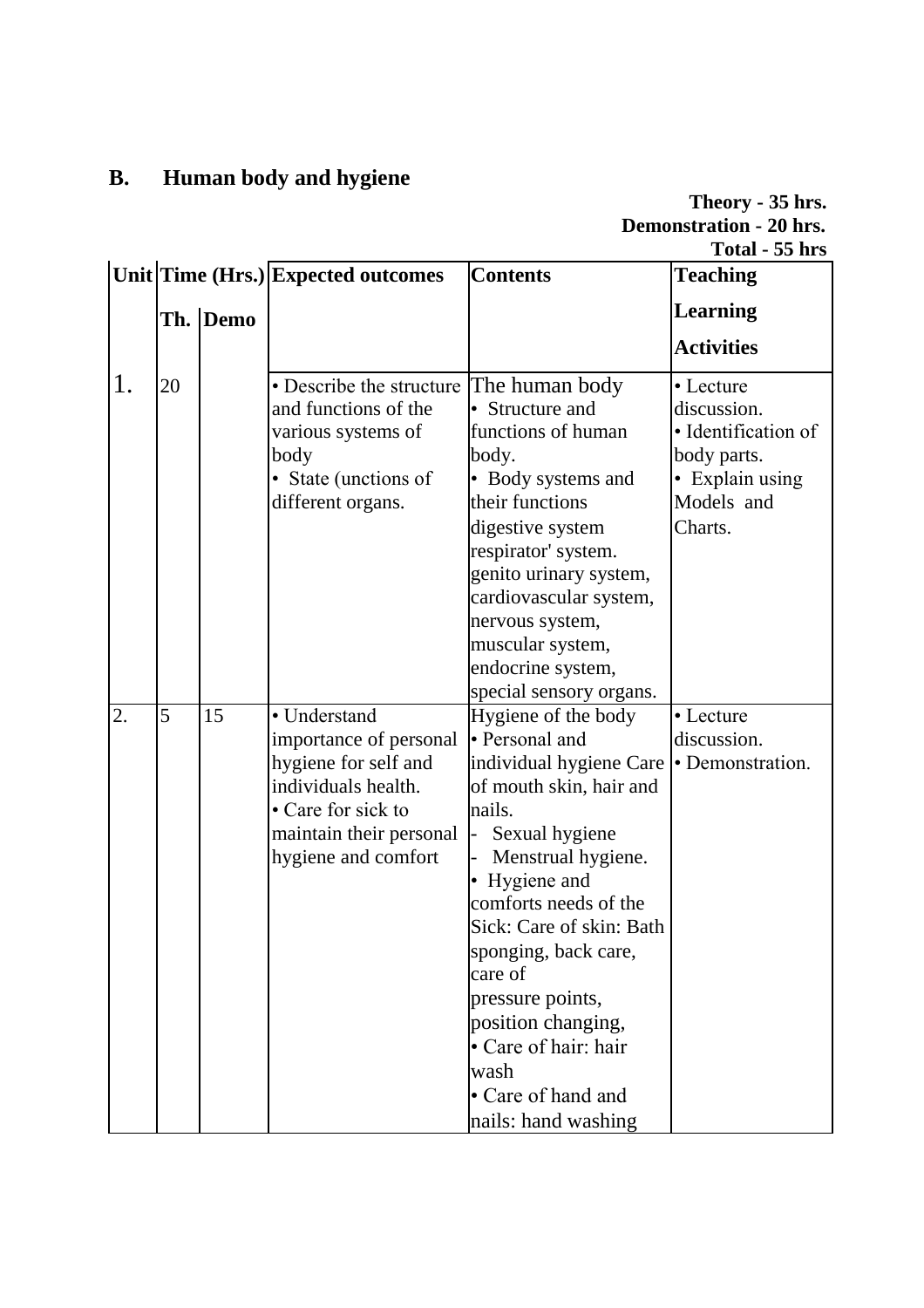| 3. | 5 | 5 | • State the basic                                                           | • Care of eyes: eye<br>wash,<br>• Mouth care:<br>• Elimination Care of<br>bowels and bladder<br>Optimal functioning of                                                                                                                                                                               | • Lecture                                                                |
|----|---|---|-----------------------------------------------------------------------------|------------------------------------------------------------------------------------------------------------------------------------------------------------------------------------------------------------------------------------------------------------------------------------------------------|--------------------------------------------------------------------------|
|    |   |   | human needs.<br>• Explain importance<br>of fulfilling these basic<br>needs. | the body<br>· Basic human needs<br>- Rest, sleep, activity,<br>exercise, posture etc<br>Food, eating and<br>drinking habits<br>- Participation in<br>social activities.<br>- Self-actualisation<br>and spiritual need.<br>Interpersonal and<br>human relations<br>- Lifestyle and healthy<br>habits. | discussion.<br>• Health<br>education<br>regarding healthy<br>life style. |

# *Suggested activities for Evaluation*

- Preparation of anatomy practical book
- Return demonstration of personal hygiene including care of various organs of body.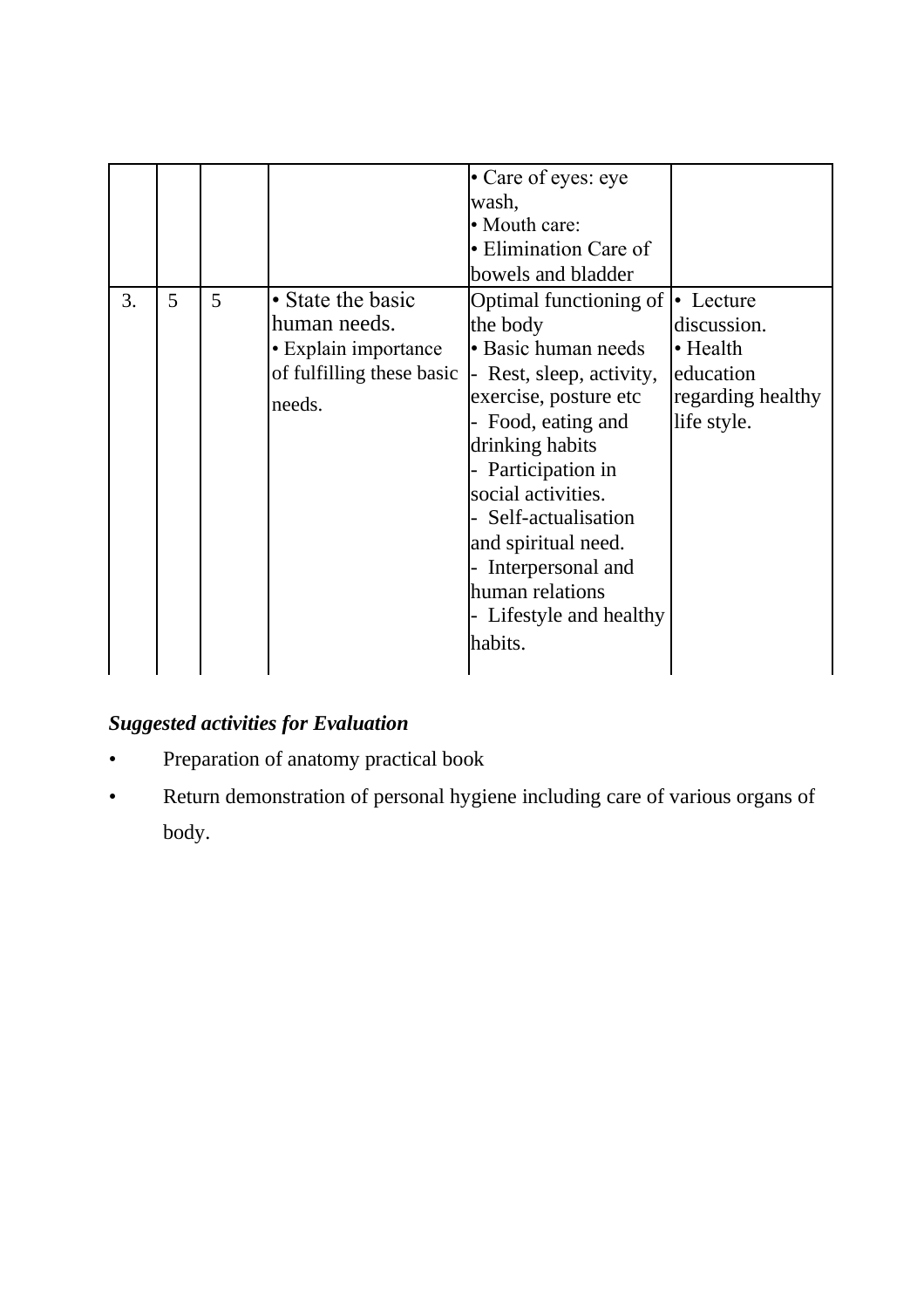# **C. Environmental Sanitation**

**Theory - 20** hrs. **Demonstration - 15** hrs. **Total - 35** hrs.

| Unit           | Time (Hrs.) |                         | <b>Expected</b>                                                                                                                | <b>Contents</b>                                                                                                                                                                                                                                                                                                                   | <b>Teaching</b>                                                                                                                                                           |
|----------------|-------------|-------------------------|--------------------------------------------------------------------------------------------------------------------------------|-----------------------------------------------------------------------------------------------------------------------------------------------------------------------------------------------------------------------------------------------------------------------------------------------------------------------------------|---------------------------------------------------------------------------------------------------------------------------------------------------------------------------|
|                | Th.         | <b>Demo</b>             | <b>Outcomes</b>                                                                                                                |                                                                                                                                                                                                                                                                                                                                   | learning                                                                                                                                                                  |
|                |             |                         |                                                                                                                                |                                                                                                                                                                                                                                                                                                                                   | <b>Activities</b>                                                                                                                                                         |
| $\mathbf{1}$   | 5           | $\overline{2}$          | Explain the<br>importance of basic<br>sanitation at home<br>and in the<br>community.                                           | Environmental<br><b>Sanitation</b><br>• Environment and<br>ecology for healthy<br>living: basic sanitary<br>needs.<br>• Air, sunlight and<br>ventilation.<br>Home environment<br>-: smoke, animals,<br>water, drains and<br>toilets etc.                                                                                          | Lecture<br>discussion.<br>Case study.                                                                                                                                     |
| $\overline{2}$ | 5           | $\overline{\mathbf{4}}$ | Describe the<br>$\bullet$<br>importance of safe<br>water for health.<br>• Describe<br>methods of<br>purifications of<br>water. | <b>Safe water</b><br>Sources of water &<br>characteristics of safe<br>water - sources of<br>contamination and<br>prevention.<br>• Purification of<br>water for drinking :<br>methods- small and<br>large scale.<br>Disinfections of<br>well, tube well tank<br>and pond in a village.<br>• Waterborne diseases<br>and prevention. | • Lecture<br>discussion.<br>• Village<br>mapping:<br>water sources,<br>drains, ponds<br>and<br>contamination<br>areas.<br>• Visit to a<br>water<br>purification<br>plant. |
| $\mathbf{3}$   | 5           | $\overline{\mathbf{4}}$ | Explain the<br>importance of safe                                                                                              | <b>Disposal of excreta</b><br>and waste.                                                                                                                                                                                                                                                                                          | Lecture<br>discussion.                                                                                                                                                    |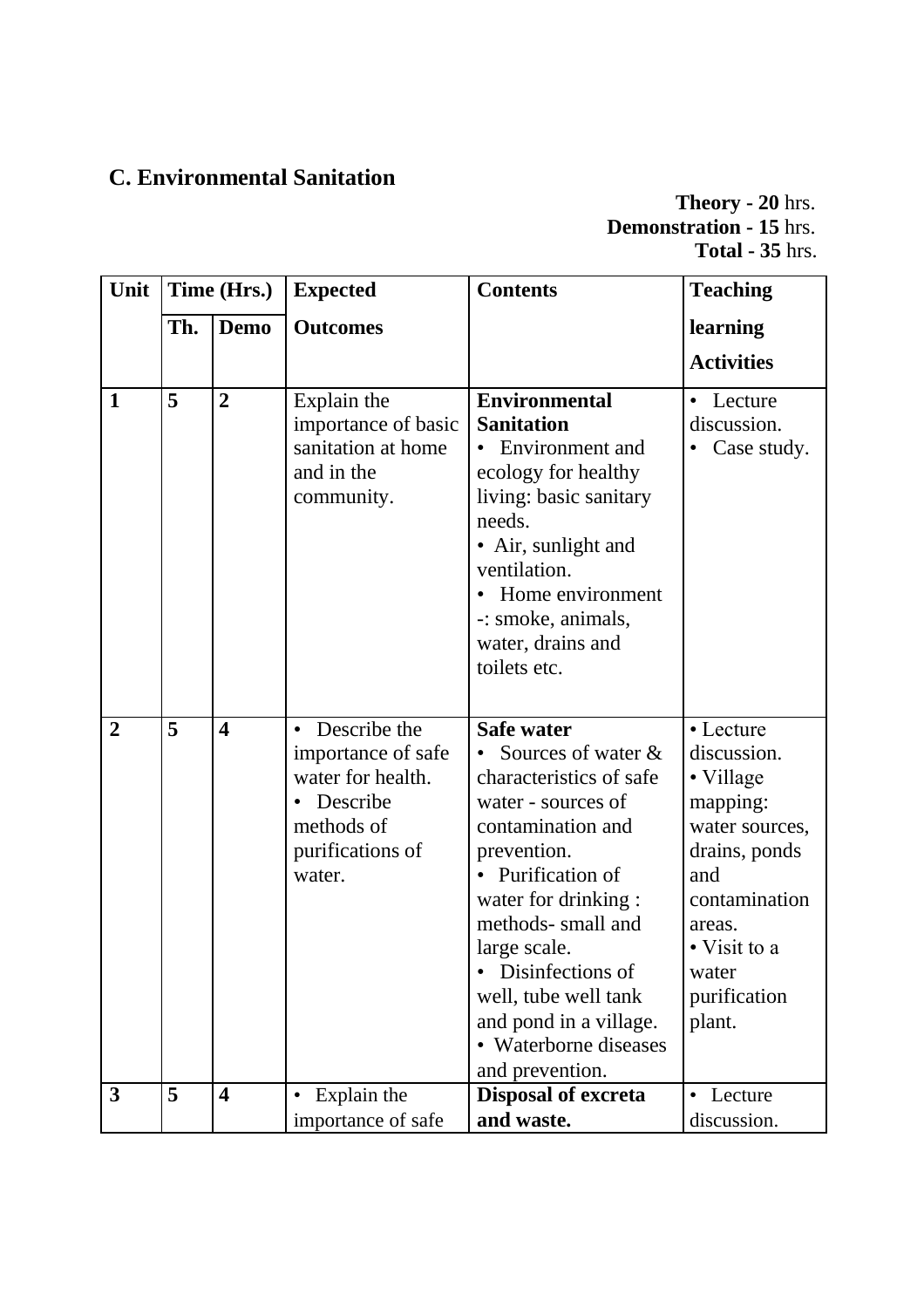|                         |   |   | disposal of waste<br>and its role in<br>prevention of<br>diseases.<br>• State the hazards<br>due to waste                      | Methods of excreta<br>disposal - types of<br>latrine.<br>Handling animal<br>excreta.<br>• Methods of waste<br>disposal<br>• Hazards due to waste                                                                                                                                                                        | Demonstration.<br>• Visit to<br>sewage<br>disposal unit<br>and sanitary<br>latrine                                                                                                                                                                                         |
|-------------------------|---|---|--------------------------------------------------------------------------------------------------------------------------------|-------------------------------------------------------------------------------------------------------------------------------------------------------------------------------------------------------------------------------------------------------------------------------------------------------------------------|----------------------------------------------------------------------------------------------------------------------------------------------------------------------------------------------------------------------------------------------------------------------------|
|                         |   |   |                                                                                                                                |                                                                                                                                                                                                                                                                                                                         |                                                                                                                                                                                                                                                                            |
| $\overline{\mathbf{4}}$ | 5 | 5 | Involve community<br>in sanitation<br>activities.<br>Educate<br>community for safe<br>disposal of different<br>types of waste. | <b>Community</b><br>participation<br>Drainage and<br>preparation of soak<br>pits.<br>Maintaining healthy<br>$\bullet$<br>environment within and<br>around village -<br>cleaning and<br>maintenance of village<br>drains, ponds and wells.<br>Common waste,<br>excreta and animal<br>waste - disposal in the<br>village. | • Lecture<br>discussion.<br>• Construction<br>of a small scale<br>soak pit at<br>school or<br>health centre<br>premises.<br>· Disinfection<br>of a well, tube<br>well along<br>with village<br>leaders or<br>members of<br>community.<br>• Organize<br>village<br>meeting. |

# *Suggested activities for Evaluation*

- Purification of water at home, community
- Disinfections of a well/tube well.
- Construction of a small scale soak pit.
- Health education for use of sanitary latrine.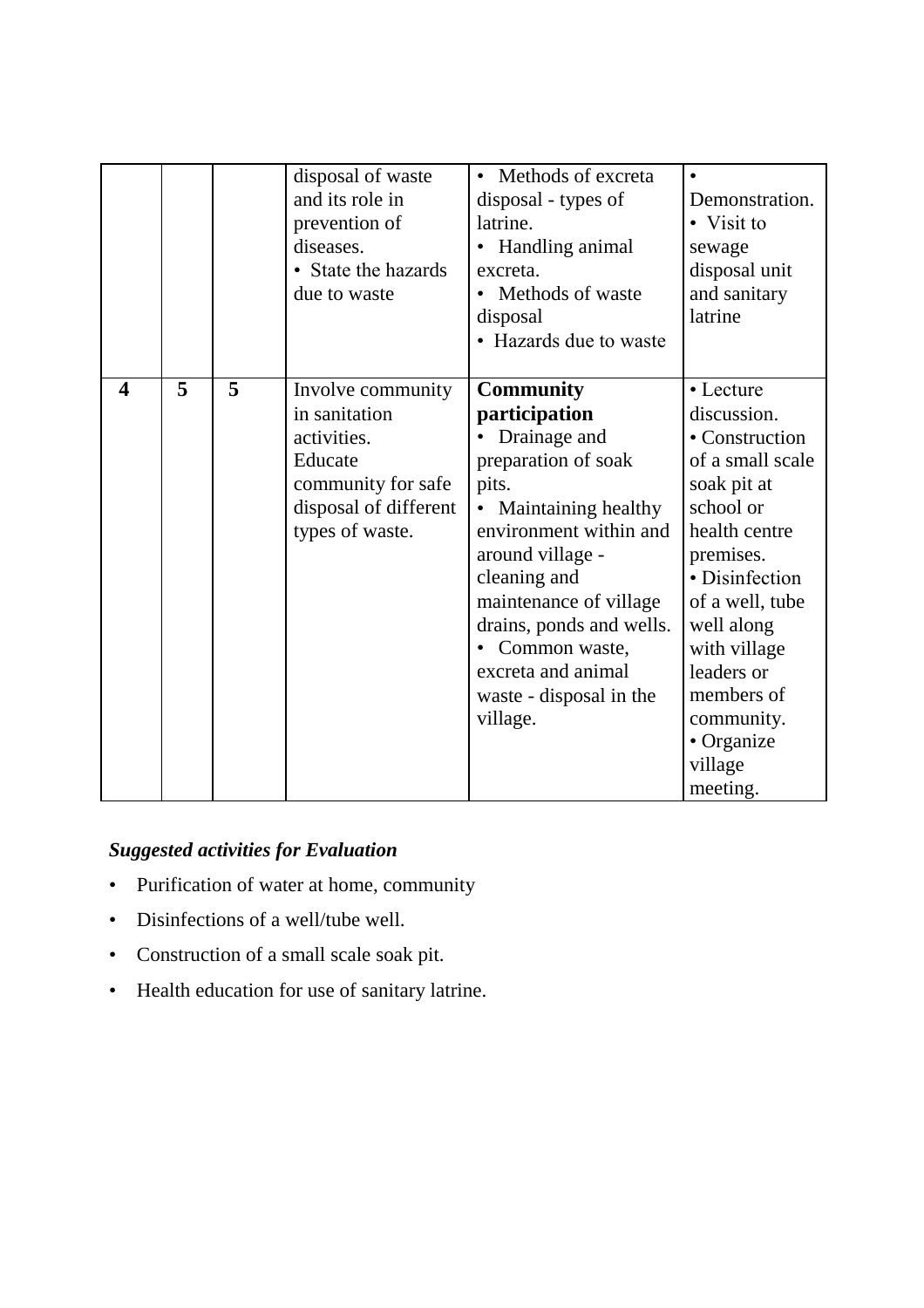# **D. Mental Health**

### **Theory - 30** hrs. **Demonstration - 10** hrs. **Total - 40** hrs.

| Unit         | <b>Time</b> |                | <b>Expected</b>                                                                                                                                                                 | <b>Contents</b>                                                                                                                                                                                                                                                                       | <b>Teaching</b>                                                                                                                |
|--------------|-------------|----------------|---------------------------------------------------------------------------------------------------------------------------------------------------------------------------------|---------------------------------------------------------------------------------------------------------------------------------------------------------------------------------------------------------------------------------------------------------------------------------------|--------------------------------------------------------------------------------------------------------------------------------|
|              | (Hrs.)      |                | <b>Outcomes</b>                                                                                                                                                                 |                                                                                                                                                                                                                                                                                       | learning                                                                                                                       |
|              | Th.         | <b>Demo</b>    |                                                                                                                                                                                 |                                                                                                                                                                                                                                                                                       | <b>Activities</b>                                                                                                              |
| $\mathbf{1}$ | 10          | $\overline{2}$ | · Explain<br>relationship<br>between body and<br>mind.<br>• Identify the<br>factors<br>necessary for<br>normal mental<br>health<br>• Educate for<br>promoting mental<br>health. | <b>Mental Helath</b><br>• Concept of mental<br>health<br>• Body-mind<br>Relationship.<br>• Factors influencing<br>mental health.<br>• Characteristics of a<br>mentally healthy<br>person.<br>• Developmental<br>tasks of different<br>age groups<br>· Different defense<br>mechanisms | • Lecture<br>discussion.<br>• Observation.<br>• Use of<br>quesliormaire to<br>do<br>assessment<br>for mental health<br>status. |
| 2.           | 3           | $\overline{2}$ | • Identify causes of<br>maladjustment<br>• Educate family in<br>solving problems.                                                                                               | Maladjustment<br>• Features of a<br>maladjusted<br>individual.<br>• Common causes of<br>maladjustment.<br>• Counselling an<br>individual, family<br>and community.                                                                                                                    | • Lecture<br>discussion.<br>• Demonstration<br>of counselling<br>for maladjusted<br>individual in<br>the community.            |
| 3.           | 12          | $\overline{4}$ | • Identify signs of<br>mental illness.<br>• Identify them<br>early and refer.<br>• Guide family<br>members in home                                                              | <b>Mental illness</b><br>• Identify abnormal<br>behaviours.<br>• Types of mental<br>illnesses and<br>treatments.                                                                                                                                                                      | • Lecture<br>discussion.<br>• Visit to a mental<br>hospital/ clinic.                                                           |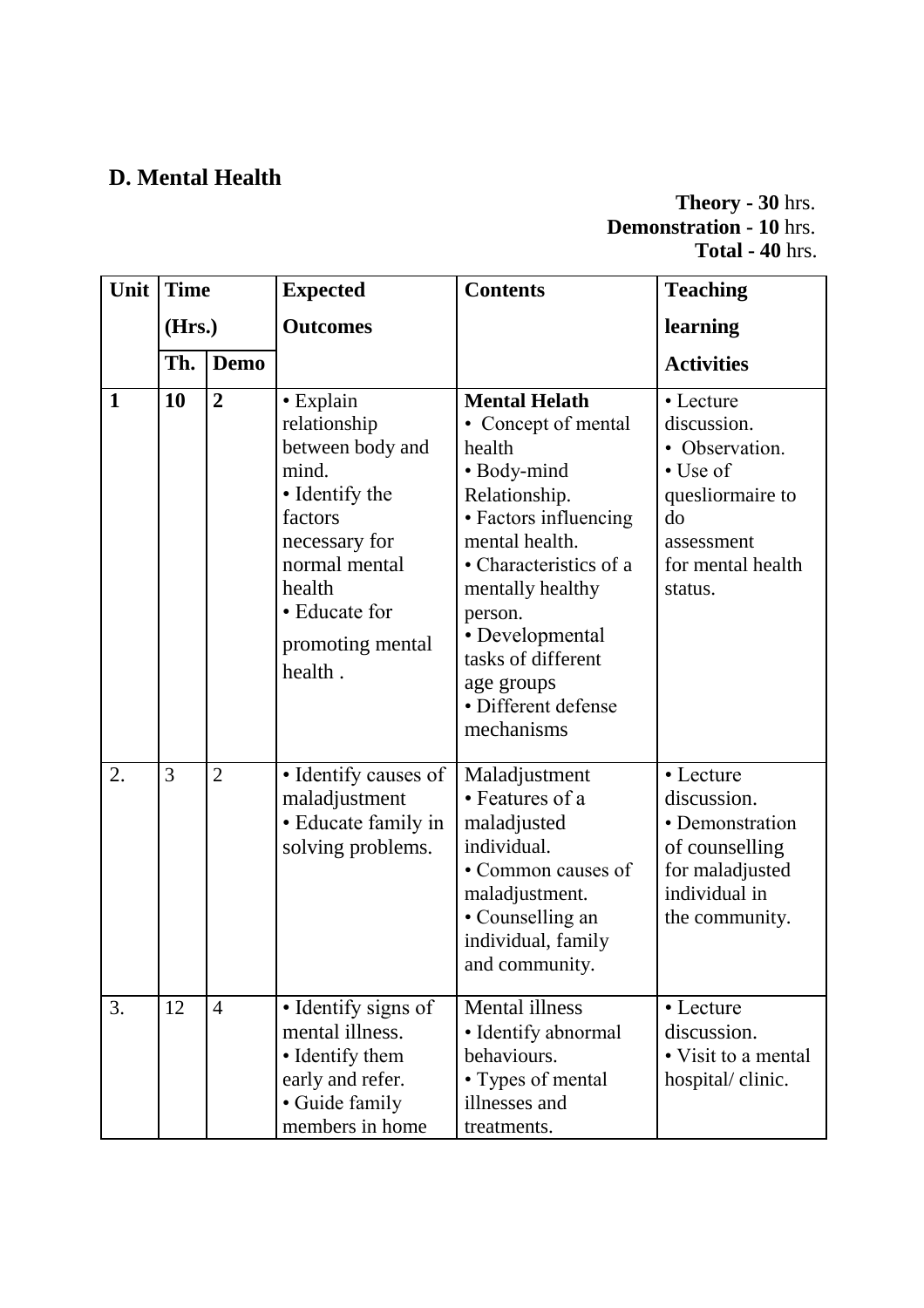|    |   |   | care<br>• Counsel for<br>prevention of<br>mental illness.                                                       | • Early detection and<br>referral of mentally ill<br>• Prevention of mental<br>illness<br>• Home care and<br>counselling<br>• Refer psychiatric<br>emergencies.                                    |                                                                      |
|----|---|---|-----------------------------------------------------------------------------------------------------------------|----------------------------------------------------------------------------------------------------------------------------------------------------------------------------------------------------|----------------------------------------------------------------------|
| 4. | 5 | 2 | • Explain process of<br>ageing.<br>• Identify<br>characteristics of<br>elderly<br>• Provide need<br>based care. | Old age care<br>• Process of ageing -<br>physical,<br>psychological<br>changes.<br>• Needs and problems<br>• Care of elderly at<br>home.<br>• Rehabilitation and<br>agencies of caring<br>elderly. | • Lecture<br>discussion.<br>• If available visit<br>an old age home. |

# **Suggested** *activities for* **Evaluation**

- Assessment of mental health status of Individual
- Care plan for an elderly person at home.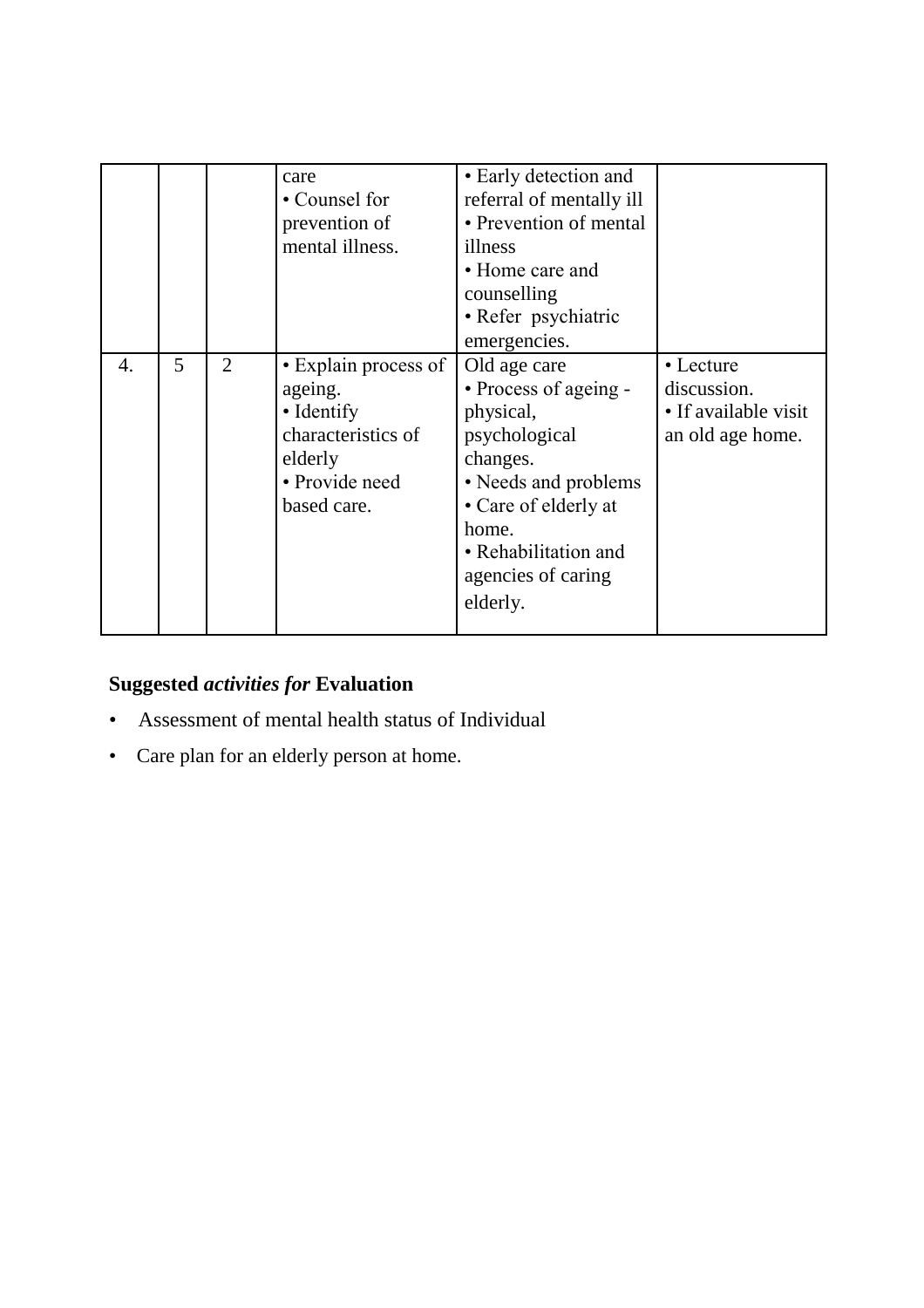### **Primary Health Care-**

### **(Prevention of Disease and Restoration of Health)**

**Theory** - 130 hours **Demonstration** - 150 hours **Total** - 280 hours

# **Learning objectives:**

On completion of the course student will be able to :

- 1. Explain concept of infection and causation of diseases.
- 2. Describe body defense mechanisms and development of immunity against diseases
- 3. Perform immunization effectively.
- 4. Describe different methods of disinfections and sterilization.
- 5. Describe common communicable diseases and their management.
- 6. Explain prevention of common communicable diseases and their control.
- 7. Describe care of the sick in community with common ailments and refer if required.
- 8. Explain recognition of conditions related to different body systems.
- 9. Describe and demonstrate routes of administration of drugs
- 10. List common drugs used for emergencies and minor ailments, their indications, dosage and actions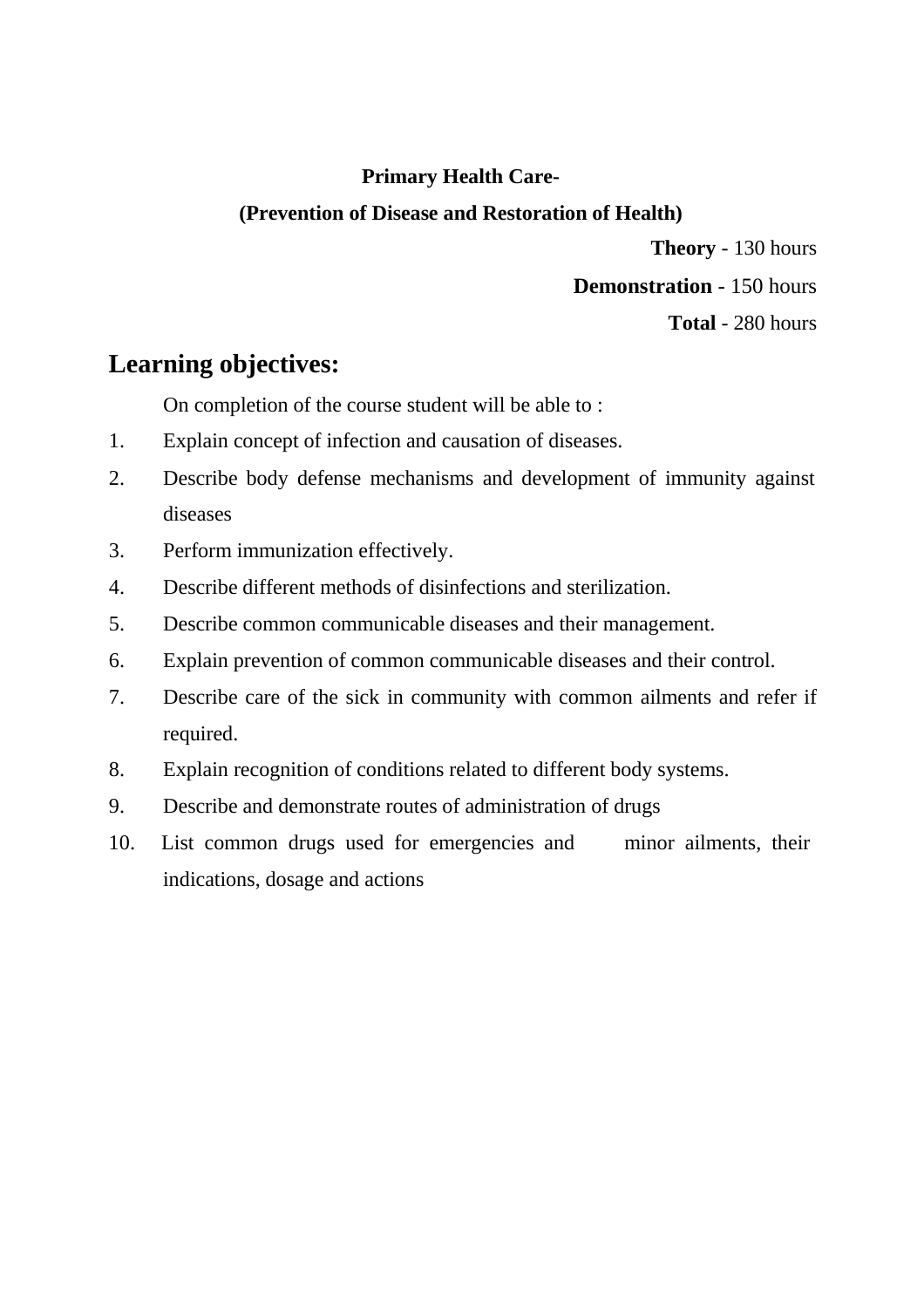# **A. Infection and Immunization**

# **Theory - 25 hours Demonstration - 20 hours Total** - 45 hours

| Unit             | <b>Time</b>             |                | <b>Expected</b>                                                                                                                                                                                    | <b>Contents</b>                                                                                                                                                                                                                                                                                                              | <b>Teaching</b>                                                                  |
|------------------|-------------------------|----------------|----------------------------------------------------------------------------------------------------------------------------------------------------------------------------------------------------|------------------------------------------------------------------------------------------------------------------------------------------------------------------------------------------------------------------------------------------------------------------------------------------------------------------------------|----------------------------------------------------------------------------------|
|                  | (Hrs.)                  |                | <b>Outcomes</b>                                                                                                                                                                                    |                                                                                                                                                                                                                                                                                                                              | learning                                                                         |
|                  | Th.                     | <b>Demo</b>    |                                                                                                                                                                                                    |                                                                                                                                                                                                                                                                                                                              | <b>Activities</b>                                                                |
| $\mathbf{1}$     | $\overline{2}$          |                | • Understand<br>concept of<br>occurrence of<br>diseases<br>Describe<br>classification<br>diseases.                                                                                                 | Concept of disease.<br>• Concept and<br>definition of illness<br>• Disease causation<br>Classificationof<br>$\bullet$<br>of diseases.                                                                                                                                                                                        | • Lecture<br>discussion.<br>• Explain using<br>Charts.                           |
| $\boldsymbol{2}$ | $\overline{\mathbf{4}}$ | $\overline{2}$ | • Understand<br>process of<br>infection.<br>• Describe<br>characteristics of<br>microbes<br>• Narrate methods<br>of spread of<br>infection<br>• State factors<br>affecting spread of<br>infection. | <b>Infection</b><br>• Meaning and types of<br>infection.<br>• Causes of infection<br>• Classification and<br>characteristics of<br>micro organisms:<br>Pathogenic and<br>Non-pathogenic<br>• Incubation period<br>and spread of infection<br>- transmission<br>• Factors affecting<br>growth and destruction<br>of microbes. | • Lecture<br>discussion.<br>• Demonstration<br>• Explain using<br>microscepe.    |
| 3                | 6                       | $\overline{2}$ | • Understand body<br>defence<br>mechanism<br>• State types of<br>immunity<br>• Describe<br>different types of<br>vaccine and their                                                                 | <b>Immunity and body</b><br>defense mechanisms<br>· Body's defense<br>mechanism<br>• Immunity - concept<br>• Hypersensitivity:<br>Antigen antibody<br>reaction                                                                                                                                                               | • Lecture<br>discussion.<br>• Demonstration<br>• Field visits for<br>cold chain. |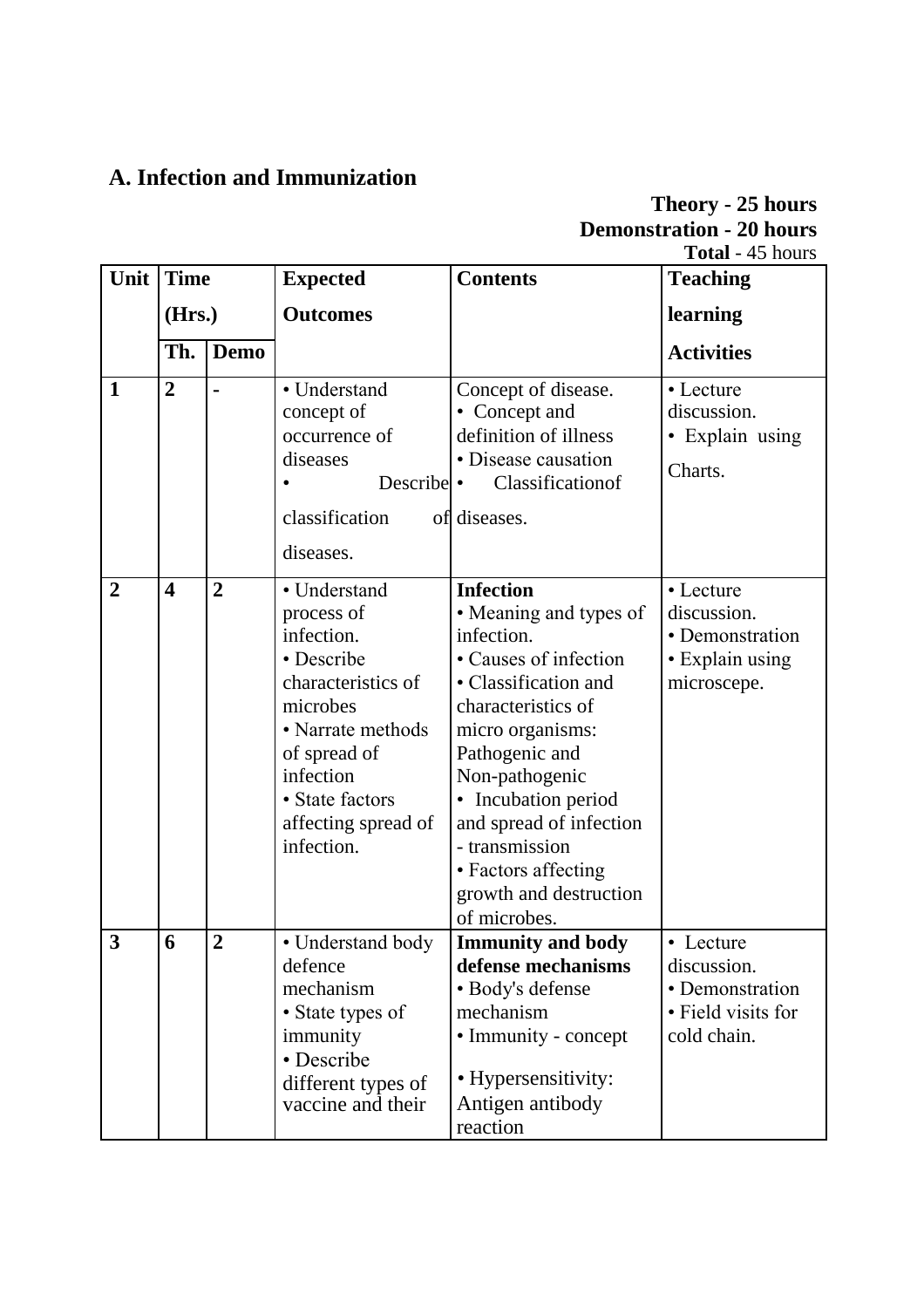|   |                |                         | preservation.      | • Types of immunity<br>• Types of vaccines |                   |
|---|----------------|-------------------------|--------------------|--------------------------------------------|-------------------|
|   |                |                         |                    | • Storage and care -                       |                   |
|   |                |                         |                    | cold chain                                 |                   |
|   |                |                         |                    | maintenance.                               |                   |
|   |                |                         |                    |                                            |                   |
| 4 | 6              | $\overline{\mathbf{4}}$ | • State            | Immunization                               | • Lecture         |
|   |                |                         | immunization       | · Immunization                             | discussion.       |
|   |                |                         | schedule           | against different                          | • Demonstration.  |
|   |                |                         | $\bullet$ Give     | infections -                               | • Posters on      |
|   |                |                         | immunization       | immunization                               | immunization      |
|   |                |                         | • Organize         | schedule                                   | schedule          |
|   |                |                         | immunization       | • Injection safety                         | • Visit           |
|   |                |                         | camps              | • Methods of                               | immunization      |
|   |                |                         | • Prepare articles | administering                              | camp/ outreach    |
|   |                |                         | for                | vaccine                                    | camp              |
|   |                |                         | immunization       | • Sterilization of                         |                   |
|   |                |                         | • Participate in   | syringes and                               |                   |
|   |                |                         | special drives.    | needles.                                   |                   |
|   |                |                         |                    | · Immunization in                          |                   |
|   |                |                         |                    | the community                              |                   |
|   |                |                         |                    | · Immunization                             |                   |
|   |                |                         |                    | Hazards                                    |                   |
|   |                |                         |                    | • Precautions while                        |                   |
|   |                |                         |                    | giving vaccines                            |                   |
|   |                |                         |                    | • Special                                  |                   |
|   |                |                         |                    | immunization<br>drives and                 |                   |
|   |                |                         |                    |                                            |                   |
|   |                |                         |                    | programmes.<br>• Records and reports       |                   |
|   |                |                         |                    |                                            |                   |
| 5 | $\overline{2}$ | $\overline{\mathbf{4}}$ | • Collect          | Collection of specimen                     | • Lecture         |
|   |                |                         | specimens          | • Principles and                           | discussion.       |
|   |                |                         | correctly          | methods of collection                      | • Preparation of  |
|   |                |                         | • Handle body      | of specimens and                           | malaria slide.    |
|   |                |                         | discharges safely  | handling body                              | • Collection of   |
|   |                |                         | • Give health      | discharges.                                | sputum.           |
|   |                |                         | education for      | • Collection of                            | • Collection of   |
|   |                |                         | disposal of body   | specimens of blood,                        | urine and stool.  |
|   |                |                         | discharges.        | sputum, urine, stool                       | • Labeling of the |
|   |                |                         |                    | • Safe disposal of                         | specimens.        |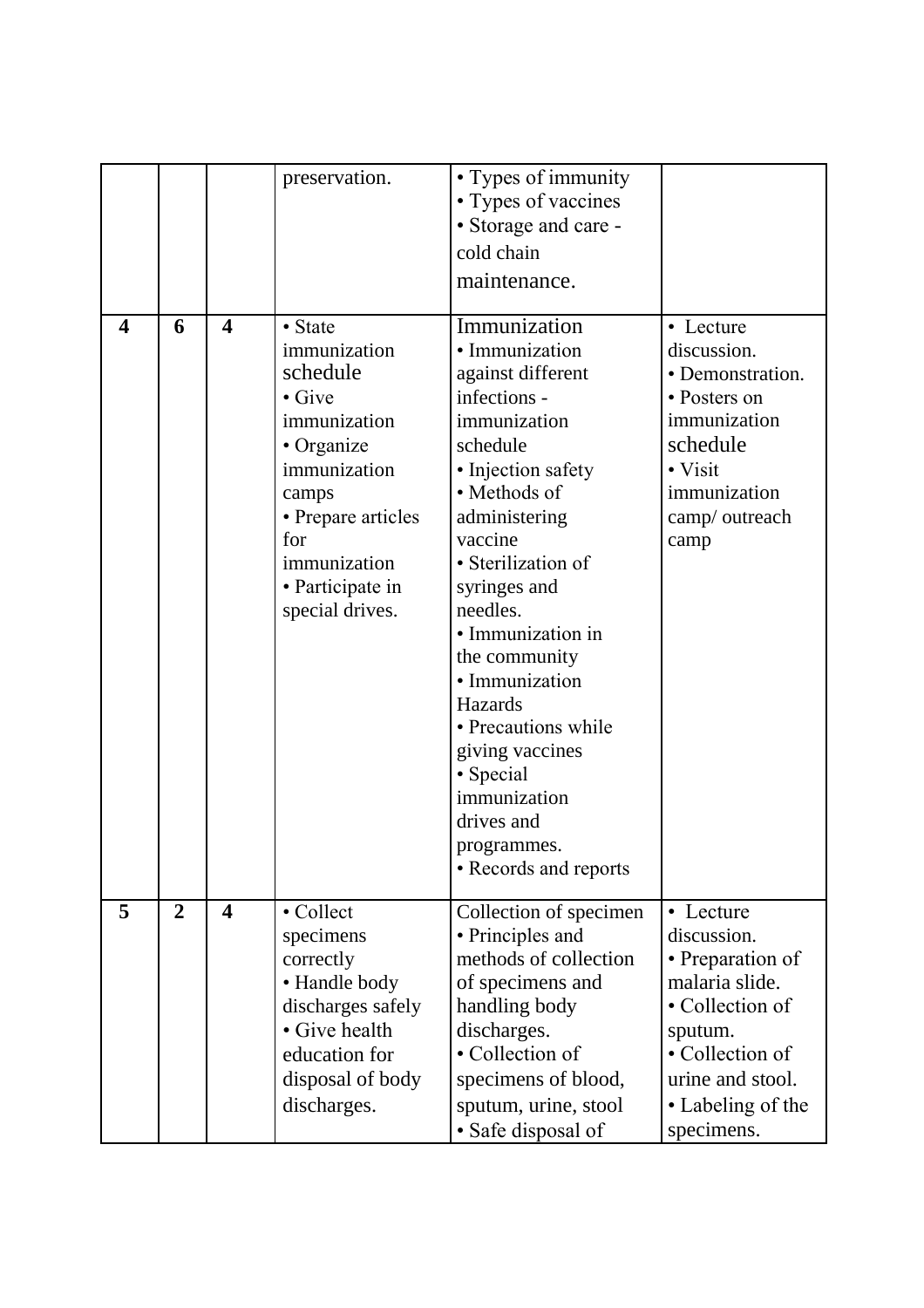|    |                |                |                   | body discharges.       | • Visit to the  |
|----|----------------|----------------|-------------------|------------------------|-----------------|
|    |                |                |                   |                        |                 |
|    |                |                |                   |                        | laboratory      |
| 6. | 3              | 6              | $\bullet$ Explain | Disinfection and       | • Lecture       |
|    |                |                | difference        | sterilization          | discussion.     |
|    |                |                | between           | • Principles and       | • Demonstration |
|    |                |                | antisepsis,       | methods of antisepsis, | $\bullet$ Visit |
|    |                |                | disinfection and  | disinfection and       | sterilization   |
|    |                |                | sterilization     | sterilization          | department of a |
|    |                |                | • Describe the    | • Methods of           | hospital.       |
|    |                |                | principles of     | disinfecting different |                 |
|    |                |                | antisepsis,       | equipments             |                 |
|    |                |                | disinfection and  | • Methods of           |                 |
|    |                |                | sterilization     | sterilizing different  |                 |
|    |                |                | • Perform         | equipments             |                 |
|    |                |                | disinfections and |                        |                 |
|    |                |                | sterilization of  |                        |                 |
|    |                |                | various           |                        |                 |
|    |                |                | equipments        |                        |                 |
| 7. | $\overline{2}$ | $\overline{2}$ | • Explain the     | <b>Waste Disposal</b>  | • Lecture       |
|    |                |                | methods of waste  | • Waste disposals-     | discussion      |
|    |                |                | disposal          | infectious and non-    |                 |
|    |                |                |                   | infectious:            | • Demonstration |
|    |                |                |                   | concepts.              |                 |
|    |                |                |                   | principles, and        |                 |
|    |                |                |                   | methods at             |                 |
|    |                |                |                   | different levels       |                 |
|    |                |                |                   |                        |                 |

- Demonstration of sterilization of syringes and needles/using pressure cooker/ small autoclave
- Demonstration of preparation of Malaria slides.
- Techniques of vaccination
- Assignment on cold chain system.
- Prepare poster/chart on immunization schedule.
- Demonstrate different methods of waste disposable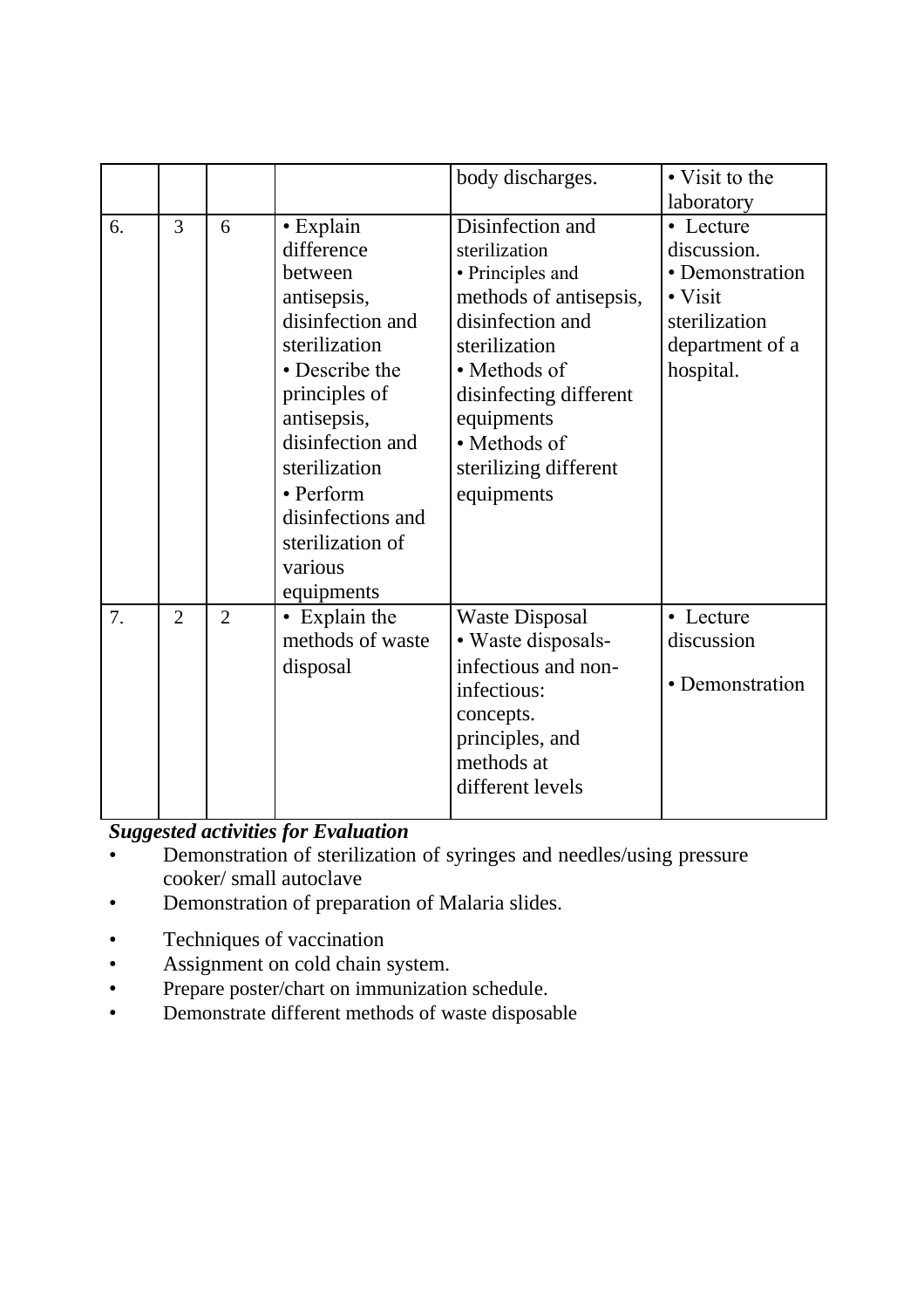# **B. Communicable Diseases**

**Theory - 40 hrs. Demonstration** 25 hrs. **Total - 65** hrs.

| Unit | <b>Time</b> |             | <b>Expected</b>                                                                                                                                                                                                                                                       | <b>Contents</b>                                                                                                                                                                                                                                                                                                                                            | <b>Teaching</b>                                                                                                                                     |
|------|-------------|-------------|-----------------------------------------------------------------------------------------------------------------------------------------------------------------------------------------------------------------------------------------------------------------------|------------------------------------------------------------------------------------------------------------------------------------------------------------------------------------------------------------------------------------------------------------------------------------------------------------------------------------------------------------|-----------------------------------------------------------------------------------------------------------------------------------------------------|
|      | (Hrs.)      |             | <b>Outcomes</b>                                                                                                                                                                                                                                                       |                                                                                                                                                                                                                                                                                                                                                            | learning                                                                                                                                            |
|      | Th.         | <b>Demo</b> |                                                                                                                                                                                                                                                                       |                                                                                                                                                                                                                                                                                                                                                            | <b>Activities</b>                                                                                                                                   |
| 1.   | 7           | 5           | • Understand<br>epidemiological<br>concept of<br>occurrence of<br>diseases.<br>• Describe levels of<br>prevention and<br>general measures<br>for control of<br>communicable<br>diseases.<br>• Explain<br>importance of<br>Surveillance.<br>notification<br>reporting. | Introduction to<br>communicable<br>diseases<br>• Common<br>communicable<br>diseases;<br>Epidemiological<br>concepts - Incidence<br>and prevalence,<br>mortality and<br>morbidity.<br>• Levels of prevention<br>• Control and<br>prevention of<br>communicable<br>diseases General<br>measures<br>· Surveillance,<br>isolation, notification.<br>reporting. | • Lecture<br>discussion<br>• Calculation of<br>mortality and<br>morbidity for<br>different diseases.<br>• Visit isolation<br>unit<br>· Surveillance |
| 9    | 25          | 5           | • Describe signs<br>and symptoms of<br>different<br>communicable<br>diseases.<br>• Explain<br>preventive<br>measures for<br>different<br>communicable<br>diseases.                                                                                                    | Communicable<br>diseases.<br>· Signs, Symptoms,<br>care and prevention<br>of the following:<br>- Diphtheria,<br>pertussis, tetanus,<br>poliomyelitis,<br>measles and<br>tuberculosis<br>- Chicken pox,                                                                                                                                                     | • Lecture<br>discussion.<br>• Visit infectious<br>disease hospital /<br>center.<br>• Demonstration.<br>• Supervised<br>Clinical<br>Practice.        |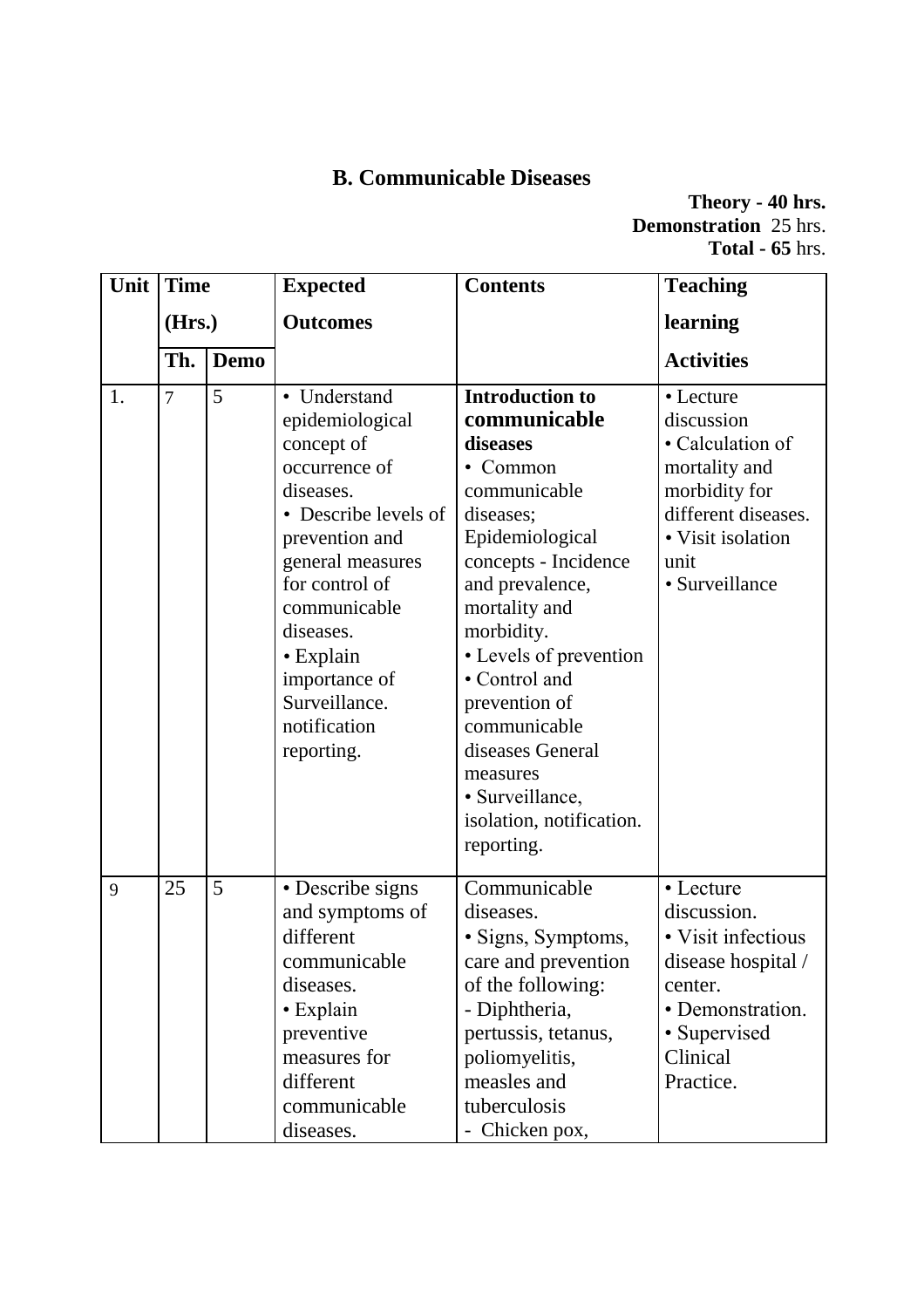|    |                |                | • Describe care and<br>referral for different<br>communicable<br>diseases.                                                                                                         | mumps, rubella,<br>enteric fever,<br>hepatitis, rabies,<br>malaria, dengue,<br>filaria, kala-azar<br>trachoma,<br>conjunctivitis,<br>scabies, STDs and<br><b>HIV/AIDS</b><br>- Encephalitis<br>- Leptospirosis<br>- Acute respiratory<br>infections.<br>- Diarrhoeal diseases<br>- Worm infestations<br>- leprosy.<br>- Role and<br>responsibilities of<br>health worker/ANM |                                                                                                                                                |
|----|----------------|----------------|------------------------------------------------------------------------------------------------------------------------------------------------------------------------------------|------------------------------------------------------------------------------------------------------------------------------------------------------------------------------------------------------------------------------------------------------------------------------------------------------------------------------------------------------------------------------|------------------------------------------------------------------------------------------------------------------------------------------------|
| 3. | 6              | 8              | • State the<br>principles of care<br>of infectious cases.<br>• Enumerate<br>Standard safety<br>measures<br>• Understand<br>preventive<br>measures<br>• Provide health<br>education | Care in<br>communicable<br>diseases<br>• Care of patients<br>with communicable<br>diseases.<br>· Isolation methods.<br>• Standard safety<br>measures (Universa<br>precautions)<br>• Health education<br>and messages for<br>different<br>communicable<br>diseases.<br>• Role and<br>responsibilities of<br>health worker /ANM                                                | • Lecture<br>discussion.<br>• Demonstration<br>• Prepare health<br>education<br>messages<br>• Prepare chart on<br>Standard safety<br>measures. |
| 4. | $\overline{2}$ | $\overline{7}$ | • Identify causes of Epidemic                                                                                                                                                      |                                                                                                                                                                                                                                                                                                                                                                              | • Lecture                                                                                                                                      |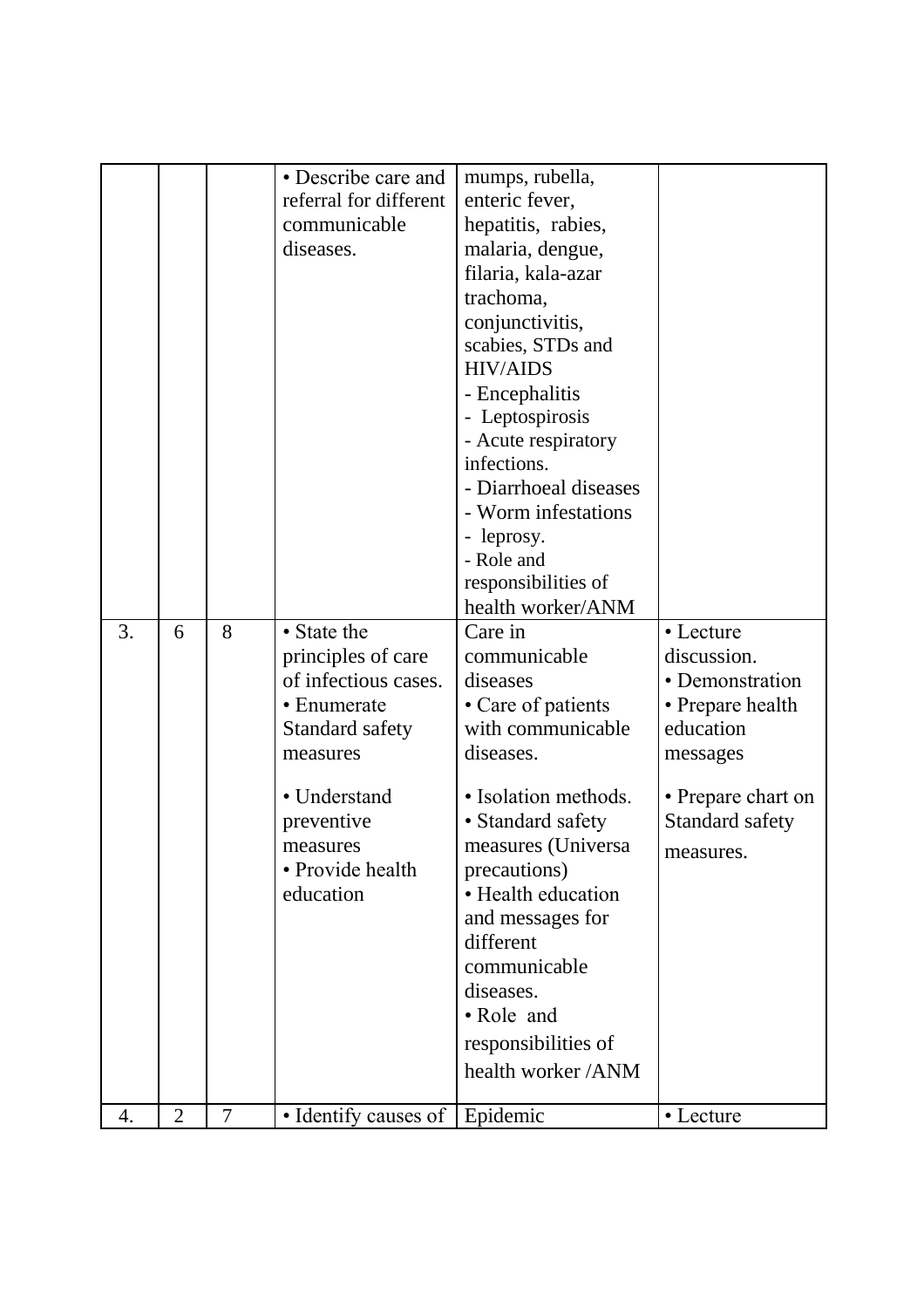| epidemics<br>• Define role of<br>health worker/<br>ANM in relief work. | Management<br>• Definitions and<br>causes of epidemics.<br>• Epidemic enquiry<br>in a community and<br>epidemic mapping<br>• Relief work and role<br>of health worker/ | discussion.<br>• Community<br>mapping.<br>• Health<br>Education. |
|------------------------------------------------------------------------|------------------------------------------------------------------------------------------------------------------------------------------------------------------------|------------------------------------------------------------------|
|                                                                        | ANM.                                                                                                                                                                   |                                                                  |

- Preparation of surveillance report
- Conduct Health education
- Demonstration on :-
- Standard safety measures in Nursing Practice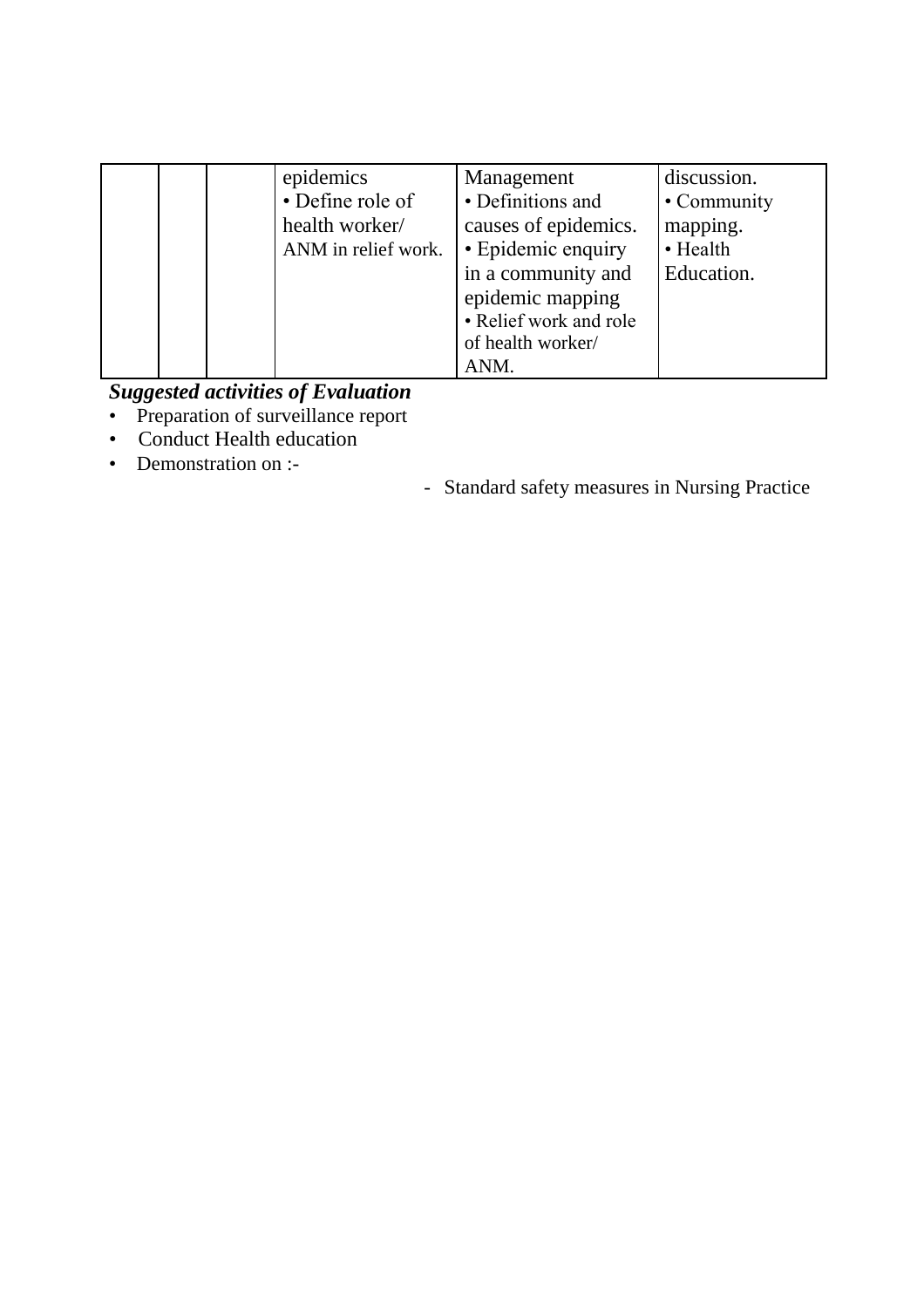# **C. Community Health Problems**

#### **Theory - 30 hrs. Demonstration 50 hrs. Total - 80 hrs.**

| Unit         | <b>Time</b> |             | <b>Expected</b>                                                                                                                                                                                         | <b>Contents</b>                                                                                                                                                                                                                                                                                                                                                                                                                                                      | <b>Teaching</b>                                                                                          |
|--------------|-------------|-------------|---------------------------------------------------------------------------------------------------------------------------------------------------------------------------------------------------------|----------------------------------------------------------------------------------------------------------------------------------------------------------------------------------------------------------------------------------------------------------------------------------------------------------------------------------------------------------------------------------------------------------------------------------------------------------------------|----------------------------------------------------------------------------------------------------------|
|              | (Hrs.)      |             | <b>Outcomes</b>                                                                                                                                                                                         |                                                                                                                                                                                                                                                                                                                                                                                                                                                                      | learning                                                                                                 |
|              | Th.         | <b>Demo</b> |                                                                                                                                                                                                         |                                                                                                                                                                                                                                                                                                                                                                                                                                                                      | <b>Activities</b>                                                                                        |
| $\mathbf{1}$ | 3           | 10          | • Identify<br>common health<br>problems in the<br>community<br>• Perform health<br>assessment of<br>individual<br>• Render care to<br>the sick at home<br>• Advise family<br>members in care<br>of sick | Care of the sick in the<br>community<br>• Common health<br>conditions in the<br>community -danger signs<br>of illnesses.<br>· Health assessment:<br>Taking history, Physical<br>examination: Vital signs.<br>Weight, Height:<br>recognition of<br>abnormalities<br>• Identification of health<br>problems<br>• Management of the<br>sick: home and<br>community nursing<br>procedures, care of the<br>sick, referral<br>• Health education:<br>individual and family | • Lecture<br>discussion.<br>• Demonstration.<br>• Supervised<br>clinical practice.<br>• Health education |
| 2.           | 3           | 8           | • Check and<br>record vital signs<br>• Describe stages<br>of fever<br>• List common<br>conditions<br>causing fever<br>• Provide care to<br>patients with<br>fever                                       | Fever<br>• Vital signs:<br>Temperature, pulse,<br>respiration, blood,<br>pressure<br>• Temperature<br>maintenance and the<br>physiology of fever<br>• Fever: Types and<br>stages<br>• Causes of fever -                                                                                                                                                                                                                                                              | • Lecture<br>discussion.<br>• Demonstration.<br>• Supervised<br>clinical practice.                       |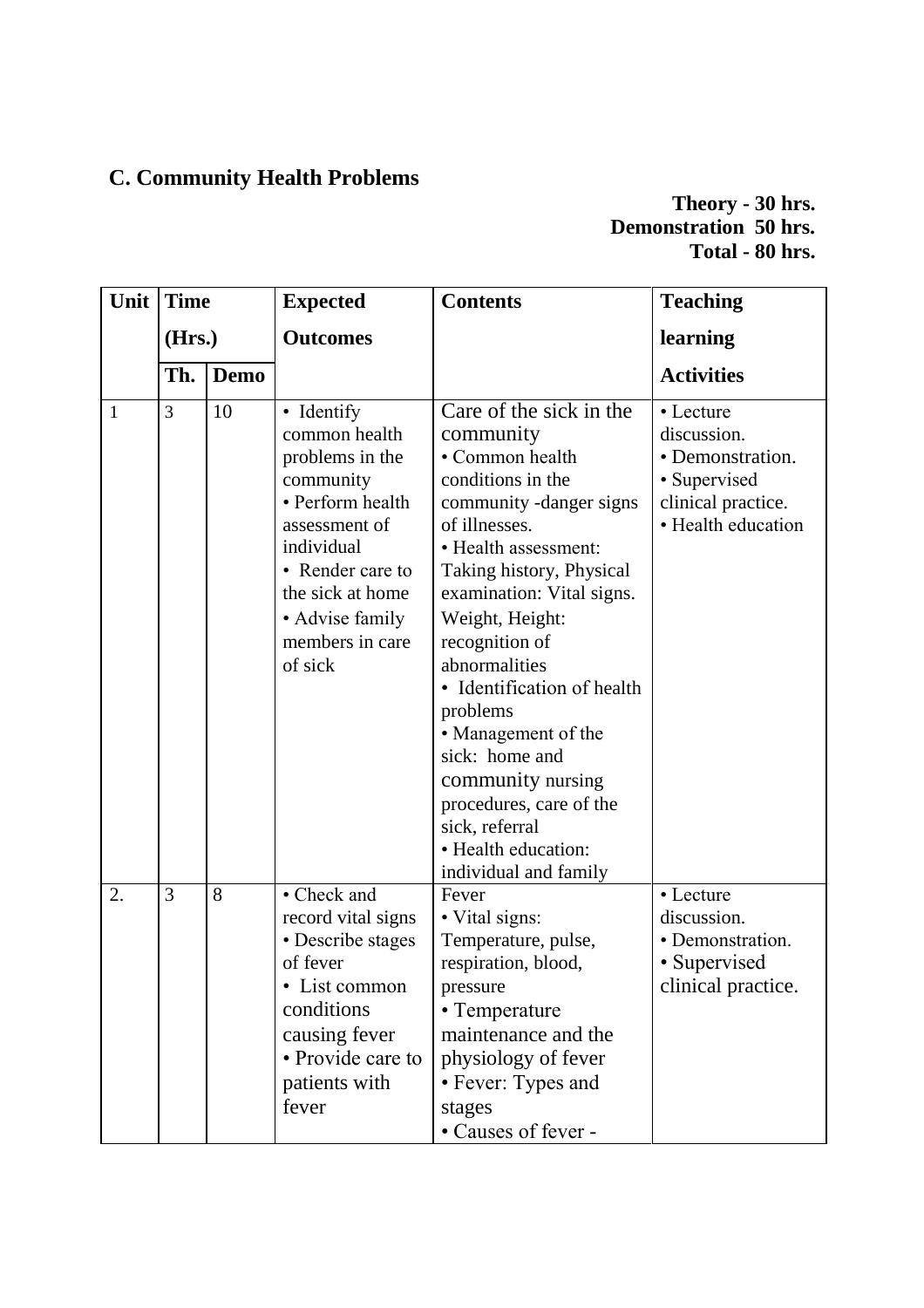|    |                |                |                                                                                                                                                                                                            | common conditions<br>causing fever, malaria,<br>typhoid, Acute<br>respiratory Infection (<br>ARI) etc<br>• Nursing management<br>of patient with fever<br>• Alternate system of<br>medicine                                                                                                                                                                                                                                                                     |                                                                                                                                                                                                                                                           |
|----|----------------|----------------|------------------------------------------------------------------------------------------------------------------------------------------------------------------------------------------------------------|-----------------------------------------------------------------------------------------------------------------------------------------------------------------------------------------------------------------------------------------------------------------------------------------------------------------------------------------------------------------------------------------------------------------------------------------------------------------|-----------------------------------------------------------------------------------------------------------------------------------------------------------------------------------------------------------------------------------------------------------|
| 3. | $\overline{4}$ | 6              | • Enumerate<br>causes, sign and<br>symptoms<br>respiratory<br>problems<br>• Provide Care<br>to patients with<br>respiratory<br>infections.<br>• State common<br>home remedies<br>and their<br>application. | Respiratory problems<br>• Common respiratory<br>problems: types,<br>classifications-cold<br>and cough, ARI,<br>Asphyxia, tonsillitis,<br>asthma, bronchitis<br>pneumonia and<br>tuberculosis<br>• Causes, sign and<br>symptoms, treatment of<br>respirator problems<br>• Management: Role<br>and responsibilities of<br>ANM/health workers in<br>care of respiratory<br>problems including<br>Home care remedies.<br>• Integrate accepted<br>practices of AYUSH | • Lecture<br>discussion.<br>· Demonstration.<br>• Demonstration<br>of steam<br>inhalation, nasal<br>drops, oxygen<br>inhalation<br>• Health education<br>discussion<br>· Demonstration.<br>• Supervised<br>clinical<br>practice.<br>• Health<br>education |
| 4. | $2 -$          | $\overline{2}$ | • Identify cause<br>and<br>provide care and<br>support<br>• Refer when<br>necessary.                                                                                                                       | Aches and pains<br>• Causes and nursing<br>management of :<br>Tooth ache, ear<br>ache, abdominal<br>pain, headache,<br>joint pains.<br>• Management as per<br>the standing orders<br>and protocols<br>• Role of ANM/health                                                                                                                                                                                                                                      | • Lecture<br>discussion<br>• Demonstration<br>• Health<br>education                                                                                                                                                                                       |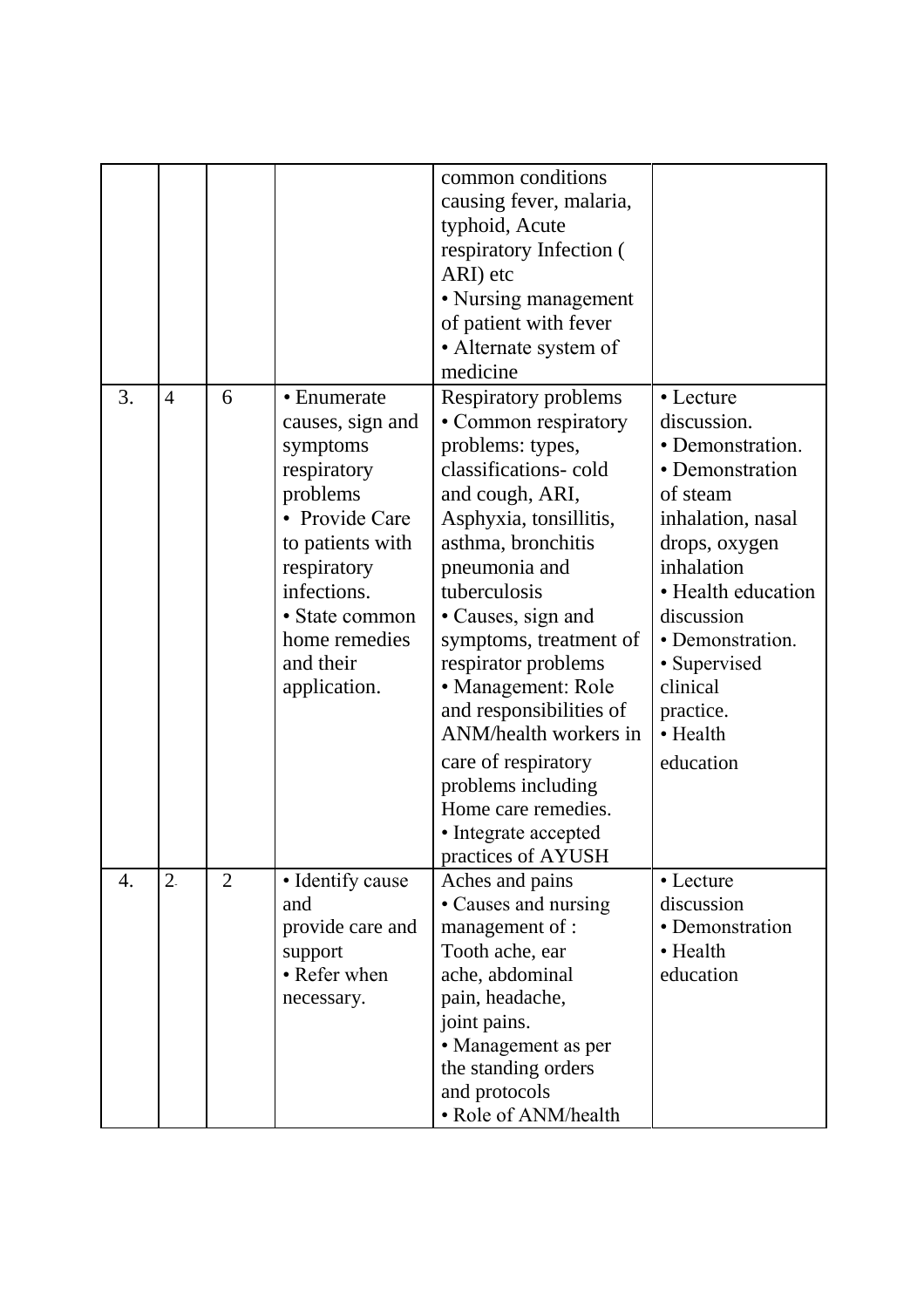|    |   |                |                       | worker in the           |                         |
|----|---|----------------|-----------------------|-------------------------|-------------------------|
|    |   |                |                       | community               |                         |
|    |   |                |                       | including Home          |                         |
|    |   |                |                       | care remedies           |                         |
|    |   |                |                       | • Integrate accepted    |                         |
|    |   |                |                       | practices of AYUSH      |                         |
| 5. | 3 | $\overline{4}$ | • Identify cause      | Digestive problems      | • Lecture               |
|    |   |                | and provide care      | · indigestion.          | discussion.             |
|    |   |                | and support           | anorexia, vomiting,     | • Demonstration.        |
|    |   |                | • Refer when          | distension and          | • Health                |
|    |   |                | necessary             | Constipation            | education               |
|    |   |                | • Identify cause      | · Haemorrhoids.         |                         |
|    |   |                | and provide care      | hernia, ulcers and      |                         |
|    |   |                | and support           | intestinal obstruction  |                         |
|    |   |                | • Refer when          | • Role of ANM/health    |                         |
|    |   |                | necessary             | worker in the           |                         |
|    |   |                |                       | community including     |                         |
|    |   |                |                       | Home care remedies.     |                         |
|    |   |                |                       | • Integrate accepted    |                         |
|    |   |                |                       | practices of AYUSH      |                         |
| 6. | 3 | 3              | Identify              | <b>Urinary problems</b> | • Lecture               |
|    |   |                | cause and             | · Signs and symptoms    | discussion.             |
|    |   |                | provide care and      | of renal conditions     | • Demonstration         |
|    |   |                | support               | • Retention of urine,   | • Health education      |
|    |   |                | • Refer when          | renal colic, edema      |                         |
|    |   |                | necessary.            | • Role of ANM/health    |                         |
|    |   |                |                       | worker in the           |                         |
|    |   |                |                       | community including     |                         |
|    |   |                |                       | Home care remedies.     |                         |
|    |   |                |                       | • Integrate accepted    |                         |
|    |   |                |                       | practices of AYUSH      |                         |
| 7  | 3 | 3              | Identify<br>$\bullet$ | Cardiovascular          | • Lecture               |
|    |   |                | cause and             | problem                 | discussion.             |
|    |   |                | provide care and      | • Signs and symptoms    | • Demonstration.        |
|    |   |                | support               | of cardiac conditions   | <b>Health education</b> |
|    |   |                | • Refer when          | and blood related       |                         |
|    |   |                | necessary             | problems: heart attack, |                         |
|    |   |                |                       | chest pain, anemia,     |                         |
|    |   |                |                       | • hypertension and      |                         |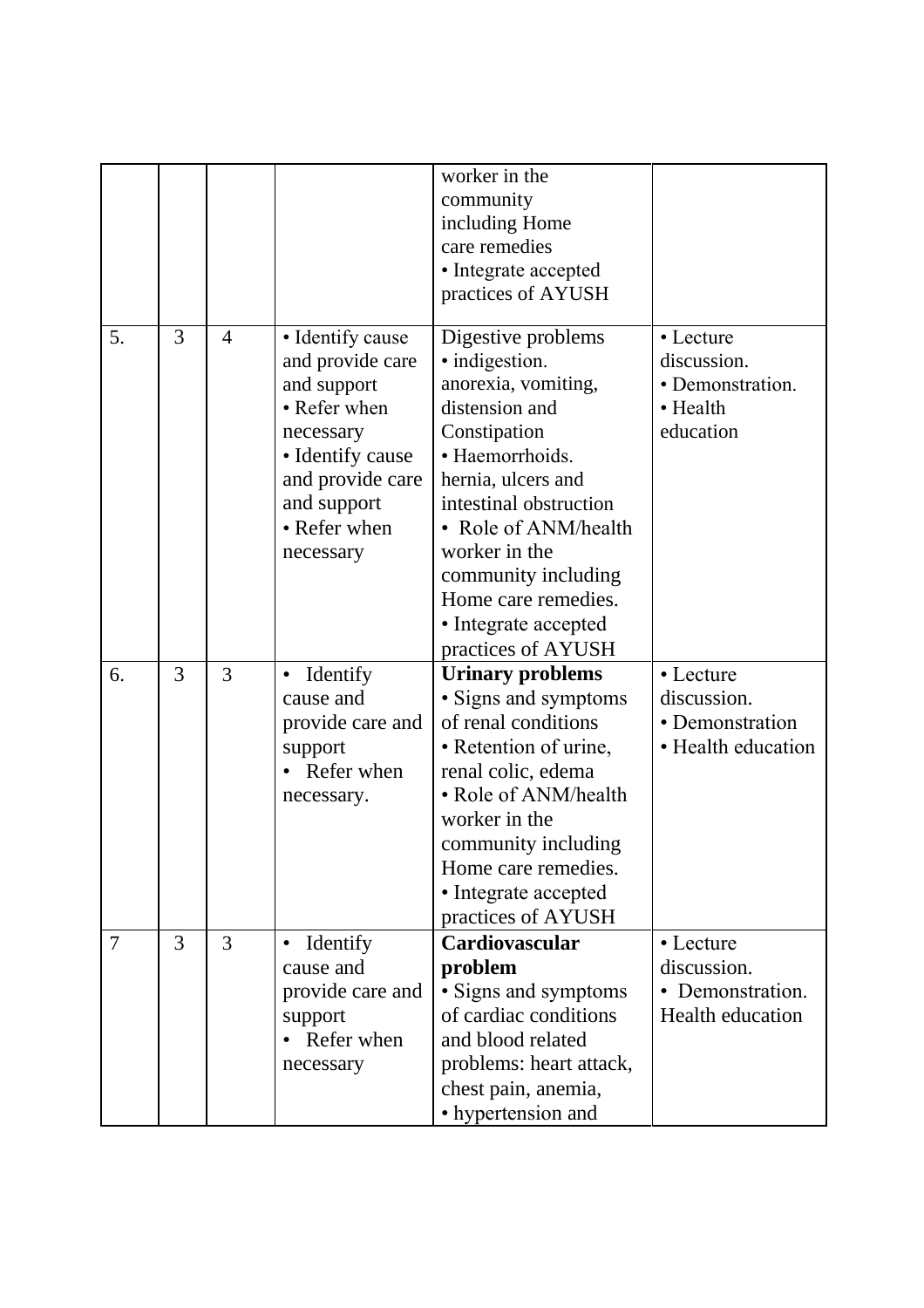|   |                |                |                  | leukemia                 |                     |
|---|----------------|----------------|------------------|--------------------------|---------------------|
|   |                |                |                  | • Care of a cardiac      |                     |
|   |                |                |                  | patient at home          |                     |
|   |                |                |                  | • Role of ANM/health     |                     |
|   |                |                |                  | worker in the            |                     |
|   |                |                |                  | community including      |                     |
|   |                |                |                  | Home care remedies.      |                     |
|   |                |                |                  | • Integrate accepted     |                     |
|   |                |                |                  | practices of AYUSH       |                     |
| 8 | $\overline{2}$ | 3              | • Identify cause | Diseases of the          | • Lecture           |
|   |                |                | and provide care | nervous system           | discussion.         |
|   |                |                | and support      | • Signs and symptoms     | • Demonstration.    |
|   |                |                | • Refer when     | of neurological          | • Health education. |
|   |                |                | necessary        | problems - Headache,     |                     |
|   |                |                |                  | backache and paralysis   |                     |
|   |                |                |                  | • Care of a patient with |                     |
|   |                |                |                  | stroke at home.          |                     |
|   |                |                |                  | • Care of pressure       |                     |
|   |                |                |                  | points, back care        |                     |
|   |                |                |                  | changing of positions,   |                     |
|   |                |                |                  | active and passive       |                     |
|   |                |                |                  | exercises, body support  |                     |
|   |                |                |                  | to prevent contractures. |                     |
|   |                |                |                  | • Role of ANM/health     |                     |
|   |                |                |                  | worker in the            |                     |
|   |                |                |                  | community including      |                     |
|   |                |                |                  | Home care remedies.      |                     |
|   |                |                |                  | • Integrate accepted     |                     |
|   |                |                |                  | practices of AYUSH       |                     |
| 9 | 3              | $\overline{4}$ | • Identify cause | Metabolic diseases       | • Lecture           |
|   |                |                | and provide care | • Diabetes - signs and   | discussion.         |
|   |                |                | and support      | symptoms,                | • Demonstration.    |
|   |                |                | • Refer when     | complications diet and   | • Health education  |
|   |                |                | necessary        | medications              |                     |
|   |                |                | • Give insulin   | • Skin care, foot care   |                     |
|   |                |                | injection        | • Urine testing and      |                     |
|   |                |                | • Counsel for    | administration of        |                     |
|   |                |                | prevention of    | insulin injection.       |                     |
|   |                |                | complications    | • Integrate accepted     |                     |
|   |                |                |                  | practices of AYUSH       |                     |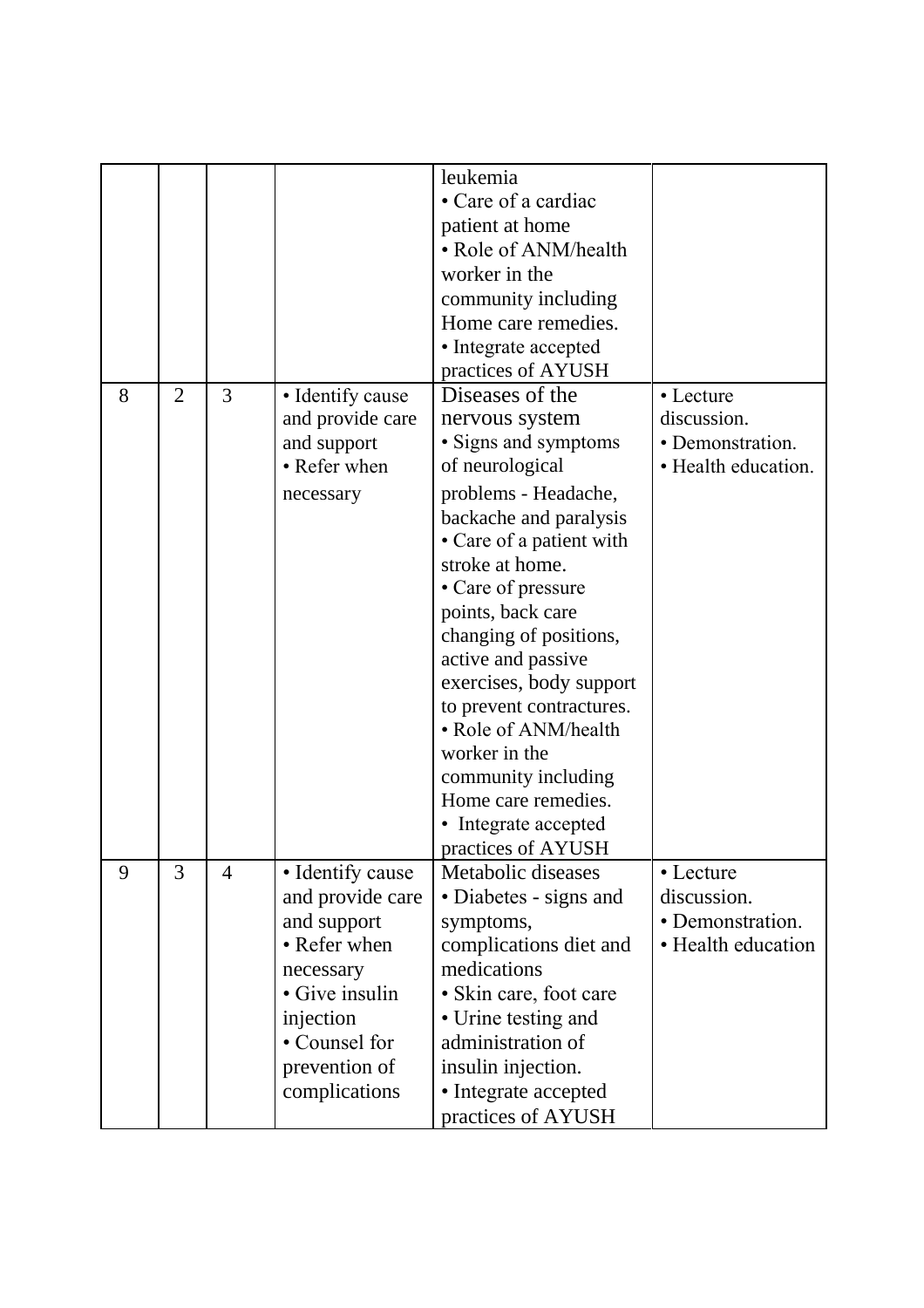| 10 | 2 | $\overline{4}$ | • Identify the    | Diseases of musculo      | • Lecture          |
|----|---|----------------|-------------------|--------------------------|--------------------|
|    |   |                | conditions        | skeletal system          | discussion.        |
|    |   |                | • provide care to | • Signs and symptoms     | • Demonstration.   |
|    |   |                | relieve pain      | of sprain, tear of       | • Case study.      |
|    |   |                | • Prevent         | ligaments and arthritis. | • Health education |
|    |   |                | complications     | • Integrate accepted     |                    |
|    |   |                | and refer         | practices of AYUSH       |                    |
| 11 | 2 | 3              | • Identify need   | Care of handicap         | • Lecture          |
|    |   |                | of handicapped    | · Handicaps - different  | discussion.        |
|    |   |                | • Ensure need     | types                    | • Demonstration.   |
|    |   |                | base care at      | • Counselling for        | • Case study.      |
|    |   |                | home              | prevention of certain    |                    |
|    |   |                |                   | handicaps                |                    |
|    |   |                |                   | • Understandings the     |                    |
|    |   |                |                   | handicapped person       |                    |
|    |   |                |                   | • Helping family to      |                    |
|    |   |                |                   | ensure need based care   |                    |

Demonstration of

- Urine testing for albumin and sugar.
- Urinary catheterization
- Local application of cold and hot
- Plain water enema
- Checking of B.P. and TPR
- Disease conditions.

## **D. Primary Medical Care**

**Theory - 20** hrs.

#### **Demonstration - 20** hrs.

**Total - 40** hrs.

| Unit Time |                | <b>Expected</b>                           | <b>Contents</b>                                                      | <b>Teaching</b>                              |
|-----------|----------------|-------------------------------------------|----------------------------------------------------------------------|----------------------------------------------|
| (Hrs.)    |                | <b>Outcomes</b>                           |                                                                      | learning                                     |
| Th.       | Demo           |                                           |                                                                      | <b>Activities</b>                            |
| 5         | $\overline{4}$ | $\bullet$ Name<br>different<br>systems of | Types of drugs<br>• Different Systems of<br>medicine: allopathic and | • Lecture<br>discussion.<br>• Calculation of |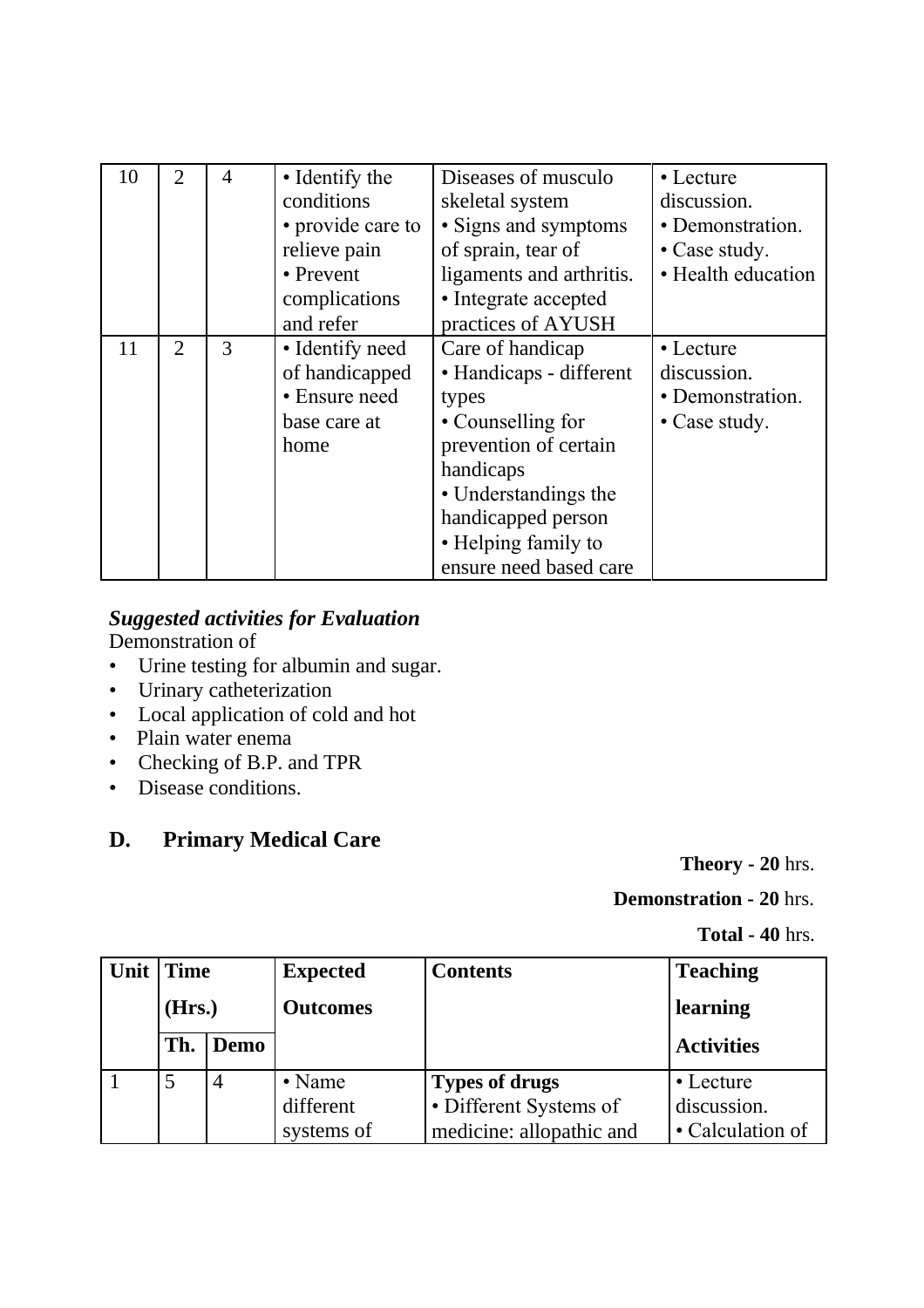|                |   |                | medicine             | <b>AYUSH</b>                   | dosage and           |
|----------------|---|----------------|----------------------|--------------------------------|----------------------|
|                |   |                | • Understand         | • Classifications of drugs     | conversion.          |
|                |   |                | abbreviations        | • Forms and                    | • Drug study.        |
|                |   |                | • Calculate          | characteristics of drugs       |                      |
|                |   |                | dosages of           | • Abbreviations used in        |                      |
|                |   |                | medicines            | medication                     |                      |
|                |   |                | • Understand         | • Administration of drugs:     |                      |
|                |   |                | classification       | Policies and regulations, as   |                      |
|                |   |                | of drugs.            | per protocols and standing     |                      |
|                |   |                |                      | orders                         |                      |
|                |   |                |                      | Calculation of dosage          |                      |
| $\overline{2}$ | 5 | 10             | Demonstrate          | <b>Administration of drugs</b> | • Lecture            |
|                |   |                | administration       | Routes of administration       | discussion.          |
|                |   |                | of drugs             | -Oral, parentral               | • Demonstration.     |
|                |   |                | Explain<br>$\bullet$ | (intradermal,                  | • Practice           |
|                |   |                | importance of        | intramuscular,                 | session              |
|                |   |                | observations         | subcutaneous, Intra            | • Preparation        |
|                |   |                | and recording.       | venous), rectal, local and     | and                  |
|                |   |                |                      | others.                        | administration of    |
|                |   |                |                      | • Administration of drugs:     | IV fluids as per     |
|                |   |                |                      | Precautions, principles        | protocol             |
|                |   |                |                      | Observations and               | • Preparation for    |
|                |   |                |                      | recording.                     | blood                |
|                |   |                |                      |                                | transfusion as       |
|                |   |                |                      |                                | per protocol.        |
|                |   |                |                      |                                |                      |
| 3              | 5 | $\overline{2}$ | · Administer         | Drugs used in minor            | • Lecture            |
|                |   |                | drugs for minor      | ailments                       | discussion.          |
|                |   |                | ailments             | Common drugs for<br>٠          | Visit<br>$\bullet$   |
|                |   |                | • Explain the        | fever, cold and cough,         | subcentre.           |
|                |   |                | care of drugs.       | aches and pains etc.           | Demonstration        |
|                |   |                |                      | • Drug kit in the              |                      |
|                |   |                |                      | subcentre. content and its     |                      |
|                |   |                |                      | use                            |                      |
|                |   |                |                      | • Storage and care of          |                      |
|                |   |                |                      | drugs                          |                      |
| 4              | 5 | $\overline{4}$ | Administer           | <b>Common emergency</b>        | Lecture<br>$\bullet$ |
|                |   |                | emergency            | drugs                          | discussion.          |
|                |   |                | drugs                | Methergine,                    |                      |
|                |   |                | following            | misoprostol injection          | Demonstration        |
|                |   |                | precautions.         |                                | Drug study.          |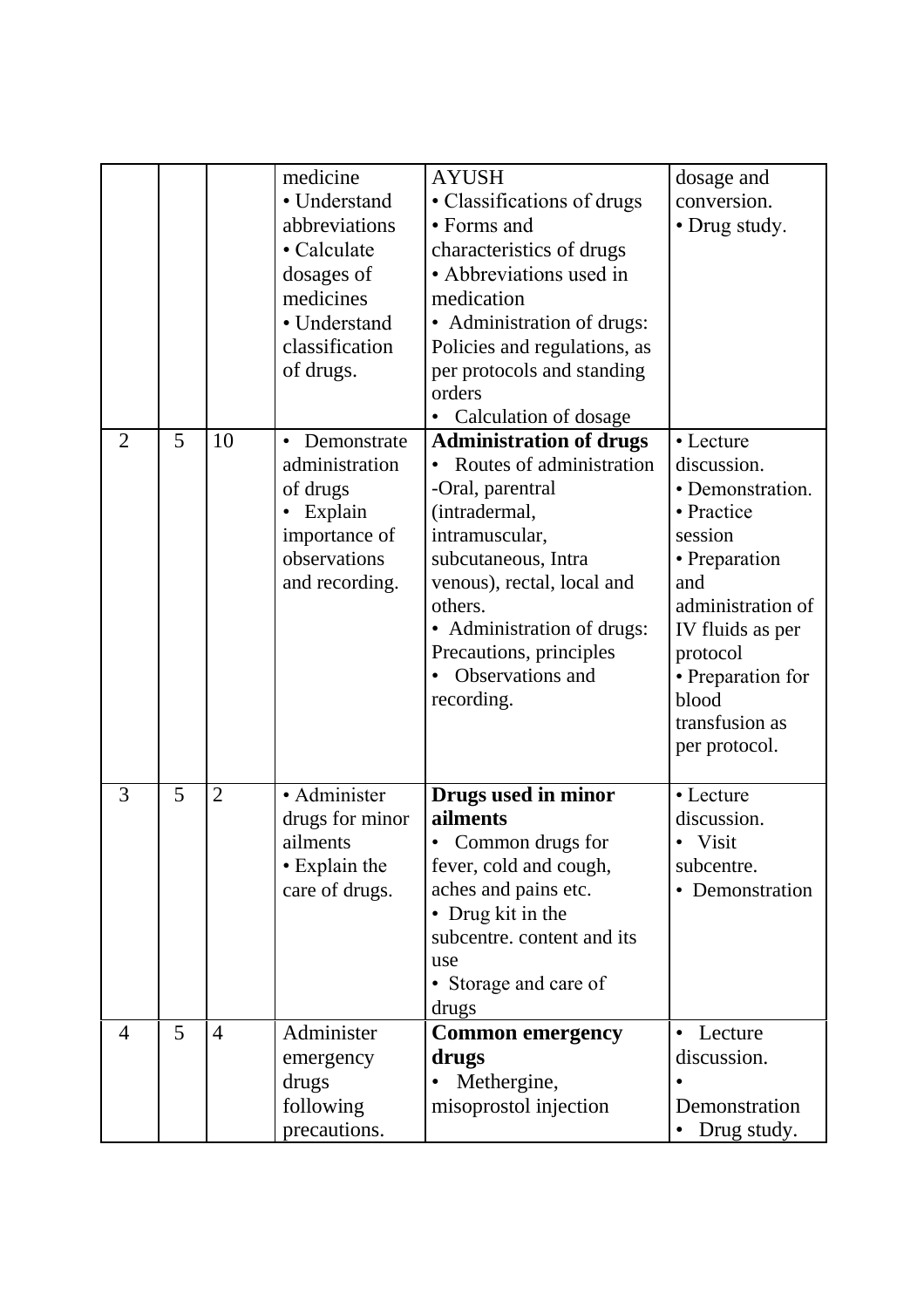|  | oxytocin, IV fluids,       |  |
|--|----------------------------|--|
|  | antibiotics, injection and |  |
|  | magnesium sulphate         |  |
|  | deriphylline, avil and     |  |
|  | other antihistaminic,      |  |
|  | pelhecline, vitamin K,     |  |
|  | antirabies vaccine, anti   |  |
|  | snake venoms as per the    |  |
|  | protocol                   |  |
|  | • Precautions for          |  |
|  | administration             |  |
|  | • Storage and Care of      |  |
|  | emergency drugs            |  |

- Preparation of list of common drugs used in sub centre, their action dosages and use.
- Demonstration of administration of medication by different routes
- Drug study

## **E. First Aid and Referral**

| Theory - 25 hrs.               |
|--------------------------------|
| <b>Demonstration - 35 hrs.</b> |
| <b>Total - 60</b> hrs.         |

|      |                |      |                                                                                                                            |                                                                                                                                                                                             | 1 0 tai = 00 m s.                                                            |
|------|----------------|------|----------------------------------------------------------------------------------------------------------------------------|---------------------------------------------------------------------------------------------------------------------------------------------------------------------------------------------|------------------------------------------------------------------------------|
| Unit | <b>Time</b>    |      | <b>Expected</b>                                                                                                            | <b>Contents</b>                                                                                                                                                                             | <b>Teaching</b>                                                              |
|      | (Hrs.)         |      | <b>Outcomes</b>                                                                                                            |                                                                                                                                                                                             | learning                                                                     |
|      | Th.            | Demo |                                                                                                                            |                                                                                                                                                                                             | <b>Activities</b>                                                            |
| 1    | $\overline{2}$ | 7    | • Understand<br>principle of first<br>aic<br>care<br>• Use first aid kit<br>• Demonstrate<br>different type of<br>bandages | Need for First Aid<br>• Principles of first<br>aid<br>• Mobilization of<br>resources<br>$\cdot$ Fist aid kit &<br>supplies.<br>• Bandages: Types,<br>Uses<br>• Principles and<br>methods of | $\cdot$ Lecture<br>discussion.<br>• Demonstration.<br>• Practice<br>session. |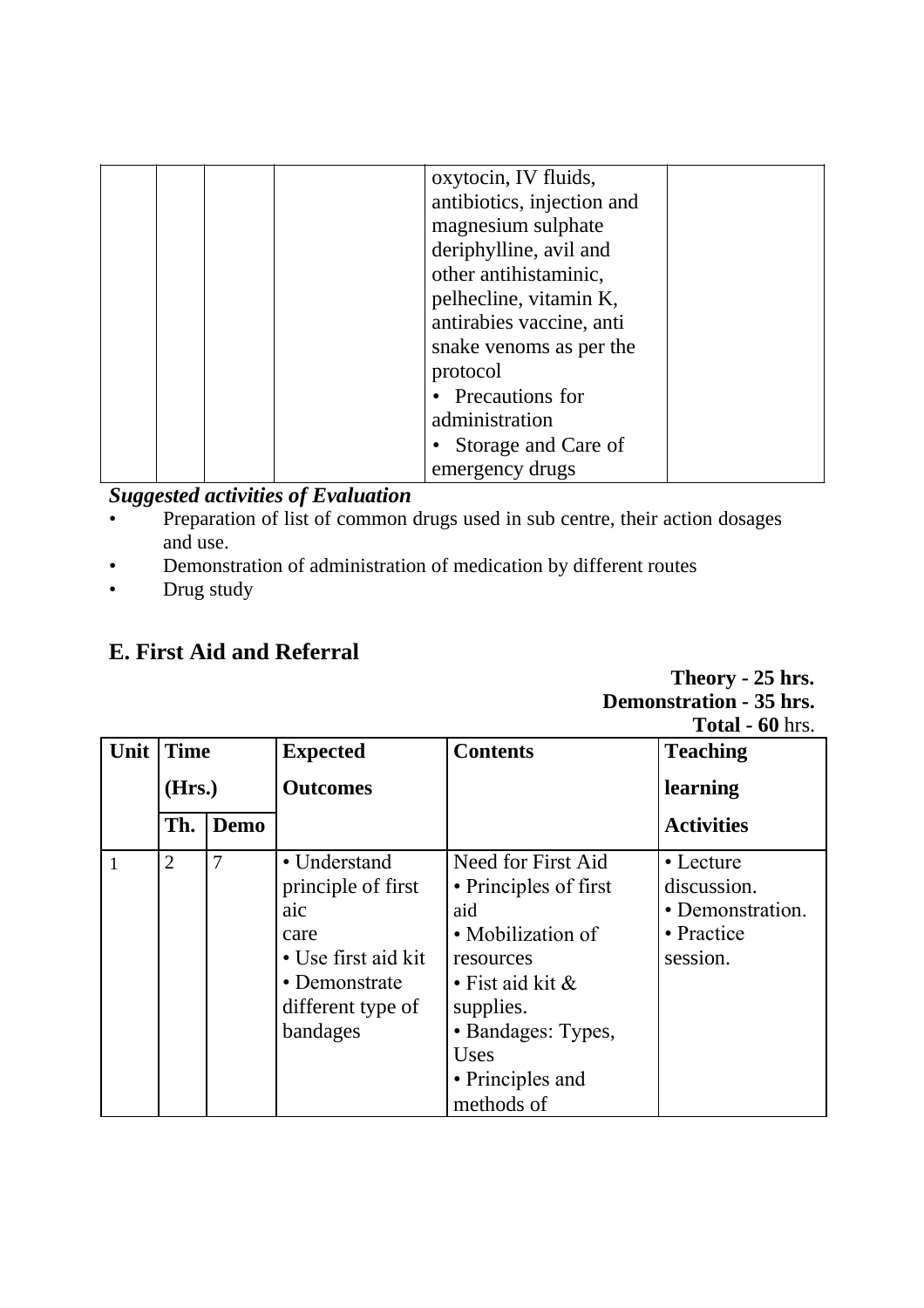|    |    |    |                                                                                                                                                             | bandaging                                                                                                                                                                                                                                                    |                                                                                                                                                                   |
|----|----|----|-------------------------------------------------------------------------------------------------------------------------------------------------------------|--------------------------------------------------------------------------------------------------------------------------------------------------------------------------------------------------------------------------------------------------------------|-------------------------------------------------------------------------------------------------------------------------------------------------------------------|
| 2. | 10 | 5  | • Demonstrate<br>first<br>aid care for Cuts<br>and wounds,<br>Foreign bodies,<br>Burns and scalds<br>•, Health<br>education and<br>referral                 | Minor Injuries and<br>ailments<br>• Cuts and wounds:<br>types, principles and<br>first aid care<br>• Foreign bodies •<br>Burns and scalds<br>types, principles and<br>first aid care<br>• Health education<br>and referral<br>• Role of ANM/health<br>worker | • Lecture<br>discussion.<br>• Demonstration.<br>• Practice<br>session<br>• Supervised<br>clinical<br>practice.<br>• Health<br>education                           |
| 3. | 5  | 8  | • Identify<br>different<br>bones<br>• Describe types<br>of<br>fracture<br>• Apply splints<br>and bandages<br>• Transfer<br>fractured patients<br>correctly. | Fractures<br>• Skeletal system<br>and different<br>bones.<br>• Fractures: Types.<br>Causes, signs and<br>symptoms, first aid<br>care,<br>• Methods of<br>immobilization and<br>transportation.                                                               | • Lecture<br>discussion.<br>• Demonstration.<br>• Practice<br>session                                                                                             |
| 4. | 8. | 15 | • Follow<br>principles of first<br>aid and<br>provide care in<br>different<br>emergencies                                                                   | Life Threatening<br>Conditions<br><b>Bleeding</b><br>• Drowning<br>· Strangulation,<br>suffocation and<br>asphyxia<br>• Loss of<br>consciousness<br>• Cardio respiratory<br>arrest                                                                           | • Lecture<br>discussion.<br>• Demonstration.<br>• Nasal pack<br>• Apply<br>tourniquet.<br>$\cdot$ BLS<br>demonstration.<br>• Insertion of<br>naso gastric<br>tube |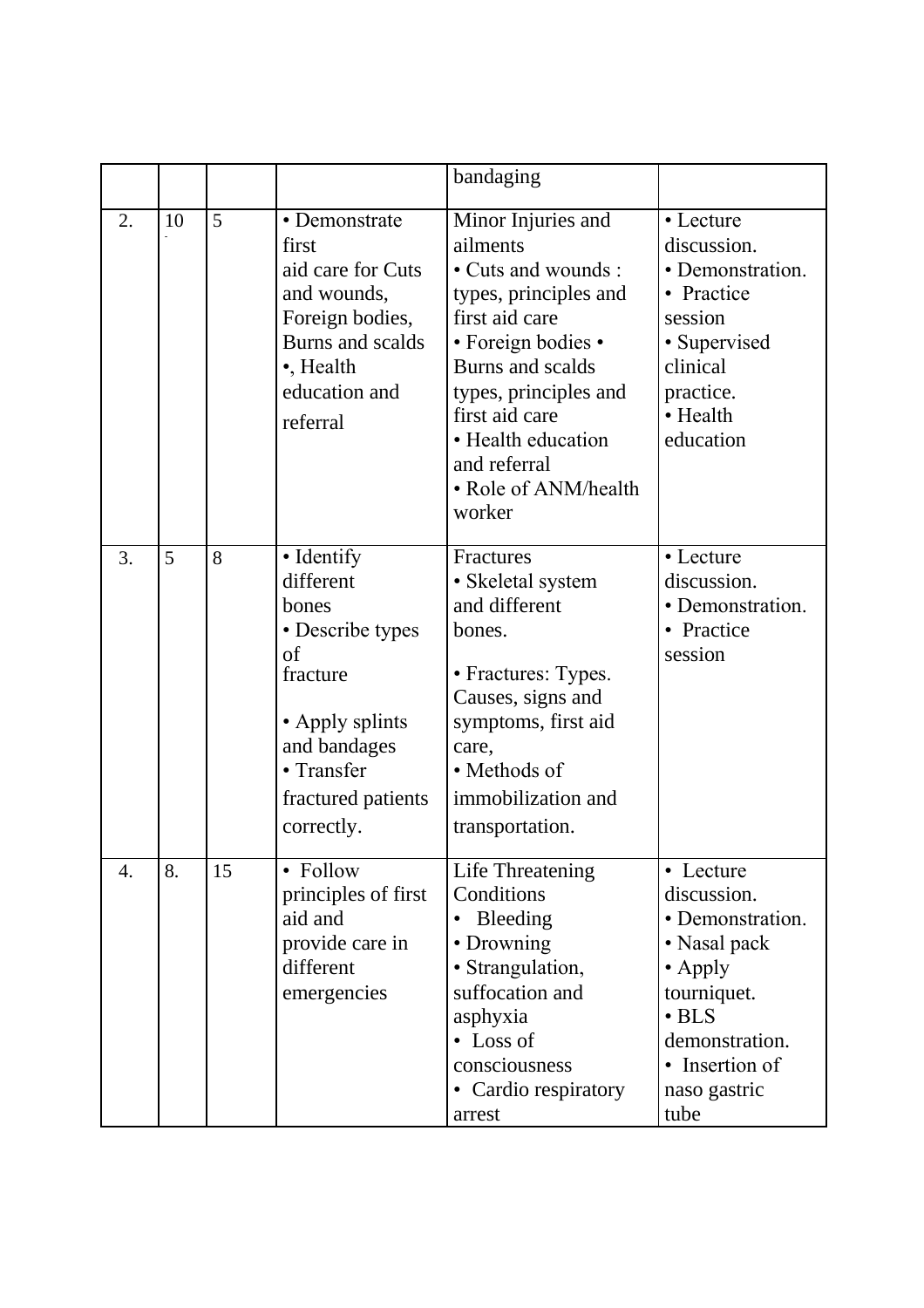|  | • Convulsions<br>Foreign bodies<br>Chest injuries<br>Shock and allergic<br>conditions | • Practice<br>session |
|--|---------------------------------------------------------------------------------------|-----------------------|
|  | Poisoning, bites<br>and stings<br>• Stroke<br>Heat stroke<br>Severe burn              |                       |

- *•* Demonstration of following:
- 1. Wound care
- 2. Splints, slings, bandages
- 3. Transportation of casualties
- 4. BLS Basic Life Supports
- 5. Naso gastric tube insertion
- 6. Care during different emergencies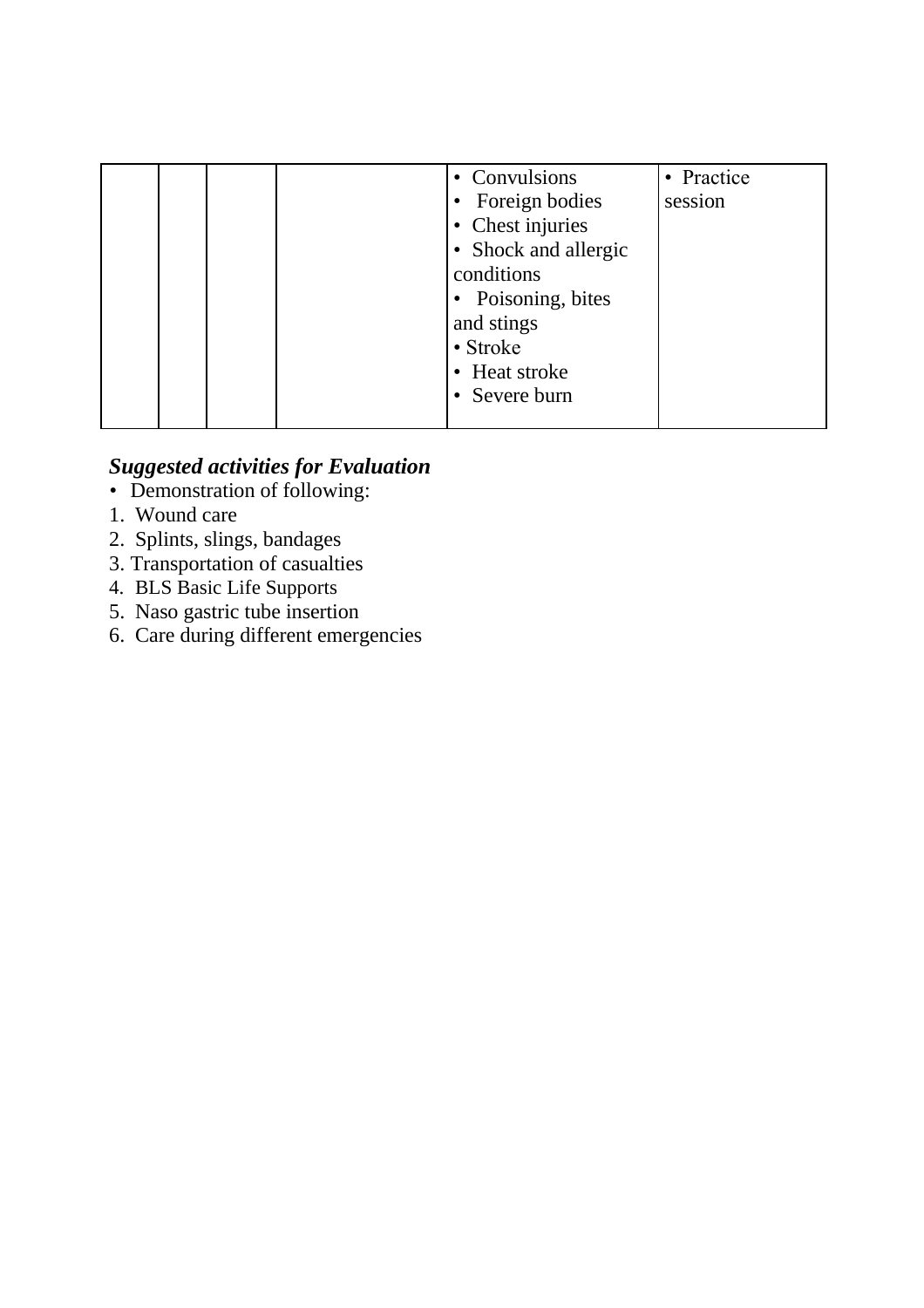### **Child Health Nursing**

**Theory** - *75* hours **Demonstration** - 110 hours **Total** - 185 hours

### **Learning objectives:**

On completion of the course the student will be able to :

- 1. Assess growth and development of a child at different ages.
- 2. Describe nutritional needs of different age groups of children.
- 3. Provide care to sick children during their common illness.
- 4. Describe school health programme
- 5. Describe ' Rights' of children
- 6. Educate mothers and family member as per need of their children.

| Unit | <b>Time</b> |             | <b>Expected</b>                                                                                                                                                                                                                                                  | <b>Contents</b>                                                                                                                                                                                                                                                                    | <b>Teaching</b>                                                                                                                         |
|------|-------------|-------------|------------------------------------------------------------------------------------------------------------------------------------------------------------------------------------------------------------------------------------------------------------------|------------------------------------------------------------------------------------------------------------------------------------------------------------------------------------------------------------------------------------------------------------------------------------|-----------------------------------------------------------------------------------------------------------------------------------------|
|      | (Hrs.)      |             | <b>Outcomes</b>                                                                                                                                                                                                                                                  |                                                                                                                                                                                                                                                                                    | learning                                                                                                                                |
|      | Th.         | <b>Demo</b> |                                                                                                                                                                                                                                                                  |                                                                                                                                                                                                                                                                                    | <b>Activities</b>                                                                                                                       |
| 1.   | 20          | 20          | • Assess growth<br>and development in<br>infants and children<br>• Maintain 'road to<br>health' chart<br>• Explain the needs<br>of a child<br>• Describe the care<br>of a normal child<br>• State the common<br>accidents in<br>children and their<br>protection | Growth &<br>development<br>Introduction to<br>Growth and<br>development<br><b>Factors affecting</b><br>growth and<br>development<br>• Growth and<br>development in<br>infants and children:<br>Assessment<br>• Physical,<br>psychological and<br>social development<br>of children | • Lecture<br>discussion.<br>• Demonstration.<br>• Explain using<br>road to health<br>chart.<br>• Health<br>education<br>Visit a school. |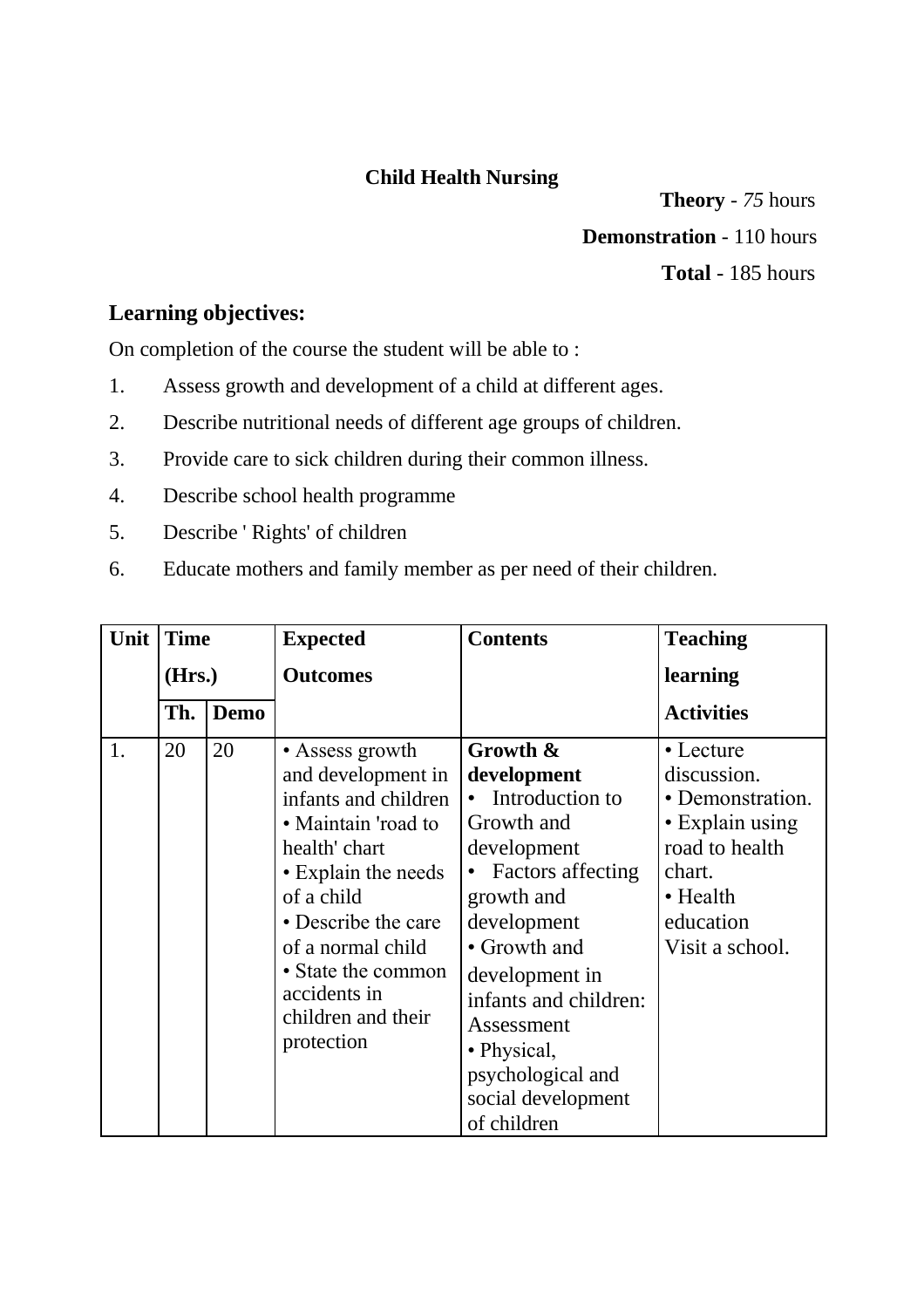|    |    |    |                                                                                                                                                                                                                | • Monitoring and<br>recording of growth<br>and development of<br>infants and children<br>• Care of infants and<br>children - play,<br>hygiene, emotional<br>needs training for<br>bowel and urination<br>· Accidents: causes,<br>precautions and<br>prevention.<br>• Congenital<br>anomalies |                                                                                                         |
|----|----|----|----------------------------------------------------------------------------------------------------------------------------------------------------------------------------------------------------------------|----------------------------------------------------------------------------------------------------------------------------------------------------------------------------------------------------------------------------------------------------------------------------------------------|---------------------------------------------------------------------------------------------------------|
| 2. | 20 | 20 | • Explain the<br>importance of<br>breast feeding<br>• Educate mothers<br>regarding breast<br>feeding<br>• Explain<br>complimentary<br>feeding<br>• Educate for<br>nutrition of<br>children according<br>to age | Nutrition of infants<br>and children<br>• Exclusive Breast<br>feeding<br>• Nutritional<br>requirements<br>• Complementary<br>feeding<br>• Problems of<br>feeding<br>• Breast feeding<br>Counselling<br>• Infant feeding and<br><b>HIV</b><br>• Baby friendly<br>hospital initiative          | • Lecture<br>discussion.<br>• Demonstration.                                                            |
| 3  | 5  | 10 | • Describe the<br>rights of children<br>• State the steps for<br>prevention of child<br>labour and child<br>abuse.                                                                                             | Children's Rights<br>• Convention of<br>Rights of the Child<br>• Prevention of child<br>labour<br>• Abuse and legal<br>protection<br>· Special care of girl<br>child.                                                                                                                        | • Lecture<br>discussion.<br>• Survey the<br>areas where<br>child labour is<br>used in the<br>community. |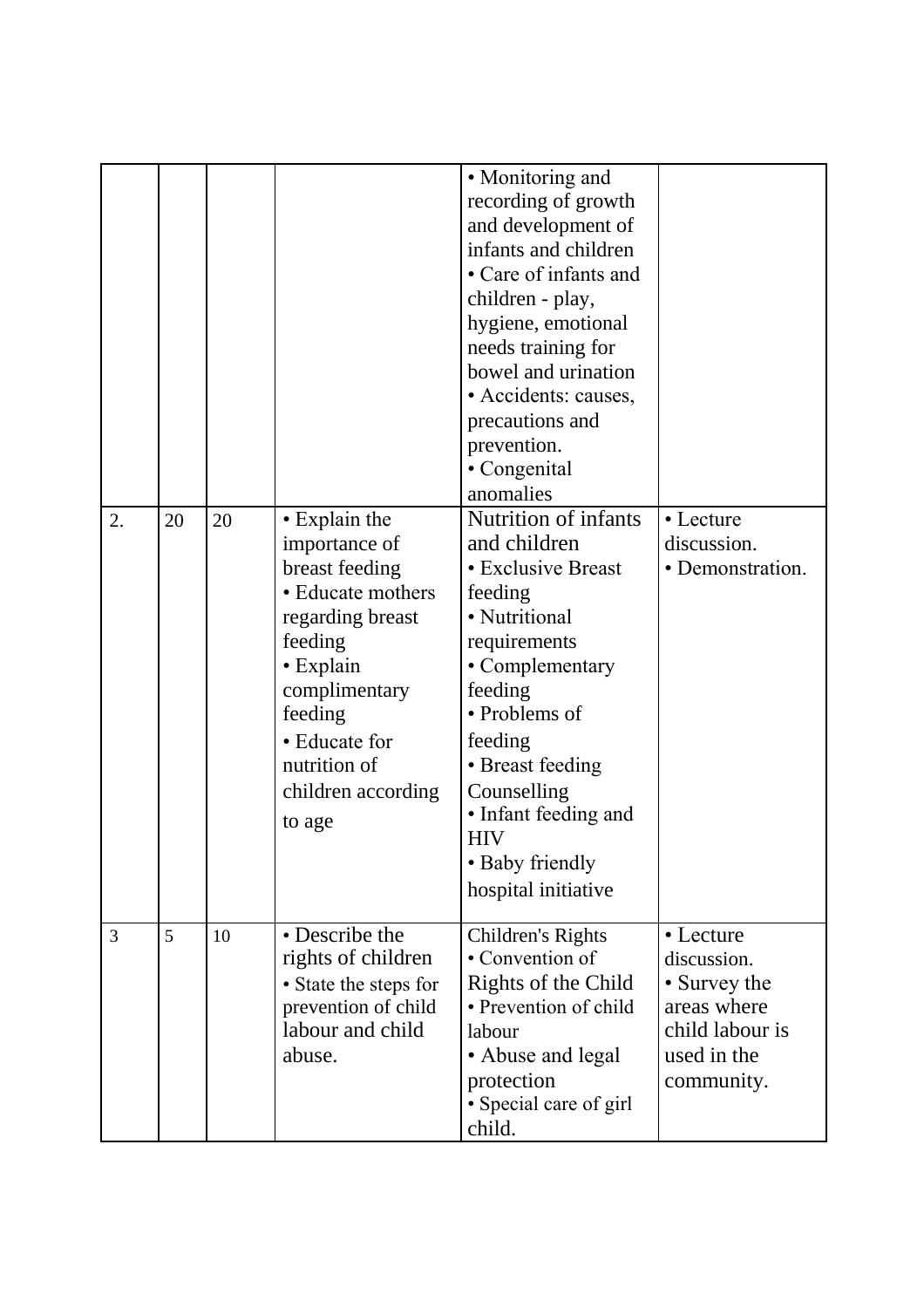|    |                 |    |                                                                                                                                                                                                                                                                                      | · Female infanticide                                                                                                                                                                                                                                                                                                                                                                                                 |                                                                                                                                                                               |
|----|-----------------|----|--------------------------------------------------------------------------------------------------------------------------------------------------------------------------------------------------------------------------------------------------------------------------------------|----------------------------------------------------------------------------------------------------------------------------------------------------------------------------------------------------------------------------------------------------------------------------------------------------------------------------------------------------------------------------------------------------------------------|-------------------------------------------------------------------------------------------------------------------------------------------------------------------------------|
| 4. | 10              | 35 | • Provide care to<br>the<br>sick children<br>• Identify the signs<br>and symptoms of<br>common childhood<br>disorders<br>• Identify signs of<br>high risk in case of<br><b>ARI</b> and Diarrhoea<br>• Educate mother<br>and family members<br>regarding<br>prevention of<br>illness. | Care of the sick<br>child<br>• Common childhood<br>disorders:<br>• Signs, symptoms<br>and management.<br>• Vaccine for<br>preventable diseases<br>• Acute Respiratory<br>tract infections<br>· Diarrhoea vomiting,<br>constipation<br>• Tonsillitis and<br>mumps<br>• Ear infections<br>• Worm infestation<br>• Accidents and<br>injuries<br>• Skin infections<br>· Fever - malaria,<br>measles.<br>• IMNCI strategy | • Lecture<br>discussion.<br>• Explain using<br>charts.<br>• Preparation of<br>ORS at clinic/<br>home<br>• Demonstration.<br>• Explain using<br>slide.<br>• IMNCI<br>protocols |
| 5  | $\overline{15}$ | 20 | • Assess the school<br>child<br>• Need based<br>counselling of<br>children, teacher<br>and parents.                                                                                                                                                                                  | pare of School<br>children<br>• School health:<br>Objectives, problems<br>and programmes<br>Environment of<br>school<br>• Assessment of<br>general health of<br>school children<br>• Denial and eye<br>problems<br>· Nutritional<br>deficiencies<br>· School health<br>education for                                                                                                                                 | Lecture<br>discussion.<br>Demonstration<br>Health<br>education.                                                                                                               |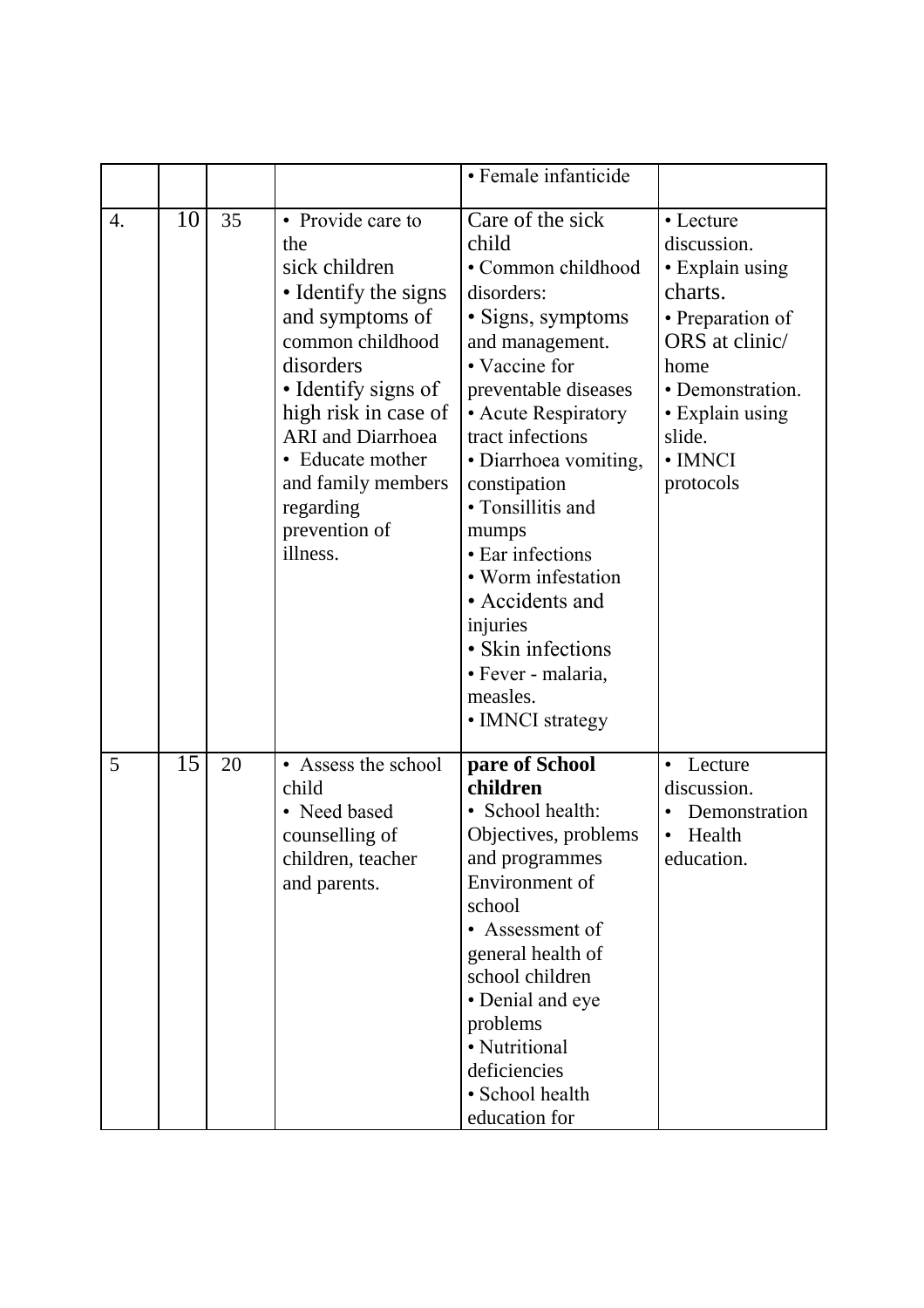| 6.             | 5  | 5  | • Explain the<br>various, changes in<br>the adolescents                                                                                                                                                                                   | children<br>• Need based sharing<br>of health information<br>with<br>teachers/<br>parents/children<br>• Records and reports<br>Care of adolescents<br>• Physical growth<br>during adolescence<br>• Emotional and<br>behavioural changes<br>in girls and boys<br>• Special needs of<br>adolescents.<br>• Sex education for<br>adolescents<br>• Counselling | • Lecture<br>discussion.<br>• Demonstration.<br>• Explain using<br>charts and<br>models.                  |
|----------------|----|----|-------------------------------------------------------------------------------------------------------------------------------------------------------------------------------------------------------------------------------------------|-----------------------------------------------------------------------------------------------------------------------------------------------------------------------------------------------------------------------------------------------------------------------------------------------------------------------------------------------------------|-----------------------------------------------------------------------------------------------------------|
| $\overline{7}$ | 10 | 10 | Discuss the<br>$\bullet$<br>special needs of girl<br>child<br>Explain the effect<br>$\bullet$<br>girl child<br>discrimination in the<br>family and<br>community<br>Counsel mother<br>and community on<br>need for care of a<br>girl child | <b>Care of adolescent</b><br>girls<br>• Menstruation and<br>menstrual hygiene<br>Special nutritional<br>needs<br>Early marriage and<br>its affects<br>• Adolescent girls:<br>pregnancy and<br>abortion<br>• Preparing for<br>family life- pre<br>marital counseling.<br>Role of ANM/<br>female health worker                                              | Lecture<br>$\bullet$<br>discussion.<br>Explain using<br>٠<br>charts.<br>Health<br>$\bullet$<br>education. |

- Case studies
- Breast feeding techniques
- Preparation of ORS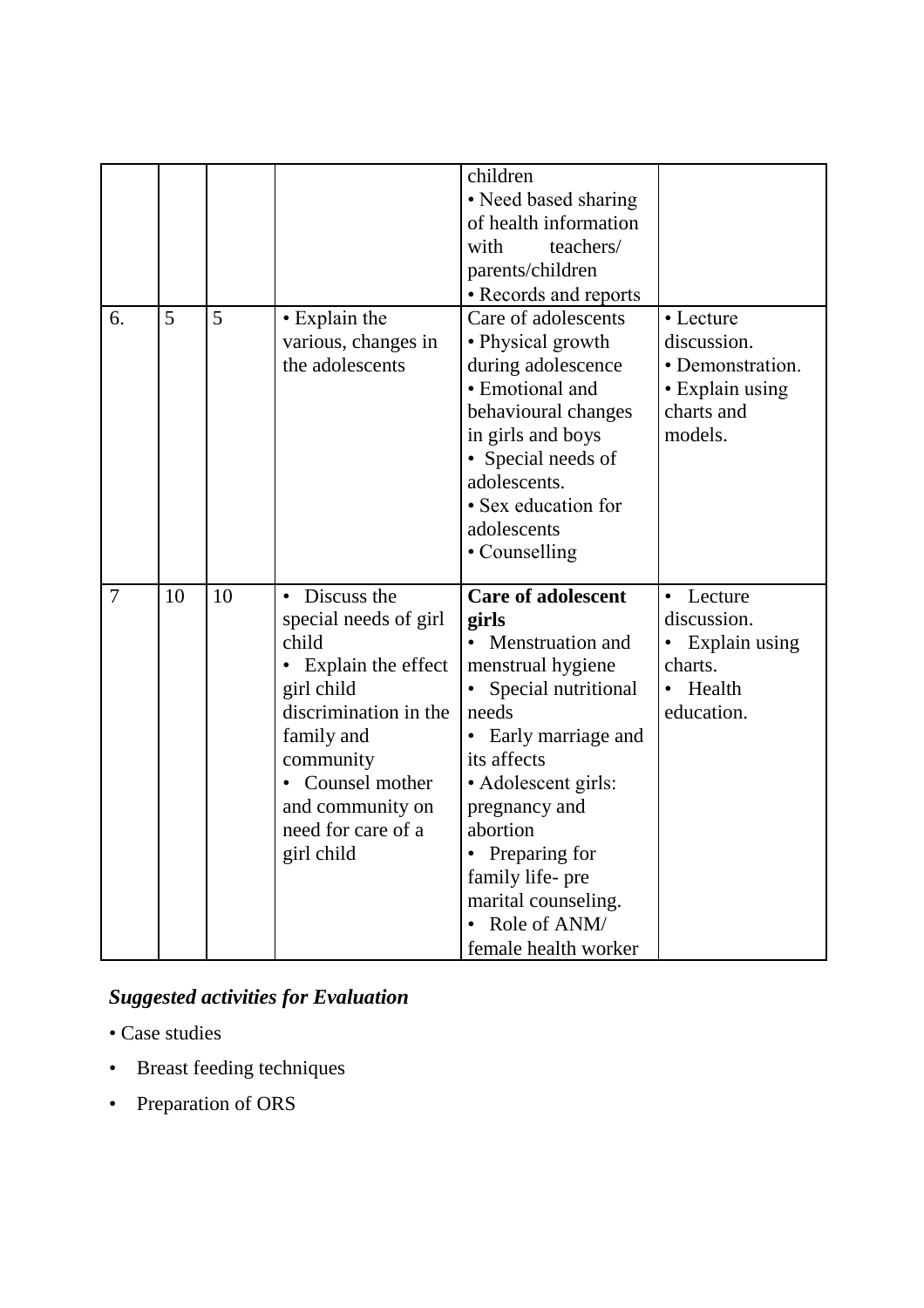- Preparation of complementary feeds
- Assessment of growth and development of children
- Assessment of common childhood illnesses in infant, children and adolescent
- Poster on:
	- Growth and development
	- Prevention of common accidents in children
	- Menstrual cycle.
	- Physical changes in adolescence

# **Midwifery**

### **Theory** - 200 hours **Demonstration** - 160 hours **Total** - 360 hours

## **Learning objectives:**

On completion of the course the student will be able to:

- 1. Describe male and female reproductive organs.
- 2. Explain process of conception and foetal development
- 3. Describe female pelvis and the muscles involved in delivery of foetus.
- 4. Conduct normal delivery and provide care to the newborn.
- 5. Provide care to pregnant mother during ante, intra and post natal period at home and hospital.
- 6. Provide need based counselling to the mother and to her family during .. antenatal, intranatal and postnatal period.
- 7. Resuscitate the high risk new born baby
- 8. Identify high-risk pregnancies and refer them immediately for safe motherhood.
- 9. Identify deviation from normal labour in time and take necessary action.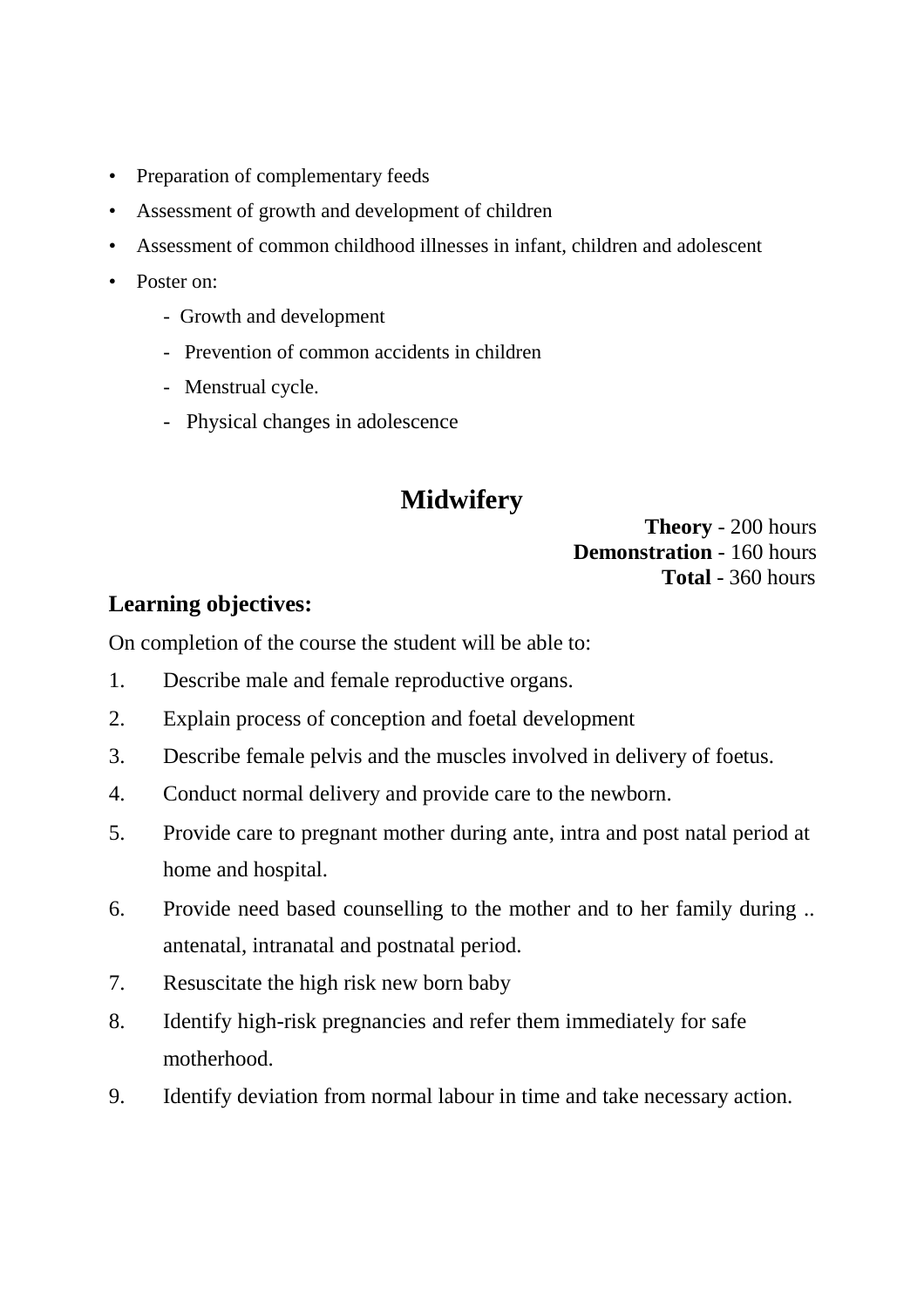- 10. Provide adequate care identifying abnormal puerperium.
- 11. Administer the drugs as per the protocols
- 12. Educate community for improving quality of life of the family.
- 13. Promote improvement in the status of women in society
- 14. Identify women's health problem and provide guidance and support.
- 15. Provide care and guidance to women with reproductive health problems.
- 16. Participate in reproductive health and family welfare programmes.

| Unit | <b>Time</b> |                | <b>Expected</b>                                                                                                                                                              | <b>Contents</b>                                                                                                                                                                                                  | <b>Teaching</b>                                                                                            |
|------|-------------|----------------|------------------------------------------------------------------------------------------------------------------------------------------------------------------------------|------------------------------------------------------------------------------------------------------------------------------------------------------------------------------------------------------------------|------------------------------------------------------------------------------------------------------------|
|      | (Hrs.)      |                | <b>Outcomes</b>                                                                                                                                                              |                                                                                                                                                                                                                  | learning                                                                                                   |
|      | Th.         | <b>Demo</b>    |                                                                                                                                                                              |                                                                                                                                                                                                                  | <b>Activities</b>                                                                                          |
| 1    | 8           |                | • Describe<br>structure and<br>functions of<br>female<br>reproductive<br>system<br>and<br>structure<br>functions of male<br>reproductive<br>system                           | Human Reproductive<br>System<br>• Female reproductive<br>organs - structure and<br>function<br>• Menstrual cycle<br>Describe • Male reproductive<br>organs structure and<br>functions<br>• Process of conception | • Lecture<br>discussion.<br>· Explain using<br>birth atlas,<br>posters,<br>models charts<br>and slides.    |
| 2.   | 6           | $\overline{2}$ | · Describe female<br>pelvis and its<br>diameters and<br>relation to foetal<br>skull<br>• Explain the<br>muscles and<br>ligaments of the<br>pelvic floor<br>• Describe foetal | Female Pelvis and<br>foetal skull<br>• Structure of the<br>pelvic bones-types of<br>pelvis<br>· Pelvic diameters<br>• Muscles and<br>ligaments of pelvic<br>floor<br>• Foetal skull : bones,                     | • Lecture<br>discussion.<br>• Demonstration.<br>• Explain using<br>models, charts,<br>slides and<br>films. |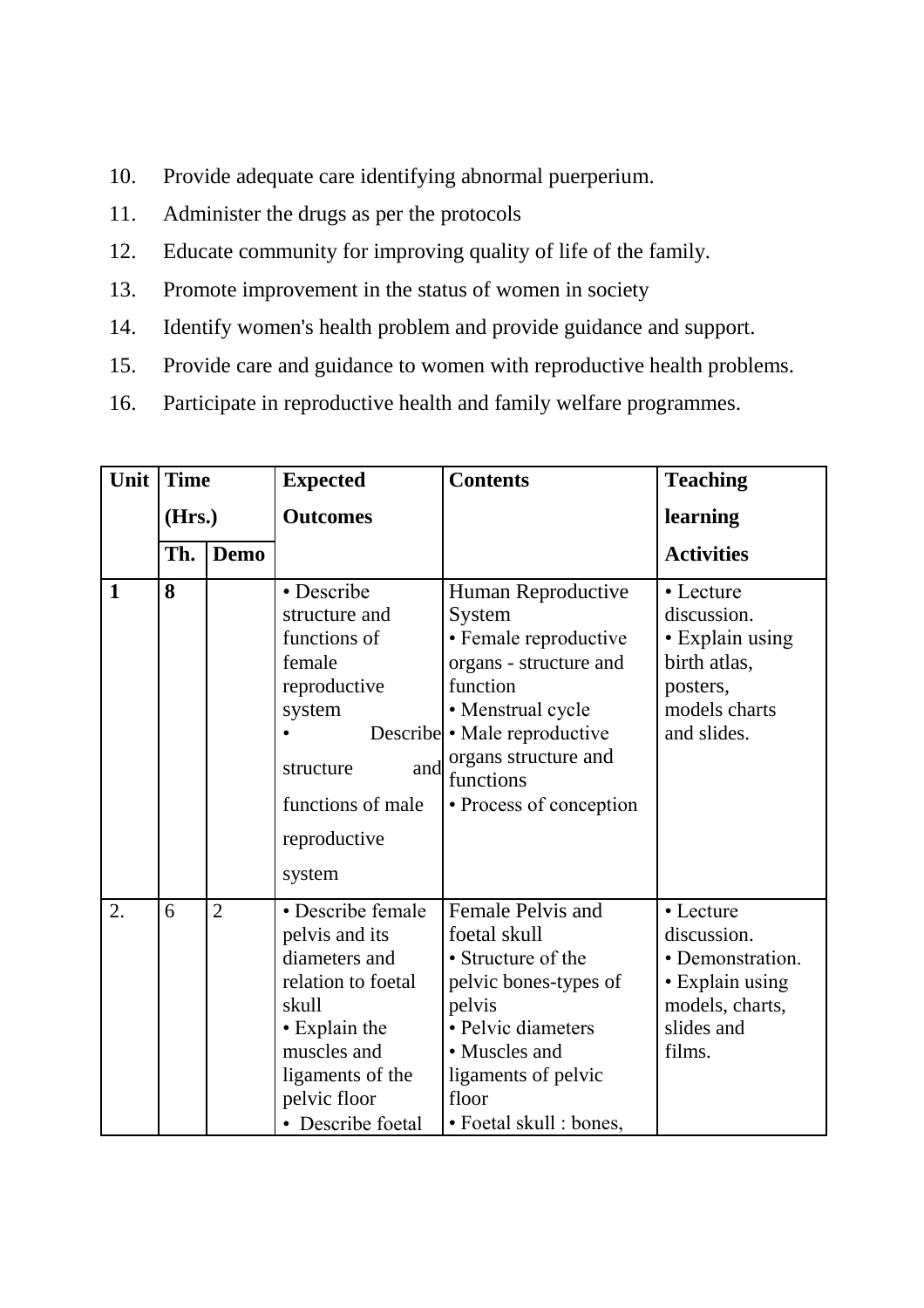|                  |    |   | skull                                                                                                                                                                                                                                                | diameters, sutures,<br>size, shape,<br>moulding, skull<br>areas, fontanelles                                                                                                                                                                                                                                                             |                                                                                                                                 |
|------------------|----|---|------------------------------------------------------------------------------------------------------------------------------------------------------------------------------------------------------------------------------------------------------|------------------------------------------------------------------------------------------------------------------------------------------------------------------------------------------------------------------------------------------------------------------------------------------------------------------------------------------|---------------------------------------------------------------------------------------------------------------------------------|
| 3.               | 5  | 5 | • Explain growth<br>and development<br>of foetus<br>• Describe<br>placenta,<br>membrane and<br>umbilical cord<br>and<br>their<br>development •<br>State the<br>functions of<br>placenta,<br>membranes and<br>cord.                                   | Foetus and placenta<br>• Growth and<br>development of<br>foetus, foetal sac and<br>amniotic fluid and<br>foetal<br>circulation and<br>changes after birth<br>• Structure and<br>functions of placenta,<br>membranes and<br>umbilical cord and<br>abnormalities<br>Refer SBA module of<br>Ministry of health and<br><b>Family Welfare</b> | • Lecture<br>discussion.<br>• Demonstration.<br>• Explain using<br>placenta,<br>membrane,<br>specimens •<br>Practice<br>session |
| $\overline{4}$ . | 10 | 5 | • Describe signs<br>and<br>symptoms of<br>normal pregnancy<br>· Describe various<br>tests for<br>conformation of<br>pregnancy<br>• Describe<br>physiological<br>changes during<br>pregnancy<br>• Provide Care for<br>minor ailments of<br>pregnancy. | Normal pregnancy<br>· Signs and<br>symptoms of<br>pregnancy<br>· various diagnostic<br>tests for<br>conformation of<br>pregnancy<br>• Physiological<br>changes during<br>pregnancy<br>• Minor ailments<br>during pregnancy<br>and their<br>management<br>Refer SBA module of<br>Ministry of health and<br>family Welfare                 | • Lecture<br>discussion.<br>• Demonstration.<br>• Explain using<br>Models and<br>Charts.                                        |
| 5.               | 10 | 8 | · Provide                                                                                                                                                                                                                                            | <b>Antenatal Care</b>                                                                                                                                                                                                                                                                                                                    | • Lecture                                                                                                                       |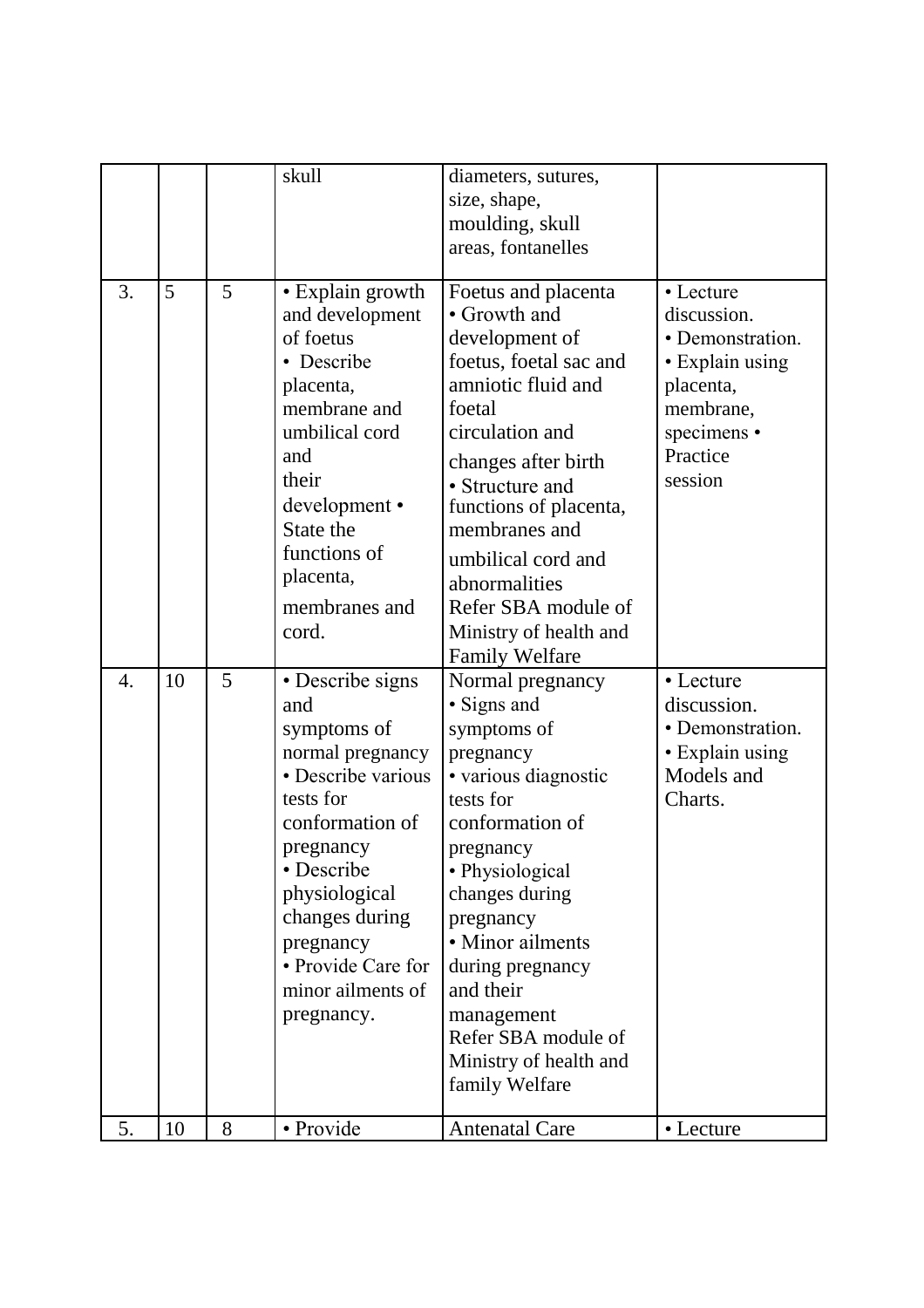|    |    |   | antenatal<br>care<br>• Provide need-<br>based<br>information and<br>guidance.<br>• Advise diet and<br>nutrition for the<br>pregnant mothers<br>• Identify risk<br>factors<br>and refer on time.<br>• Prepare mother<br>for delivery | • Registration<br>• Taking history of a<br>pregnant woman.<br>• Physical<br>examination,<br>Investigation -<br>routine and specific<br>• Prophylactic<br>medications<br>• Need based health<br>information and<br>guidance<br>• Nutrition in<br>pregnancy<br>• Special needs of a<br>pregnant woman.<br>• Involvement of<br>husband and<br>family.<br>· Identification of<br>high risks cases and<br>referral<br>• Preparation of mother<br>for delivery.<br>Refer SBA module of<br>Ministry of health and<br><b>Family Welfare</b> | discussion.<br>· Demonstration.<br>• Practice<br>session.<br>• Supervised<br>clinical<br>practice.            |
|----|----|---|-------------------------------------------------------------------------------------------------------------------------------------------------------------------------------------------------------------------------------------|-------------------------------------------------------------------------------------------------------------------------------------------------------------------------------------------------------------------------------------------------------------------------------------------------------------------------------------------------------------------------------------------------------------------------------------------------------------------------------------------------------------------------------------|---------------------------------------------------------------------------------------------------------------|
| 6. | 10 | 8 | • Identify signs<br>and symptoms of<br>normal labour<br>• Demonstrate the<br>mechanism of<br>labour<br>• Detect a normal<br>lie and<br>presentation of<br>foetus.<br>• Identify<br>deviation from                                   | Normal Labour<br>• Onset and stages of<br>labour, physiological<br>changes<br>• Changes in Uterine<br>muscles, and cervix<br>• Lie, attitude, position,<br>denominator and<br>presentation of foetus.<br>• Foetal skull,<br>• Mechanisms of labour<br>Identification of high                                                                                                                                                                                                                                                        | • Lecture<br>discussion.<br>• Demonstration<br>• Witness normal<br>delivery<br>• Explain using<br>partograph. |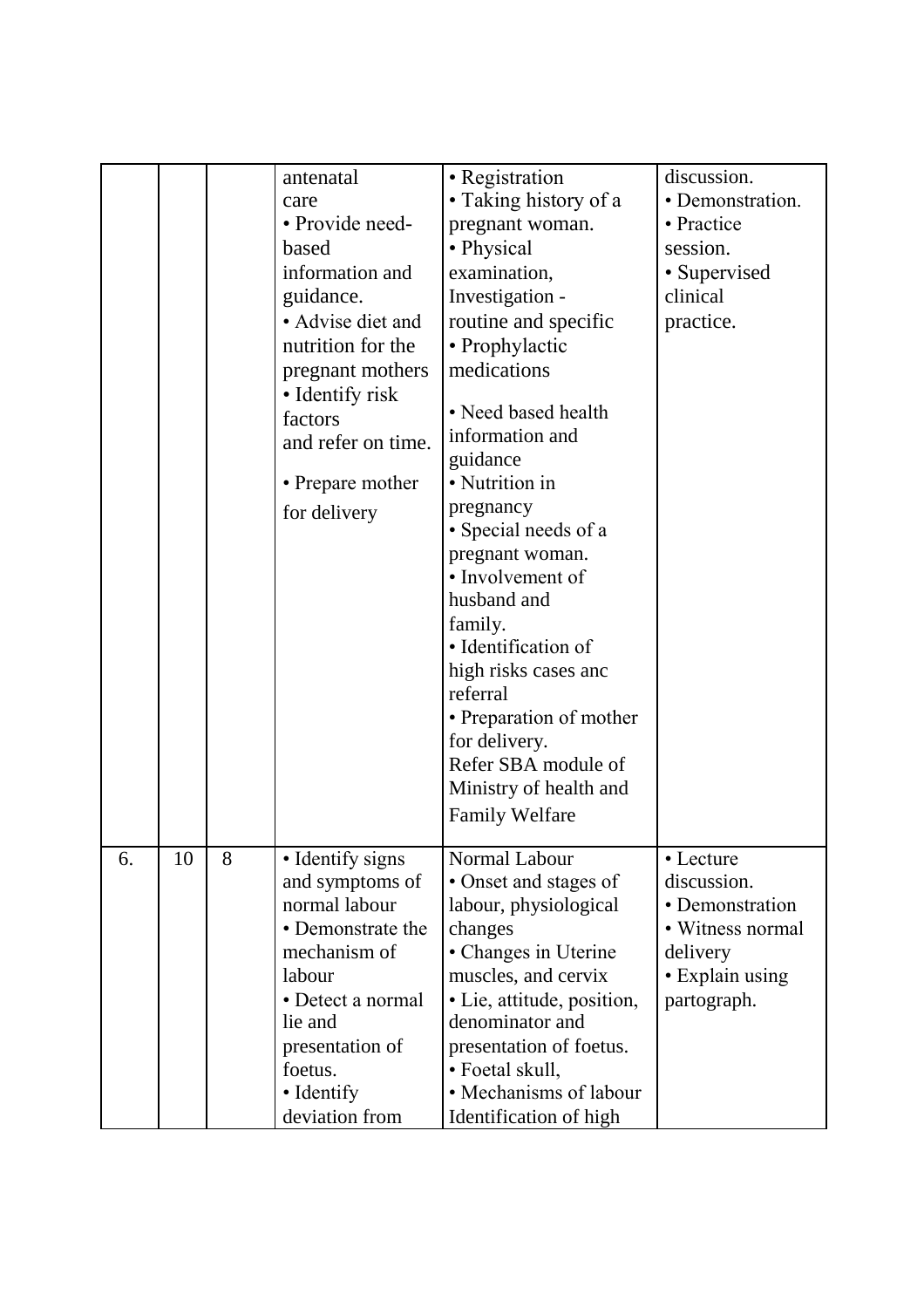|    |    |    | normal progress   | risk cases,            |                   |
|----|----|----|-------------------|------------------------|-------------------|
|    |    |    | of labour         | foetal distress and    |                   |
|    |    |    | • Demonstrate     | maternal distress      |                   |
|    |    |    | plotting of t     | during labour          |                   |
|    |    |    | partograph        | • Partograph in the    |                   |
|    |    |    |                   | management of the      |                   |
|    |    |    |                   | normal labor           |                   |
|    |    |    |                   | Role of ANM/Female     |                   |
|    |    |    |                   | health worker and      |                   |
|    |    |    |                   | referral               |                   |
|    |    |    |                   | Refer SBA module of    |                   |
|    |    |    |                   | Ministry of health and |                   |
|    |    |    |                   | <b>Family Welfare</b>  |                   |
| 7. | 12 | 15 | • Use partograph  | Care during normal     | • Lecture         |
|    |    |    | and               | labour                 | discussion.       |
|    |    |    | perform Per       | • History of labour    | • Demonstration.  |
|    |    |    | Vagina            | • Importance of five   | • Explain using   |
|    |    |    | examination.      | 'C's                   | models, charts,   |
|    |    |    | • Assist and      | • Monitoring progress  | films and slides  |
|    |    |    | conduct           | of labour with         | partograph.       |
|    |    |    | child birth       | partograph             | • Supervised      |
|    |    |    | • Resuscitate     | preparation for        | clinical practice |
|    |    |    | new-              | delivery               | • Practice        |
|    |    |    | born              | • Care of mother in    | session           |
|    |    |    | • Deliver the     | first and second       | • Case study.     |
|    |    |    | placenta          | stage of labour        |                   |
|    |    |    | • Provide care to | • Assist and conduct   |                   |
|    |    |    | mother and        | childbirth             |                   |
|    |    |    | newborn           | • Immediate care of    |                   |
|    |    |    | throughout        | new-born-              |                   |
|    |    |    | delivery          | resuscitation, apgar   |                   |
|    |    |    | • Perform         | score, cord care       |                   |
|    |    |    | necessary         | • Oxytocin             |                   |
|    |    |    | recordings        | Misoprostol drugs:     |                   |
|    |    |    |                   | Dose, route,           |                   |
|    |    |    |                   | indication,            |                   |
|    |    |    |                   | contraindication,      |                   |
|    |    |    |                   | action, side effects   |                   |
|    |    |    |                   | precautions, role and  |                   |
|    |    |    |                   | responsibilities of    |                   |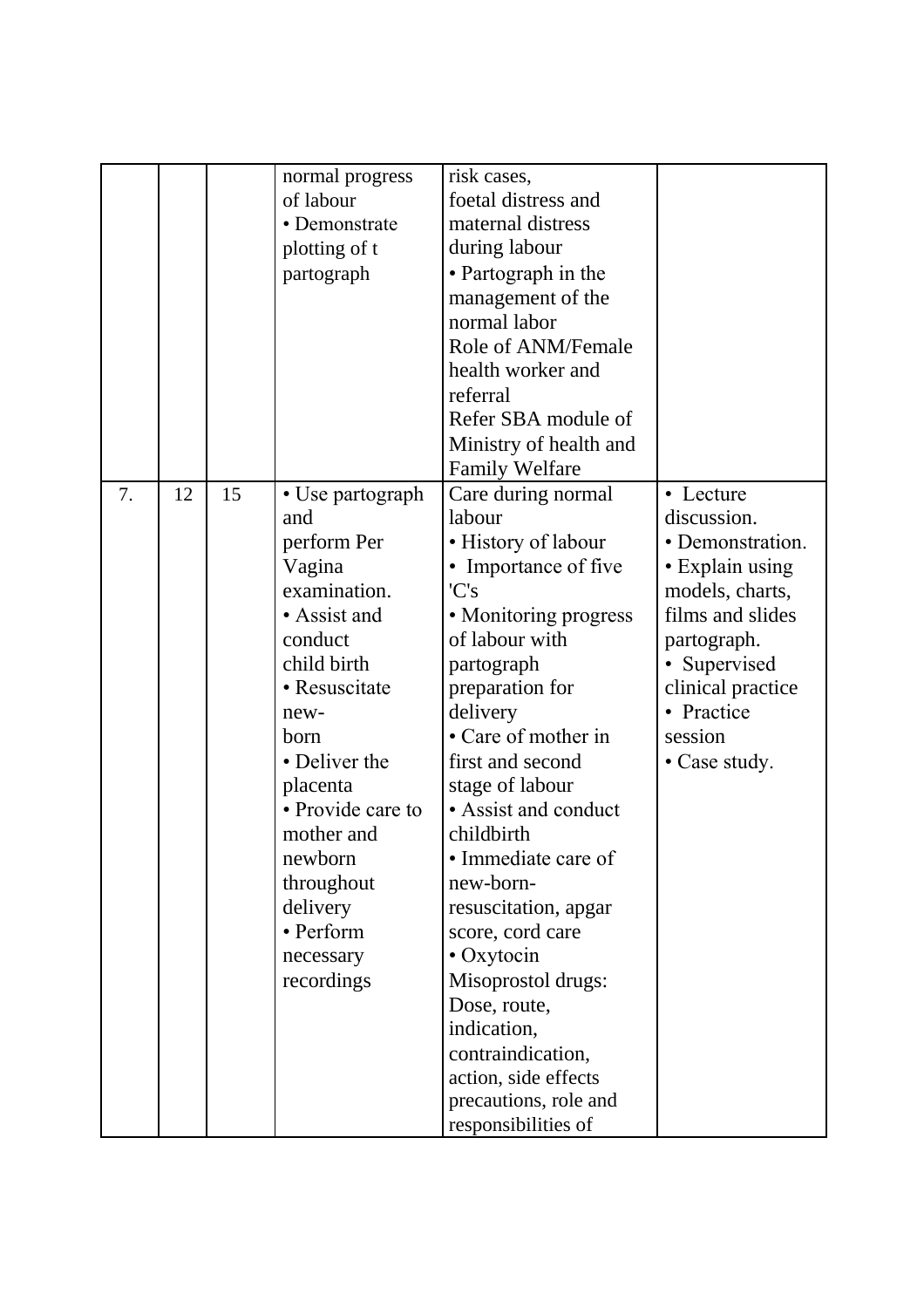|    |    |    |                    | <b>ANM/FHW</b>           |                   |
|----|----|----|--------------------|--------------------------|-------------------|
|    |    |    |                    | · Delivery of placenta   |                   |
|    |    |    |                    | and examination of       |                   |
|    |    |    |                    |                          |                   |
|    |    |    |                    | placenta                 |                   |
|    |    |    |                    | • Care of mother in      |                   |
|    |    |    |                    | third and fourth         |                   |
|    |    |    |                    | stage: Recognise         |                   |
|    |    |    |                    | degrees of tear and      |                   |
|    |    |    |                    | appropriate care and     |                   |
|    |    |    |                    | referral                 |                   |
|    |    |    |                    | • Establishment of       |                   |
|    |    |    |                    | breast feeding,          |                   |
|    |    |    |                    | exclusive breast         |                   |
|    |    |    |                    | feeding                  |                   |
|    |    |    |                    | • Kangaroo mother        |                   |
|    |    |    |                    | care                     |                   |
|    |    |    |                    | • Baby friendly hospital |                   |
|    |    |    |                    | initiative               |                   |
|    |    |    |                    | • Record childbirth      |                   |
|    |    |    |                    | and ensure birth         |                   |
|    |    |    |                    | registration             |                   |
|    |    |    |                    | Refer SBA module of      |                   |
|    |    |    |                    | Ministry of health and   |                   |
|    |    |    |                    | <b>Family Welfare</b>    |                   |
| 8. | 10 | 10 | • Perform          | Normal puerperium        | • Lecture         |
|    |    |    | postnatal          | • Physiological Changes  | discussion.       |
|    |    |    | assessment         | during postnatal period  | • Demonstration.  |
|    |    |    | • Identify         | • Postnatal assessment   | • Supervised      |
|    |    |    | deviations from    | • Minor ailments         | clinical practice |
|    |    |    | normal pure        | during puerperium and    |                   |
|    |    |    | perium and take    | their management         |                   |
|    |    |    | necessary care.    | • Care of mother-diet    |                   |
|    |    |    | • Establish breast | rest, exercise,          |                   |
|    |    |    | feeding.           | hygiene                  |                   |
|    |    |    |                    | • Management of          |                   |
|    |    |    | • Provide need     | breast feeding.          |                   |
|    |    |    | based              | • Prophylactic           |                   |
|    |    |    | information and    | medicines                |                   |
|    |    |    |                    | • Special needs of       |                   |
|    |    |    | counselling        | postnatal women          |                   |
|    |    |    |                    | • Need based health      |                   |
|    |    |    |                    |                          |                   |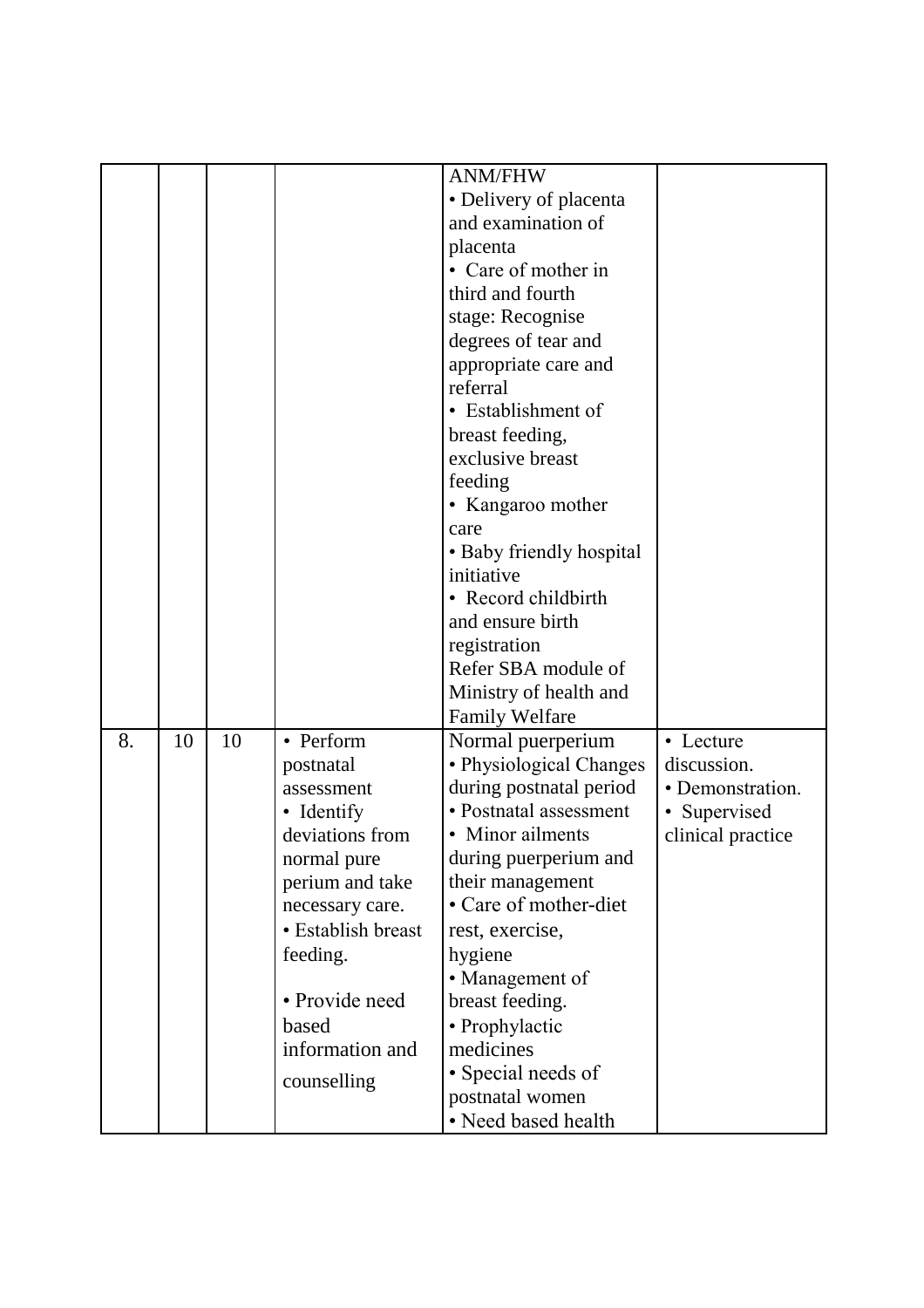|     |    |    |                                                                                                                                                                                                                                                                                      | education.<br>Refer SBA module of<br>Ministry of health and<br><b>Family Welfare</b>                                                                                                                                                                                                                                                                                                                                                                                                                                                                                                                                                                                                 |                                                                                              |
|-----|----|----|--------------------------------------------------------------------------------------------------------------------------------------------------------------------------------------------------------------------------------------------------------------------------------------|--------------------------------------------------------------------------------------------------------------------------------------------------------------------------------------------------------------------------------------------------------------------------------------------------------------------------------------------------------------------------------------------------------------------------------------------------------------------------------------------------------------------------------------------------------------------------------------------------------------------------------------------------------------------------------------|----------------------------------------------------------------------------------------------|
| 9.  | 10 | 10 | · Provide<br>immediate care<br>to normal new<br>born<br>• Resuscitate new<br>born at birth<br>• Identify "at<br>risk" neonate and<br>state measures to<br>be taken<br>$\bullet$ Give<br>immunization as<br>per routine<br>• Care for new -<br>born with<br>common minoi<br>disorders | Care of New-born<br>• Assessment of new<br>born for gestation age,<br>risk status and<br>abnormalities<br>• Neonatal resuscitation<br>• Monitoring of vital<br>signs and birth weight<br>• Management of<br>normal new-born and<br>common minor<br>disorders.<br>• Exclusive Breast<br>feeding and<br>management<br>• Temperature<br>maintenance, kangaroo<br>mother care<br>· Immunization<br>• Care of newborn:<br>Jaundice, infection,<br>respiratory problems<br>• Principles of<br>prevention of infection<br>· Educating mother to<br>look after babies.<br>Integrate accepted<br>practices of AYUSH<br>Refer SBA module of<br>Ministry of health and<br><b>Family Welfare</b> | • Lecture<br>discussion.<br>• Demonstration.<br>• Lecture<br>discussion.<br>• Demonstration. |
| 10. | 5  | 10 | • Identify a pre<br>term<br>/ LEW baby and<br>fulfill the special                                                                                                                                                                                                                    | High risk New Born<br>$\cdot$ Pre term / Low<br>Birth weight babies.<br>• Special needs of high                                                                                                                                                                                                                                                                                                                                                                                                                                                                                                                                                                                      | • Lecture<br>discussion.<br>• Demonstration.<br>• Explain using                              |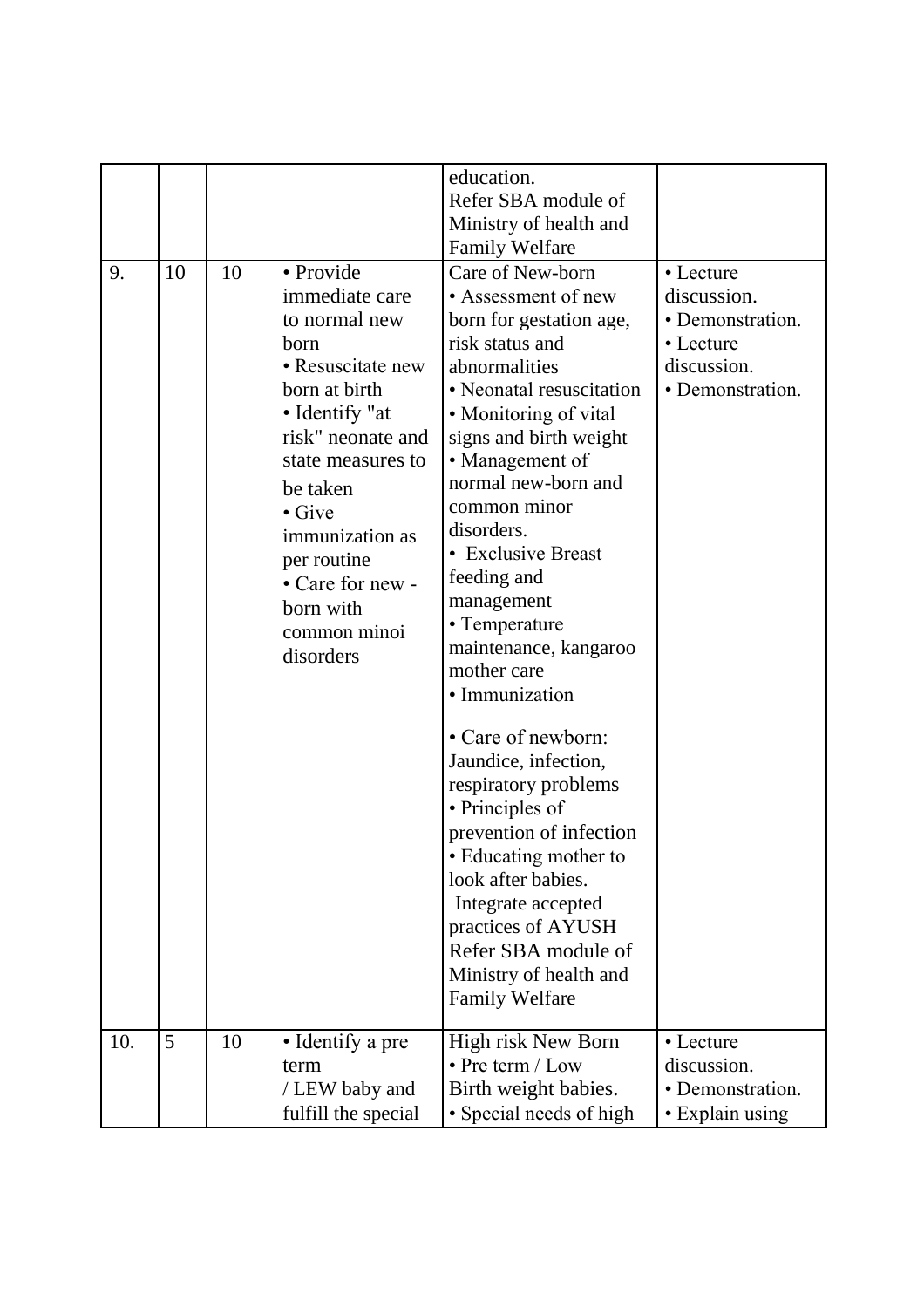|     |    |   | needs.<br>• Provide care<br>required during<br>special conditions<br>in a new-born<br>• Guide in home<br>care of a high risk<br>new-                                 | risk babies<br>• Care at home -referral<br>and follow<br>up<br>• Care during asphyxia,<br>convulsions,<br>vomiting.<br>• Care for thrush,<br>cord sepsis,<br>diarrhoea.<br>• Implementation<br><b>IMNCI</b> protocol<br>Refer SBA module of<br>Ministry of health and<br>"amily Welfare" | charts.                                                                                                 |
|-----|----|---|----------------------------------------------------------------------------------------------------------------------------------------------------------------------|------------------------------------------------------------------------------------------------------------------------------------------------------------------------------------------------------------------------------------------------------------------------------------------|---------------------------------------------------------------------------------------------------------|
| 11. | 10 | 3 | • Define MMR<br>$&$ IMR<br>• State the<br>components of<br><b>RCH</b><br>programme •<br>Explain<br>preventive<br>measures for safe<br>motherhood Safe<br>mother-hood | Safe mother-hood<br>• Concept and cause<br>of maternal<br>mortality and<br>morbidity<br>Safe motherhood<br>components: RCH<br>and NRHM<br>• Preventive<br>measures<br>Role of ANM/Female<br>Health worker<br>Refer SBA module<br>of Ministry of<br>health and Family<br>Welfare          | • Lecture<br>discussion.<br>• Demonstration.<br>• Explain using<br>charts.                              |
| 12. | 10 | 5 | • Identify high<br>risk<br>pregnancies<br>• Refer them in<br>time<br>e<br>Counsel and<br>involve                                                                     | High risk<br>pregnancies<br>$\bullet$ High risk<br>pregnancies:<br><b>Identification</b> . Risk<br>factors, decision<br>making, and                                                                                                                                                      | • Lecture<br>discussion.<br>• Case study - $2$<br>• Supervised<br>clinical practice.<br>• Demonstration |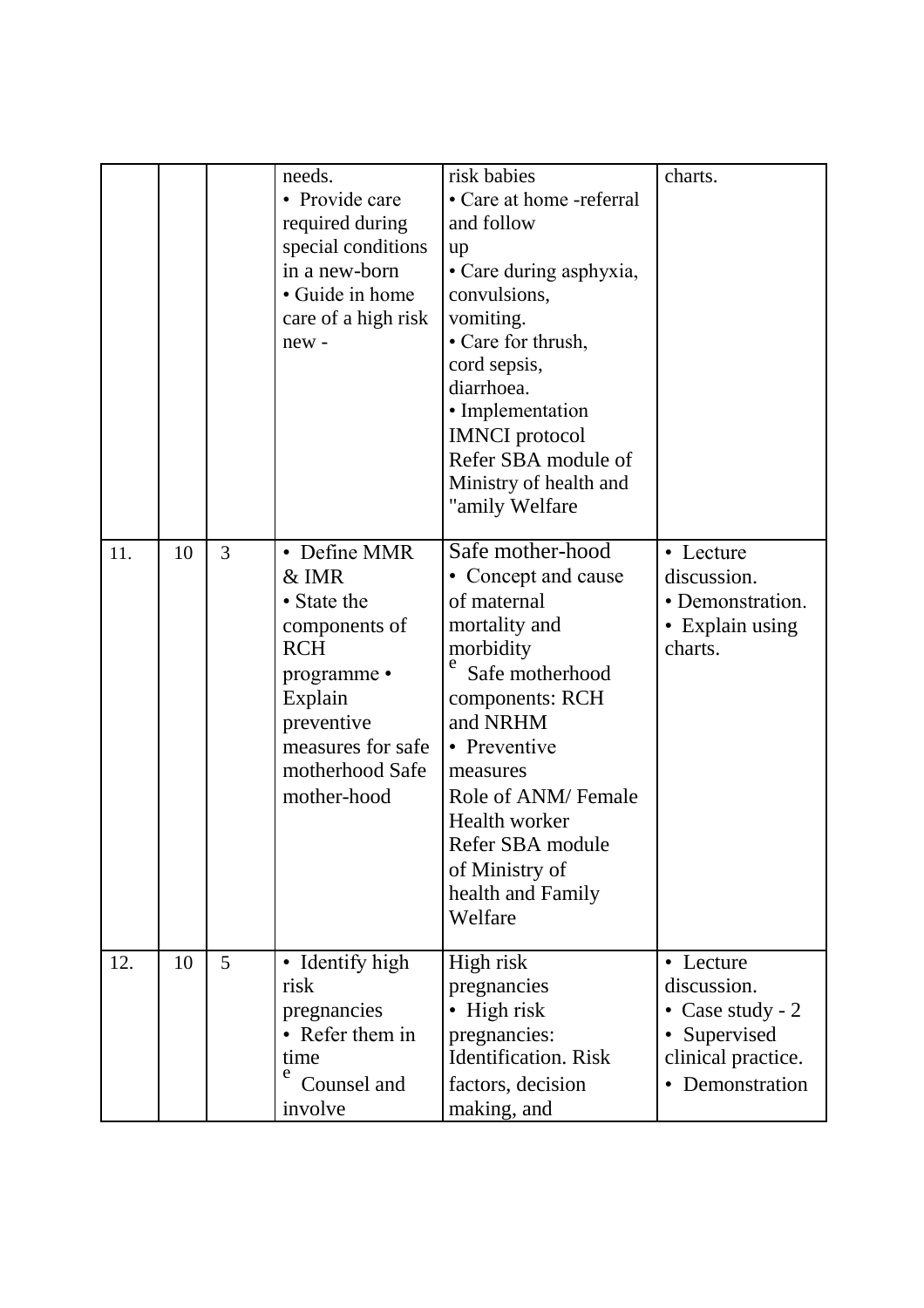|    |    |    | husband and<br>family<br>members in high<br>risk pregnancies                                                                                                    | management.<br>• Protocols and<br>standing orders:<br>• Referral and follow<br>up<br>• Counselling and<br>guidance about<br>high risk<br>conditions<br>• Involvement of<br>husband and                                                                                                                                                                                                                                                                |                                              |
|----|----|----|-----------------------------------------------------------------------------------------------------------------------------------------------------------------|-------------------------------------------------------------------------------------------------------------------------------------------------------------------------------------------------------------------------------------------------------------------------------------------------------------------------------------------------------------------------------------------------------------------------------------------------------|----------------------------------------------|
|    |    |    |                                                                                                                                                                 | family<br>Role of ANM/Female<br>Health worker<br>Refer SBA module of<br>Ministry of health and<br><b>Family Welfare</b>                                                                                                                                                                                                                                                                                                                               |                                              |
| 13 | 15 | 10 | • Identify<br>abnormalities of<br>pregnancy in<br>time<br>• Refer to correct<br>place in time<br>• State the<br>diseases<br>that can affect<br>during pregnancy | Abnormalities of<br>pregnancy<br>• Common<br>abnormalities of<br>pregnancy: hyperemesis<br>gravidarum, leaking<br>and bleeding per vagina<br>• Anaemia of<br>pregnant woman<br>· Eclampsia and pre<br>eclampsia and toxaemia<br>of pregnancy<br>· Indication of<br>premature rupture of<br>membranes, prolonged<br>labour, anything<br>requiring manual<br>intervention, UTI,<br>puerperal sepsis.<br>Obstetrical shocks:<br>• Uterine abnormalities, | • Lecture<br>discussion.<br>• Demonstration. |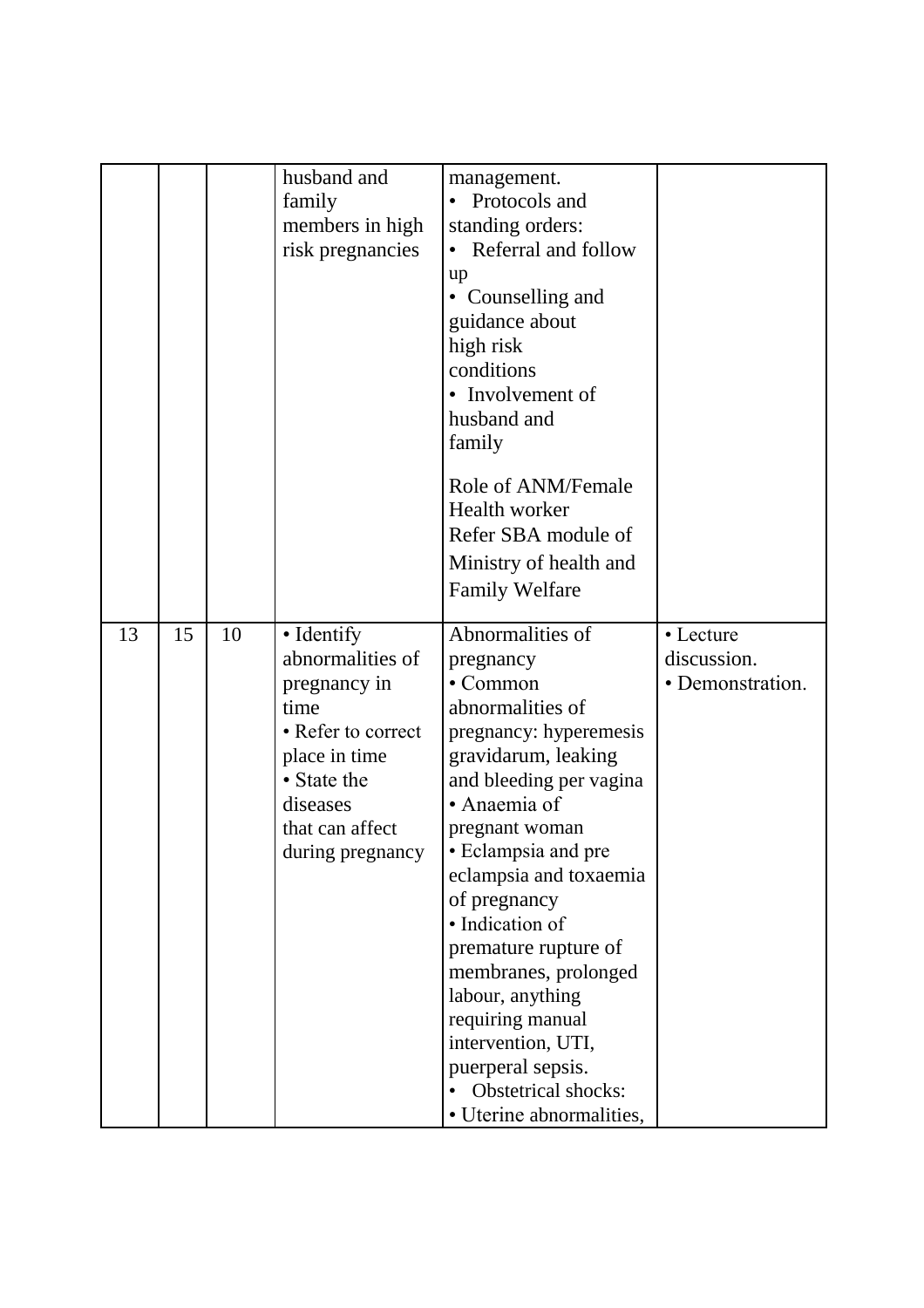|     |    |    |                                 | ectopic pregnancy                      |                                       |
|-----|----|----|---------------------------------|----------------------------------------|---------------------------------------|
|     |    |    |                                 | • Diseases                             |                                       |
|     |    |    |                                 | complication                           |                                       |
|     |    |    |                                 | pregnancy - TB,<br>diabetes.           |                                       |
|     |    |    |                                 |                                        |                                       |
|     |    |    |                                 | • Hypertension<br>• Infections during  |                                       |
|     |    |    |                                 | pregnancy - RTI/ STIs                  |                                       |
|     |    |    |                                 | malaria, HIV, AIDS                     |                                       |
|     |    |    |                                 | • Rh factor                            |                                       |
|     |    |    |                                 | · Standing orders and                  |                                       |
|     |    |    |                                 | protocols                              |                                       |
|     |    |    |                                 | • Role of ANM/ Female                  |                                       |
|     |    |    |                                 | Health worker                          |                                       |
|     |    |    |                                 | • Refer SBA module of                  |                                       |
|     |    |    |                                 | Ministry of health and                 |                                       |
|     |    |    |                                 | <b>Family Welfare</b>                  |                                       |
| 14. | 5. | 5  | • Identify types of             | <b>Abortion</b>                        | • Lecture                             |
|     |    |    | abortion                        | • Types of abortion,                   | discussion.                           |
|     |    |    | • Prepare mother                | causes of abortion                     | • Suprarenal                          |
|     |    |    | for termination of<br>pregnancy | • Need for safe abortion<br>- referral | • Clinical practice<br>· Observation. |
|     |    |    | • Counsel for safe              | • Complications of                     | • Demonstration.                      |
|     |    |    | abortion.                       | abortions                              |                                       |
|     |    |    |                                 | • Medical termination of               |                                       |
|     |    |    |                                 | pregnancy                              |                                       |
|     |    |    |                                 | • Care of woman who                    |                                       |
|     |    |    |                                 | had abortion                           |                                       |
|     |    |    |                                 | • Role of ANM/Health                   |                                       |
|     |    |    |                                 | worker Refer SBA                       |                                       |
|     |    |    |                                 | module of Ministry of                  |                                       |
|     |    |    |                                 | health and Family<br>Welfare           |                                       |
| 15. | 10 | 10 | • Identify                      | Abnormal childbirth                    | • Lecture                             |
|     |    |    | deviations from                 | $\bullet$ Common                       | discussion.                           |
|     |    |    | normal child                    | abnormalities of                       | • Demonstration.                      |
|     |    |    | birth and refer in              | childbirth                             | • Explain using                       |
|     |    |    | time                            | • Abnormal                             | through birth                         |
|     |    |    | • Provide Care to               | presentations                          | Atlas and                             |
|     |    |    | the                             | • Abnormal uterine                     | charts.                               |
|     |    |    | mother in                       | actions                                | • Explain using                       |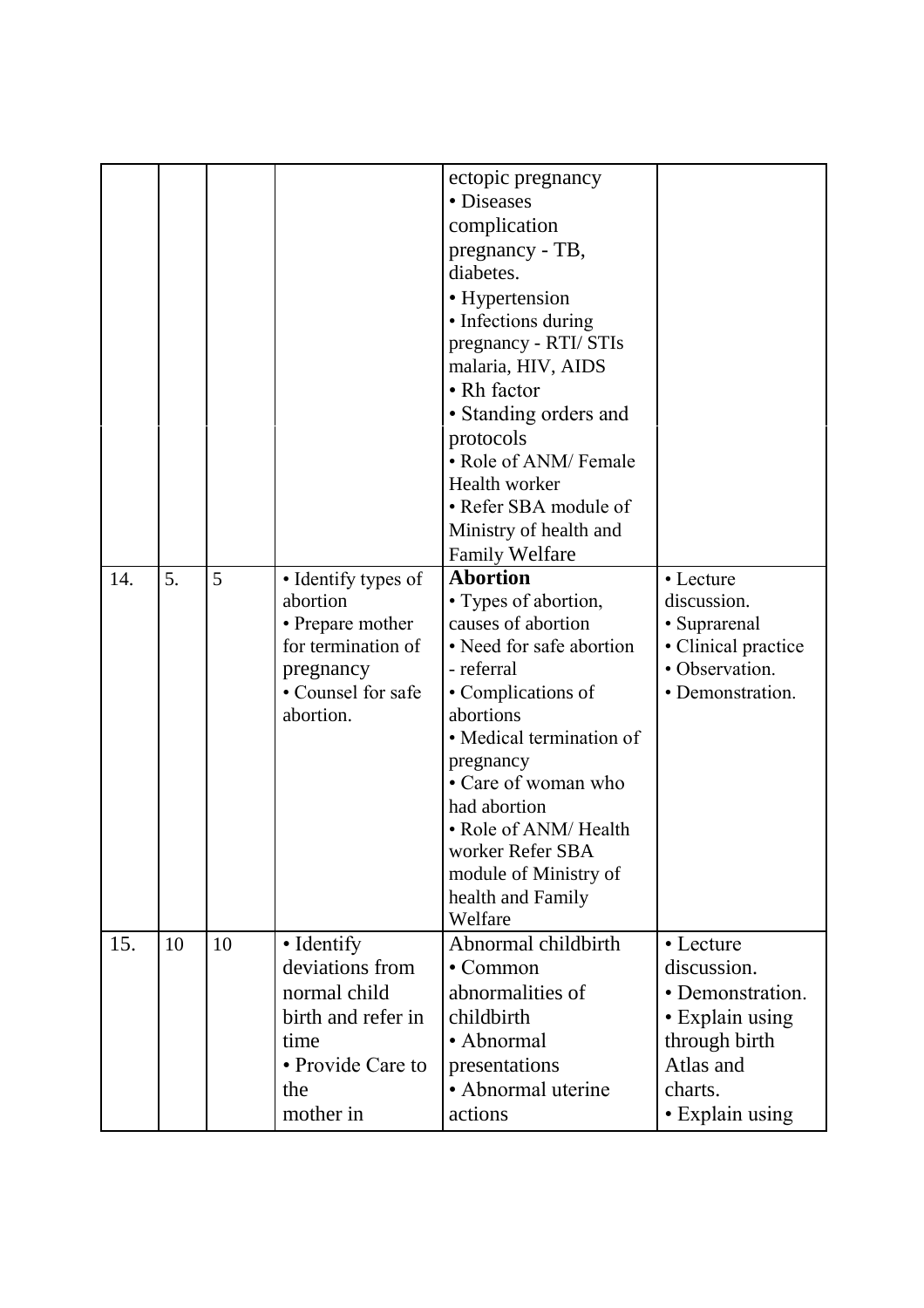|     |    |    | emergency and<br>while<br>transferring to<br>hospital.<br>• Mobilise<br>support from the<br>family and<br>community.                                                                                                | • Cephalo pelvic<br>disproportion<br>• Prolonged labour<br>· Identification,<br>immediate<br>management and<br>referral<br>•. Emergency care of<br>mother during transfer<br>to hospital.<br>• Role of ANM/<br>Female health worker<br>Refer SBA module of<br>Ministry of health and<br><b>Family Welfare</b>                                               | partograph.                                                                                              |
|-----|----|----|---------------------------------------------------------------------------------------------------------------------------------------------------------------------------------------------------------------------|-------------------------------------------------------------------------------------------------------------------------------------------------------------------------------------------------------------------------------------------------------------------------------------------------------------------------------------------------------------|----------------------------------------------------------------------------------------------------------|
| 16. | 10 | 10 | • Provide<br>emergency<br>care at the time<br>of<br>haemorrhage<br>• Identify the<br>cause<br>of different PPH.<br>• Identify causes<br>of<br>complications<br>during<br>puerperium<br>and render<br>adequate care. | Abnormal<br>Puerperium<br>• Postpartum<br>haemorrhage and<br>its management.<br>• Puerperal sepsis<br>and its<br>management<br>• Retention of urine<br>• Breast<br>complications<br>during lactation and<br>• Psychiatric<br>complications<br>Role of ANM/Female<br>health worker<br>Refer SBA module of<br>Ministry of health and<br><b>Family Welfare</b> | • Lecture<br>discussion.<br>· Explain using<br>charts<br>through<br>charts<br>different types<br>of PPH. |
| 17  | 5  | 5  | • Assist in<br>various surgical<br>intervention in the<br>mother during<br>labour                                                                                                                                   | <b>Surgical Intervention</b><br>• Assisting in the<br>fallowings:<br>- Induction of labour<br>and its management                                                                                                                                                                                                                                            | • Lecture<br>discussion.<br>• Demonstration                                                              |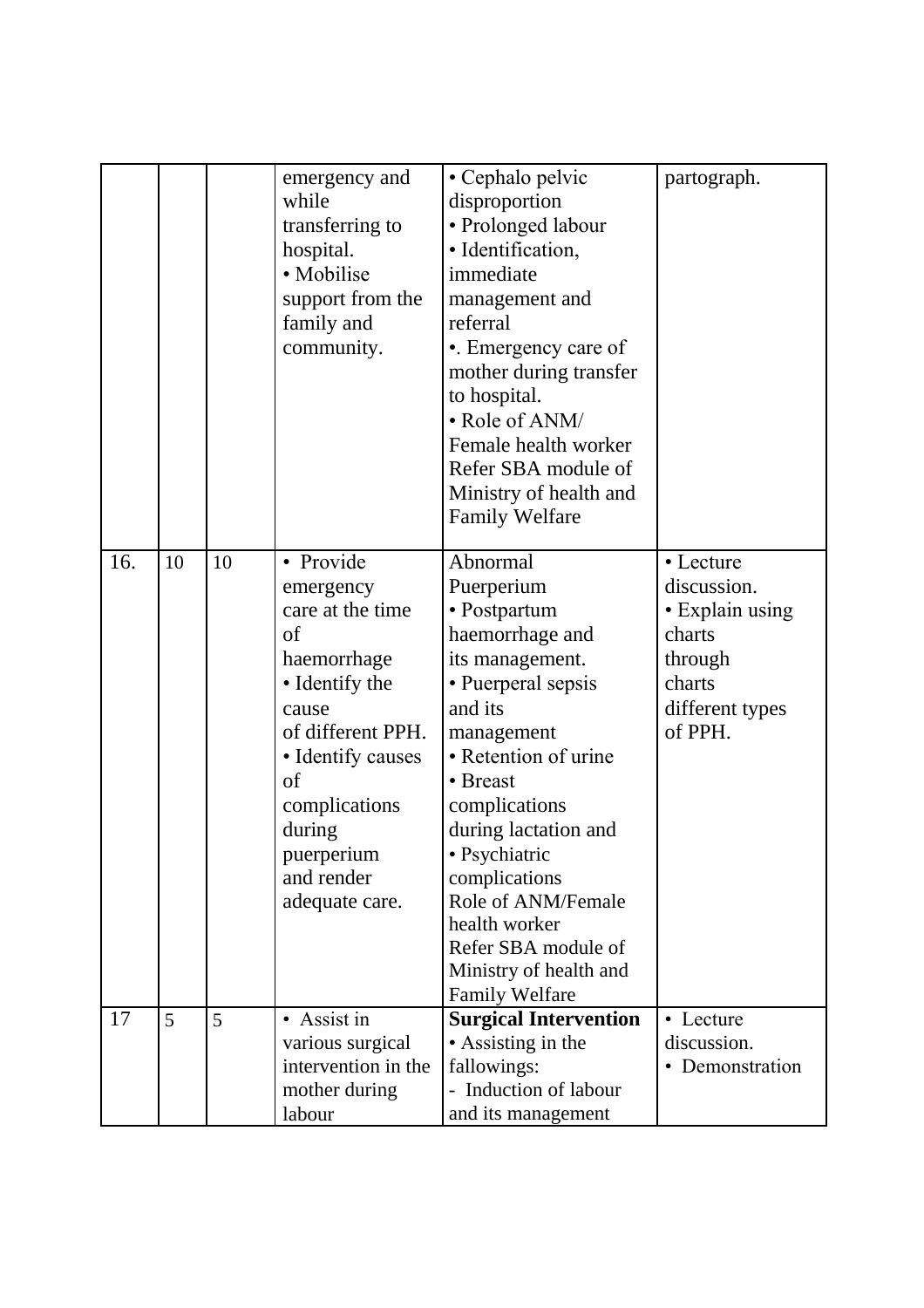|     |                |   | Render care to     | Forceps and Vacuum             |                  |
|-----|----------------|---|--------------------|--------------------------------|------------------|
|     |                |   | mothers pre $\&$   | extraction                     |                  |
|     |                |   | post operatively   | Episiotomy and                 |                  |
|     |                |   | in surgical        | suturing                       |                  |
|     |                |   | intervention.      | Craniotomy                     |                  |
|     |                |   |                    | Caesarean section              |                  |
|     |                |   |                    | Pre and post                   |                  |
|     |                |   |                    | operative care.                |                  |
|     |                |   |                    | Role of ANM/                   |                  |
|     |                |   |                    | Female health worker           |                  |
|     |                |   |                    | Refer SBA module of            |                  |
|     |                |   |                    | Ministry of health and         |                  |
|     |                |   |                    | <b>Family Welfare</b>          |                  |
| 18  | 5              | 5 | • Able to identify | <b>Medications used in</b>     | • Lecture        |
|     |                |   | various medicines  | midwifery                      | discussion.      |
|     |                |   | during child birth | Pain relieving drugs           | • Visit labour   |
|     |                |   | for mother and     | Anaesthetic drugs<br>$\bullet$ | room.            |
|     |                |   | child.             | For uterine                    | • Demonstration. |
|     |                |   | • Understand       | contractions                   | Any study any    |
|     |                |   | their action and   | • For controlling              | book.            |
|     |                |   | care needed for    | bleeding                       |                  |
|     |                |   | the mother.        | • For preventing               |                  |
|     |                |   | • State the dosage | postnatal infection.           |                  |
|     |                |   | of these           | • For preventing               |                  |
|     |                |   | medicines for      | eclampsia                      |                  |
|     |                |   | mother and child.  | • Antibiotics                  |                  |
|     |                |   |                    | • IV fluids                    |                  |
|     |                |   |                    | • Role of ANM/ Female          |                  |
|     |                |   |                    | health worker                  |                  |
|     |                |   |                    | Refer SDA module of            |                  |
|     |                |   |                    | Ministry of health and         |                  |
|     |                |   |                    | <b>Family Welfare</b>          |                  |
| 19. | $\overline{3}$ |   | • Describe the     | Life cycle approach            | • Lecture        |
|     |                |   | concept of quality | • Quality of life and life     | discussion.      |
|     |                |   | of life            | expectancy                     |                  |
|     |                |   | • Explain how      | • People's health              |                  |
|     |                |   | quality of life    | throughout the life            |                  |
|     |                |   | affects life       | cycle                          |                  |
|     |                |   | expectancy and     | • Role of education            |                  |
|     |                |   | peoples health     | economic status,               |                  |
|     |                |   | • Describe role of | social status on               |                  |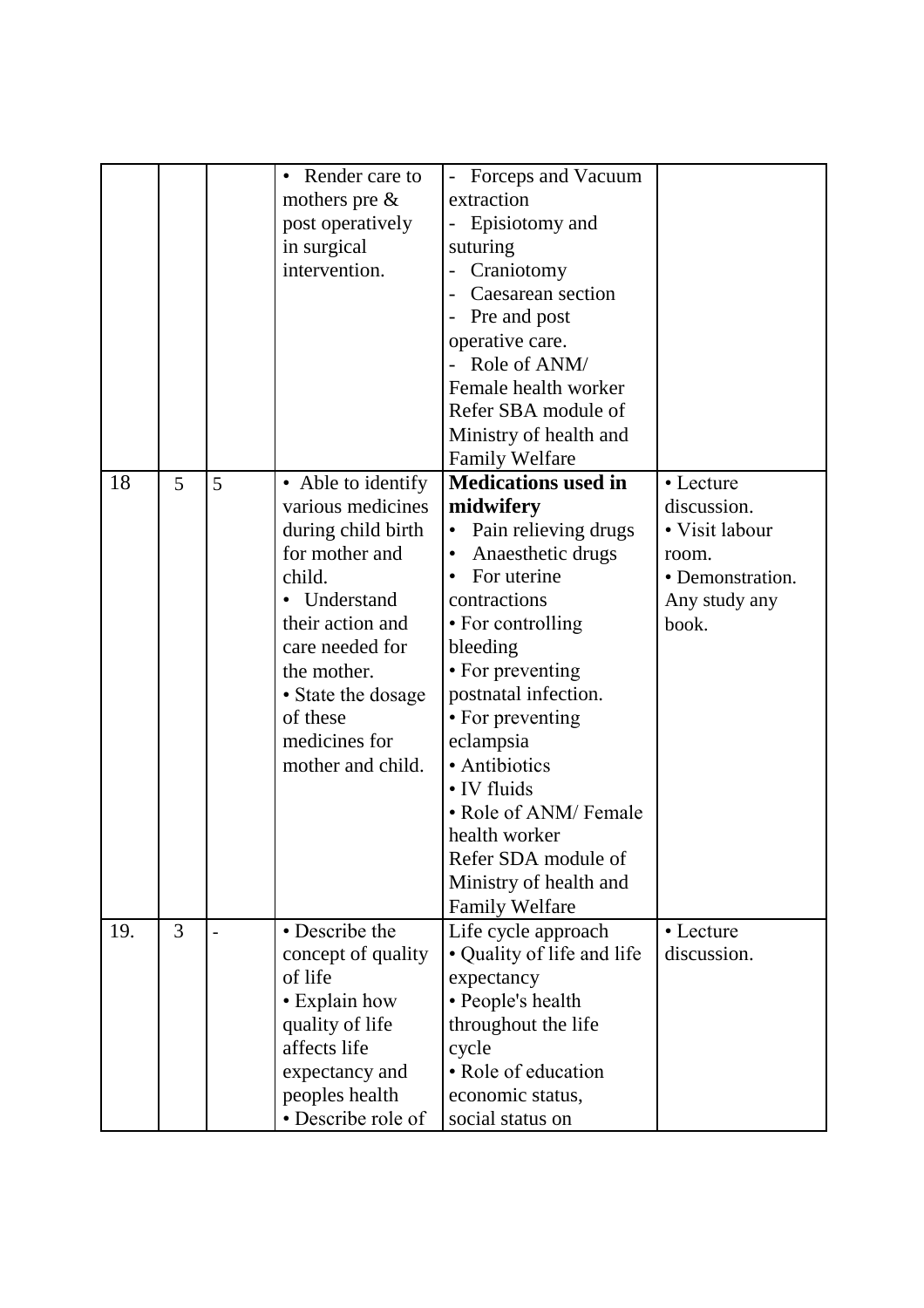|     |    |    | education on<br>quality of life                                                                                                                                                                                                            | quality of life<br>• Holistic approach to<br>life.<br>Refer SBA module of<br>Ministry of health and<br><b>Family Welfare</b>                                                                                                                                                                                                                                                                                                                                                                                                                                                                                                            |                                                                                                                                 |
|-----|----|----|--------------------------------------------------------------------------------------------------------------------------------------------------------------------------------------------------------------------------------------------|-----------------------------------------------------------------------------------------------------------------------------------------------------------------------------------------------------------------------------------------------------------------------------------------------------------------------------------------------------------------------------------------------------------------------------------------------------------------------------------------------------------------------------------------------------------------------------------------------------------------------------------------|---------------------------------------------------------------------------------------------------------------------------------|
| 20. | 5  |    | • Explain status of<br>women in Indian<br>society<br>• Enumerate<br>factors<br>affecting women<br>status<br>• Describe the<br>importance of<br>women's health<br>• Explain the<br>programmes for<br>empowering<br>women<br>in the society. | Status of women and<br>empowerment<br>· Status of women in<br>society<br>• Factors affecting<br>status - gender<br>bias, sex selection<br>tests, female<br>foeticide and<br>infanticide sex ratio<br>discrimination and<br>exploitation<br>· Effect of tradition,<br>culture and literacy<br>• Relationship<br>between status of<br>women and<br>women's health.<br>• Effects of women's<br>health in<br>community : single,<br>divorced deserted<br>woman, widows<br>special needs<br>• Laws related to<br>women.<br>• Programmes for<br>women's<br>empowerment.<br>Refer SBA module<br>of Ministry of<br>health and Family<br>Welfare | • Lecture<br>discussion.<br>• Demonstration.<br>• Visit family of<br>an under<br>privileged<br>group.<br>• Group<br>discussion. |
| 21. | 10 | 10 | • Explain the                                                                                                                                                                                                                              | Women's health                                                                                                                                                                                                                                                                                                                                                                                                                                                                                                                                                                                                                          | • Lecture                                                                                                                       |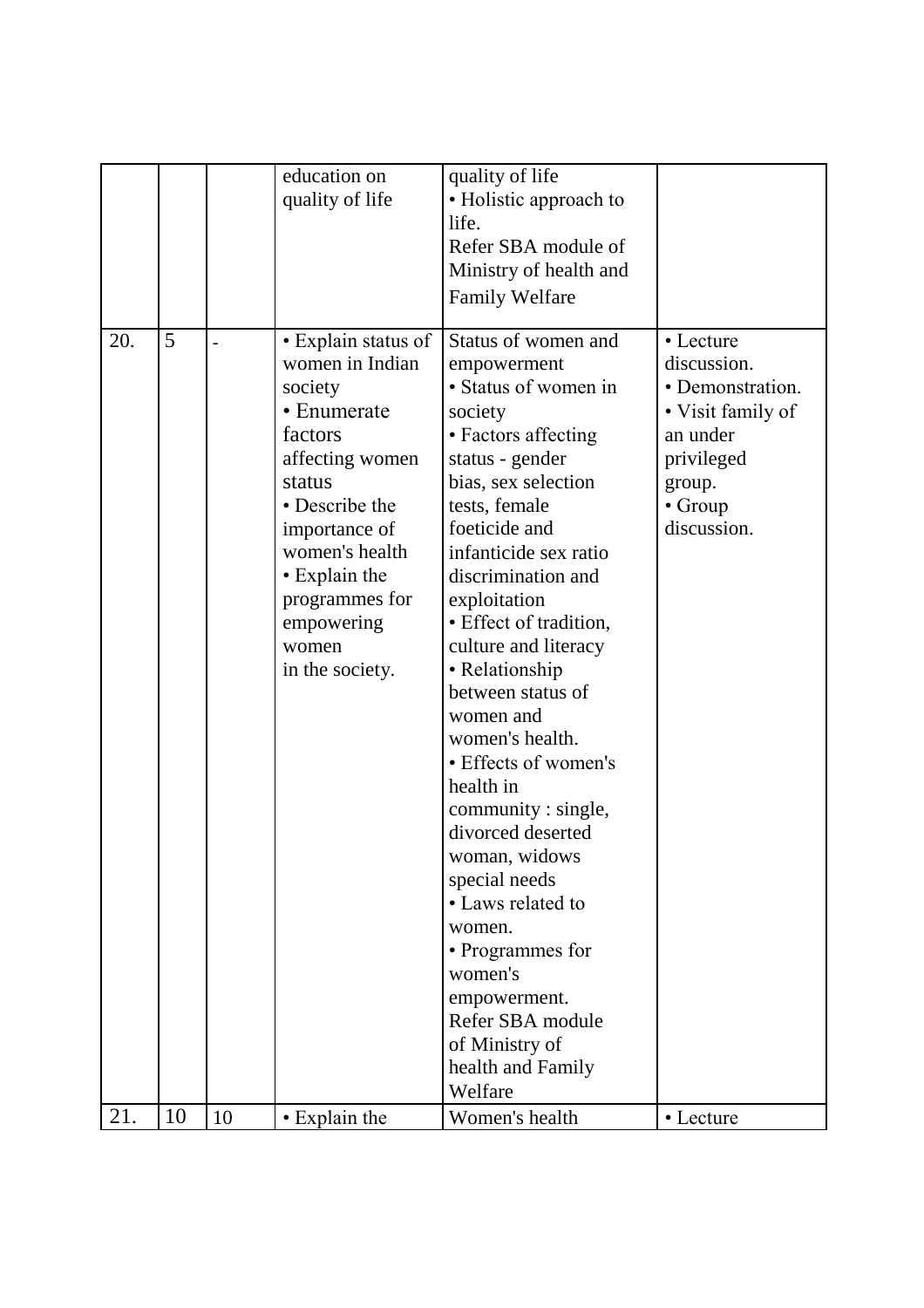|     |   |                | complications              | problems                                 | discussion.                   |
|-----|---|----------------|----------------------------|------------------------------------------|-------------------------------|
|     |   |                | related to child<br>birth. | • Complications<br>related to childbirth | • Demonstration.              |
|     |   |                | • Identify                 | $-$ WF, RVF,                             | • Case study of a<br>women at |
|     |   |                | common                     | prolapse and                             | menopause                     |
|     |   |                | and emergency              | incontinence.                            |                               |
|     |   |                | complications and          |                                          |                               |
|     |   |                | provide care               | • Cervical erosion and                   |                               |
|     |   |                |                            | leucorrhoea                              |                               |
|     |   |                | • Take pap smear           | pruritus                                 |                               |
|     |   |                |                            | • Cancers - cervical                     |                               |
|     |   |                |                            | and breast:                              |                               |
|     |   |                |                            | • Pap smear for                          |                               |
|     |   |                |                            | detection of cancer                      |                               |
|     |   |                |                            | cervix                                   |                               |
|     |   |                |                            | · Tumours - fibroids                     |                               |
|     |   |                |                            | • Menstrual disorders                    |                               |
|     |   |                |                            | • Menopause and its                      |                               |
|     |   |                |                            | implications.                            |                               |
|     |   |                |                            | Refer SBA module of                      |                               |
|     |   |                |                            | Ministry of health and                   |                               |
|     |   |                |                            | <b>Family Welfare</b>                    |                               |
| 22. | 6 | $\overline{4}$ | • Describe causes          | <b>RTIs and STIs</b>                     | • Lecture                     |
|     |   |                | signs and                  | • Causes and signs and                   | discussion.                   |
|     |   |                | symptoms of STI            | symptoms of STIs and                     | • Demonstration.              |
|     |   |                | and RTI                    | <b>RTIs</b>                              | • Health                      |
|     |   |                | • Describe the             | • Syndromic approach                     | education.                    |
|     |   |                | treatment for the          | for treatment                            | • Case study.                 |
|     |   |                | <b>STFs and RTI</b>        | • Referral treatment and                 |                               |
|     |   |                | • Education on             | follow up care.                          |                               |
|     |   |                | prevention and             | • Information, education                 |                               |
|     |   |                | treatment of RTI's         | and communication for                    |                               |
|     |   |                | and STIs                   | prevention and<br>treatment.             |                               |
| 23. | 6 | 10             | • Explain the              | <b>HIV/AIDS</b>                          | • Lecture                     |
|     |   |                | cause, effect and          | • Epidemiological facts                  | discussion.                   |
|     |   |                | prognosis of               | related to spread of                     | • Demonstration               |
|     |   |                | <b>HIV/AIDS</b>            | infection                                | $\cdot$ Explain HIV/          |
|     |   |                | • Counsel the              | • Methods of                             | AIDS through                  |
|     |   |                | HIV positive               | transmission                             | charts and                    |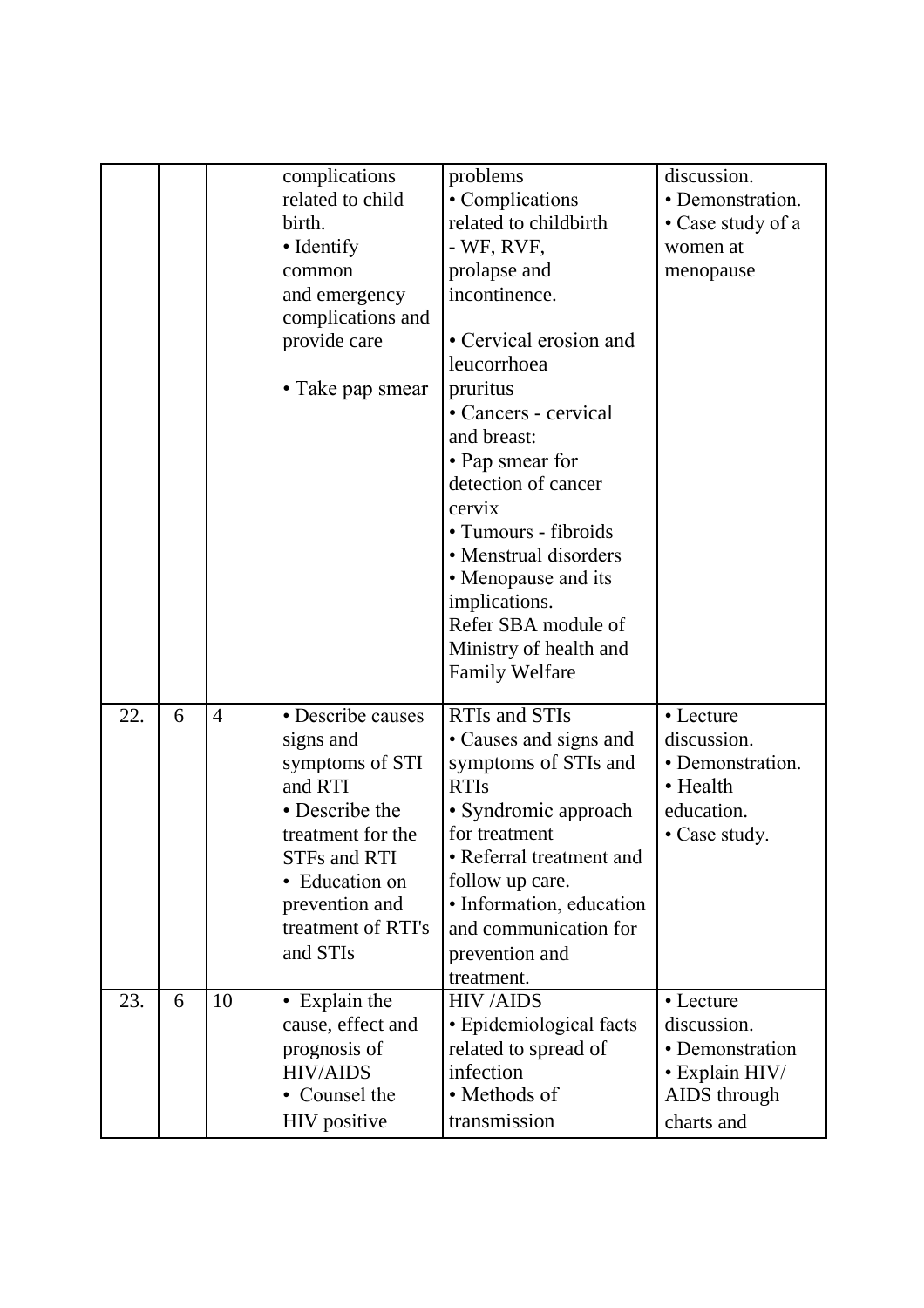|     |                |                |                            | • Effect on immunity     | models.          |
|-----|----------------|----------------|----------------------------|--------------------------|------------------|
|     |                |                | persons                    | and signs and            |                  |
|     |                |                |                            |                          | • Role/play.     |
|     |                |                | • Explain home<br>care for | symptoms                 |                  |
|     |                |                |                            | • The AIDS patient       |                  |
|     |                |                | <b>HIV/AIDS</b>            | community support and    |                  |
|     |                |                | patients                   | home care                |                  |
|     |                |                |                            | • Counselling: process   |                  |
|     |                |                |                            | and techniques           |                  |
|     |                |                |                            | • Counselling of HIV /   |                  |
|     |                |                |                            | positive patients and    |                  |
|     |                |                |                            | pregnant women.          |                  |
|     |                |                |                            | • Standard safety'       |                  |
|     |                |                |                            | measures                 |                  |
|     |                |                |                            | • Voluntary counseling   |                  |
|     |                |                |                            | and testing center       |                  |
|     |                |                |                            | (VCTC) / Integrated      |                  |
|     |                |                |                            | counseling and testing   |                  |
|     |                |                |                            | center (ICTC) activities |                  |
|     |                |                |                            | • Care continuum and     |                  |
|     |                |                |                            | Anti Retro viral         |                  |
|     |                |                |                            | Theray(ART)              |                  |
|     |                |                |                            | • Prevention of parent   |                  |
|     |                |                |                            | to child transmission    |                  |
|     |                |                |                            | (PPTCT): prophylaxis     |                  |
|     |                |                |                            | and breast feeding       |                  |
|     |                |                |                            | guidelines               |                  |
| 24. | $\overline{2}$ | $\overline{2}$ | · Identify cases           | Infertility              | • Lecture        |
|     |                |                | of                         | • Classification and     | discussion.      |
|     |                |                | infertility                | Causes of infertility    | • Demonstration. |
|     |                |                | • Provide                  | in male and female       | • Explain using  |
|     |                |                | counselling                | • Investigation and      | charts and       |
|     |                |                | to infertile               | treatment                | posters.         |
|     |                |                | couples                    | · Identification of      | • Case study.    |
|     |                |                | • Refer and                |                          |                  |
|     |                |                |                            | couples,                 |                  |
|     |                |                | provide                    | counselling, referral    |                  |
|     |                |                | follow up care to          | and follow up.           |                  |
|     |                |                | infertility cases.         | • Role of ANM/           |                  |
|     |                |                |                            | <b>Female Health</b>     |                  |
|     |                |                |                            | worker                   |                  |
|     |                | 3              |                            |                          |                  |
| 25. | $\overline{4}$ |                | • Explain the              | Population               | • Lecture        |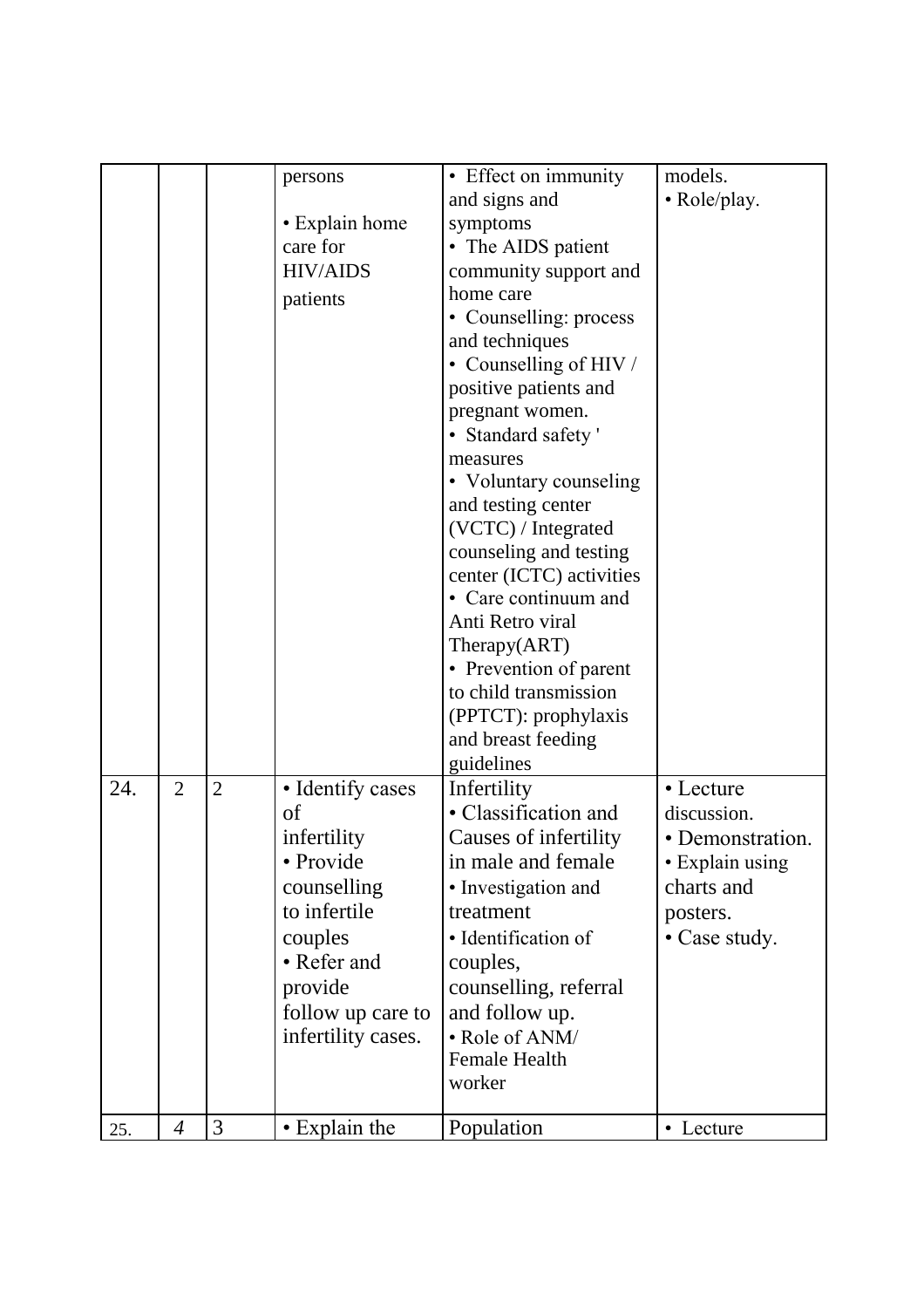|     |   |   | impact<br>of population<br>explosion<br>specially<br>on health<br>• Enumerate Birth<br>Rate, Death Rate,<br>Net Reproductive<br>Rate etc.<br>• Describe the<br>scope<br>of Family Welfare<br>programme.<br>· Discuss trends<br>in health and<br>family<br>welfare<br>programmes | Education<br>• Population trends in<br>India<br>• Vital statistics birth<br>and death rates,<br>growth rate, NRR,<br>fertility rate, couple<br>protection rate,<br>family size.<br>• National family<br>Programme trends and<br>changes RCH-I,<br><b>RCH-II</b> programme<br>and NRHM<br>• Target free approach<br>forTW<br>• Role of mass media<br>andlEC<br>• Role of ANM/ health<br>worker                           | discussion.<br>• Visit office of<br><b>DFWO</b><br>• Explain using<br>vital statistics.                     |
|-----|---|---|---------------------------------------------------------------------------------------------------------------------------------------------------------------------------------------------------------------------------------------------------------------------------------|-------------------------------------------------------------------------------------------------------------------------------------------------------------------------------------------------------------------------------------------------------------------------------------------------------------------------------------------------------------------------------------------------------------------------|-------------------------------------------------------------------------------------------------------------|
| 26. | 8 | 5 | • Prepare<br>eligible couple<br>register<br>Describe the<br>different methods<br>of contraception<br>and their effects.<br>Provide<br>guidance to the<br>adopters<br>Provide need<br>based<br>counselling<br>related to<br>contraception.                                       | <b>Family welfare</b><br>• Identification of<br>eligible couples and<br>those need<br>contraceptive methods.<br>• Information related<br>to contraception and<br>importance of choice.<br>Natural and<br>$\bullet$<br>temporary methods of<br>contraception<br>Permanent methods<br>New methods nor-<br>plant and injectables.<br>Emergency<br>contraception<br>• Follow up of<br>contraceptive users.<br>• Counselling | • Lecture<br>discussion.<br>• Demonstration<br>Case study.<br>$\bullet$<br>Health<br>$\bullet$<br>education |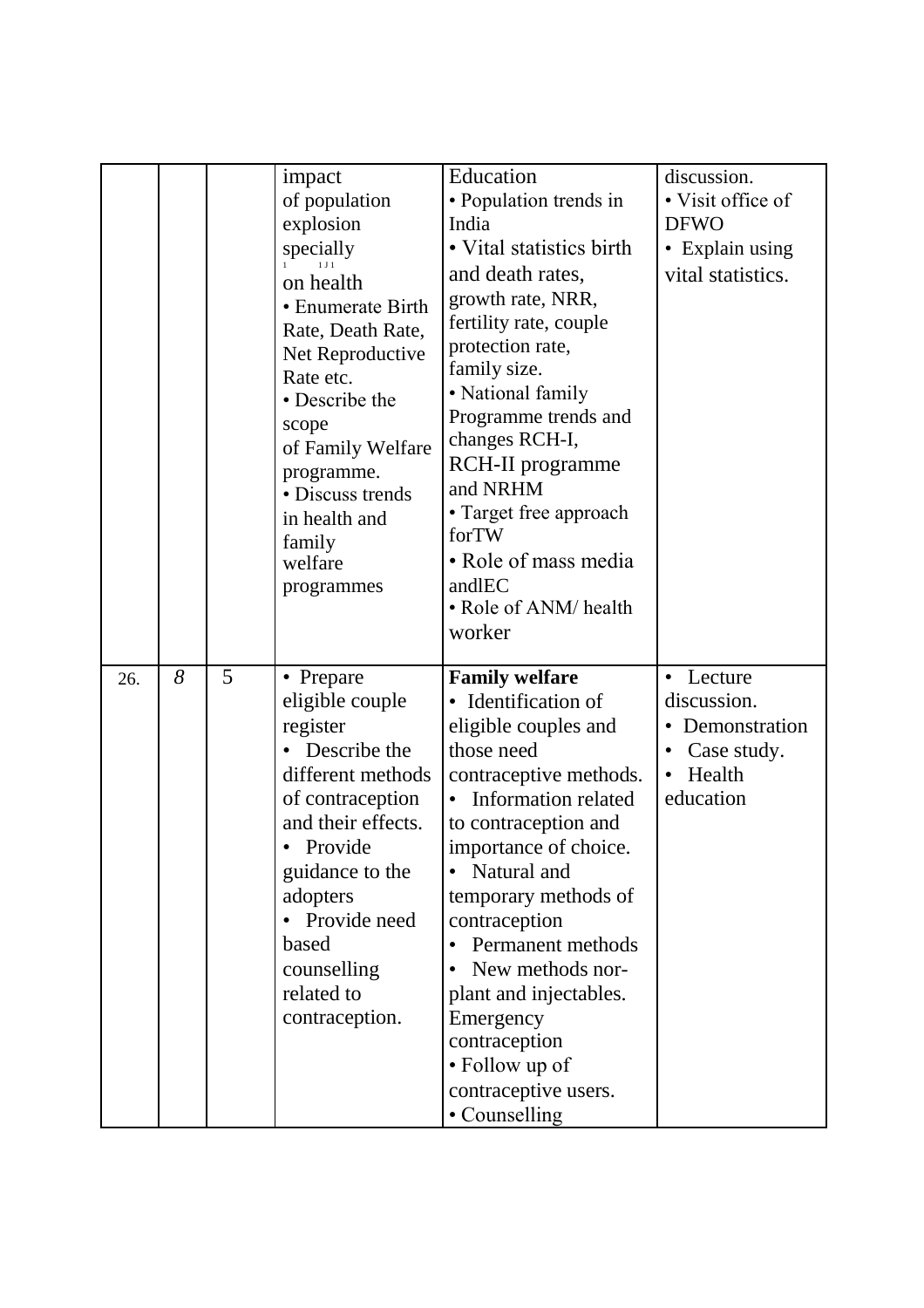|  | • Role of ANM/female<br>Health worker |  |
|--|---------------------------------------|--|
|  |                                       |  |

- Taking of history and antenatal examination.
- Demonstration of vaginal examination
- Plotting of partograph during labour
- Return demonstration of normal delivery using five 'C's
- Demonstration of perineal care
- Essential Care of newborn
- Apgar score and resuscitation of a new born baby.
- Health education on exclusive breast-feeding
- Midwifery case book.
- Demonstration of immunization
- Drug book
- Records and reports
- Case studies
- Preparation of posters on methods of Family Welfare
- Demonstration of IUCD insertion,
- Information Education and Communication
- Calculation for \1tal indicators

#### **Health Center Management**

**Total** - 80 hours

**Theory** - 40 hours

#### **Demonstration -** 40 hours

#### **Learning objectives:**

On completion of the course the student will be able to :

- 1. Organise sub center and clinics to carry out scheduled activities.
- 2. Indent and maintain necessary stock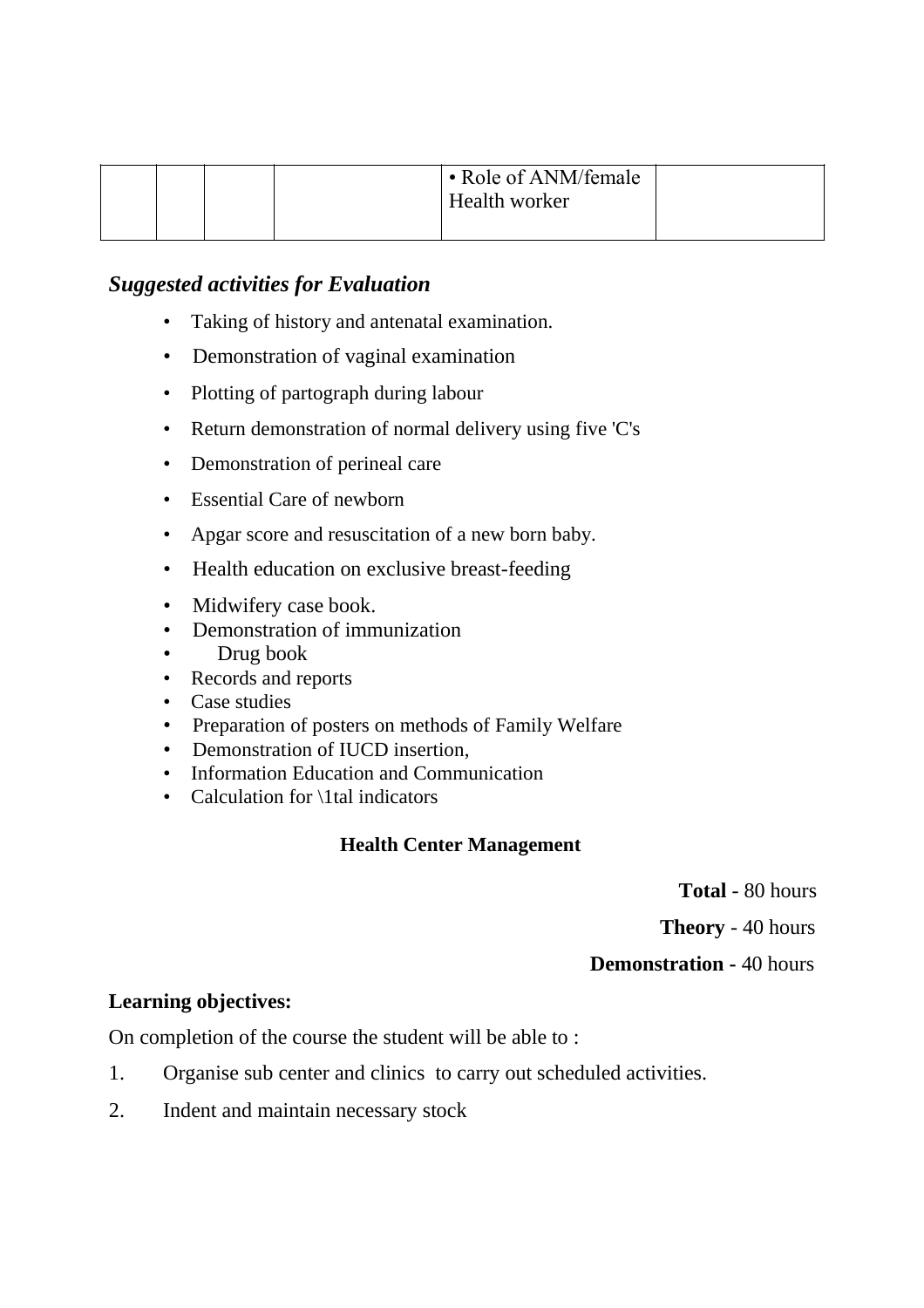- 3. Participate in the implementation of National health programmes
- 4. Update knowledge and skills
- 5. Provide guidance to TEA, AWW, ASHA and other voluntary health workers.
- 6. Collaborate and coordinate with other health team members and agencies
- 7. Maintain records and reports

| Unit | <b>Time</b>      |          | <b>Expected</b>                                                                                                                                                                                      | <b>Contents</b>                                                                                                                                                                                                                                                                                                                                              | <b>Teaching learning</b>                                                                                    |
|------|------------------|----------|------------------------------------------------------------------------------------------------------------------------------------------------------------------------------------------------------|--------------------------------------------------------------------------------------------------------------------------------------------------------------------------------------------------------------------------------------------------------------------------------------------------------------------------------------------------------------|-------------------------------------------------------------------------------------------------------------|
|      | (Hrs.)           |          | <b>Outcomes</b>                                                                                                                                                                                      |                                                                                                                                                                                                                                                                                                                                                              | <b>Activities</b>                                                                                           |
|      |                  | Th. Demo |                                                                                                                                                                                                      |                                                                                                                                                                                                                                                                                                                                                              |                                                                                                             |
| 1    | 10               |          | Organize and<br>$\bullet$<br>set up a sub centre<br>Prepare a sub<br>$\bullet$<br>centre activity<br>plan<br>Conduct<br>meetings<br>Conduct clinics<br>at sub centre.<br>Display health<br>messages. | The sub center<br>Organization of<br>functions and<br>facilities of sub<br>centre<br>Sub centre<br>activity plans<br>Conduct a clinic<br>and special<br>programs and<br>follow up<br>• Conducting<br>meetings and<br>counselling<br>sessions.<br>• Sub centre action<br>plan<br>• Information,<br>education and<br>communication<br>• Display of<br>messages | • Lecture<br>discussion.<br>• Demonstration.<br>• Visit sub centre<br>Attend a clinic at<br>the sub centre. |
| 2.   | $\overline{4}$ . | 10       | • Write indents                                                                                                                                                                                      | Maintenance of                                                                                                                                                                                                                                                                                                                                               | • Lecture                                                                                                   |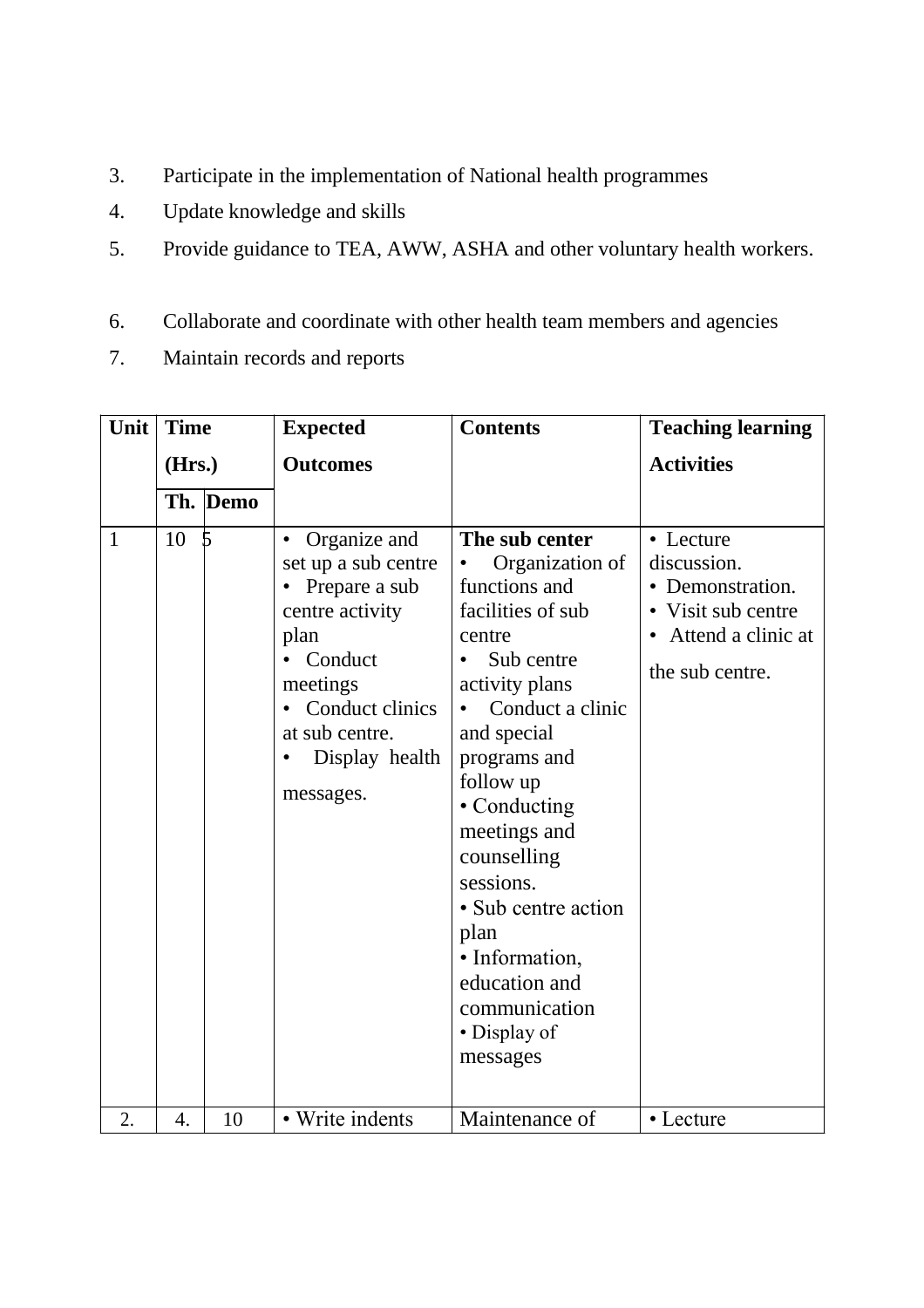|                  |    |    | and<br>stock position<br>• Prepare weekly<br>and monthly<br>reports.                                                                              | stocks<br>• Maintenance of<br>supplies, drugs,<br>equipment, stock,<br>indenting.<br>• Calculation of<br>indent as per<br>population<br>requirement<br>• Management<br>information and<br>evaluation<br>system(MIES)<br>- Maintenance of<br>records.<br>- Reports of sub<br>centre. | discussion.<br>• Explain using<br>stock register,<br>indents etc to<br>monthly<br>reports of the<br>students.<br>• Calculation of<br>indent as per<br>population<br>requirement<br>• Explain the<br>various<br>records |
|------------------|----|----|---------------------------------------------------------------------------------------------------------------------------------------------------|-------------------------------------------------------------------------------------------------------------------------------------------------------------------------------------------------------------------------------------------------------------------------------------|------------------------------------------------------------------------------------------------------------------------------------------------------------------------------------------------------------------------|
| 3.               | 6  | 5  | · Establish co-<br>ordination with<br>different<br>organization<br>working in the<br>area.<br>• Demonstrate<br>good<br>relationship with<br>them. | Co- ordination<br>• Inter-sectoral co-<br>ordination<br>• Co-ordination<br>with school<br>teachers,<br>ASHA, anganwadi<br>workers, panchayat<br>• Role of NGOs and<br>co-ordination with<br>government<br>departments.                                                              | • Lecture<br>discussion.<br>• Visit local govt<br>departments,<br>NGOs and discuss<br>their<br>programs.                                                                                                               |
| $\overline{4}$ . | 10 | 10 | • Enumerate the<br><b>National Health</b><br>programs<br>• Describe the role<br>of<br>ANM in these<br>programs.                                   | Implementation of<br>national health<br>program<br>• National Health<br>programs and the<br>role of the ANM<br>· Detection, referral,<br>treatment and<br>follow up of cases                                                                                                        | • Lecture<br>discussion.<br>• Visit a TB and<br>a leprosy<br>patient and<br>observe DOTS<br>program and<br>MDT carried<br>out by health                                                                                |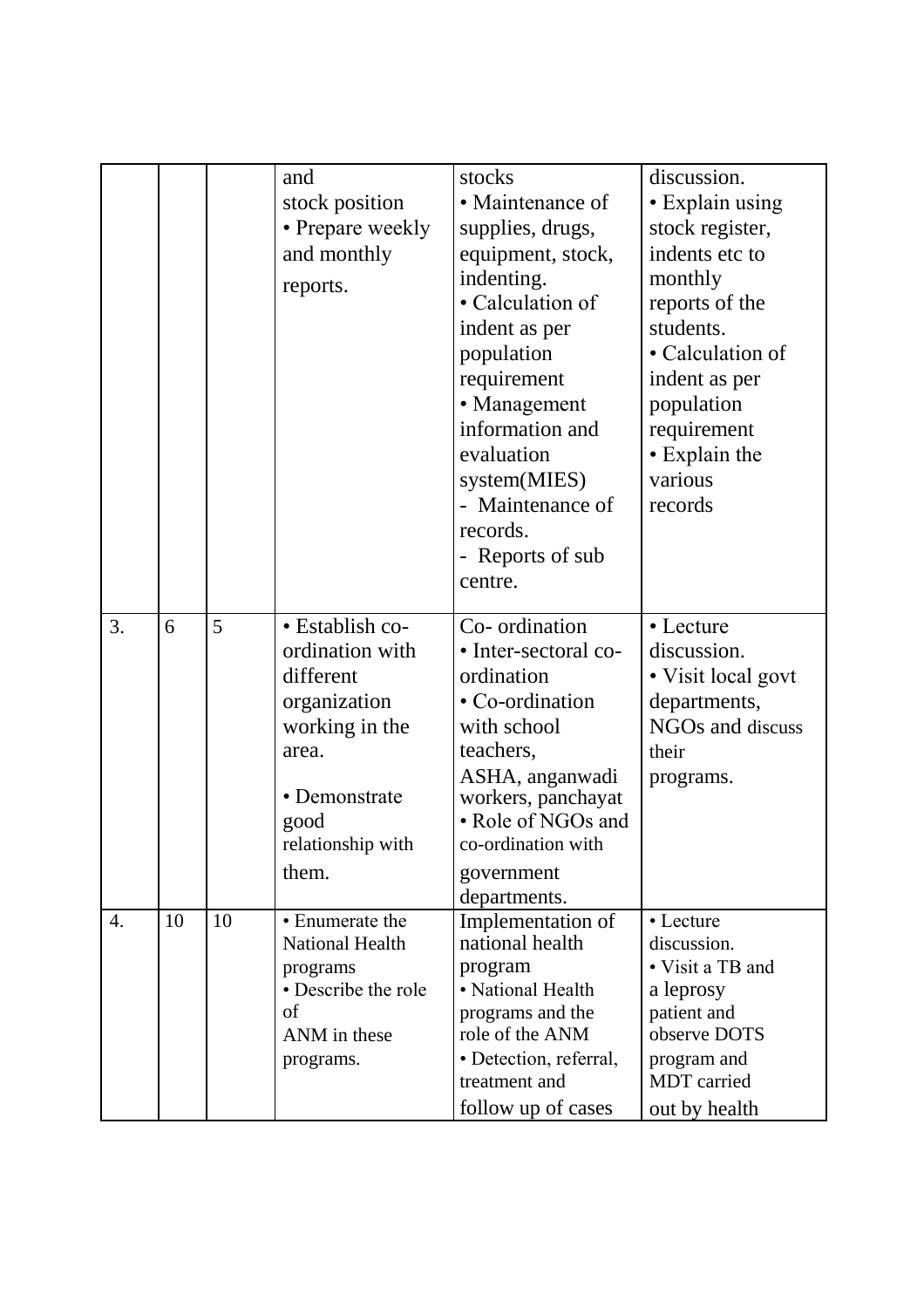|    |    |    |                                                                                                                                                         | of<br>malaria, leprosy<br>tuberculosis,<br>blindness, goiter.                                                                                                                                                                                                                       | workers.                                                                                                                                                                                              |
|----|----|----|---------------------------------------------------------------------------------------------------------------------------------------------------------|-------------------------------------------------------------------------------------------------------------------------------------------------------------------------------------------------------------------------------------------------------------------------------------|-------------------------------------------------------------------------------------------------------------------------------------------------------------------------------------------------------|
| 5. | 10 | 10 | • Demonstrate<br>ability<br>in writing reports in<br>correct language<br>• Understand the<br>scope of her career<br>advancement and<br>self development | Update knowledge<br>• Continuing<br>education for self<br>development -<br>circulars, hand-<br>outs, meetings,<br>journals.<br>• Methods of self<br>development •<br>Interacting with<br>community<br>• Improving writing<br>speaking abilities in<br>local language and<br>English | • Lecture<br>discussion.<br>• Demonstration.<br>$\bullet$ Role /play<br>• Exercise on<br>Reading<br>$\overline{\phantom{a}}$<br>Summerisation<br>- Comprehension<br>• Practice in public<br>speaking. |

## *Suggested activities for Evaluation*

- Detection of tuberculosis, malaria, leprosy etc
- Assignment on records and reports maintained at sub centre.
- Peer group teaching on DOTS & MDT.
- Participation of national health programmes at CHC/PHC/SC
- Assignment on organization of sub-centre/clinics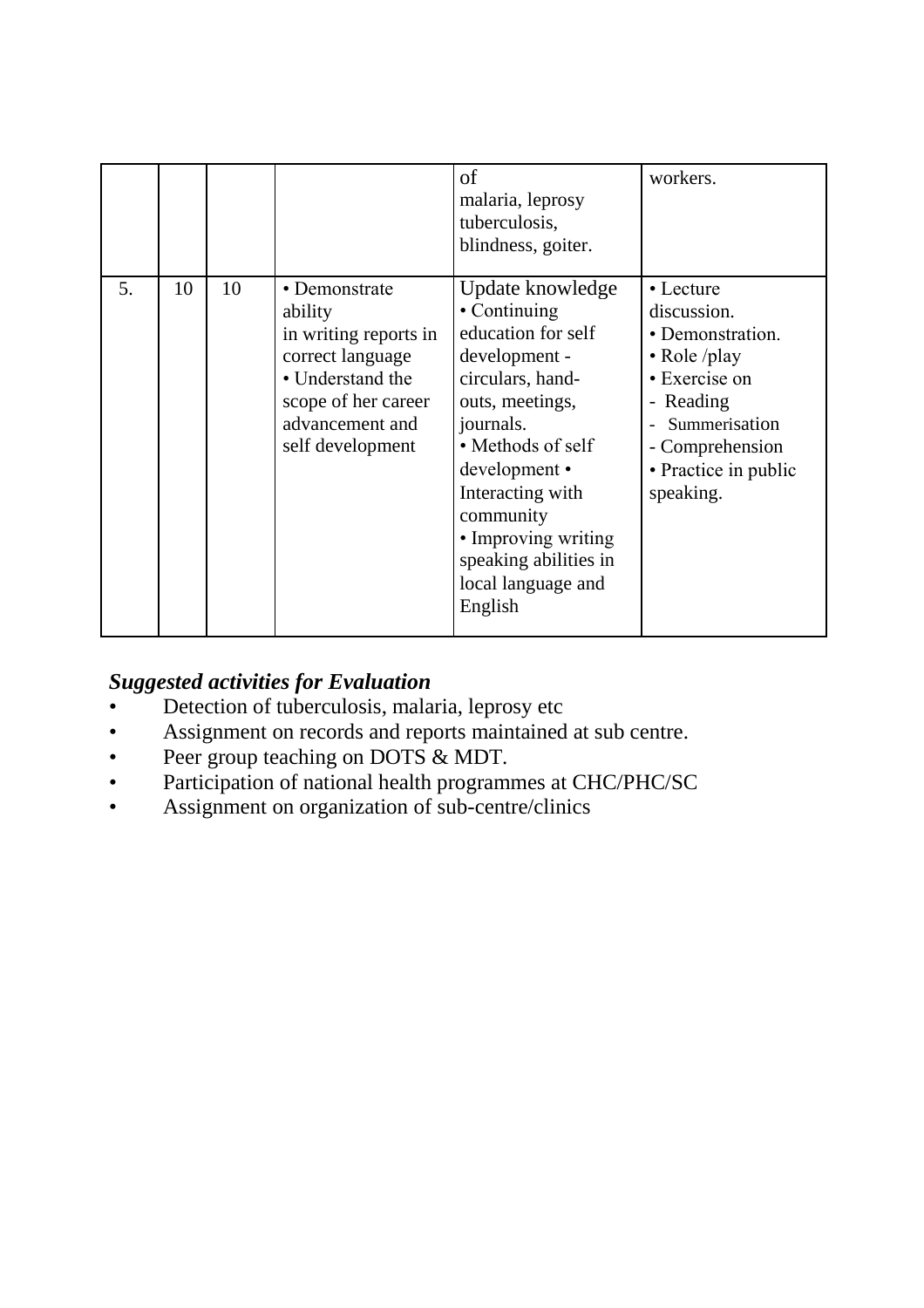# **COMMUNITY HEALTH NURSING AND HEALTH PROMOTION**

### **Hospital** - 30 hours

Community - 280 hours

Total-310 hours

| <b>Expected Competency</b>                                                                                                                                               | <b>Hospital Experience</b>                                                      | <b>Community Experiences</b>                                                                                                                                                             |
|--------------------------------------------------------------------------------------------------------------------------------------------------------------------------|---------------------------------------------------------------------------------|------------------------------------------------------------------------------------------------------------------------------------------------------------------------------------------|
| $\bullet$ Describe<br>community<br>structure<br>• Community assessment<br>and home visiting.<br>$\bullet$ Health<br>assessment of individuals<br>of different age groups | • Interviewing, Physical<br>and health need<br>assessment of (five)<br>persons. | • Visit village for<br>understanding the village<br>mapping, physical, social<br>and resources structure of<br>the village.<br>• Conduct community<br>need assessment<br>Prepare and use |
|                                                                                                                                                                          |                                                                                 | questionnaire<br>for home<br>visits and assessing health<br>behaviours,<br>concepts,<br>concepts and practices of<br>five families.                                                      |
| • Describe health<br>organization and team<br>responsibilities.                                                                                                          |                                                                                 | • Visit to SC/PHC/CHC<br>and prepare a report<br>including organization,<br>functions and the<br>responsibilities of team<br>members<br>Prepare the organization<br>chart.               |
| • Perform nutritional<br>assessment<br>• Conduct IEC activities<br>related to nutrition                                                                                  | Identifies, assesses two<br>patients with malnutrition                          | Group work on:<br>• Nutrition exhibition in<br>a school / health centre.<br>• Cooking demonstration<br>for a group of women in a<br>village.<br>• Prepare and maintain a                 |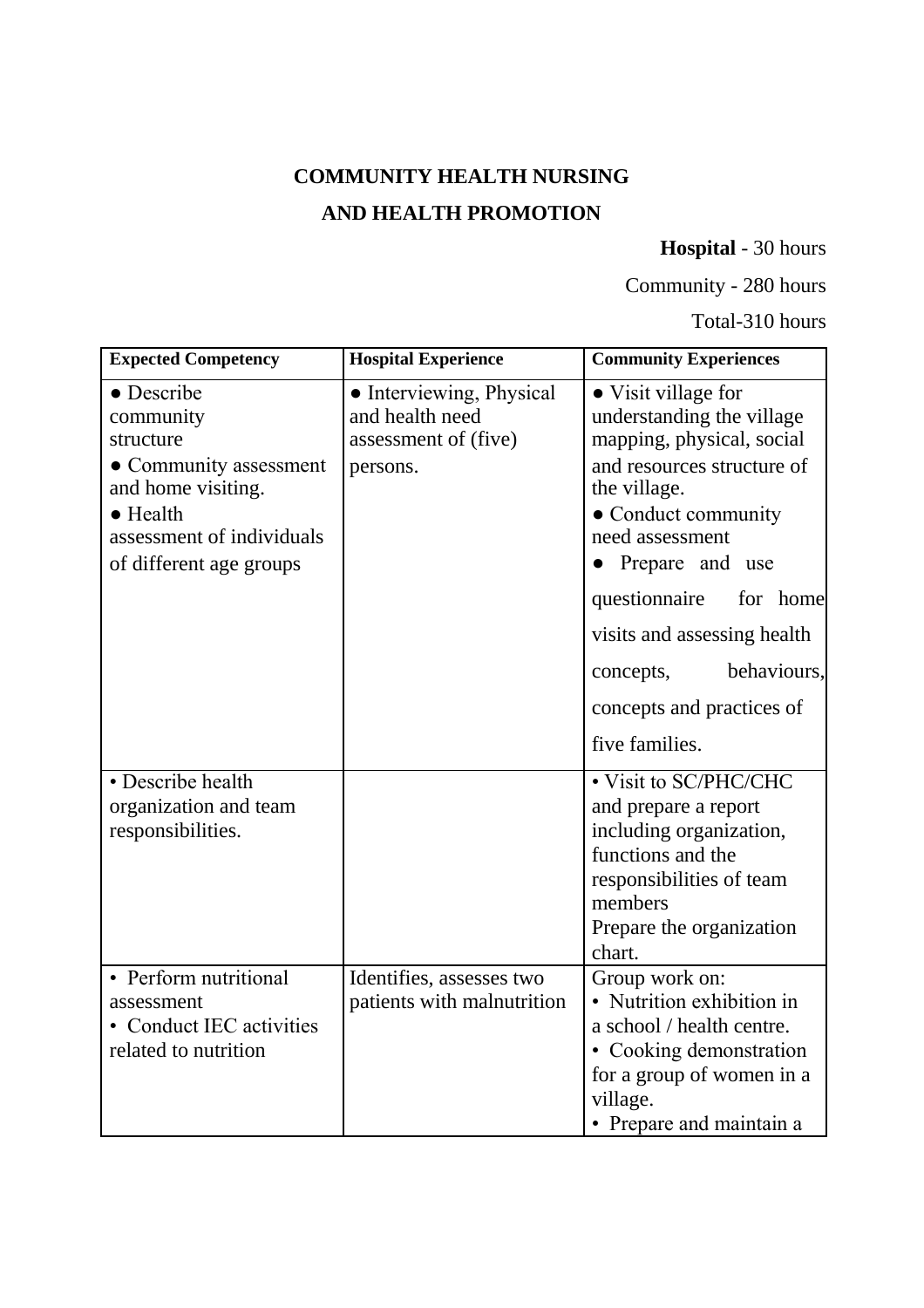|                            | nutrition practical book.    |
|----------------------------|------------------------------|
| • Assess personal hygiene, | • Assess personal hygiene    |
| and health education.      | of five children in a school |
|                            | based on an assessment       |
|                            | performa.                    |
|                            | • Conduct IEC activities     |
|                            | related to personal hygiene  |
| • Assess environmental     | • Using a guideline each     |
| sanitation                 | group assesses a             |
| • Conduct IEC activities   | community's                  |
| related to environmental   | environmental sanitation,    |
| sanitation                 | organizes discussion with    |
|                            | community and prepares       |
|                            | plan of action.              |
|                            | • Disinfects one well and    |
|                            | one tube well or any other   |
|                            | activity based on            |
|                            | community needs.             |
|                            | • Prepare reports.           |
| • Assess mental health of  | • Assesses mental health     |
| an individual and counsel  | of two persons               |
| or refer.                  | Health education             |
|                            | Referral                     |
|                            | Prepare a report.            |

## **CHILD HEALTH NURSING**

**Hospital** - 80 hours **Community** - 100 hours **Total** - 180 hours

| <b>Expected Competency</b>                                                                | <b>Hospital Experience</b>                                                                                                                       | <b>Community Experiences</b>                                                                                                                                                                  |
|-------------------------------------------------------------------------------------------|--------------------------------------------------------------------------------------------------------------------------------------------------|-----------------------------------------------------------------------------------------------------------------------------------------------------------------------------------------------|
| • Assess growth and<br>development of children.<br>• Assess health status of<br>children. | • Assess growth and<br>development of 10<br>children of different ages<br>and record on chart.<br>• Assess health status of 10<br>sick children. | • Assess growth and<br>development of 10<br>children of different ages<br>and record on chart.<br>• Conducts a school health<br>clinic, assesses growth,<br>identifies problems and<br>refers |
|                                                                                           |                                                                                                                                                  | • Conducts health                                                                                                                                                                             |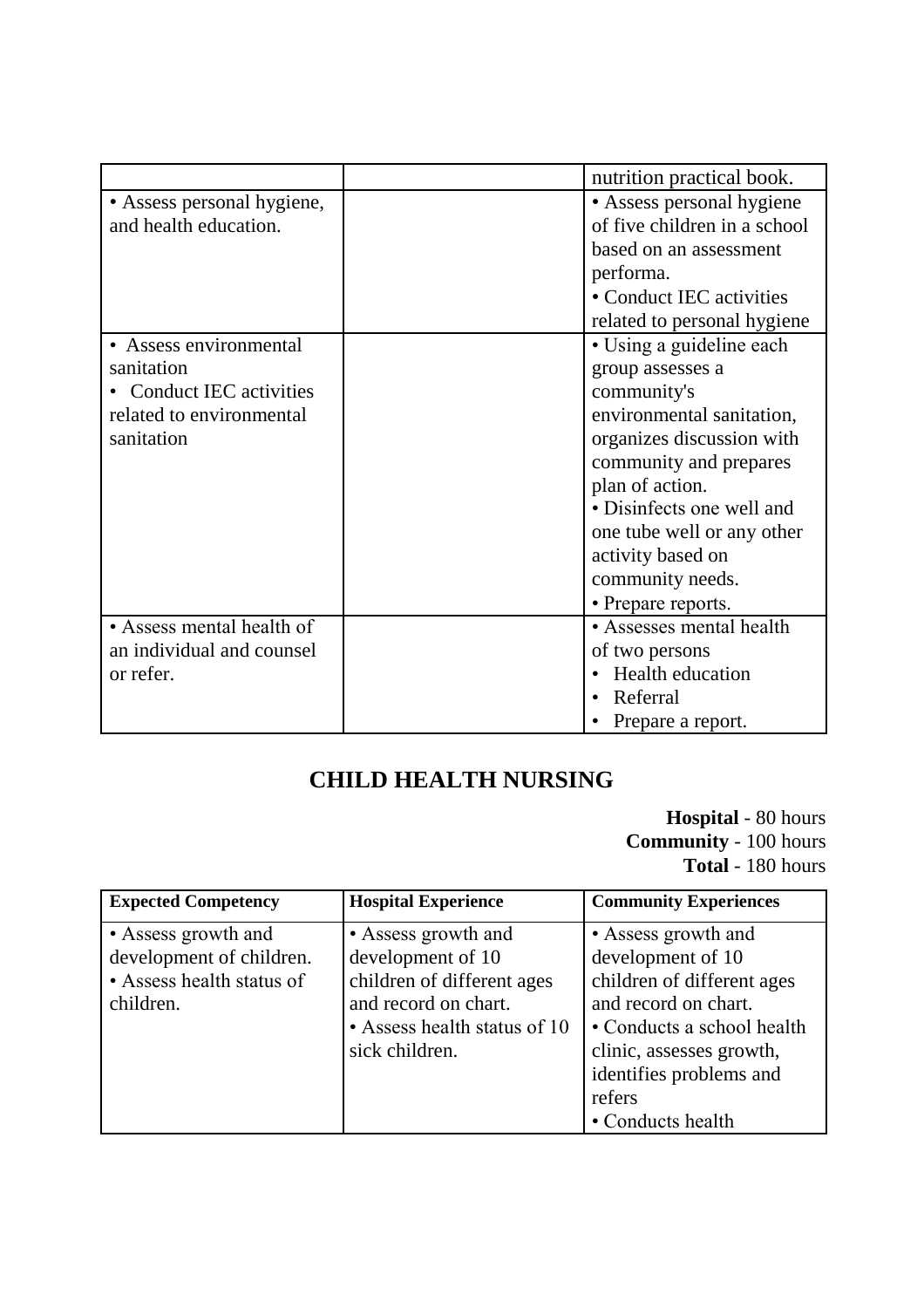|                         |                           | education sessions for       |
|-------------------------|---------------------------|------------------------------|
|                         |                           | school children - 2          |
|                         |                           | sessions.                    |
|                         |                           | • Assess health status of 10 |
|                         |                           | children                     |
| Care of the sick child. | • Give care to 5 children | • Give care to 5 children    |
|                         | as per the IMNCI protocol | as per the IMNCI protocol    |
|                         | • Give care to 5 children | • Give care to 5 children    |
|                         | each with diarrhoea and   | each with diarrhoea and      |
|                         | ARI.                      | <b>ARI</b>                   |
|                         | • Demonstration,          | • Give care to children      |
|                         | preparation and use of    | with other ailments          |
|                         | ORS to parents.           | • Demonstrate,               |
|                         |                           | preparation and use of       |
|                         |                           | ORS to parents.              |
|                         |                           | • Identify and refer         |
|                         |                           | children at high risk        |
|                         |                           | • Demonstrate home care      |
|                         |                           | for a child with diarrhoea   |
|                         |                           | and ARI                      |
| • Counsel mothers about | Counsel mothers about     | • Identify and counsel 2     |
| feeding of infants and  | breast feeding            | mothers with problems        |
| young child             |                           | related to breastfeeding.    |
|                         |                           | • Demonstrate                |
|                         |                           | complementary food           |
|                         |                           | preparation and use.         |

**\*- Number of cases may be from clinical or community**

#### **MIDWIFERY**

**Hospital** - 220 hours **Community** - 160 hours

**Total** - 380 hours

| <b>Expected Competency</b> | <b>Hospital Experience</b> | <b>Community Experiences</b> |
|----------------------------|----------------------------|------------------------------|
| • Assessment and care of   | • Detecting pregnancy      | • Registration and           |
| normal pregnant women.     | using pregnancy testing    | management of vital          |
|                            | kit. Registration of ant-  | events registers.            |
|                            | enatal mothers.            | • Conduct antenatal          |
|                            | • Pre conception           | examinations at home.        |
|                            | counselling.               |                              |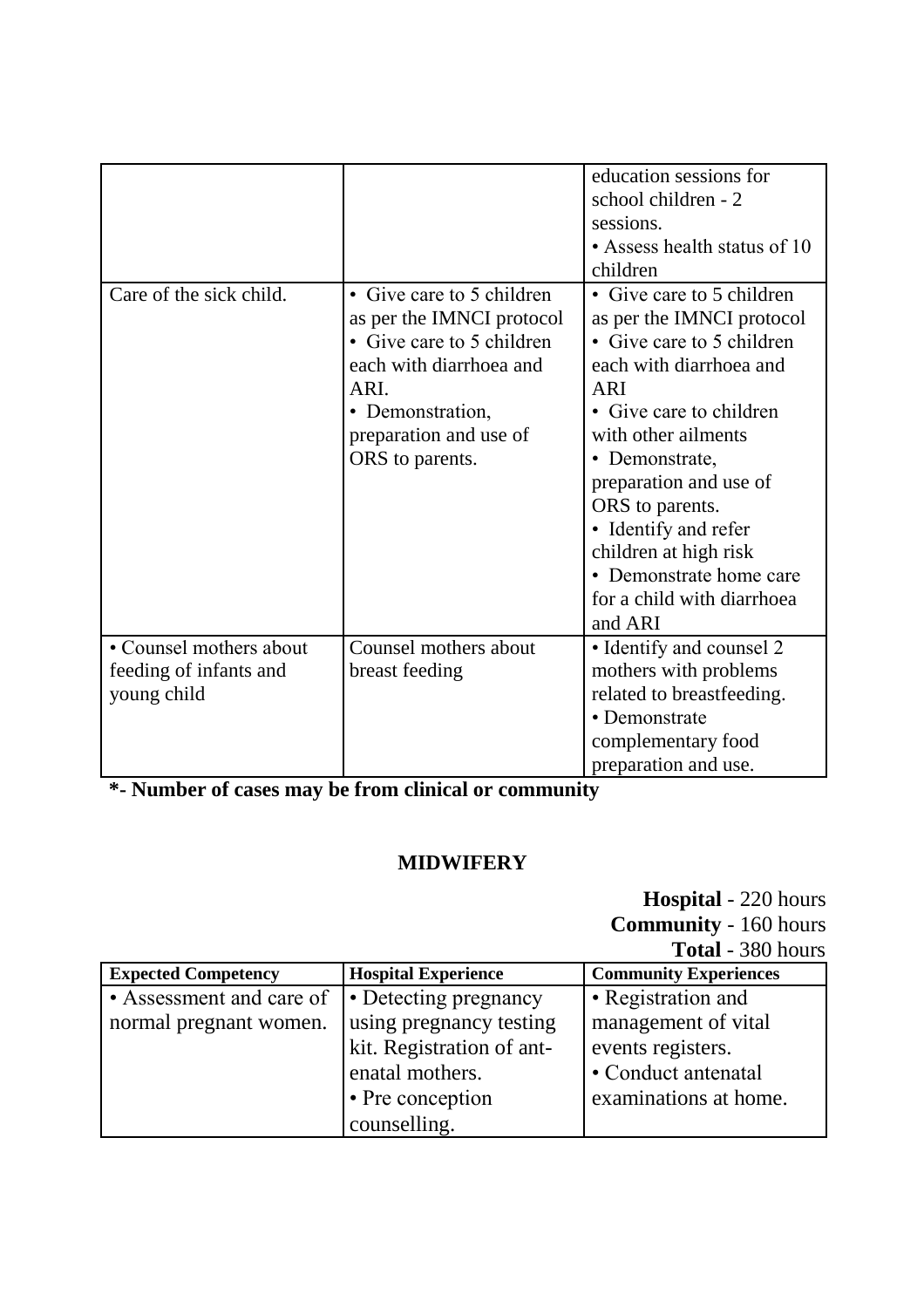|                           | • Measuring the blood       | • Participate in antenatal        |
|---------------------------|-----------------------------|-----------------------------------|
|                           | pressure, pulse and fetal   | clinics in the sub center         |
|                           | heart rate, checking for    | • Malaria testing for             |
|                           |                             |                                   |
|                           | pallor and edema and        | pregnant mothers                  |
|                           | determining the fundal      | • Counseling<br>birth<br>on       |
|                           | height, fetal lie and       | preparedness,                     |
|                           | presentation accurately.    | complication<br>readiness,        |
|                           | • Hemoglobin estimation     | diet and<br>infant<br>rest,       |
|                           | and testing urine for       | feeling,<br>during<br>sex         |
|                           | protein and sugar           | domestic<br>pregnancy,            |
|                           | • Examine 20 antenatal      | violence<br>and                   |
|                           | women (in the hospital      | contraception.                    |
|                           | and community)              |                                   |
|                           | • Provide IFA               |                                   |
|                           | supplements and             |                                   |
|                           | administer TT injection     |                                   |
|                           | to 10 women.                |                                   |
| • Conducting normal       | · Maintain midwifery case   | • Conduct deliveries in the       |
| delivery.                 | book                        | community (health centers         |
| · Recognise different     | • Conducting pelvic         | preferably anc home).             |
| degrees of tears, give    | assessment to determine     |                                   |
| emergency care and refer. | pelvic adequacy. PV         |                                   |
|                           | examination 5               |                                   |
|                           | • Plotting the partographs  |                                   |
|                           | and deciding when to refer  |                                   |
|                           | the women.                  |                                   |
|                           | • Conducting 10 safe        |                                   |
|                           | deliveries (in the hospital |                                   |
|                           | and community), with        |                                   |
|                           | active management of third  |                                   |
|                           | stage of labour, using      |                                   |
|                           | infection prevention        |                                   |
|                           | practices.                  |                                   |
|                           | • Assist in the suturing of |                                   |
|                           | 5 episiotomies and tears.   |                                   |
| • Assessing and care of   | • Provide essential care of | • Follow up of 10 postnatal       |
| postnatal mothers and     | the newborn-10              | mothers for 10 days $\forall$ 1th |
| newborns                  | • Basic Resuscitation of    | at least 3 home visits.           |
|                           | the newborn-5               | • Care of newborns in the         |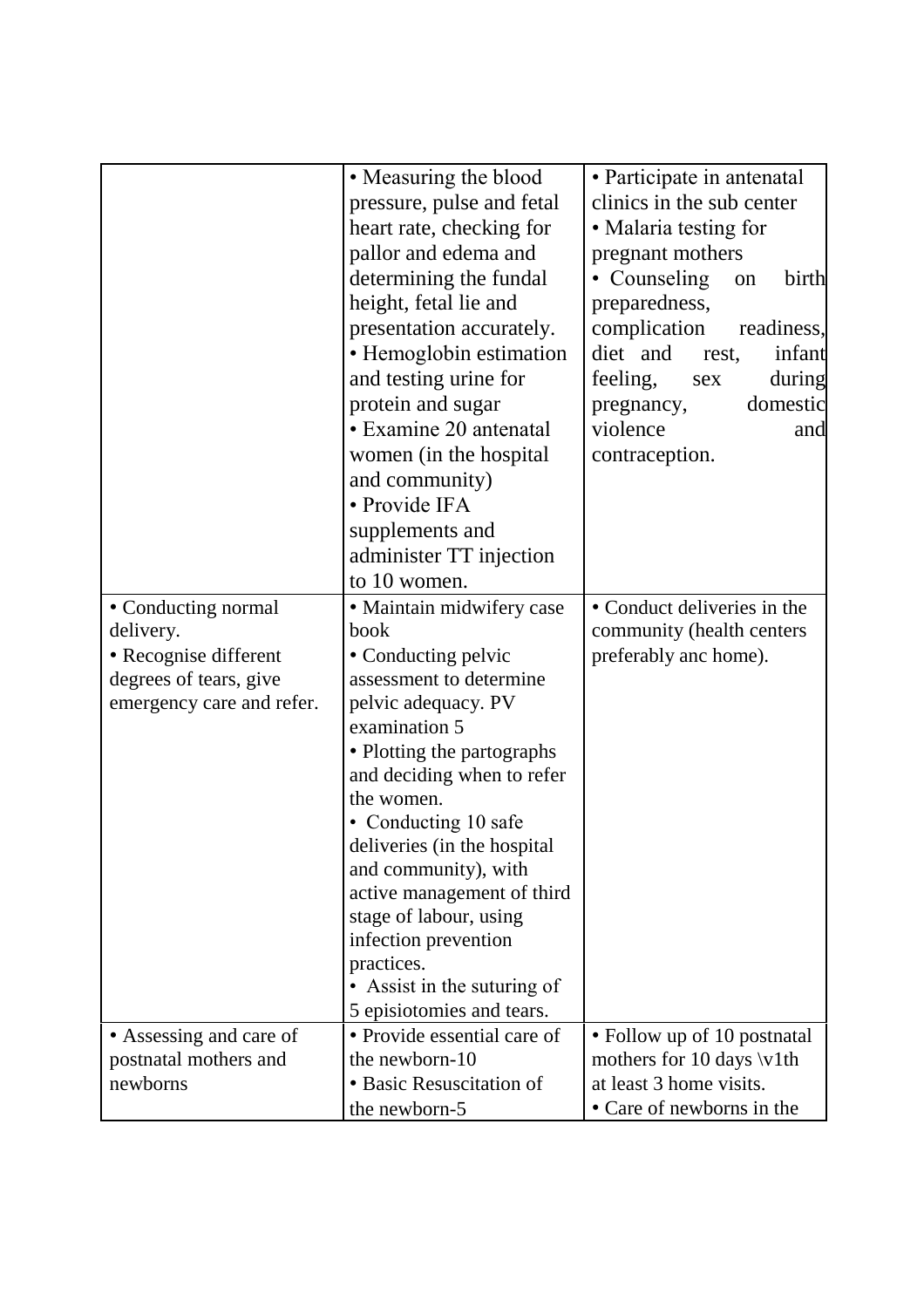|                           | • Managing/Counseling on    | home-10                     |
|---------------------------|-----------------------------|-----------------------------|
|                           | postpartum care and         | • Conduct health education  |
|                           | nutrition                   | for groups of mothers and   |
|                           | • Counseling/supporting     | individuals-2 each.         |
|                           | of mothers for breast       |                             |
|                           |                             | • Integrate accepted        |
|                           | feeding and preventing/     | practices of AYUSH          |
|                           | managing breast feeding     |                             |
|                           | problems                    |                             |
|                           | Counseling for              |                             |
|                           | Kangaroo Mother Care        |                             |
|                           | Care of postnatal           |                             |
|                           | mothers 10 (in the          |                             |
|                           | hospital and community)     |                             |
|                           | Conduct health              |                             |
|                           | education for groups of     |                             |
|                           | mothers and individuals-3   |                             |
|                           | each                        |                             |
|                           | Follow infection            |                             |
|                           | prevention and              |                             |
|                           | biomedical waste            |                             |
|                           | management in the labour    |                             |
|                           | room and sub center.        |                             |
| • Assessing and referring | • Identify high-risk        | • Do a case study of a      |
| mothers at risk           | mothers and give care       | complicated childbirth in   |
|                           | • Prepare for caesarean     | the village.                |
|                           | sections-2                  | • Conduct a village         |
|                           | • Observe caesarean         | meeting for emergency       |
|                           | sections-2 Observe          | transport of women in       |
|                           | abnormal deliveries 5       | labour and at risk.         |
|                           | • Prepare for MTP and       | • Identify and refer        |
|                           | observe procedure-2         | women with unwanted         |
|                           | • Take care of women        | pregnancy for MTP           |
|                           | with abortion-2             | • Interview any 10 women    |
|                           | • Insert a urinary catheter | and list reasons for unsafe |
|                           | in women                    | motherhood and abortion.    |
|                           | • Preparation and           | • Identify high risk        |
|                           | administration of oxytocin  | mothers 5 and newboms 5     |
|                           | drip                        | and refer them to the       |
|                           | • Bimanual compression      | higher center.              |
|                           |                             |                             |
|                           | of the uterus for the       |                             |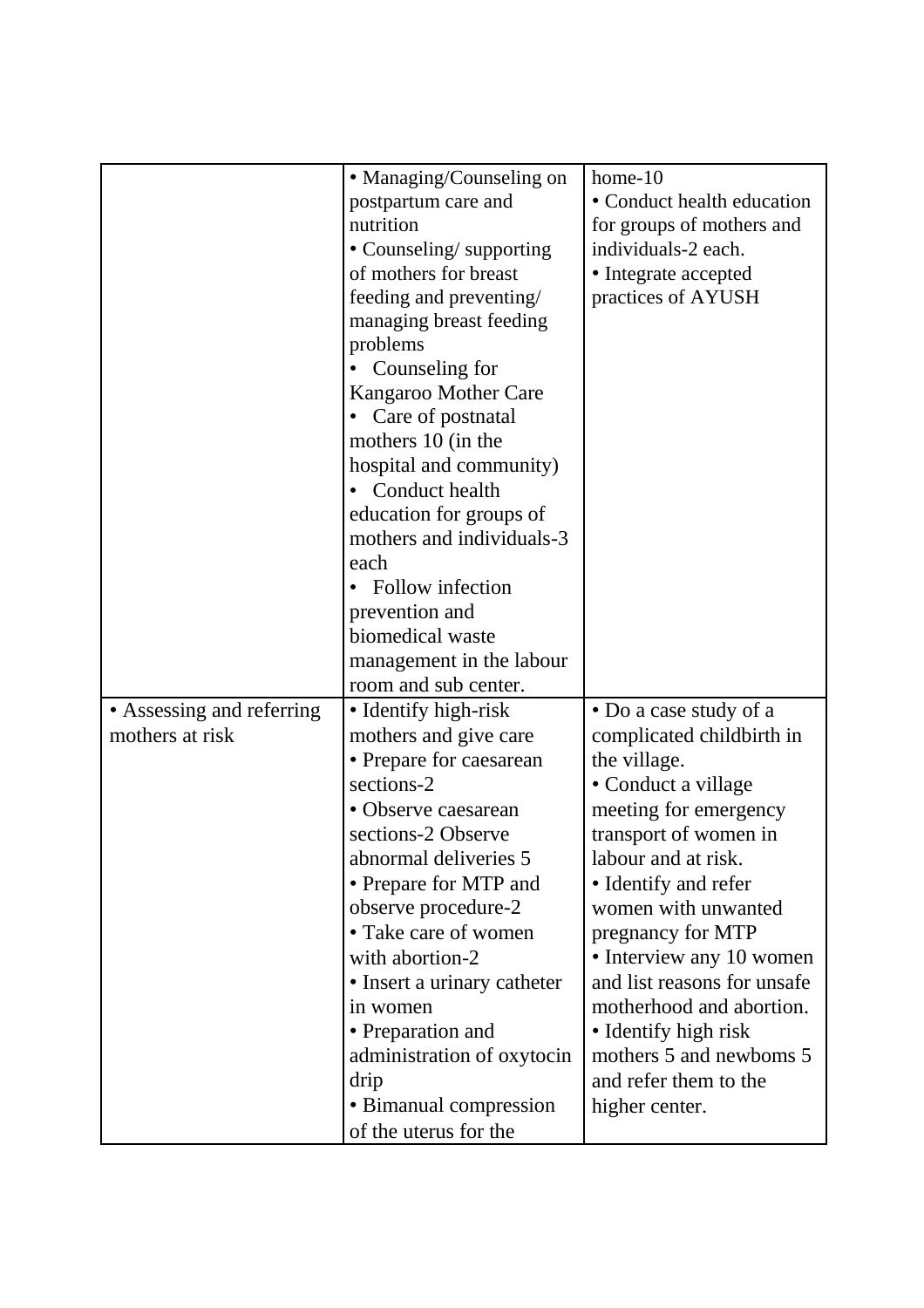|                                                                                                                                                                        | management of PPH.<br>• Care of mother with<br><b>HIV</b><br>Digital removal of<br>retained products of<br>conception for incomplete<br>abortion<br>• Provide post abortion<br>care.                                                                                                                                                                                                                                                                                                                  |                                                                                                                                                                                                                                                                                                               |
|------------------------------------------------------------------------------------------------------------------------------------------------------------------------|-------------------------------------------------------------------------------------------------------------------------------------------------------------------------------------------------------------------------------------------------------------------------------------------------------------------------------------------------------------------------------------------------------------------------------------------------------------------------------------------------------|---------------------------------------------------------------------------------------------------------------------------------------------------------------------------------------------------------------------------------------------------------------------------------------------------------------|
| • Counsel eligible couples<br>about different methods of<br>contraception.<br>• Prepare acceptors for<br>sterilization and IlJCDs<br>• Detection of cervical<br>cancer | • Counseling of<br>mother/couples for family<br>planning<br>• Prepare and assist for<br>sterilization of 5 female<br>and 2 male cases (in the<br>hospital or community)<br>• Insertion of intra uterine<br>devices and prescription of<br>contraceptives<br>• Perform 2 IUCD<br>insertions (in the hospital<br>or community)<br>• Distribute oral pills-5<br>• Demonstrate the use of<br>condoms and distribute<br>condoms-5<br>• Visual inspection of the<br>cervix and taking a pap<br>smear test-2 | • Counsel eligible couples<br>on different methods of<br>contraception.<br>• Perform 2 IUCD<br>insertions (in the hospital<br>or community) Distribute<br>oral pills-5 Demonstrate<br>the use of condoms and<br>distribute condoms-5<br>• Visual inspection of the<br>cervix and taking a pap<br>smear test-2 |

### **Clinical requirements to be completed during the internship period:**

In addition to practicing and gaining competency in the above mentioned skills, the students are expected to complete the following requirements during the internship period:

| • Assessment and care of normal pregnant   • Examine 15 antenatal women (in the |                                   |
|---------------------------------------------------------------------------------|-----------------------------------|
| woman                                                                           | hospital and community)           |
| • Conduct normal delivery                                                       | • Conducting pelvic assessment to |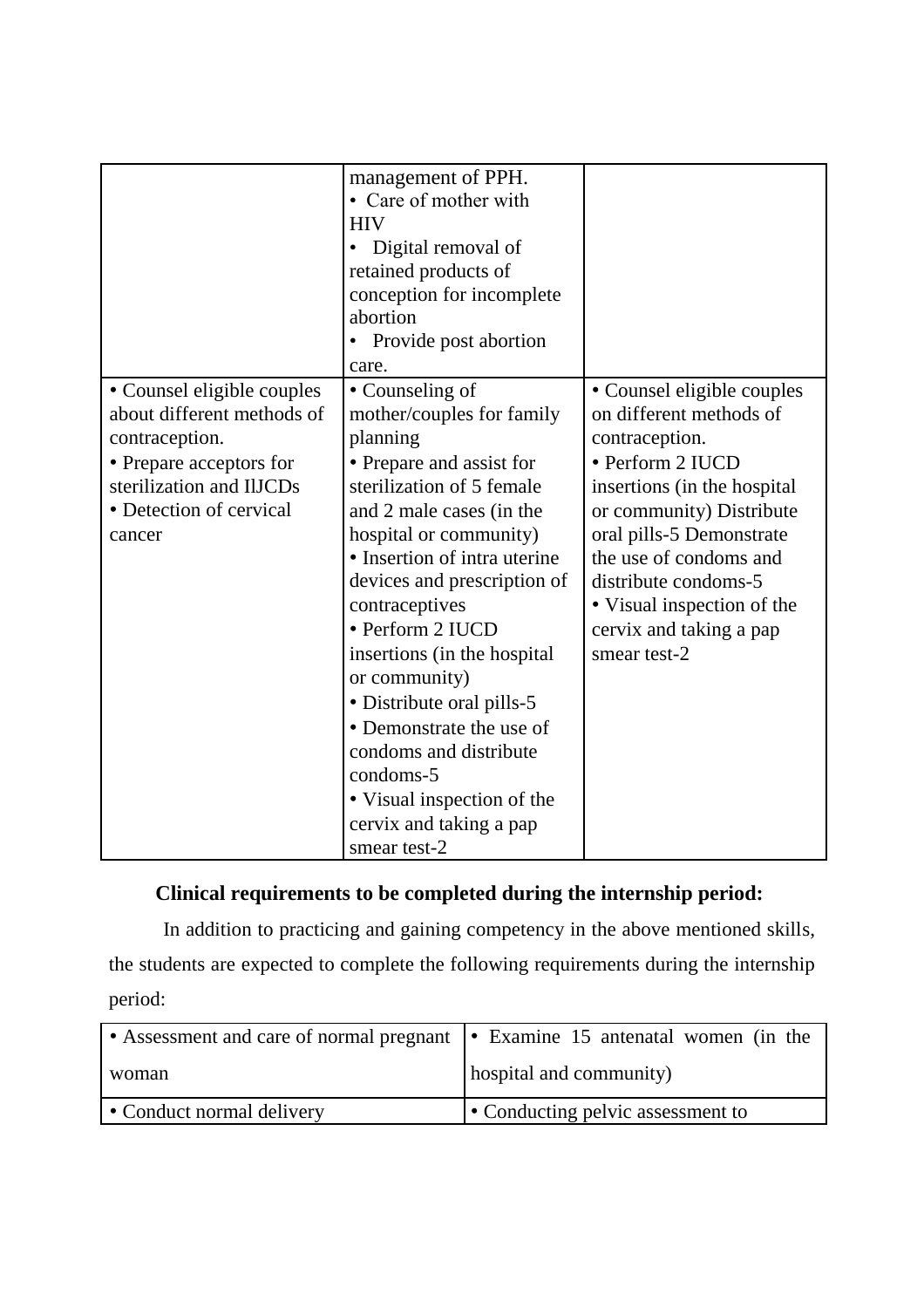| • Recognize different degrees of t ears    | determine pelvic adequacy PV                |
|--------------------------------------------|---------------------------------------------|
| give emergency care and refer              | examination 5                               |
|                                            | • Conducting 10 safe deliveries (in the     |
|                                            | hospital and community), with active        |
|                                            | management of the third stage of labour,    |
|                                            | using infection prevention practices.       |
|                                            | • Assist in the suturing of 5 episiotomies  |
|                                            | and tears                                   |
| • Assessment and care of postnatal         | • Provide essential care of the newborn-    |
| mothers and newborns                       | 10                                          |
|                                            | • Basic Resuscitation of the newborn-5      |
|                                            | • Care of postnatal mothers 10 (in the      |
|                                            | hospital and community)                     |
| • Assessing and referring mothers at risk  | • Take care ol women with abortion-2        |
| · counsel eligible couples about different | • Prepare and assist for sterilization of 5 |
| methods of contraception                   | female and 2 male cases (in the hospital    |
| • Prepare acceptors for sterilization and  | or community)                               |
| <b>IUCDs</b>                               | • Perform 3 IUCD insertions (in the         |
| • Detection of cervical cancer             | hospital or community)                      |
|                                            | • Distribute oral pills-5                   |
|                                            | • Demonstrate the use of condoms and        |
|                                            | distribute condoms-5                        |
|                                            | • Visual inspection of cervix with Acetic   |
|                                            | acicl-2                                     |
| • Management of sick neonates and          | • Assessment and care of 5 sick neonated    |
| children (IMNCI)                           | and 5 sick children as per the IMNCI        |
|                                            | protocols                                   |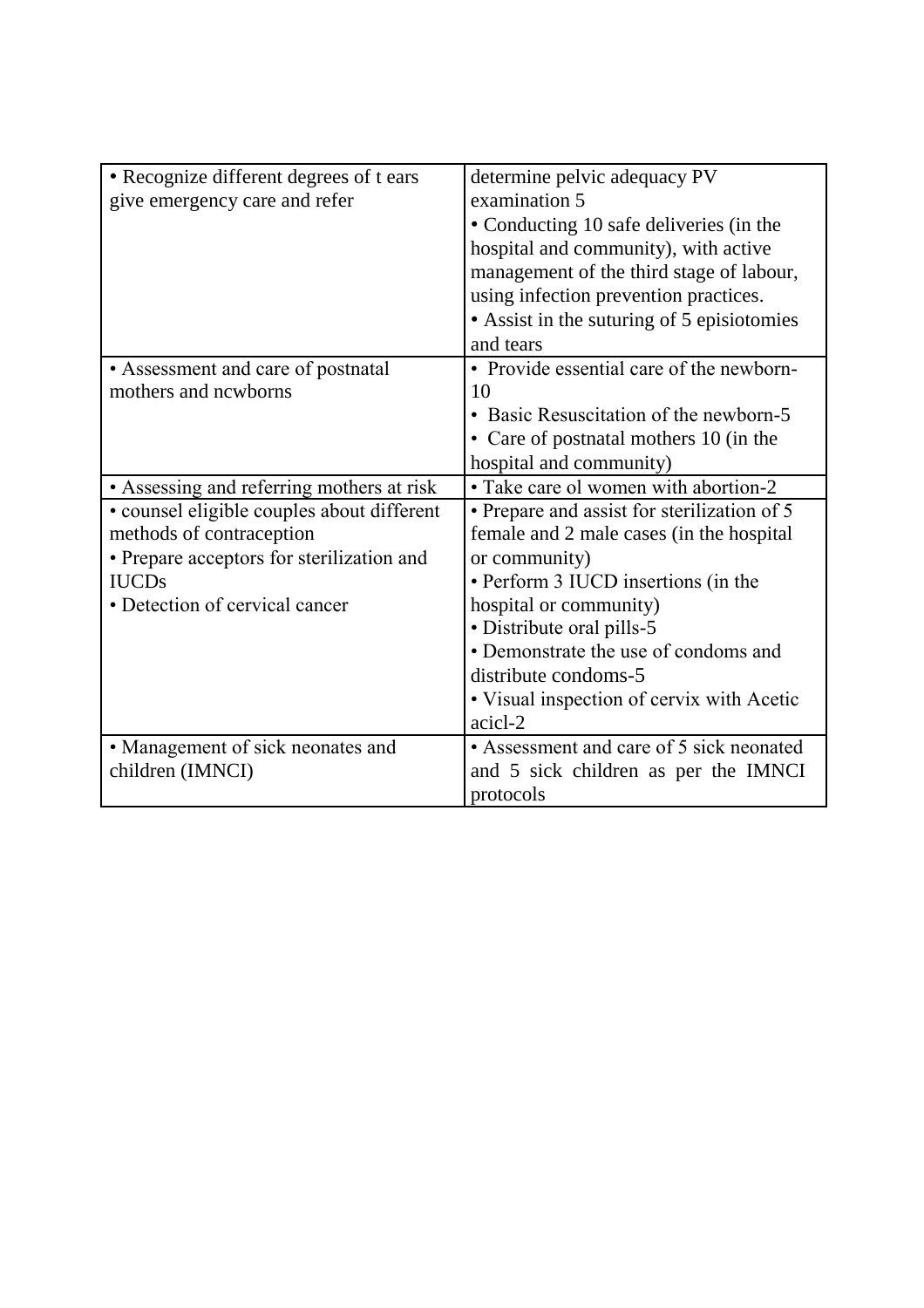### **PRIMARY HEALTH CARE NURSING AND HEALTH CENTRE MANAGEMENT**

**Hospital** - 90 hours **Community** - 360 hours **Total** - 450 hours

| <b>Expected</b>                                               | <b>Hospital Experience</b>                                                                                                                                                                  | <b>Community</b>                                                                                                                                                                                                                                               |
|---------------------------------------------------------------|---------------------------------------------------------------------------------------------------------------------------------------------------------------------------------------------|----------------------------------------------------------------------------------------------------------------------------------------------------------------------------------------------------------------------------------------------------------------|
| Competency                                                    |                                                                                                                                                                                             | <b>Experience</b>                                                                                                                                                                                                                                              |
| · Administer immunization<br>safely.                          | · Perform immunization<br>for infants and children<br>• DPT, measles, BCG, oral<br>polio, hepatitis and<br>maintains record in health<br>centre or hospital.<br>• Injection safety measures | • Perform immunization<br>for infants and children-<br>DPT, measles, BCG<br>hepatitis oral polio and<br>maintains record.<br>• Plans and conducts two<br>immunization sessions in<br>the village and sub-centre<br>and records.<br>• Injection safety measures |
| • Give care to the sick.                                      | • Give care to sick people<br>in the health centre $\setminus$<br>hospital.                                                                                                                 | • Assess and take care of<br>sick patients at home.<br>Integrate accepted<br>practices of AYUSH<br>Refers patients to<br>hospital \ health centre and<br>follow up.                                                                                            |
| · Provide first aid in<br>various emergencies.                | · Practice bandaging,<br>splints, slings                                                                                                                                                    | · Provide first aid in the<br>health center/ clinic and<br>maintain records.                                                                                                                                                                                   |
| • Provide primary medical<br>care.                            | • Administers medication<br>• Treatment of minor<br>ailments                                                                                                                                | • Conduct health camps<br>• Administers medications<br>and refers patients if<br>required<br>Integrate accepted<br>practices of AYUSH                                                                                                                          |
| • Organize and manage<br>sub centre<br>• Render care at home. |                                                                                                                                                                                             | Intensive experience at a<br>sub-centre and participate<br>with the ANM / FHW in -<br>Organizing various<br>clinics                                                                                                                                            |